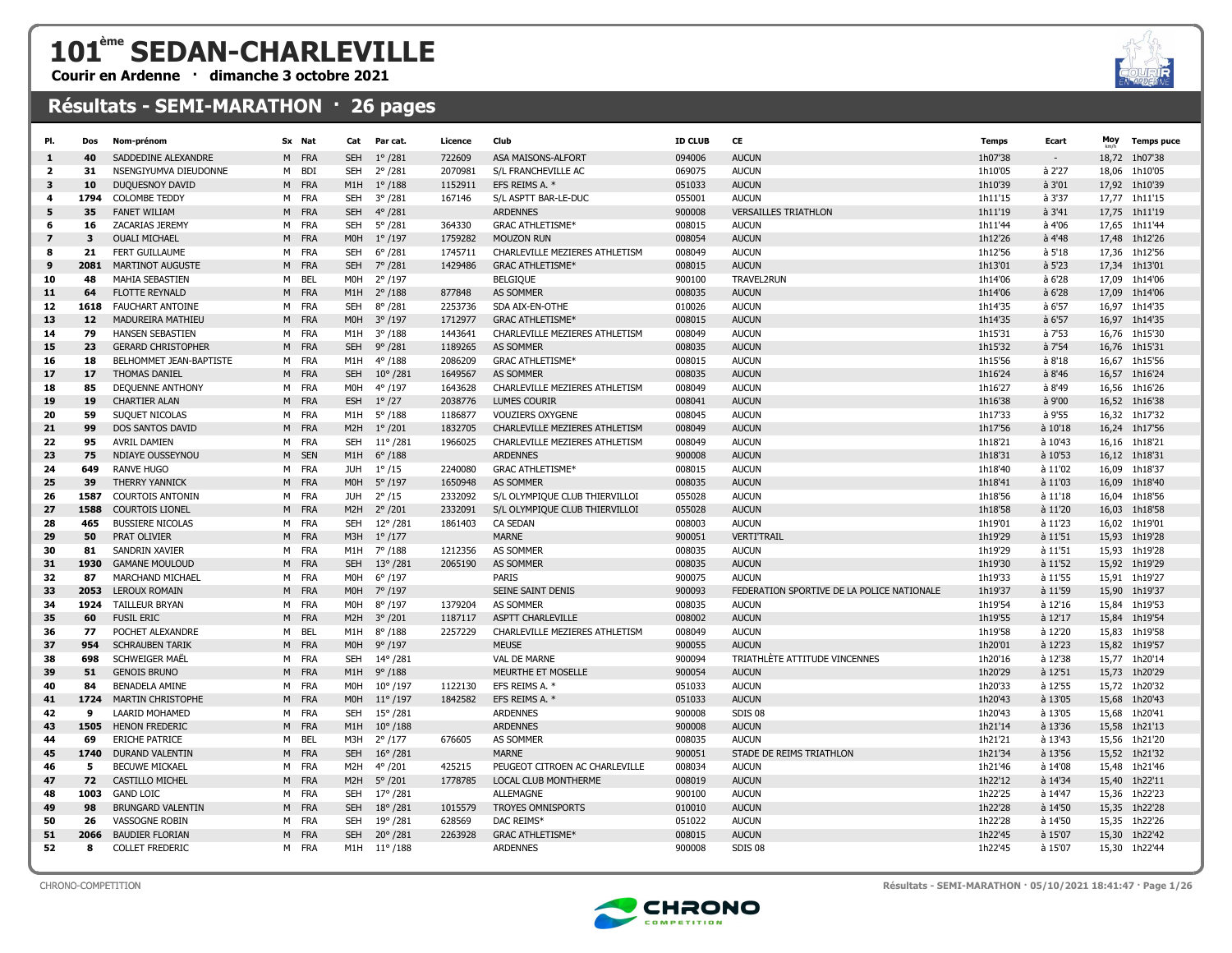| PI. | Dos            | Nom-prénom                  |              | Sx Nat     | Cat              | Par cat.          | Licence | Club                           | <b>ID CLUB</b> | CE                         | Temps   | Ecart     | Moy   | <b>Temps puce</b> |
|-----|----------------|-----------------------------|--------------|------------|------------------|-------------------|---------|--------------------------------|----------------|----------------------------|---------|-----------|-------|-------------------|
| 53  | 36             | TULPIN JEAN-CHRISTOPHE      |              | M FRA      | M3H              | $3^{\circ}/177$   | 728868  | <b>AS SOMMER</b>               | 008035         | <b>AUCUN</b>               | 1h23'11 | à 15'33   |       | 15,22 1h23'09     |
| 54  | 1051           | JACQUET CLÉMENT             |              | M FRA      | <b>SEH</b>       | $21^{\circ}/281$  |         | <b>ARDENNES</b>                | 900008         | <b>TEAM JP</b>             | 1h23'13 | à 15'35   | 15,21 | 1h23'11           |
| 55  | 28             | <b>TASSIAUX VINCENT</b>     |              | M FRA      | M3H              | $4^{\circ}/177$   | 1226295 | K RAID ARDENNES                | 008052         | <b>AUCUN</b>               | 1h23'33 | à 15'55   |       | 15,15 1h23'32     |
| 56  | 14             | MARTEAUX BRIAN              | м            | <b>FRA</b> | MOH              | $12^{\circ}/197$  | 1560215 | <b>GRAC ATHLETISME*</b>        | 008015         | <b>AUCUN</b>               | 1h23'34 | à 15'56   |       | 15,15 1h23'34     |
| 57  | 1526           | <b>BEHR AURELIEN</b>        | м            | <b>FRA</b> | <b>SEH</b>       | $22^{\circ}/281$  | 2163528 | <b>GRAC ATHLETISME*</b>        | 008015         | <b>AUCUN</b>               | 1h23'43 | à 16'05   |       | 15,12 1h23'41     |
| 58  | 25             | <b>LEMAITRE BRUNO</b>       | м            | <b>FRA</b> | M4H              | $1^{\circ}/105$   |         | <b>GRAC ATHLETISME*</b>        | 008015         | <b>AUCUN</b>               | 1h23'47 | à 16'09   |       | 15.11 1h23'47     |
| 59  | 2148           | DE MIRANDA FERREINHA JORGE  | M            | <b>FRA</b> | M0H              | $13^{\circ}/197$  |         | <b>ARDENNES</b>                | 075025         | <b>AUCUN</b>               | 1h24'04 | $a$ 16'26 |       | 15,06 1h24'02     |
| 60  | 2153           | <b>HUGUES NICOLAS</b>       | M            | <b>FRA</b> | M2H              | $6^{\circ}/201$   |         | <b>ARDENNES</b>                | 900008         | AUCUN                      | 1h24'10 | à 16'32   |       | 15,04 1h24'09     |
| 61  | 673            | <b>GENTIL JONATHAN</b>      | M            | <b>FRA</b> | M0H              | $14^{\circ}/197$  | 1678078 | FJEP ATTIGNY COURSE A PIED     | 008022         | <b>AUCUN</b>               | 1h24'15 | à 16'37   | 15,03 | 1h24'12           |
| 62  | 735            | <b>DUPUIS ADRIEN</b>        | м            | <b>FRA</b> | MOH              | $15^{\circ}$ /197 |         | <b>ARDENNES</b>                | 900008         | <b>AUCUN</b>               | 1h24'28 | à 16'50   |       | 14,99 1h24'23     |
| 63  | 411            | <b>VIERS MAXIME</b>         | м            | <b>FRA</b> | M1H              | $12^{\circ}/188$  | 2073955 | US CHEMINOTS NOUVION SUR MEUSE | 008039         | <b>AUCUN</b>               | 1h24'31 | à 16'53   |       | 14,98 1h24'25     |
| 64  | 908            | <b>BRAQUET JACQUES</b>      | м            | FRA        | <b>MOH</b>       | $16^{\circ}$ /197 | 1361115 | <b>VOUZIERS OXYGENE</b>        | 008045         | <b>AUCUN</b>               | 1h24'33 | à 16'55   |       | 14.97 1h24'31     |
| 65  | 1991           | LECLERCO VALENTIN           | М            | <b>FRA</b> | <b>SEH</b>       | $23^{\circ}/281$  | 1747394 | ASPTT CHARLEVILLE              | 008002         | <b>AUCUN</b>               | 1h24'36 | à 16'58   |       | 14,96 1h24'31     |
| 66  | 1529           | <b>CAFFIER LUC</b>          | M            | FRA        | мзн              | $5^{\circ}$ /177  | 373295  | S/L RCN THOUARE-MAUVES         | 044074         | <b>AUCUN</b>               | 1h24'37 | à 16'59   |       | 14,96 1h24'35     |
| 67  | 2166           | DEVILLE PHILIPPE            | М            | <b>FRA</b> | M3H              | $6^{\circ}/177$   |         | <b>ARDENNES</b>                | 900008         | <b>AUCUN</b>               | 1h24'37 | à 16'59   | 14,96 | 1h24'34           |
| 68  | 2141           | <b>BULTOT CHRISTIAN</b>     | м            | BEL        | M5H              | $1^{\circ}/85$    |         | <b>BELGIQUE</b>                | 900100         | <b>BTP CFA GRAND EST</b>   | 1h24'40 | à 17'02   |       | 14,95 1h24'40     |
| 69  | 29             | DA SILVA COELHO JONATHAN    | М            | <b>FRA</b> | M0H              | $17^{\circ}/197$  | 1757297 | ASPTT CHARLEVILLE              | 008002         | <b>AUCUN</b>               | 1h24'41 | à 17'03   |       | 14,95 1h24'39     |
| 70  | 101            | <b>FOUCHERE CELIA</b>       | ∗<br>F.      | <b>FRA</b> | <b>SEF</b>       | $1^{\circ}$ /93   | 1399586 | <b>ASPTT CHARLEVILLE</b>       | 008002         | <b>AUCUN</b>               | 1h24'42 | à 17'04   |       | 14,95 1h24'40     |
| 71  | 102            | NAVACCHIA MARIE             | *<br>F       | <b>FRA</b> | <b>SEF</b>       | $2^{\circ}/93$    | 393759  | CHARLEVILLE MEZIERES ATHLETISM | 008049         | <b>AUCUN</b>               | 1h24'45 | à 17'07   | 14,94 | 1h24'44           |
| 72  | 340            | <b>GIBERT LEO</b>           | м            | <b>FRA</b> | <b>SEH</b>       | 24°/281           |         | <b>ARDENNES</b>                | 900008         | <b>AUCUN</b>               | 1h24'49 | à 17'11   | 14,93 | 1h24'46           |
| 73  | 62             | <b>COIBION FLORENTIN</b>    | М            | <b>FRA</b> | <b>SEH</b>       | $25^{\circ}/281$  |         | <b>ARDENNES</b>                | 900008         | <b>AUCUN</b>               | 1h25'10 | à 17'32   |       | 14,86 1h25'08     |
| 74  | 2149           | <b>BRICAU LUDOVIC</b>       | м            | <b>FRA</b> | M1H              | $13^{\circ}/188$  |         | US CHEMINOTS NOUVION SUR MEUSE | 008039         | <b>AUCUN</b>               | 1h25'20 | à 17'42   | 14,84 | 1h25'14           |
| 75  | 2077           | <b>GAND GUILLAUME</b>       | м            | <b>FRA</b> | <b>SEH</b>       | $26^{\circ}/281$  | 2071862 | <b>GRAC ATHLETISME*</b>        | 008015         | <b>AUCUN</b>               | 1h25'36 | à 17'58   |       | 14,79 1h25'32     |
| 76  | 1913           | POLITO DAVID                | м            | FRA        | M2H              | 7° /201           | 1125994 | ASPTT CHARLEVILLE              | 008002         | <b>AUCUN</b>               | 1h25'48 | à 18'10   |       | 14,76 1h25'46     |
| 77  | 33             | <b>MORGEON VANESSA</b>      | $\ast$<br>F. | <b>FRA</b> | <b>SEF</b>       | $3^{\circ}$ /93   | 124427  | <b>ASPTT CHARLEVILLE</b>       | 008002         | <b>AUCUN</b>               | 1h26'00 | à 18'22   | 14,72 | 1h25'59           |
| 78  | 1814           | SILVEIRA DAVID              | м            | <b>FRA</b> | M3H              | 7° /177           | 681076  | CHARLEVILLE MEZIERES ATHLETISM | 008049         | <b>AUCUN</b>               | 1h26'00 | à 18'22   | 14,72 | 1h25'58           |
| 79  | 1598           | FOUQUET BENJAMIN            | М            | <b>FRA</b> | M <sub>2</sub> H | $8^{\circ}/201$   | 1378390 | <b>GRAC ATHLETISME*</b>        | 008015         | <b>AUCUN</b>               | 1h26'01 | à 18'23   |       | 14,72 1h25'56     |
| 80  | 27             | AMPOLLINI BRUNO             | м            | <b>FRA</b> | M4H              | $2^{\circ}/105$   |         | <b>ARDENNES</b>                | 900008         | <b>AUCUN</b>               | 1h26'11 | à 18'33   | 14,69 | 1h26'08           |
| 81  | 1784           | PERRIER CLÉMENT             | М            | <b>FRA</b> | <b>SEH</b>       | $27^{\circ}$ /281 |         | CANTAL                         | 900015         | <b>AUCUN</b>               | 1h26'28 | à 18'50   | 14,64 | 1h26'20           |
| 82  | 1757           | DUBOIS KÉVIN                | M            | <b>FRA</b> | <b>SEH</b>       | 28°/281           |         | <b>MOSELLE</b>                 | 900057         | <b>AUCUN</b>               | 1h26'35 | à 18'57   | 14,62 | 1h26'29           |
| 83  | 2074           | <b>GUILLAUME AURELIEN</b>   | М            | <b>FRA</b> | <b>SEH</b>       | 29°/281           | 2257082 | <b>GRAC ATHLETISME*</b>        | 008015         | <b>AUCUN</b>               | 1h26'38 | à 19'00   | 14,61 | 1h26'38           |
| 84  | 503            | <b>MENDES ALICE</b>         | *<br>F.      | <b>POR</b> | M <sub>2F</sub>  | $1^{\circ}$ /55   |         | <b>PARIS</b>                   | 900075         | LA MEUTE RUNNING           | 1h27'03 | à 19'25   |       | 14,54 1h26'56     |
| 85  | 20             | <b>ANTOINE FREDERIC</b>     | M            | <b>FRA</b> | M <sub>O</sub> H | $18^{\circ}$ /197 | 2339491 | <b>LUMES COURIR</b>            | 008041         | <b>AUCUN</b>               | 1h27'11 | à 19'33   |       | 14,52 1h27'11     |
| 86  | 1840           | AIT EL DJOUDI KHOUDIR       | м            | FRA        | M2H              | $9^{\circ}$ /201  | 2238009 | SPORT HABITAT 08               | 008047         | <b>AUCUN</b>               | 1h27'15 | à 19'37   |       | 14,51 1h27'12     |
| 87  | $\overline{4}$ | <b>SINGERY DENIS</b>        | М            | <b>FRA</b> | M <sub>2</sub> H | $10^{\circ}/201$  | 1556958 | PEUGEOT CITROEN AC CHARLEVILLE | 008034         | <b>AUCUN</b>               | 1h27'18 | à 19'40   |       | 14,50 1h27'18     |
| 88  | 1928           | <b>DELLOUE HERVE</b>        | м            | <b>FRA</b> | M1H              | $14^{\circ}/188$  | 2077503 | <b>AS SOMMER</b>               | 008035         | <b>AUCUN</b>               | 1h27'22 | à 19'44   |       | 14,49 1h27'18     |
| 89  | 445            | <b>BUFFET MAXIME</b>        | М            | <b>FRA</b> | M <sub>O</sub> H | $19^{\circ}/197$  |         | <b>ARDENNES</b>                | 900008         | <b>AUCUN</b>               | 1h27'27 | à 19'49   | 14,48 | 1h27'22           |
| 90  | 2040           | <b>DENIS PATRICK</b>        | м            | BEL        | M4H              | $3^{\circ}/105$   |         | <b>BELGIQUE</b>                | 900100         | BTP CFA GRAND EST          | 1h27'30 | à 19'52   |       | 14,47 1h27'28     |
| 91  | 1655           | RAIMBEAUX ALDO              | М            | <b>FRA</b> | <b>SEH</b>       | $30^{\circ}/281$  | 559433  | <b>GRAC ATHLETISME*</b>        | 008015         | <b>AUCUN</b>               | 1h27'35 | à 19'57   |       | 14,45 1h27'33     |
| 92  | 486            | <b>FRENNEAUX VALENTIN</b>   | м            | <b>FRA</b> | <b>SEH</b>       | $31^{\circ}/281$  |         | <b>MARNE</b>                   | 900051         | <b>AUCUN</b>               | 1h27'35 | à 19'57   |       | 14,45 1h27'32     |
| 93  | 353            | <b>MARTIN EMILIEN</b>       | М            | <b>FRA</b> | <b>SEH</b>       | 32°/281           |         | <b>ARDENNES</b>                | 900008         | <b>AUCUN</b>               | 1h27'36 | à 19'58   |       | 14,45 1h27'33     |
| 94  | 708            | <b>BOUDRIQUE CHRISTOPHE</b> | м            | <b>FRA</b> | M1H              | $15^{\circ}$ /188 |         | <b>NORD</b>                    | 900059         | <b>BTP CFA GRAND EST</b>   | 1h27'37 | à 19'59   |       | 14,45 1h27'34     |
| 95  | 2063           | <b>BARDIAUX KEVIN</b>       | М            | <b>FRA</b> | <b>SEH</b>       | $33^{\circ}/281$  | 2258725 | <b>GRAC ATHLETISME*</b>        | 008015         | <b>AUCUN</b>               | 1h27'38 | à 20'00   |       | 14,45 1h27'33     |
| 96  | 1172           | <b>CARPENTIER CHARLOTTE</b> | ж.<br>F.     | <b>FRA</b> | M1F              | $1^{\circ}$ /72   |         | <b>RC EPERNAY</b>              | 051030         | <b>AUCUN</b>               | 1h27'51 | $a$ 20'13 |       | 14,41 1h27'51     |
| 97  | 1832           | <b>CROLBOIS DAVID</b>       | М            | <b>FRA</b> | M2H              | $11^{\circ}/201$  | 2344154 | <b>GRAC ATHLETISME*</b>        | 008015         | <b>AUCUN</b>               | 1h27'52 | à 20'14   |       | 14,41 1h27'48     |
| 98  | 1790           | <b>TEMPLIER CLEMENT</b>     | м            | <b>FRA</b> | <b>ESH</b>       | $2^{\circ}/27$    |         | <b>ARDENNES</b>                | 900008         | <b>AUCUN</b>               | 1h27'53 | à 20'15   | 14,41 | 1h27'48           |
| 99  | 684            | <b>BEDNAREK CYRIL</b>       | М            | <b>FRA</b> | M0H              | $20^{\circ}/197$  |         | <b>ARDENNES</b>                | 900008         | <b>AUCUN</b>               | 1h27'59 | à 20'21   | 14,39 | 1h27'54           |
| 100 | 872            | LEMPEREUR CORENTIN          | м            | <b>FRA</b> | <b>SEH</b>       | 34°/281           |         | <b>DOUBS</b>                   | 900025         | <b>AUCUN</b>               | 1h28'04 | à 20'26   | 14,38 | 1h28'01           |
| 101 | 1658           | <b>GUYOT THOMAS</b>         |              | M FRA      |                  | M1H 16°/188       | 1826742 | DAC REIMS*                     | 051022         | <b>AUCUN</b>               | 1h28'05 | à 20'27   |       | 14,37 1h27'55     |
| 102 | 1509           | PENALBA ADRIEN              | M            | <b>FRA</b> | M0H              | 21°/197           | 2257626 | <b>GRAC ATHLETISME*</b>        | 008015         | <b>AUCUN</b>               | 1h28'09 | à 20'31   |       | 14,36 1h28'06     |
| 103 |                | 1971 BARDIAUX ANTHONY       |              | M FRA      |                  | SEH 35° /281      | 2154998 | AS SOMMER                      | 008035         | <b>AUCUN</b>               | 1h28'10 | à 20'32   |       | 14,36 1h28'05     |
| 104 | 2078           | PERIGNON MANUEL             |              | M FRA      | M2H              | $12^{\circ}/201$  | 285542  | <b>GRAC ATHLETISME*</b>        | 008015         | <b>GRAC VRIGNE</b>         | 1h28'19 | à 20'41   |       | 14,33 1h28'14     |
| 105 | 1768           | <b>HAAS MATHIEU</b>         |              | M FRA      | M0H              | $22^{\circ}/197$  |         | <b>ARDENNES</b>                | 900008         | <b>AUCUN</b>               | 1h28'19 | à 20'41   |       | 14,33 1h28'19     |
| 106 | 456            | DORCHYMONT SEBASTIEN        |              | M FRA      |                  | M1H 17°/188       | 2261170 | US CHEMINOTS NOUVION SUR MEUSE | 008039         | <b>AUCUN</b>               | 1h28'26 | à 20'48   |       | 14,32 1h28'26     |
| 107 | 682            | <b>KRUPA CHRISTOPHE</b>     |              | M FRA      | M1H              | $18^{\circ}/188$  |         | <b>ARDENNES</b>                | 900008         | <b>AUCUN</b>               | 1h28'28 | à 20'50   |       | 14,31 1h28'25     |
| 108 | 1625           | DEMARLY DAMIEN              |              | M FRA      | MOH              | 23° /197          |         | MARNE                          | 900051         | TEAM MG                    | 1h28'34 | à 20'56   |       | 14,29 1h28'25     |
| 109 | 1000           | AUDRAN FREDERIC             |              | M FRA      | M <sub>2</sub> H | $13^{\circ}/201$  |         | <b>ARDENNES</b>                | 900008         | LES TRAILEURS DE LA POINTE | 1h28'35 | à 20'57   |       | 14,29 1h28'25     |
| 110 | 1704           | <b>GALTIER MAXENCE</b>      |              | M FRA      | SEH              | 36°/281           |         | ARDENNES                       | 900008         | <b>AUCUN</b>               | 1h28'35 | à 20'57   |       | 14,29 1h28'28     |
| 111 | 917            | DIAS PEREIRA FABIEN         |              | M FRA      |                  | M0H 24° /197      |         | <b>HAUTE MARNE</b>             | 900052         | <b>AUCUN</b>               | 1h28'37 | à 20'59   |       | 14,29 1h28'28     |
|     |                |                             |              |            |                  |                   |         |                                |                |                            |         |           |       |                   |



CHRONO-COMPETITION Résultats - SEMI-MARATHON · 05/10/2021 18:41:48 · Page 2/26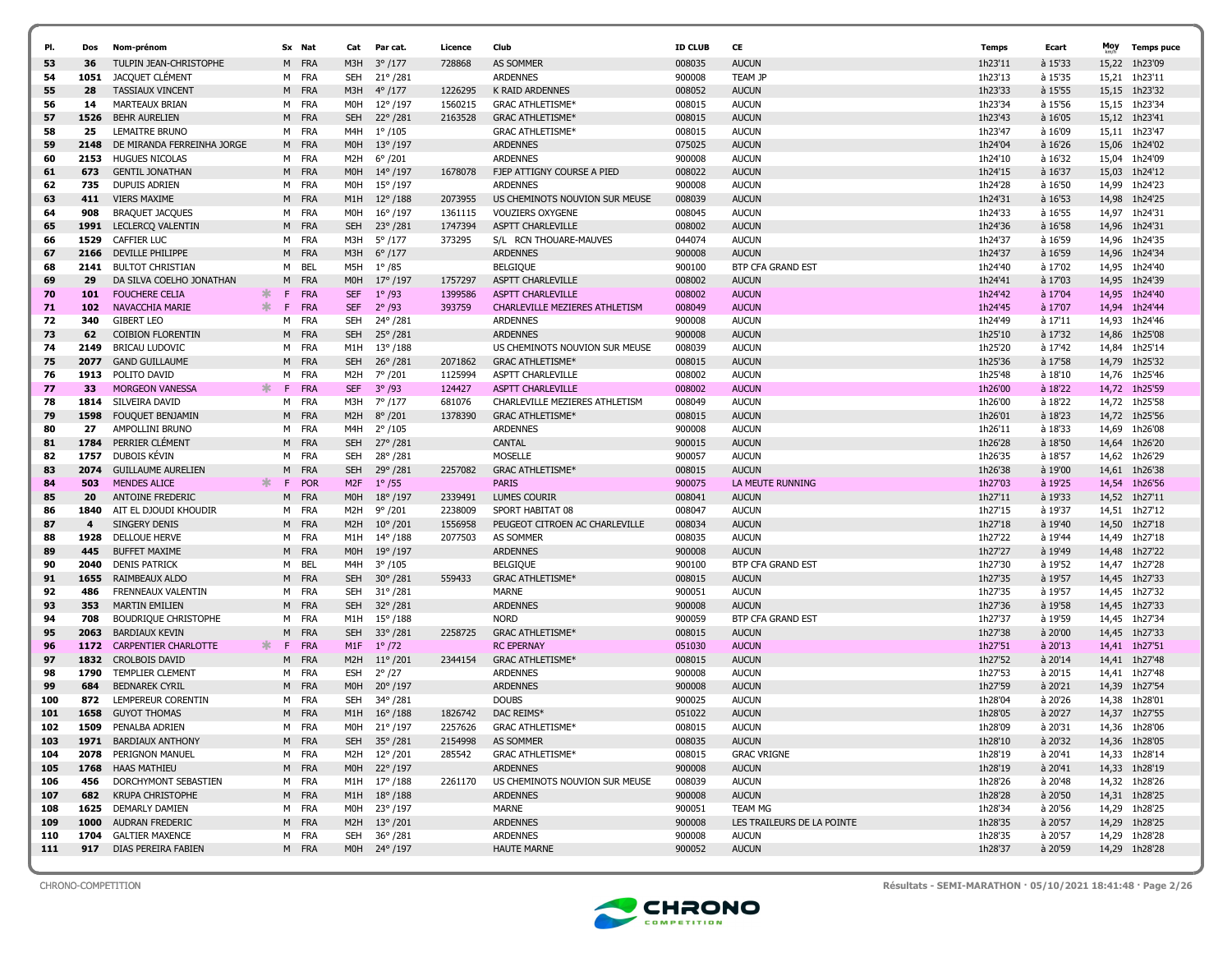| PI.        | Dos          | Nom-prénom                                |          | Sx Nat         | Cat                     | Par cat.                             | Licence            | Club                                                      | <b>ID CLUB</b>   | CE                                                     | Temps              | Ecart              | Moy   | <b>Temps puce</b>              |
|------------|--------------|-------------------------------------------|----------|----------------|-------------------------|--------------------------------------|--------------------|-----------------------------------------------------------|------------------|--------------------------------------------------------|--------------------|--------------------|-------|--------------------------------|
|            |              |                                           |          |                |                         |                                      |                    |                                                           |                  |                                                        |                    |                    |       |                                |
| 112        | 71           | <b>LEONARD CHRISTOPHE</b>                 |          | M FRA          | M3H                     | $8^{\circ}/177$                      |                    | <b>GRAC ATHLETISME*</b>                                   | 008015           | <b>AUCUN</b>                                           | 1h28'40            | à 21'02            | 14,28 | 1h28'37                        |
| 113        | 2156         | DE ARAUJO JOEL                            |          | M FRA          | M1H                     | $19^{\circ}/188$                     |                    | <b>ARDENNES</b>                                           | 900008           | <b>AUCUN</b>                                           | 1h28'40            | à 21'02            | 14,28 | 1h28'37                        |
| 114        | 2060         | DIERVILLE KEVIN                           |          | M FRA          | M0H                     | 25° /197                             | 1926172            | <b>GRAC ATHLETISME*</b>                                   | 008015           | <b>AUCUN</b>                                           | 1h28'40            | à 21'02            | 14,28 | 1h28'36                        |
| 115        | 1915         | <b>GARNIER MICKAEL</b>                    |          | M FRA          | M1H                     | $20^{\circ}/188$                     | 1651743            | <b>ASPTT CHARLEVILLE</b>                                  | 008002           | <b>AUCUN</b>                                           | 1h28'42            | à 21'04            | 14,27 | 1h28'42                        |
| 116        | 751          | <b>BOCAHUT DAMIEN</b>                     |          | M FRA          | SEH                     | 37°/281                              |                    | <b>ARDENNES</b>                                           | 900008           | <b>AUCUN</b>                                           | 1h28'43            | à 21'05            |       | 14,27 1h28'38                  |
| 117        | 1788         | <b>GAROT VALENTIN</b>                     |          | M FRA          | <b>SEH</b>              | $38^{\circ}/281$                     |                    | <b>HAUTE MARNE</b>                                        | 900052           | <b>AUCUN</b>                                           | 1h28'46            | à 21'08            | 14,26 | 1h28'37                        |
| 118        | 1002<br>986  | FRATTINI REMI                             |          | M FRA          | SEH                     | 39°/281                              |                    | <b>ARDENNES</b>                                           | 900008           | <b>AUCUN</b>                                           | 1h28'46            | à 21'08            | 14,26 | 1h28'41                        |
| 119        |              | <b>FREROT MATTHIEU</b>                    |          | M FRA          | M <sub>O</sub> H        | $26^{\circ}$ /197                    |                    | PAS DE CALAIS                                             | 900062           | TRIATHLON CLUB DE LIEVIN                               | 1h28'51            | à 21'13            | 14,25 | 1h28'43                        |
| 120        | 1020         | LASSAUX DAN                               | M        | FRA            | M1H                     | $21^{\circ}/188$                     |                    | LOCAL CLUB MONTHERME                                      | 008019           | <b>AUCUN</b>                                           | 1h28'53            | à 21'15            | 14,24 | 1h28'53                        |
| 121        | 1597<br>1753 | MOREAU GUILLAUME                          |          | M FRA          | M <sub>O</sub> H        | 27° /197                             | 2241122            | <b>RUNNING TRAIL THIERACHE</b>                            | 002035           | <b>AUCUN</b>                                           | 1h29'11            | à 21'33            | 14,20 | 1h29'05                        |
| 122        |              | MUNO XAVIER                               | M        | FRA            | M <sub>O</sub> H        | 28°/197                              |                    | <b>ARDENNES</b>                                           | 900008           | <b>CTA</b>                                             | 1h29'15            | à 21'37            | 14,18 | 1h29'10                        |
| 123        | 2178         | BERTELOODT ELODIE<br><b>DENIS THOMAS</b>  | ж.<br>F. | FRA            | <b>SEF</b>              | $4^{\circ}$ /93                      | 1835691            | S/L CO SAINT-DIZIER<br><b>ARDENNES</b>                    | 052003           | <b>AUCUN</b>                                           | 1h29'21            | à 21'43            |       | 14,17 1h29'15                  |
| 124        | 484          |                                           |          | M FRA          | <b>SEH</b>              | $40^{\circ}/281$                     |                    |                                                           | 900008           | <b>AUCUN</b><br>CHARLEVILLE MEZIERES ARDENNE METROPOLE | 1h29'24            | à 21'46            | 14,16 | 1h29'21                        |
| 125        | 13           | PIETREMENT PASCAL                         |          | M FRA          | M3H                     | $9^{\circ}/177$                      |                    | <b>ARDENNES</b>                                           | 900008           |                                                        | 1h29'25            | à 21'47            | 14,16 | 1h29'23                        |
| 126        | 80           | PELTIER CHRISTOPHE                        |          | M FRA          | M1H                     | 22°/188                              | 1862343            | CHARLEVILLE MEZIERES ATHLETISM<br><b>ARDENNES</b>         | 008049           | <b>AUCUN</b>                                           | 1h29'31            | à 21'53            | 14,14 | 1h29'29                        |
| 127        | 421<br>1839  | <b>MASSON JEAN</b>                        |          | M FRA<br>M FRA | M0H<br>M2H              | 29°/197                              |                    | SPORT HABITAT 08                                          | 900008           | LES TRAILEURS DE LA POINTE<br><b>AUCUN</b>             | 1h29'32<br>1h29'34 | à 21'54<br>à 21'56 |       | 14,14 1h29'25                  |
| 128        |              | <b>DEBIAIS FABRICE</b>                    |          |                | <b>SEH</b>              | 14°/201                              | 1472048            |                                                           | 008047           |                                                        | 1h29'36            | à 21'58            | 14,13 | 1h29'34                        |
| 129        | 90<br>2070   | MONTAUD QUENTIN                           |          | M FRA          |                         | $41^{\circ}$ /281                    | 1114572            | CHARLEVILLE MEZIERES ATHLETISM<br><b>GRAC ATHLETISME*</b> | 008049           | <b>AUCUN</b>                                           |                    | à 22'00            | 14,13 | 1h29'36                        |
| 130        | 822          | PONTOISE CHRISTOPHE                       |          | M FRA<br>M FRA | M3H<br>M <sub>2</sub> H | $10^{\circ}/177$                     | 1860004<br>1449438 | <b>GRAC ATHLETISME*</b>                                   | 008015<br>008015 | <b>AUCUN</b><br><b>AUCUN</b>                           | 1h29'38<br>1h29'38 | à 22'00            |       | 14,12 1h29'35                  |
| 131<br>132 | 369          | ANSIAUX WILLIAM<br><b>BOURGERY MICHEL</b> |          | M FRA          | M1H                     | $15^{\circ}/201$<br>$23^{\circ}/188$ | 1857298            | <b>MOUZON RUN</b>                                         | 008054           | <b>AUCUN</b>                                           | 1h29'40            | à 22'02            |       | 14,12 1h29'38<br>14,12 1h29'36 |
| 133        | 1524         | MESMOUDI ANDY                             |          | M FRA          | M1H                     | $24^{\circ}/188$                     |                    | <b>MOSELLE</b>                                            | 900057           | <b>AUCUN</b>                                           | 1h29'40            | à 22'02            |       | 14,12 1h29'36                  |
| 134        | 1550         | BERTELOOT FLORIAN                         |          | M FRA          | SEH                     | 42°/281                              |                    | MEURTHE ET MOSELLE                                        | 900054           | <b>AUCUN</b>                                           | 1h29'41            | à 22'03            |       | 14.12 1h29'38                  |
| 135        | 857          | <b>CHARLIER ROMUALD</b>                   |          | M FRA          | M <sub>2</sub> H        | $16^{\circ}/201$                     |                    | <b>ARDENNES</b>                                           | 900008           | <b>AUCUN</b>                                           | 1h29'43            | à 22'05            |       | 14,11 1h29'35                  |
| 136        | 11           | HALLALI SEBASTIEN                         |          | M FRA          | M2H                     | 17°/201                              |                    | <b>ARDENNES</b>                                           | 900008           | <b>SDIS 08</b>                                         | 1h29'50            | à 22'12            | 14,09 | 1h29'50                        |
| 137        | 815          | <b>MENU ALBAN</b>                         |          | M FRA          | M1H                     | $25^{\circ}/188$                     |                    | <b>MARNE</b>                                              | 900051           | <b>AUCUN</b>                                           | 1h29'53            | à 22'15            | 14,08 | 1h29'49                        |
| 138        | 1554         | <b>GERARD OLIVIER</b>                     |          | M FRA          | <b>SEH</b>              | $43^{\circ}/281$                     |                    | <b>ARDENNES</b>                                           | 900008           | <b>AUCUN</b>                                           | 1h29'54            | à 22'16            | 14,08 | 1h29'48                        |
| 139        | 868          | <b>VISSE STEPHANE</b>                     |          | M FRA          | M3H                     | $11^{\circ}/177$                     |                    | <b>ARDENNES</b>                                           | 900008           | <b>AUCUN</b>                                           | 1h29'55            | à 22'17            | 14,08 | 1h29'55                        |
| 140        | 1533         | <b>GUEPE OLIVIER</b>                      |          | M FRA          | M <sub>O</sub> H        | $30^{\circ}$ /197                    |                    | US CHEMINOTS NOUVION SUR MEUSE                            | 008039           | <b>AUCUN</b>                                           | 1h29'55            | à 22'17            | 14,08 | 1h29'45                        |
| 141        | 1073         | <b>ISAAC STEPHANE</b>                     |          | M BEL          | M2H                     | $18^{\circ}/201$                     |                    | <b>BELGIQUE</b>                                           | 900100           | <b>AUCUN</b>                                           | 1h30'01            | à 22'23            | 14,06 | 1h29'58                        |
| 142        | 1575         | <b>CLAINE MAXIME</b>                      |          | M FRA          | M <sub>O</sub> H        | $31^{\circ}/197$                     | 1854199            | FJEP ATTIGNY COURSE A PIED                                | 008022           | <b>AUCUN</b>                                           | 1h30'15            | à 22'37            | 14,03 | 1h30'11                        |
| 143        |              | 1774 JOLY JEAN-JACQUES                    |          | M FRA          | M <sub>OH</sub>         | $32^{\circ}/197$                     | 2178339            | <b>TEAM HEUBI</b>                                         | 051057           | <b>AUCUN</b>                                           | 1h30'16            | à 22'38            | 14,03 | 1h30'16                        |
| 144        | 1810         | <b>GILLES OLIVIER</b>                     |          | M FRA          | M <sub>OH</sub>         | 33°/197                              | 1969686            | CHARLEVILLE MEZIERES ATHLETISM                            | 008049           | <b>AUCUN</b>                                           | 1h30'28            | à 22'50            | 13,99 | 1h30'24                        |
| 145        | 1862         | DUHAUPAS ARNAUD                           |          | M FRA          | M1H                     | $26^{\circ}$ /188                    | 1547249            | AC GESPUNSART NEUFMANIL                                   | 008029           | <b>AUCUN</b>                                           | 1h30'35            | à 22'57            | 13,98 | 1h30'23                        |
| 146        | 1988         | <b>GISQUET JULIEN</b>                     |          | M FRA          | M <sub>O</sub> H        | 34°/197                              | 2074944            | ASPTT CHARLEVILLE                                         | 008002           | <b>AUCUN</b>                                           | 1h30'41            | à 23'03            | 13,96 | 1h30'27                        |
| 147        | 1557         | <b>HENRION PATRICK</b>                    |          | M FRA          | M5H                     | $2^{\circ}/85$                       |                    | <b>ARDENNES</b>                                           | 900008           | <b>AUCUN</b>                                           | 1h30'56            | à 23'18            |       | 13,92 1h30'53                  |
| 148        | 1622         | THIEBAUT JULIEN                           |          | M FRA          | M <sub>OH</sub>         | 35°/197                              |                    | <b>ARDENNES</b>                                           | 900008           | <b>AUCUN</b>                                           | 1h31'00            | à 23'22            |       | 13,91 1h30'56                  |
| 149        | 1039         | <b>COLLINET BORIS</b>                     |          | M FRA          | M <sub>O</sub> H        | 36°/197                              |                    | <b>ARDENNES</b>                                           | 900008           | <b>AUCUN</b>                                           | 1h31'00            | à 23'22            |       | 13,91 1h30'56                  |
| 150        | 2098         | HULOT MIKAEL                              | M        | FRA            | M1H                     | 27°/188                              |                    | <b>ARDENNES</b>                                           | 900008           | <b>SDIS 08</b>                                         | 1h31'03            | à 23'25            |       | 13,90 1h30'57                  |
| 151        | 1811         | <b>FLANDRE MICKAEL</b>                    |          | M FRA          | M <sub>2</sub> H        | $19^{\circ}/201$                     | 2083915            | CHARLEVILLE MEZIERES ATHLETISM                            | 008049           | <b>AUCUN</b>                                           | 1h31'03            | à 23'25            |       | 13,90 1h30'59                  |
| 152        | 1979         | <b>GUYARD JEAN-LOUIS</b>                  |          | M FRA          | M2H                     | 20°/201                              |                    | <b>ARDENNES</b>                                           | 900008           | <b>3EME RG</b>                                         | 1h31'04            | à 23'26            |       | 13,90 1h30'58                  |
| 153        | 1058         | BRIHIMI AZIZE                             |          | M FRA          | M3H                     | $12^{\circ}/177$                     |                    | <b>MARNE</b>                                              | 900051           | <b>AUCUN</b>                                           | 1h31'09            | à 23'31            |       | 13,89 1h31'05                  |
| 154        | 836          | <b>MARTIN MAXIME</b>                      |          | M FRA          | SEH                     | 44°/281                              | 2326599            | LOCAL CLUB MONTHERME                                      | 008019           | <b>AUCUN</b>                                           | 1h31'17            | à 23'39            |       | 13,87 1h31'09                  |
| 155        | 1793         | <b>CARLIN BENOIT</b>                      | M        | <b>FRA</b>     | M3H                     | $13^{\circ}/177$                     |                    | <b>ARDENNES</b>                                           | 900008           | <b>BTP CFA GRAND EST</b>                               | 1h31'25            | à 23'47            | 13,85 | 1h31'20                        |
| 156        | 2067         | AVELANGE EMMANUEL                         |          | M FRA          | M3H                     | 14°/177                              | 128893             | <b>GRAC ATHLETISME*</b>                                   | 008015           | <b>AUCUN</b>                                           | 1h31'26            | à 23'48            | 13,85 | 1h31'26                        |
| 157        | 2034         | MAILFERT LAURENT                          |          | M FRA          | M3H                     | $15^{\circ}/177$                     | 590950             | CHARLEVILLE MEZIERES ATHLETISM                            | 008049           | <b>AUCUN</b>                                           | 1h31'27            | à 23'49            | 13,84 | 1h31'24                        |
| 158        | 1980         | AMOURA DJAMEL                             |          | M FRA          | M3H                     | $16^{\circ}/177$                     | 1970126            | ASPTT CHARLEVILLE                                         | 008002           | <b>AUCUN</b>                                           | 1h31'29            | à 23'51            |       | 13,84 1h31'24                  |
| 159        | 1909         | ALKAOUI HAMID                             | M        | <b>MOR</b>     | <b>SEH</b>              | $45^{\circ}$ /281                    | 2266068            | <b>ASPTT CHARLEVILLE</b>                                  | 008002           | <b>AUCUN</b>                                           | 1h31'32            | à 23'54            |       | 13,83 1h31'27                  |
| 160        | 1869         | <b>SCHWEITZER ANTOINE</b>                 |          | M FRA          | JUH                     | $3^{\circ}/15$                       | 2176659            | AC GESPUNSART NEUFMANIL                                   | 008029           | <b>AUCUN</b>                                           | 1h31'34            | à 23'56            |       | 13,83 1h31'30                  |
| 161        | 1992         | LIPPE FRANCIS                             | M        | <b>FRA</b>     |                         | M4H 4° /105                          | 1355409            | ASPTT CHARLEVILLE                                         | 008002           | <b>AUCUN</b>                                           | 1h31'34            | à 23'56            |       | 13,83 1h31'28                  |
| 162        |              | 1754 HEUBI BRUNO                          |          | M FRA          |                         | M5H 3°/85                            | 788306             | TEAM HEUBI                                                | 051057           | <b>AUCUN</b>                                           | 1h31'54            | à 24'16            |       | 13,78 1h31'54                  |
| 163        | 881          | <b>HUET CORENTIN</b>                      |          | M FRA          |                         | SEH 46° /281                         |                    | MARNE                                                     | 900051           | <b>AUCUN</b>                                           | 1h32'08            | à 24'30            |       | 13,74 1h31'55                  |
| 164        | 1927         | DELCOURT JEROME                           |          | M FRA          |                         | M3H 17°/177                          | 633091             | AS SOMMER                                                 | 008035           | <b>AUCUN</b>                                           | 1h32'11            | à 24'33            |       | 13,73 1h32'09                  |
| 165        |              | 1910 DESCHAMPS FABIEN                     |          | M FRA          |                         | M2H 21°/201                          | 1381057            | <b>ASPTT CHARLEVILLE</b>                                  | 008002           | <b>AUCUN</b>                                           | 1h32'18            | à 24'40            |       | 13,72 1h32'12                  |
| 166        | 650          | <b>FRANCOIS ARNAUD</b>                    |          | M FRA          |                         | M2H 22° /201                         | 1467693            | <b>CA SEDAN</b>                                           | 008003           | <b>AUCUN</b>                                           | 1h32'23            | à 24'45            |       | 13,70 1h32'23                  |
| 167        | 103          | PERON ANAIS                               |          | F FRA          | <b>SEF</b>              | $5^{\circ}$ /93                      | 2076130            | CHARLEVILLE MEZIERES ATHLETISM                            | 008049           | <b>AUCUN</b>                                           | 1h32'24            | à 24'46            |       | 13,70 1h32'21                  |
| 168        | 1983         | <b>BIGORGNE DAVID</b>                     |          | M FRA          |                         | M1H 28°/188                          | 1377440            | ASPTT CHARLEVILLE                                         | 008002           | <b>AUCUN</b>                                           | 1h32'27            | à 24'49            |       | 13,69 1h32'21                  |
| 169        | 1627         | <b>GEENONS THOMAS</b>                     |          | M FRA          |                         | SEH 47° /281                         |                    | <b>ARDENNES</b>                                           | 900008           | <b>AUCUN</b>                                           | 1h32'30            | à 24'52            |       | 13,69 1h32'22                  |
| 170        | 1628         | EPPE ALEXANDRE                            |          | M FRA          |                         | SEH 48°/281                          |                    | <b>BAS RHIN</b>                                           | 900067           | <b>AUCUN</b>                                           | 1h32'32            | à 24'54            |       | 13,68 1h32'18                  |



CHRONO-COMPETITION Résultats - SEMI-MARATHON · 05/10/2021 18:41:49 · Page 3/26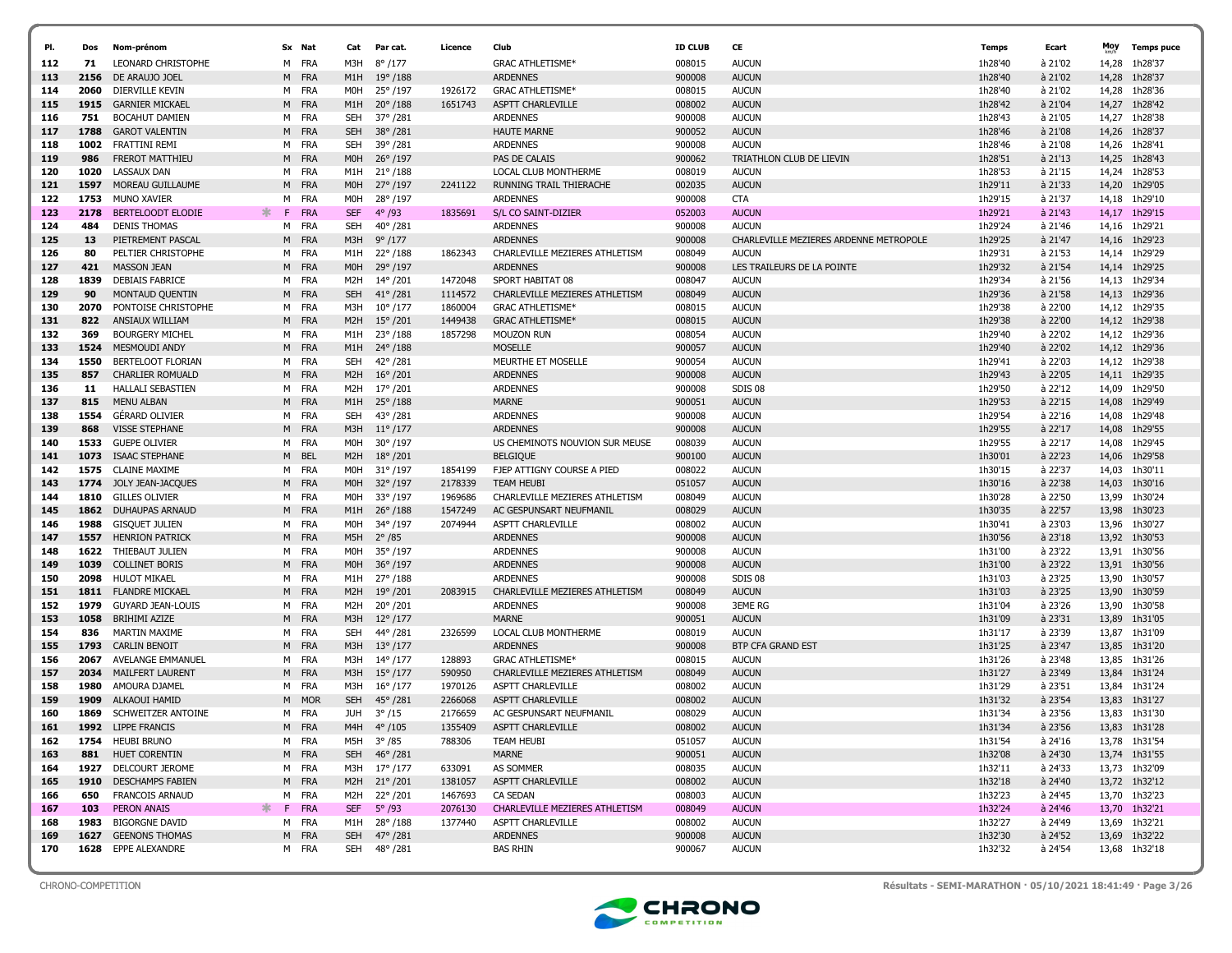| PI.        | Dos          | Nom-prénom                                      |         | Sx Nat            | Cat               | Par cat.                    | Licence            | Club                                                   | <b>ID CLUB</b>   | CE                                         | <b>Temps</b>       | Ecart              | Moy   | <b>Temps puce</b>              |
|------------|--------------|-------------------------------------------------|---------|-------------------|-------------------|-----------------------------|--------------------|--------------------------------------------------------|------------------|--------------------------------------------|--------------------|--------------------|-------|--------------------------------|
|            |              |                                                 |         |                   |                   |                             |                    |                                                        |                  |                                            |                    |                    |       |                                |
| 171        | 738          | DE SA MATHIAS                                   | M       | FRA               | M0H               | 37° /197                    |                    | <b>ARDENNES</b>                                        | 900008           | <b>AUCUN</b>                               | 1h32'37            | à 24'59            | 13,67 | 1h32'33                        |
| 172        | 277          | COUSSEAU ROMUALD                                |         | M FRA             | M1H               | 29°/188                     |                    | <b>ARDENNES</b>                                        | 900008           | LES TRAILEURS DE LA POINTE                 | 1h32'38            | à 25'00            | 13,67 | 1h32'29                        |
| 173        | 1600         | <b>LACH PASCAL</b>                              | M       | FRA               | M <sub>2</sub> H  | $23^{\circ}/201$            | 1550261            | <b>GRAC ATHLETISME*</b>                                | 008015           | <b>AUCUN</b>                               | 1h32'45            | à 25'07            | 13,65 | 1h32'39                        |
| 174        | 1785         | DOMINE PASCAL                                   | м       | FRA               | M5H               | $4^{\circ}$ /85             | 1084591            | SEINE SAINT DENIS                                      | 900093           | FEDERATION SPORTIVE DE LA POLICE NATIONALE | 1h32'47            | à 25'09            | 13,64 | 1h32'43                        |
| 175        | 306<br>1093  | <b>MASCHINO ROMAIN</b><br><b>CADOT FREDERIC</b> | м       | M FRA<br>FRA      | <b>SEH</b><br>M2H | 49°/281<br>24°/201          | 1863881<br>1535929 | <b>MOUZON RUN</b><br><b>FJEP ATTIGNY COURSE A PIED</b> | 008054<br>008022 | <b>AUCUN</b><br><b>AUCUN</b>               | 1h32'49<br>1h32'49 | à 25'11<br>à 25'11 |       | 13,64 1h32'45<br>13,64 1h32'43 |
| 176<br>177 | 441          | LION CEDRIC                                     | M       | <b>FRA</b>        | M <sub>2</sub> H  | 25°/201                     |                    | <b>ARDENNES</b>                                        | 900008           | LES TRAILEURS DE LA POINTE                 | 1h32'51            | à 25'13            |       | 13,63 1h32'41                  |
| 178        | 1876         | SIMON ROBIN                                     | м       | FRA               | <b>SEH</b>        | $50^{\circ}$ /281           |                    | <b>ARDENNES</b>                                        | 900008           | CHARLEVILLE MEZIERES ARDENNE METROPOLE     | 1h33'02            | à 25'24            |       | 13,61 1h32'58                  |
| 179        | 1883         | N'GUYEN YOAN                                    | M       | <b>FRA</b>        | M <sub>O</sub> H  | 38°/197                     |                    | <b>ARDENNES</b>                                        | 900008           | <b>3EME RG</b>                             | 1h33'06            | à 25'28            |       | 13,60 1h33'00                  |
| 180        | 1717         | DIDIER JEREMY                                   | M       | FRA               | <b>SEH</b>        | $51^{\circ}/281$            |                    | <b>ARDENNES</b>                                        | 900008           | <b>AUCUN</b>                               | 1h33'17            | à 25'39            |       | 13,57 1h33'17                  |
| 181        | 1712         | <b>DAELMAN SIMON</b>                            | М       | <b>FRA</b>        | M0H               | 39°/197                     |                    | <b>NORD</b>                                            | 900059           | <b>AUCUN</b>                               | 1h33'25            | à 25'47            |       | 13.55 1h33'13                  |
| 182        | 892          | <b>MARTIN DAVID</b>                             |         | M FRA             | M2H               | 26°/201                     | 1967993            | <b>ARDENNES</b>                                        | 900008           | UNILIN                                     | 1h33'29            | à 25'51            |       | 13,54 1h33'14                  |
| 183        | 496          | NANGNIOT YANNICK                                | М       | <b>FRA</b>        | M <sub>2</sub> H  | 27°/201                     |                    | <b>ARDENNES</b>                                        | 900008           | <b>AUCUN</b>                               | 1h33'29            | à 25'51            |       | 13,54 1h33'25                  |
| 184        | 309          | FALIZE KÉVIN                                    |         | M FRA             | <b>SEH</b>        | 52°/281                     |                    | <b>AISNE</b>                                           | 900002           | <b>AUCUN</b>                               | 1h33'30            | à 25'52            |       | 13,54 1h33'06                  |
| 185        | 278          | STAMPFL GILDAS                                  | М       | <b>BEL</b>        | M1H               | $30^{\circ}/188$            |                    | <b>BELGIQUE</b>                                        | 900100           | <b>AUCUN</b>                               | 1h33'36            | à 25'58            |       | 13,53 1h33'25                  |
| 186        | 2041         | <b>LEBON SEBASTIEN</b>                          |         | M FRA             | M1H               | $31^{\circ}/188$            | 1462356            | CHARLEVILLE MEZIERES ATHLETISM                         | 008049           | <b>AUCUN</b>                               | 1h33'36            | à 25'58            |       | 13,53 1h33'25                  |
| 187        | 638          | <b>BUGANY ALAIN</b>                             | M       | <b>FRA</b>        | M5H               | $5^{\circ}$ /85             |                    | <b>MARNE</b>                                           | 900051           | SPIRIT OF RUN                              | 1h33'40            | à 26'02            |       | 13,52 1h33'38                  |
| 188        | 1808         | POSTEAUX FABIEN                                 | м       | FRA               | M0H               | 40°/197                     | 1864508            | CHARLEVILLE MEZIERES ATHLETISM                         | 008049           | <b>AUCUN</b>                               | 1h33'42            | à 26'04            |       | 13,51 1h33'31                  |
| 189        | 674          | <b>GABLIER PHILIPPE</b>                         | M       | <b>FRA</b>        | M <sub>2</sub> H  | $28^{\circ}/201$            |                    | <b>HAUTE LOIRE</b>                                     | 900043           | <b>AUCUN</b>                               | 1h33'44            | à 26'06            |       | 13,51 1h33'37                  |
| 190        | 1026         | <b>HAQUIN CHRISTIAN</b>                         | м       | FRA               | M5H               | $6^{\circ}/85$              | 371266             | <b>GRAC ATHLETISME*</b>                                | 008015           | <b>AUCUN</b>                               | 1h33'45            | à 26'07            |       | 13,50 1h33'43                  |
| 191        | 1881         | <b>VOLTZ ELIE</b>                               | M       | FRA               | <b>SEH</b>        | $53^{\circ}/281$            |                    | <b>ARDENNES</b>                                        | 900008           | <b>3EME RG</b>                             | 1h33'47            | à 26'09            |       | 13,50 1h33'40                  |
| 192        | 1812         | <b>FAVRIEL JULIEN</b>                           | м       | FRA               | M1H               | $32^{\circ}/188$            | 846897             | CHARLEVILLE MEZIERES ATHLETISM                         | 008049           | <b>AUCUN</b>                               | 1h33'47            | à 26'09            | 13,50 | 1h33'45                        |
| 193        | 1984         | CANIAUX JEAN-BAPTISTE                           | M       | <b>FRA</b>        | <b>SEH</b>        | 54°/281                     | 2170487            | ASPTT CHARLEVILLE                                      | 008002           | <b>AUCUN</b>                               | 1h33'48            | à 26'10            | 13,50 | 1h33'34                        |
| 194        | 906          | <b>GARCIA SEBASTIEN</b>                         | м       | FRA               | <b>SEH</b>        | 55°/281                     |                    | <b>ARDENNES</b>                                        | 900008           | <b>AUCUN</b>                               | 1h34'02            | à 26'24            | 13,46 | 1h33'33                        |
| 195        | 1220         | <b>PARPAITE ESTELLE</b>                         | 氺<br>F. | <b>FRA</b>        | M <sub>2F</sub>   | $2^{\circ}/55$              | 1493655            | <b>AS SOMMER</b>                                       | 008035           | <b>AUCUN</b>                               | 1h34'03            | $a$ 26'25          |       | 13,46 1h33'49                  |
| 196        | 709          | MALICET ALEXANDRE                               | м       | FRA               | M1H               | $33^{\circ}/188$            | 1124052            | <b>GRAC ATHLETISME*</b>                                | 008015           | <b>AUCUN</b>                               | 1h34'04            | à 26'26            | 13,46 | 1h34'01                        |
| 197        | 1551         | DUPREZ JEREMY                                   | M       | FRA               | M <sub>2</sub> H  | 29°/201                     |                    | <b>ARDENNES</b>                                        | 900008           | <b>AUCUN</b>                               | 1h34'06            | à 26'28            |       | 13,45 1h34'06                  |
| 198        | 1921         | PINHO ANTHONY                                   | м       | FRA               | <b>SEH</b>        | 56°/281                     | 1648785            | <b>AS SOMMER</b>                                       | 008035           | <b>AUCUN</b>                               | 1h34'09            | à 26'31            |       | 13,45 1h34'07                  |
| 199        | 1854         | <b>GODART FABIEN</b>                            | М       | <b>FRA</b>        | M <sub>2</sub> H  | $30^{\circ}/201$            | 1523261            | ATHLETIC BELAIR CLUB                                   | 008036           | <b>AUCUN</b>                               | 1h34'10            | à 26'32            |       | 13,44 1h34'07                  |
| 200        | 1965         | DECOLNET JOEL                                   | м       | FRA               | M1H               | 34°/188                     | 1566798            | PEUGEOT CITROEN AC CHARLEVILLE                         | 008034           | <b>AUCUN</b>                               | 1h34'14            | à 26'36            |       | 13,43 1h34'10                  |
| 201        | 375          | DIOUANE BOUCHAIB                                | М       | <b>FRA</b>        | M <sub>O</sub> H  | $41^{\circ}/197$            |                    | <b>ARDENNES</b>                                        | 900008           | <b>AUCUN</b>                               | 1h34'15            | à 26'37            |       | 13.43 1h34'04                  |
| 202        | 788          | <b>COSSON JOHANN</b>                            |         | M FRA             | M1H               | 35°/188                     |                    | <b>MEUSE</b>                                           | 900055           | <b>AUCUN</b>                               | 1h34'19            | à 26'41            |       | 13,42 1h33'49                  |
| 203        | 253          | <b>TALBI CHRISTOPHER</b>                        | М       | <b>FRA</b>        | M <sub>O</sub> H  | $42^{\circ}/197$            |                    | <b>ARDENNES</b>                                        | 900008           | <b>AUCUN</b>                               | 1h34'19            | $a$ 26'41          |       | 13,42 1h34'16                  |
| 204        | 1690         | <b>FALCONIS SIMON</b>                           |         | M FRA             | <b>SEH</b>        | 57°/281                     |                    | <b>MARNE</b>                                           | 900051           | <b>AUCUN</b>                               | 1h34'20            | à 26'42            |       | 13,42 1h33'56                  |
| 205        | 1621         | <b>MAHUT VINCENT</b>                            | M       | <b>FRA</b>        | M2H               | $31^{\circ}/201$            |                    | <b>ARDENNES</b>                                        | 900008           | <b>AUCUN</b>                               | 1h34'22            | $a$ 26'44          |       | 13,42 1h34'15                  |
| 206        | 468          | <b>CARTIGNY THOMAS</b>                          |         | M FRA             | M2H               | 32°/201                     |                    | <b>ARDENNES</b>                                        | 900008           | <b>AUCUN</b>                               | 1h34'25            | à 26'47            |       | 13,41 1h34'18                  |
| 207        | 1728         | <b>DURAND THOMAS</b>                            | M       | FRA               | <b>SEH</b>        | $58^{\circ}/281$            |                    | <b>ARDENNES</b>                                        | 900008           | <b>AUCUN</b>                               | 1h34'32            | à 26'54            |       | 13,39 1h34'26                  |
| 208        | 2017<br>1544 | <b>DECOUT DENIS</b><br><b>FEGARD ERWAN</b>      | м       | FRA<br><b>FRA</b> | M3H               | $18^{\circ}/177$<br>59°/281 | 244580             | PEUGEOT CITROEN AC CHARLEVILLE<br><b>MOUZON RUN</b>    | 008034<br>008054 | <b>AUCUN</b><br><b>AUCUN</b>               | 1h34'36<br>1h34'38 | à 26'58<br>à 27'00 | 13,38 | 1h34'33<br>13,38 1h34'27       |
| 209<br>210 | 1945         | QUETIER LUDOVIC                                 | M<br>м  | FRA               | <b>SEH</b><br>M1H | $36^{\circ}/188$            | 586576<br>1148251  | AS SOMMER                                              | 008035           | <b>AUCUN</b>                               | 1h34'38            | à 27'00            | 13,38 | 1h34'35                        |
| 211        | 1591         | <b>SENELLE ALAIN</b>                            | M       | <b>FRA</b>        | M1H               | $37^{\circ}/188$            |                    | <b>ARDENNES</b>                                        | 900008           | <b>AUCUN</b>                               | 1h34'39            | à 27'01            |       | 13,38 1h34'35                  |
| 212        | 759          | <b>WEIDMANN NICOLAS</b>                         | M       | FRA               | <b>SEH</b>        | $60^{\circ}/281$            |                    | <b>MARNE</b>                                           | 900051           | <b>AUCUN</b>                               | 1h34'39            | à 27'01            | 13,38 | 1h34'25                        |
| 213        | 755          | HENRY-GREARD THIBAULT                           | M       | <b>FRA</b>        | <b>SEH</b>        | $61^{\circ}/281$            |                    | <b>MARNE</b>                                           | 900051           | <b>AUCUN</b>                               | 1h34'40            | à 27'02            |       | 13,37 1h34'30                  |
| 214        | 527          | D'ARRENTIERES LÉOPOLD                           | м       | FRA               | <b>SEH</b>        | $62^{\circ}/281$            |                    | <b>MARNE</b>                                           | 900051           | <b>AUCUN</b>                               | 1h34'40            | à 27'02            | 13,37 | 1h34'30                        |
| 215        | 1608         | <b>AUZANNE REMI</b>                             |         | M FRA             | <b>SEH</b>        | $63^{\circ}/281$            |                    | <b>MARNE</b>                                           | 900051           | <b>AUCUN</b>                               | 1h34'42            | à 27'04            |       | 13,37 1h34'31                  |
| 216        | 1943         | PERACCHI IMERIO                                 |         | M FRA             | M3H               | 19°/177                     | 1379872            | AS SOMMER                                              | 008035           | <b>AUCUN</b>                               | 1h34'45            | à 27'07            |       | 13,36 1h34'42                  |
| 217        | 604          | <b>CRANCEE SÉBASTIEN</b>                        | M       | FRA               | M1H               | $38^{\circ}/188$            |                    | <b>ARDENNES</b>                                        | 900008           | <b>AUCUN</b>                               | 1h34'49            | à 27'11            |       | 13,35 1h34'28                  |
| 218        | 493          | <b>OUAFI ARESKI</b>                             | м       | <b>FRA</b>        | M2H               | 33°/201                     |                    | <b>MEUSE</b>                                           | 900055           | <b>AUCUN</b>                               | 1h34'50            | à 27'12            |       | 13,35 1h34'45                  |
| 219        | 1596         | <b>AMOUR BENOIT</b>                             | М       | <b>FRA</b>        | M <sub>2</sub> H  | 34°/201                     | 1470392            | <b>CA SEDAN</b>                                        | 008003           | <b>AUCUN</b>                               | 1h34'50            | $a$ 27'12          |       | 13,35 1h34'45                  |
| 220        | 1933         | <b>LEROY NICOLAS</b>                            | м       | <b>FRA</b>        | M0H               | 43°/197                     | 1209399            | AS SOMMER                                              | 008035           | <b>AUCUN</b>                               | 1h34'53            | à 27'15            |       | 13,34 1h34'53                  |
| 221        | 281          | NIVOIX GAETAN                                   |         | M FRA             | M1H               | 39°/188                     |                    | <b>ARDENNES</b>                                        | 900008           | <b>AUCUN</b>                               | 1h34'54            | $a$ 27'16          |       | 13,34 1h34'42                  |
| 222        | 820          | <b>BENAMAR HAMID</b>                            |         | M FRA             | M2H               | 35° /201                    |                    | <b>ARDENNES</b>                                        | 900008           | CPAM/CAF                                   | 1h34'56            | à 27'18            |       | 13,34 1h34'50                  |
| 223        | 1601         | PIERRE DAMIEN                                   |         | M FRA             | M0H               | 44° /197                    | 2339415            | <b>GRAC ATHLETISME*</b>                                | 008015           | <b>AUCUN</b>                               | 1h34'58            | à 27'20            |       | 13,33 1h34'53                  |
| 224        | 483          | <b>TATON LUDOVIC</b>                            |         | M FRA             | M0H               | 45° /197                    | 1192041            | CA SEDAN                                               | 008003           | <b>AUCUN</b>                               | 1h35'00            | à 27'22            |       | 13,33 1h34'56                  |
| 225        | 356          | MUSZALSKI LAURENT                               |         | M FRA             | M3H               | $20^{\circ}/177$            |                    | US CHEMINOTS NOUVION SUR MEUSE                         | 008039           | <b>AUCUN</b>                               | 1h35'06            | à 27'28            |       | 13,31 1h35'02                  |
| 226        |              | 1815 MARCOUX ALAIN                              |         | M FRA             | M5H               | 7° /85                      | 201418             | CHARLEVILLE MEZIERES ATHLETISM                         | 008049           | <b>AUCUN</b>                               | 1h35'07            | à 27'29            |       | 13,31 1h35'05                  |
| 227        |              | 1762 THOMASSON BENOIT                           |         | M FRA             | M0H               | 46° /197                    |                    | <b>ARDENNES</b>                                        | 900008           | <b>AUCUN</b>                               | 1h35'07            | à 27'29            |       | 13,31 1h35'01                  |
| 228        | 1199         | <b>GALLERIN SANDRINE</b>                        | ж.      | F FRA             |                   | M3F 1°/37                   | 1754887            | CHARLEVILLE MEZIERES ATHLETISM                         | 008049           | <b>AUCUN</b>                               | 1h35'08            | à 27'30            |       | 13,31 1h35'05                  |
| 229        |              | 1585 MOREAU ETIENNE                             |         | M FRA             |                   | M1H 40°/188                 |                    | <b>MARNE</b>                                           | 900051           | <b>AUCUN</b>                               | 1h35'11            | à 27'33            |       | 13,30 1h35'06                  |
|            |              |                                                 |         |                   |                   |                             |                    |                                                        |                  |                                            |                    |                    |       |                                |

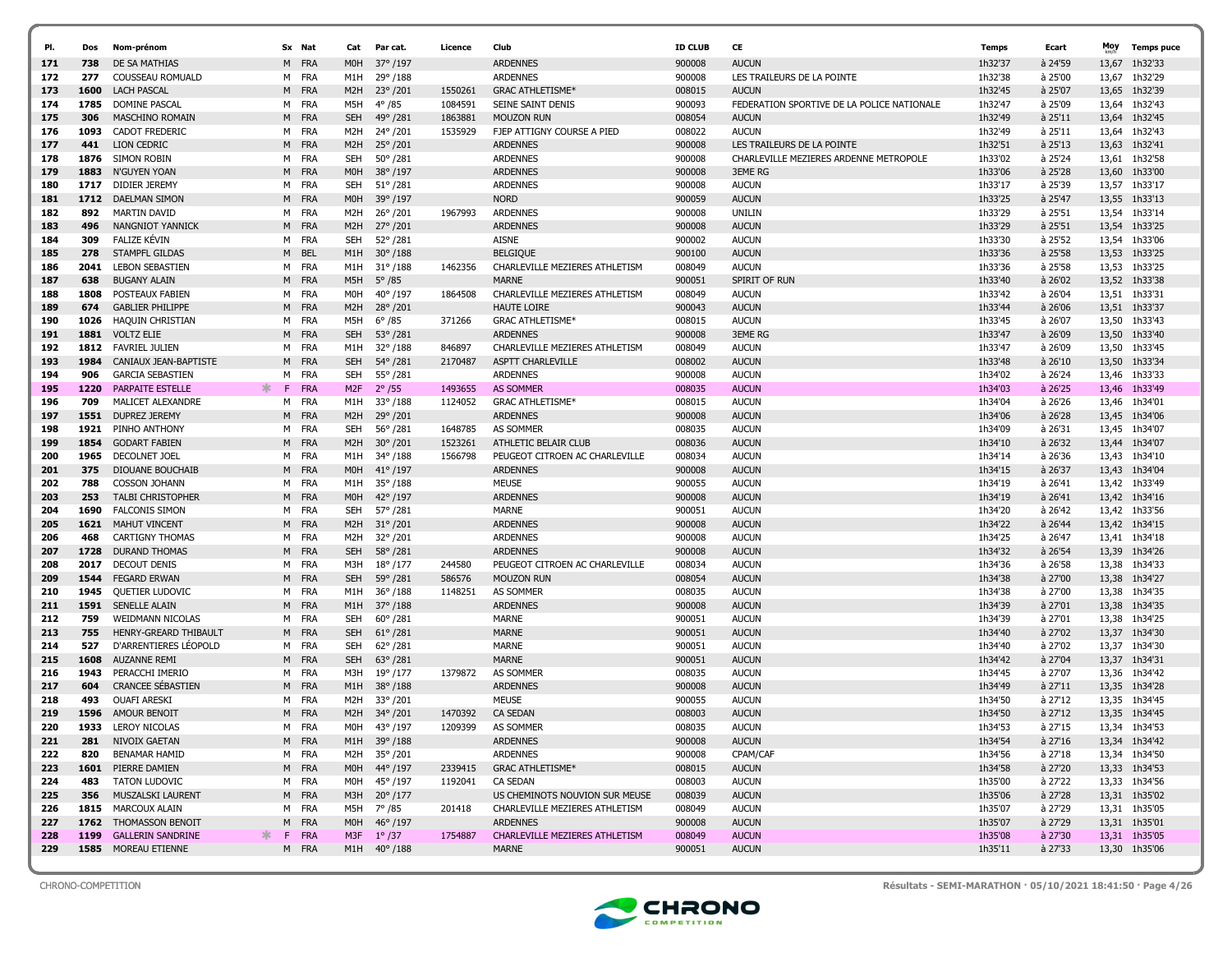|            |              |                                                            |         |                     |                  |                           |         |                                                    |                  |                                            |                    |                      | Moy   |                                |
|------------|--------------|------------------------------------------------------------|---------|---------------------|------------------|---------------------------|---------|----------------------------------------------------|------------------|--------------------------------------------|--------------------|----------------------|-------|--------------------------------|
| PI.        | Dos          | Nom-prénom                                                 |         | Sx Nat              | Cat              | Par cat.                  | Licence | Club                                               | <b>ID CLUB</b>   | CE                                         | <b>Temps</b>       | Ecart                |       | <b>Temps puce</b>              |
| 230        | 1519         | ANDRY JULIEN                                               |         | M FRA               | <b>SEH</b>       | 64°/281                   |         | <b>ARDENNES</b>                                    | 900008           | <b>AUCUN</b>                               | 1h35'12            | à 27'34              | 13,30 | 1h34'48                        |
| 231        | 887          | MAUVIEL NICOLAS                                            | M       | <b>FRA</b>          | M2H              | $36^{\circ}/201$          |         | <b>ARDENNES</b>                                    | 900008           | <b>AUCUN</b>                               | 1h35'14            | à 27'36              | 13,29 | 1h35'09                        |
| 232        | 1692         | <b>MORET PATRICK</b>                                       |         | M FRA               | M2H              | 37°/201                   |         | <b>ARDENNES</b>                                    | 900008           | <b>AUCUN</b>                               | 1h35'17            | à 27'39              | 13,29 | 1h35'17                        |
| 233        | 669          | MARINKOVIC SINISA                                          | M       | <b>FRA</b>          | M <sub>2</sub> H | 38°/201                   |         | <b>ARDENNES</b>                                    | 900008           | <b>AUCUN</b>                               | 1h35'17            | à 27'39              | 13,29 | 1h34'58                        |
| 234        | 1985         | <b>CHAPPE MATTHIEU</b>                                     |         | M FRA               | <b>ESH</b>       | $3^{\circ}/27$            | 2313012 | ASPTT CHARLEVILLE<br><b>VOUZIERS OXYGENE</b>       | 008002           | <b>AUCUN</b>                               | 1h35'17<br>1h35'27 | à 27'39<br>à 27'49   |       | 13,29 1h35'05                  |
| 235        | 1863         | <b>REMY NICOLAS</b>                                        |         | M FRA               | M1H              | 41° / 188                 | 1303261 |                                                    | 008045           | <b>AUCUN</b>                               |                    |                      |       | 13,26 1h35'15                  |
| 236        | 32           | PREITE VALENTIN                                            | м       | FRA                 | <b>SEH</b>       | 65° /281                  | 1439376 | <b>GRAC ATHLETISME*</b>                            | 008015           | <b>AUCUN</b>                               | 1h35'35            | à 27'57              | 13,24 | 1h35'32                        |
| 237        | 714          | <b>ARTISSON MATHIEU</b>                                    |         | M FRA               | <b>SEH</b>       | $66^{\circ}/281$          |         | <b>ARDENNES</b>                                    | 900008           | <b>AUCUN</b>                               | 1h35'35            | à 27'57              |       | 13,24 1h35'32                  |
| 238        | 2007         | <b>SALLE GERARD</b>                                        | м       | FRA                 | M0H              | 47° /197                  |         | <b>ARDENNES</b>                                    | 900008           | <b>TARKETT SEDAN</b>                       | 1h35'35            | à 27'57              |       | 13,24 1h35'30                  |
| 239        | 1935         | <b>COUAILLIER DAVID</b>                                    | M       | <b>FRA</b>          | M <sub>2</sub> H | 39°/201                   | 2269431 | AC GESPUNSART NEUFMANIL<br><b>MARNE</b>            | 008029           | <b>AUCUN</b>                               | 1h35'37            | à 27'59              |       | 13,24 1h35'31                  |
| 240        | 1666         | <b>GODART GERALD</b>                                       |         | M FRA               | M1H              | 42° /188                  |         |                                                    | 900051           | <b>AUCUN</b>                               | 1h35'39            | à 28'01              |       | 13,24 1h35'39                  |
| 241        | 1844         | <b>VIARD OLIVIER</b>                                       |         | M FRA               | M <sub>2</sub> H | $40^{\circ}/201$          | 1215779 | SPORT HABITAT 08                                   | 008047           | <b>AUCUN</b>                               | 1h35'46            | à 28'08              |       | 13,22 1h35'39                  |
| 242        | 935          | <b>CHANTIER ANTHONY</b>                                    |         | M FRA               | <b>SEH</b>       | $67^{\circ}$ /281         |         | <b>MARNE</b>                                       | 900051           | <b>AUCUN</b>                               | 1h35'47            | à 28'09              |       | 13,22 1h35'27                  |
| 243        | 1821         | <b>CLAUDE JANNY</b>                                        |         | M FRA               | M1H              | $43^{\circ}/188$          |         | <b>MARNE</b>                                       | 900051           | CASI REIMS SNCF                            | 1h35'50            | à 28'12              |       | 13,21 1h35'42                  |
| 244        | 1763         | LOTTIAUX JACQUES                                           | м       | FRA                 | <b>SEH</b>       | 68°/281                   |         | <b>MOSELLE</b>                                     | 900057           | <b>AUCUN</b>                               | 1h35'53<br>1h35'55 | à 28'15              | 13,20 | 1h35'39                        |
| 245        | 661          | <b>SEHL SAMIR</b>                                          | M       | FRA                 | M <sub>O</sub> H | 48°/197                   |         | <b>ARDENNES</b>                                    | 900008           | <b>AUCUN</b>                               |                    | à 28'17              | 13,20 | 1h35'40                        |
| 246        | 1993         | <b>MOZZI REGIS</b>                                         | м       | FRA                 | M5H              | $8^{\circ}$ /85           | 136653  | ASPTT CHARLEVILLE                                  | 008002           | <b>AUCUN</b>                               | 1h35'57            | à 28'19              |       | 13,19 1h35'48                  |
| 247        | 2055         | MULLER ANTHONY                                             | M       | <b>FRA</b>          | <b>SEH</b>       | 69°/281                   |         | SEINE SAINT DENIS                                  | 900093           | FEDERATION SPORTIVE DE LA POLICE NATIONALE | 1h36'00            | à 28'22              | 13,19 | 1h35'51                        |
| 248        | 293          | <b>CLERFEUILLE CARLES</b>                                  | м       | FRA                 | M <sub>2</sub> H | $41^{\circ}$ /201         |         | <b>CHARENTE</b>                                    | 900016           | TEAM CRY016                                | 1h36'03            | à 28'25              |       | 13,18 1h35'49                  |
| 249        | 1144         | <b>GODDEERIS VICTORIA</b>                                  | ∗.<br>F | <b>FRA</b>          | <b>SEF</b>       | $6^{\circ}$ /93           |         | <b>ARDENNES</b>                                    | 900008           | <b>AUCUN</b>                               | 1h36'06            | à 28'28              |       | 13,17 1h36'02                  |
| 250        | 899          | LESCOUET DAMIEN                                            | м<br>F  | FRA                 | M0H              | 49° /197                  |         | <b>ARDENNES</b>                                    | 900008           | <b>AUCUN</b>                               | 1h36'06            | à 28'28              |       | 13,17 1h35'55                  |
| 251        | 844          | <b>CANIAUX EMILIE</b>                                      | ∗.      | <b>FRA</b>          | M <sub>OF</sub>  | $1^{\circ}$ /66           |         | PAS DE CALAIS                                      | 900062           | <b>AUCUN</b>                               | 1h36'06            | à 28'28              | 13,17 | 1h35'52                        |
| 252        | 776          | NEUILLY LÉANDRE                                            | м       | FRA                 | SEH              | 70°/281                   |         | <b>ARDENNES</b>                                    | 900008           | <b>ACTEGA RHENACOAT</b>                    | 1h36'09            | à 28'31              | 13,17 | 1h35'56                        |
| 253        | 1799         | <b>LESAGE THOMAS</b>                                       | M       | <b>FRA</b>          | <b>SEH</b>       | 71°/281                   |         | <b>ARDENNES</b><br><b>MARNE</b>                    | 900008           | <b>AUCUN</b><br>CASI REIMS SNCF            | 1h36'12            | à 28'34              | 13,16 | 1h36'07                        |
| 254        | 1824<br>1936 | LAVIALLE SEBASTIEN                                         |         | M FRA<br><b>FRA</b> | M2H<br>M1H       | 42°/201<br>44°/188        | 2347850 |                                                    | 900051           | <b>AUCUN</b>                               | 1h36'12<br>1h36'13 | à 28'34<br>$a$ 28'35 |       | 13,16 1h36'08                  |
| 255        |              | MORAND TONY                                                | M       |                     |                  |                           |         | AC GESPUNSART NEUFMANIL<br>AC GESPUNSART NEUFMANIL | 008029           |                                            |                    | à 28'35              |       | 13,16 1h35'55                  |
| 256        | 1829<br>584  | <b>VALSESIA SEBASTIEN</b><br><b>DECHAMPS JEAN-FRANCOIS</b> |         | M FRA<br><b>FRA</b> | M2H<br>M5H       | 43°/201<br>$9^{\circ}/85$ | 1577840 | <b>ARDENNES</b>                                    | 008029<br>900008 | <b>AUCUN</b><br><b>AUCUN</b>               | 1h36'13<br>1h36'16 | à 28'38              |       | 13,16 1h35'56<br>13.15 1h36'13 |
| 257<br>258 | 1760         | <b>CHAYOT ETIENNE</b>                                      | M       | FRA                 | SEH              | 72°/281                   |         | <b>ARDENNES</b>                                    | 900008           | <b>AUCUN</b>                               | 1h36'17            | à 28'39              |       | 13,15 1h36'11                  |
| 259        | 984          | <b>BOULME LOUIS</b>                                        | м       | M FRA               | M <sub>O</sub> H | $50^{\circ}/197$          |         | <b>ESSONNE</b>                                     | 900091           | <b>AUCUN</b>                               | 1h36'17            | à 28'39              |       | 13,15 1h36'05                  |
|            | 2035         | MANCENALEZ JULIEN                                          |         |                     | <b>SEH</b>       | 73°/281                   | 2264634 | <b>GRAC ATHLETISME*</b>                            | 008015           | <b>AUCUN</b>                               | 1h36'20            | à 28'42              |       | 13,14 1h36'18                  |
| 260        | 2076         | NAUDEAU GAEL                                               |         | M FRA<br>M FRA      | M <sub>O</sub> H | 51°/197                   | 2264635 | <b>GRAC ATHLETISME*</b>                            |                  |                                            | 1h36'21            | à 28'43              |       | 13,14 1h36'18                  |
| 261<br>262 | 1515         | MEHIZ SOFIANE                                              | м       | FRA                 | <b>SEH</b>       | 74°/281                   |         | <b>ARDENNES</b>                                    | 008015<br>900008 | <b>AUCUN</b><br><b>AUCUN</b>               | 1h36'22            | à 28'44              | 13,14 | 1h36'18                        |
| 263        | 2009         | IAICHOUCHEN SAMIR                                          |         | M FRA               | M1H              | $45^{\circ}/188$          |         | <b>ARDENNES</b>                                    | 900008           | <b>TARKETT SEDAN</b>                       | 1h36'29            | à 28'51              |       | 13,12 1h36'29                  |
| 264        | 2019         | <b>VILLEVAL GUY</b>                                        | М       | FRA                 | M6H              | $1^{\circ}/41$            | 419639  | PEUGEOT CITROEN AC CHARLEVILLE                     | 008034           | <b>AUCUN</b>                               | 1h36'29            | à 28'51              | 13,12 | 1h36'24                        |
| 265        | 1032         | <b>BEAUVOIS ALEXANDRE</b>                                  | M       | FRA                 | <b>SEH</b>       | 75° /281                  |         | <b>VAR</b>                                         | 900083           | <b>AUCUN</b>                               | 1h36'30            | à 28'52              |       | 13,12 1h36'15                  |
| 266        | 1243         | <b>SINDIC CORINNE</b>                                      | ж<br>E  | <b>BEL</b>          | M3F              | $2^{\circ}/37$            | 1862475 | <b>GRAC ATHLETISME*</b>                            | 008015           | <b>AUCUN</b>                               | 1h36'34            | à 28'56              | 13.11 | 1h36'29                        |
| 267        | 1929         | DA ENCARNACAO SEBASTIEN                                    | M       | <b>FRA</b>          | M1H              | 46° /188                  | 1873153 | <b>ASPTT CHARLEVILLE</b>                           | 008002           | <b>AUCUN</b>                               | 1h36'36            | à 28'58              |       | 13,11 1h36'22                  |
| 268        | 1620         | <b>COLLOT FRANCK</b>                                       | м       | FRA                 | M3H              | $21^{\circ}/177$          | 591996  | DAC REIMS*                                         | 051022           | <b>AUCUN</b>                               | 1h36'42            | à 29'04              | 13,09 | 1h36'37                        |
| 269        | 1687         | DUPUIS JEROME                                              | M       | <b>FRA</b>          | M1H              | $47^{\circ}/188$          | 1908480 | DAC REIMS*                                         | 051022           | <b>AUCUN</b>                               | 1h36'42            | à 29'04              |       | 13,09 1h36'38                  |
| 270        | 781          | PETITPAS BENOIT                                            |         | M FRA               | M1H              | $48^{\circ}/188$          |         | <b>ARDENNES</b>                                    | 900008           | <b>AUCUN</b>                               | 1h36'43            | à 29'05              | 13,09 | 1h36'20                        |
| 271        | 1939         | LOISEAU SEBASTIEN                                          | M       | <b>FRA</b>          | M3H              | $22^{\circ}/177$          | 572887  | AS SOMMER                                          | 008035           | <b>AUCUN</b>                               | 1h36'45            | à 29'07              |       | 13,09 1h36'43                  |
| 272        | 362          | <b>AZNAG AMAR</b>                                          |         | M FRA               | M2H              | 44°/201                   |         | <b>ARDENNES</b>                                    | 900008           | <b>AUCUN</b>                               | 1h36'51            | à 29'13              | 13,07 | 1h36'33                        |
| 273        | 580          | PADIEU LOUIS                                               | M       | <b>FRA</b>          | <b>SEH</b>       | 76°/281                   |         | <b>MARNE</b>                                       | 900051           | <b>AUCUN</b>                               | 1h36'57            | à 29'19              | 13,06 | 1h36'40                        |
| 274        | 1885         | <b>CAMARA ABOUBACRY</b>                                    |         | M FRA               | M0H              | 52°/197                   |         | <b>ARDENNES</b>                                    | 900008           | <b>3EME RG</b>                             | 1h37'01            | à 29'23              |       | 13,05 1h36'29                  |
| 275        | 1606         | <b>HOLLERTT BENOIT</b>                                     | M       | <b>FRA</b>          | M <sub>2</sub> H | 45°/201                   | 324025  | <b>GRAC ATHLETISME*</b>                            | 008015           | <b>AUCUN</b>                               | 1h37'05            | à 29'27              |       | 13,04 1h37'03                  |
| 276        | 1919         | <b>VALET MATHIEU</b>                                       |         | M FRA               | M0H              | 53° /197                  | 2236026 | ASPTT CHARLEVILLE                                  | 008002           | <b>AUCUN</b>                               | 1h37'09            | à 29'31              |       | 13,03 1h37'04                  |
| 277        | 1727         | <b>HUART TEDDY</b>                                         | M       | FRA                 | M1H              | 49°/188                   | 1838773 | <b>K RAID ARDENNES</b>                             | 008052           | <b>AUCUN</b>                               | 1h37'11            | à 29'33              |       | 13,03 1h37'01                  |
| 278        | 24           | <b>BEAUPERIN CHRISTIAN</b>                                 | м       | FRA                 | M4H              | $5^{\circ}$ /105          | 440502  | PEUGEOT CITROEN AC CHARLEVILLE                     | 008034           | <b>AUCUN</b>                               | 1h37'12            | à 29'34              |       | 13.02 1h37'08                  |
| 279        | 2073         | MEDJKOUNE MOKRANE                                          | M       | <b>FRA</b>          | M <sub>2</sub> H | 46° /201                  | 1226546 | <b>GRAC ATHLETISME*</b>                            | 008015           | <b>AUCUN</b>                               | 1h37'19            | à 29'41              |       | 13,01 1h36'56                  |
| 280        |              | 1816 BACHELIN CHRISTOPHE                                   |         | M FRA               |                  | M2H 47°/201               | 1754954 | CHARLEVILLE MEZIERES ATHLETISM                     | 008049           | <b>AUCUN</b>                               | 1h37'19            | à 29'41              |       | 13,01 1h37'11                  |
| 281        |              | 1912 AMOURA KAMEL                                          |         | M FRA               |                  | M3H 23° /177              | 583704  | ASPTT CHARLEVILLE                                  | 008002           | <b>AUCUN</b>                               | 1h37'20            | à 29'42              |       | 13,01 1h37'12                  |
| 282        | 1744         | <b>FAGLIN AYMERIC</b>                                      |         | M FRA               | M0H              | 54° /197                  |         | MARNE                                              | 900051           | <b>AUCUN</b>                               | 1h37'23            | à 29'45              |       | 13,00 1h37'18                  |
| 283        | 1652         | <b>BOURILLON NICOLAS</b>                                   |         | M FRA               |                  | M1H 50°/188               | 432603  | RUN AND FREEDOM                                    | 072080           | <b>AUCUN</b>                               | 1h37'23            | à 29'45              |       | 13,00 1h37'21                  |
| 284        |              | 1736 CHATEL PIERRE EDOUARD                                 |         | M FRA               | M0H              | 55° /197                  |         | <b>ARDENNES</b>                                    | 900008           | <b>AUCUN</b>                               | 1h37'23            | à 29'45              |       | 13,00 1h37'17                  |
| 285        | 1603         | ROSSI FREDERIC                                             |         | M FRA               | M2H              | 48°/201                   | 1865238 | <b>GRAC ATHLETISME*</b>                            | 008015           | <b>AUCUN</b>                               | 1h37'32            | à 29'54              |       | 12,98 1h37'19                  |
| 286        |              | 1835 LOMBARD MICKAEL                                       |         | M FRA               | MOH              | 56° /197                  |         | MARNE                                              | 900051           | CASI REIMS SNCF                            | 1h37'37            | à 29'59              |       | 12,97 1h37'29                  |
| 287        | 660          | <b>LESSIRE TEDDY</b>                                       |         | M FRA               |                  | M0H 57° /197              |         | <b>MARNE</b>                                       | 900051           | <b>AUCUN</b>                               | 1h37'38            | à 30'00              |       | 12,97 1h37'26                  |
| 288        |              | 1923 HAMOU KALID                                           |         | M FRA               |                  | M0H 58° /197              | 1504511 | <b>ASPTT CHARLEVILLE</b>                           | 008002           | <b>AUCUN</b>                               | 1h37'40            | à 30'02              |       | 12,96 1h37'03                  |
|            |              |                                                            |         |                     |                  |                           |         |                                                    |                  |                                            |                    |                      |       |                                |



CHRONO-COMPETITION Résultats - SEMI-MARATHON · 05/10/2021 18:41:50 · Page 5/26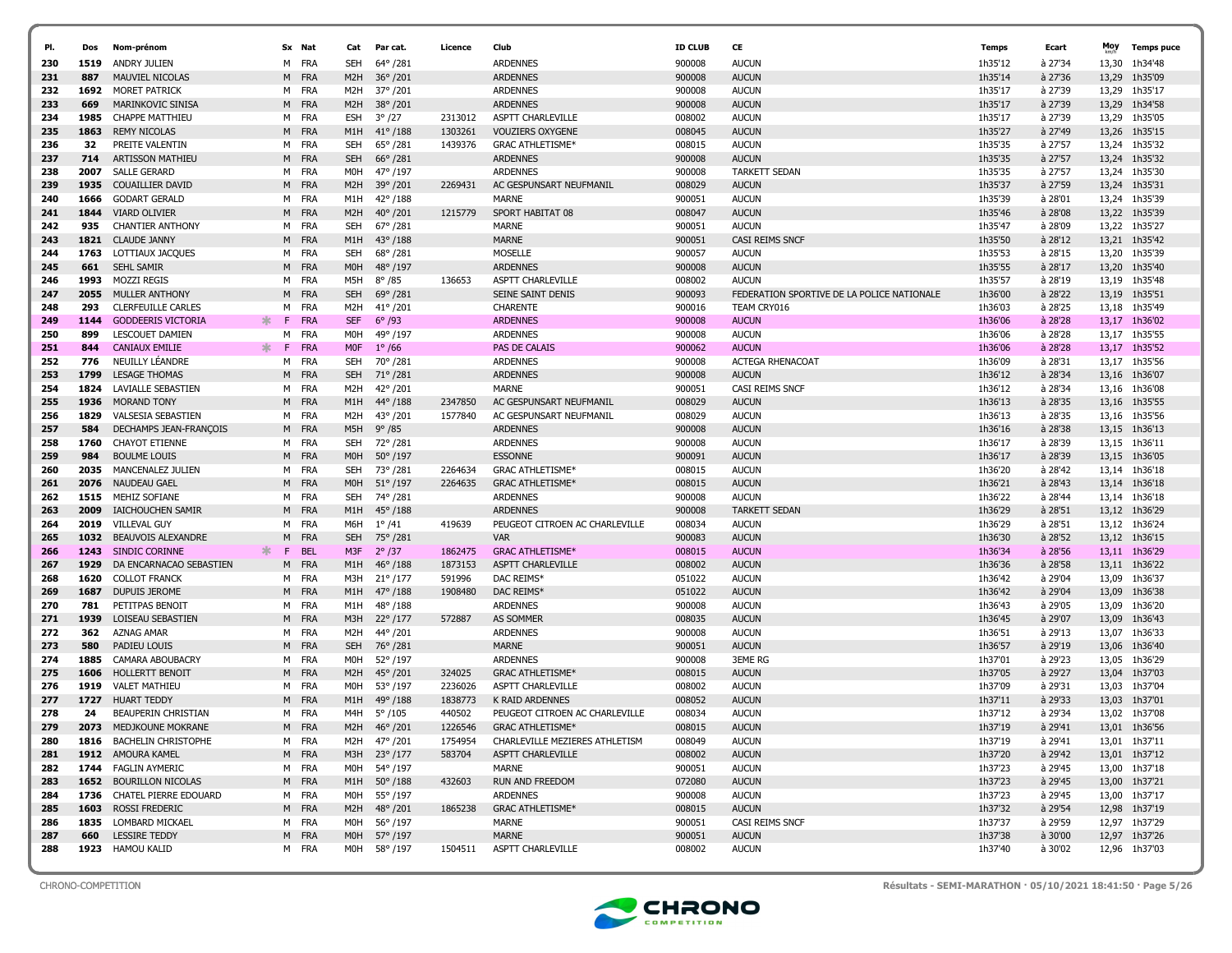| PI. | Dos  | Nom-prénom                   |          | Sx Nat          | Cat              | Par cat.          | Licence | Club                           | <b>ID CLUB</b> | CE                                         | Temps   | Ecart   | Moy   | <b>Temps puce</b> |
|-----|------|------------------------------|----------|-----------------|------------------|-------------------|---------|--------------------------------|----------------|--------------------------------------------|---------|---------|-------|-------------------|
| 289 | 675  | DONATO-DURAND AURELIEN       |          | M FRA           | <b>SEH</b>       | 77° /281          |         | <b>ARDENNES</b>                | 900008         | <b>FRITERIE DE L'AUDRY</b>                 | 1h37'41 | à 30'03 | 12,96 | 1h37'33           |
| 290 | 944  | PANIER DOMINIQUE             |          | M FRA           | M3H              | 24°/177           |         | <b>MARNE</b>                   | 900051         | <b>COURS-Y VIT'</b>                        | 1h37'45 | à 30'07 | 12,95 | 1h37'38           |
| 291 | 417  | <b>VALERO JONATHAN</b>       |          | M FRA           | <b>SEH</b>       | 78°/281           |         | <b>ARDENNES</b>                | 900008         | LES TRAILEURS DE LA POINTE                 | 1h37'45 | à 30'07 | 12,95 | 1h37'38           |
| 292 | 1247 | <b>LAIRE PERRINE</b>         | ж.<br>F. | <b>FRA</b>      | <b>SEF</b>       | $7^{\circ}$ /93   | 1872190 | <b>GRAC ATHLETISME*</b>        | 008015         | <b>AUCUN</b>                               | 1h37'47 | à 30'09 | 12,95 | 1h37'26           |
| 293 | 1866 | <b>MARCILLY DAMIEN</b>       |          | <b>FRA</b><br>M | M <sub>0</sub> H | 59°/197           | 1640025 | CHARLEVILLE MEZIERES ATHLETISM | 008049         | <b>AUCUN</b>                               | 1h37'51 | à 30'13 | 12,94 | 1h37'47           |
| 294 | 826  | <b>OLENYEZ ALEXIS</b>        |          | M FRA           | M1H              | $51^{\circ}$ /188 |         | <b>ARDENNES</b>                | 900008         | <b>AUCUN</b>                               | 1h37'54 | à 30'16 | 12,93 | 1h37'37           |
| 295 | 1761 | <b>ZACARIAS LAURENT</b>      |          | M FRA           | M4H              | $6^{\circ}/105$   | 425000  | US CHEMINOTS NOUVION SUR MEUSE | 008039         | <b>AUCUN</b>                               | 1h37'54 | à 30'16 | 12,93 | 1h37'49           |
| 296 | 1021 | MODAINE VIVIEN               |          | M FRA           | M1H              | $52^{\circ}/188$  |         | <b>ARDENNES</b>                | 900008         | <b>AUCUN</b>                               | 1h37'57 | à 30'19 |       | 12,92 1h37'53     |
| 297 | 774  | <b>LORET CEDRIC</b>          |          | M FRA           | M1H              | $53^{\circ}/188$  |         | <b>PARIS</b>                   | 900075         | <b>AUCUN</b>                               | 1h38'01 | à 30'23 |       | 12,92 1h37'46     |
| 298 | 761  | <b>VERREAUX JULIEN</b>       |          | FRA<br>M        | <b>SEH</b>       | 79°/281           |         | <b>ARDENNES</b>                | 900008         | <b>AUCUN</b>                               | 1h38'01 | à 30'23 | 12,92 | 1h37'47           |
| 299 | 1809 | MIEL JULIEN                  |          | M FRA           | <b>SEH</b>       | $80^{\circ}/281$  | 1956488 | <b>GRAC ATHLETISME*</b>        | 008015         | <b>AUCUN</b>                               | 1h38'07 | à 30'29 |       | 12,90 1h38'02     |
| 300 | 1024 | RICHART ALEX                 |          | M FRA           | M <sub>2</sub> H | 49°/201           | 1004539 | <b>LOCAL CLUB MONTHERME</b>    | 008019         | <b>AUCUN</b>                               | 1h38'10 | à 30'32 | 12,90 | 1h38'01           |
| 301 | 1698 | DORMEVAL CYPRIEN             |          | M FRA           | <b>SEH</b>       | $81^{\circ}/281$  |         | <b>VAL DE MARNE</b>            | 900094         | <b>AUCUN</b>                               | 1h38'12 | à 30'34 | 12,89 | 1h37'46           |
| 302 | 2014 | <b>CESARION JULIEN</b>       |          | M FRA           | SEH              | $82^{\circ}/281$  |         | SEINE SAINT DENIS              | 900093         | FEDERATION SPORTIVE DE LA POLICE NATIONALE | 1h38'17 | à 30'39 | 12,88 | 1h38'15           |
| 303 | 2125 | DOURY JIMMY                  |          | <b>FRA</b><br>M | M <sub>OH</sub>  | $60^{\circ}/197$  |         | <b>ARDENNES</b>                | 900008         | MONDELEZ LU                                | 1h38'18 | à 30'40 | 12,88 | 1h38'18           |
| 304 | 1579 | LIEGEOIS MATHIEU             |          | M FRA           | M0H              | $61^{\circ}/197$  |         | <b>ARDENNES</b>                | 900008         | <b>AUCUN</b>                               | 1h38'33 | à 30'55 | 12,85 | 1h38'06           |
| 305 | 670  | AAROUF ABDERAZAK             |          | M FRA           | M1H              | 54°/188           |         | <b>AUBE</b>                    | 900010         | <b>AUCUN</b>                               | 1h38'38 | à 31'00 | 12,84 | 1h38'26           |
| 306 | 324  | DA FONCECA THEO              |          | M FRA           | <b>ESH</b>       | $4^{\circ}/27$    |         | <b>ARDENNES</b>                | 900008         | <b>TEAM JOM</b>                            | 1h38'43 | à 31'05 | 12,82 | 1h38'37           |
| 307 | 655  | <b>TOURTIER NICOLAS</b>      |          | M FRA           | M1H              | $55^{\circ}$ /188 |         | <b>ARDENNES</b>                | 900008         | <b>AUCUN</b>                               | 1h38'46 | à 31'08 | 12,82 | 1h38'26           |
| 308 | 1838 | <b>HERMENT STEPHAN</b>       |          | M FRA           | M3H              | 25°/177           | 667412  | AC GESPUNSART NEUFMANIL        | 008029         | <b>AUCUN</b>                               | 1h38'46 | à 31'08 | 12,82 | 1h38'31           |
| 309 | 678  | <b>BRICAU BENOIT</b>         |          | M FRA           | M <sub>2</sub> H | $50^{\circ}/201$  |         | <b>ARDENNES</b>                | 900008         | <b>AUCUN</b>                               | 1h38'48 | à 31'10 |       | 12,81 1h38'24     |
| 310 | 1901 | <b>CIGARME CEDRIC</b>        |          | M FRA           | <b>ESH</b>       | $5^\circ$ /27     |         | <b>ARDENNES</b>                | 900008         | <b>3EME RG</b>                             | 1h38'49 | à 31'11 | 12,81 | 1h38'24           |
| 311 | 1826 | THIBAULT BENJAMIN            |          | M FRA           | <b>JUH</b>       | $4^{\circ}/15$    | 2140873 | AC GESPUNSART NEUFMANIL        | 008029         | <b>AUCUN</b>                               | 1h38'52 | à 31'14 | 12,81 | 1h38'34           |
| 312 | 541  | <b>TALL AMADOU</b>           |          | M FRA           | M1H              | $56^{\circ}$ /188 |         | <b>ARDENNES</b>                | 900008         | <b>AUCUN</b>                               | 1h38'59 | à 31'21 | 12,79 | 1h38'51           |
| 313 | 880  | <b>PAROL MAURICE</b>         |          | M FRA           | M3H              | $26^{\circ}/177$  | 1722706 | S/L CLUB ATHLETIQUE VILLERS AL | 051048         | <b>AUCUN</b>                               | 1h39'08 | à 31'30 | 12,77 | 1h38'57           |
| 314 | 2044 | TOURNADRE OLIVIER            |          | FRA<br>M        | M1H              | 57°/188           | 2274191 | ATHLETIC BELAIR CLUB           | 008036         | <b>AUCUN</b>                               | 1h39'09 | à 31'31 |       | 12,77 1h39'01     |
| 315 | 2022 | <b>BOURGEADE YOANN</b>       |          | M FRA           | M1H              | $58^{\circ}/188$  |         | <b>ARDENNES</b>                | 900008         | CONSEIL DEPARTEMENTAL 08                   | 1h39'10 | à 31'32 | 12,77 | 1h39'04           |
| 316 | 497  | <b>BOILLON VINCENT</b>       |          | M FRA           | M1H              | 59°/188           |         | <b>ARDENNES</b>                | 900008         | <b>AUCUN</b>                               | 1h39'11 | à 31'33 |       | 12,76 1h39'00     |
| 317 | 1891 | <b>VAR TSIMIJALY</b>         |          | M FRA           | M1H              | $60^{\circ}/188$  |         | <b>ARDENNES</b>                | 900008         | <b>3EME RG</b>                             | 1h39'13 | à 31'35 | 12,76 | 1h38'40           |
| 318 | 2131 | <b>VILLA MAXIME</b>          |          | M FRA           | <b>MOH</b>       | 62°/197           |         | <b>ARDENNES</b>                | 900008         | <b>AUCUN</b>                               | 1h39'27 | à 31'49 |       | 12,73 1h39'18     |
| 319 | 1015 | <b>RABY ARNAUD</b>           |          | M FRA           | M3H              | $27^{\circ}$ /177 |         | <b>MARNE</b>                   | 900051         | <b>AUCUN</b>                               | 1h39'29 | à 31'51 | 12,73 | 1h39'26           |
| 320 |      | 2062 PETIT ANTOINE           |          | M FRA           | <b>SEH</b>       | 83°/281           | 2207925 | <b>GRAC ATHLETISME*</b>        | 008015         | <b>AUCUN</b>                               | 1h39'29 | à 31'51 |       | 12,73 1h39'17     |
| 321 | 1878 | DUBOIS VIRGILE               |          | <b>FRA</b><br>M | M <sub>2</sub> H | $51^{\circ}/201$  |         | <b>ARDENNES</b>                | 900008         | CHARLEVILLE MEZIERES ARDENNE METROPOLE     | 1h39'31 | à 31'53 |       | 12,72 1h39'21     |
| 322 | 2036 | DUPUIS CORENTIN              |          | M FRA           | SEH              | 84°/281           | 2265637 | <b>GRAC ATHLETISME*</b>        | 008015         | <b>AUCUN</b>                               | 1h39'31 | à 31'53 |       | 12,72 1h39'25     |
| 323 | 801  | <b>BLANDIN NICOLAS</b>       |          | <b>FRA</b><br>M | M <sub>O</sub> H | $63^{\circ}/197$  |         | <b>ARDENNES</b>                | 900008         | <b>AUCUN</b>                               | 1h39'33 | à 31'55 | 12,72 | 1h39'18           |
| 324 | 900  | <b>BEAUDA CHRISTOPHE</b>     |          | M FRA           | M3H              | 28°/177           |         | <b>MARNE</b>                   | 900051         | <b>DUC ARMY</b>                            | 1h39'39 | à 32'01 | 12,70 | 1h39'22           |
| 325 | 1641 | NICOLAS SEBASTIEN            |          | <b>FRA</b><br>M | M1H              | $61^{\circ}/188$  |         | <b>BELGIQUE</b>                | 900100         | ROCROY SPORTS NATURE                       | 1h39'42 | à 32'04 | 12,70 | 1h39'33           |
| 326 | 1616 | <b>BISCHOFF FREDDY</b>       |          | M FRA           | <b>SEH</b>       | 85°/281           |         | MARNE                          | 900051         | STE ANNE HANDBALL                          | 1h39'52 | à 32'14 | 12,68 | 1h39'48           |
| 327 | 1609 | PERIDONT YVES                |          | M FRA           | M4H              | $7^{\circ}$ /105  |         | <b>ARDENNES</b>                | 900008         | <b>AUCUN</b>                               | 1h39'52 | à 32'14 | 12,68 | 1h39'46           |
| 328 | 2087 | PELTIER PHILIPPE             |          | M FRA           | M0H              | 64°/197           |         | <b>ARDENNES</b>                | 900008         | SDIS 08                                    | 1h39'53 | à 32'15 | 12,67 | 1h39'45           |
| 329 | 1599 | <b>KECHOUT AMAR</b>          |          | <b>FRA</b><br>M | M4H              | $8^{\circ}/105$   | 137998  | <b>GRAC ATHLETISME*</b>        | 008015         | <b>AUCUN</b>                               | 1h39'56 | à 32'18 | 12,67 | 1h39'56           |
| 330 | 292  | DIDIER CHRISTOPHE            |          | FRA<br>M        | M3H              | 29°/177           |         | <b>ARDENNES</b>                | 900008         | <b>BTP CFA GRAND EST</b>                   | 1h39'59 | à 32'21 | 12,66 | 1h39'57           |
| 331 | 1613 | ROULET CHRISTOPHE            |          | M FRA           | M <sub>2</sub> H | $52^{\circ}/201$  |         | <b>ARDENNES</b>                | 900008         | <b>AUCUN</b>                               | 1h40'01 | à 32'23 | 12,66 | 1h39'54           |
| 332 | 464  | <b>GRAJEZYK THOMAS</b>       |          | FRA<br>M        | <b>MOH</b>       | $65^{\circ}/197$  |         | <b>MARNE</b>                   | 900051         | <b>AUCUN</b>                               | 1h40'06 | à 32'28 | 12,65 | 1h39'57           |
| 333 | 91   | <b>BONNE SAMUEL</b>          |          | <b>FRA</b><br>M | M1H              | $62^{\circ}/188$  | 1898274 | CHARLEVILLE MEZIERES ATHLETISM | 008049         | <b>AUCUN</b>                               | 1h40'07 | à 32'29 | 12,65 | 1h40'07           |
| 334 | 1177 | <b>BONINI MAUD</b>           | ж.<br>F  | <b>FRA</b>      | <b>SEF</b>       | $8^{\circ}$ /93   | 2262136 | EFS REIMS A. *                 | 051033         | <b>AUCUN</b>                               | 1h40'07 | à 32'29 | 12,65 | 1h39'58           |
| 335 | 2101 | DROUIN CLEMENT               |          | <b>FRA</b><br>M | <b>SEH</b>       | $86^{\circ}/281$  |         | <b>ARDENNES</b>                | 900008         | <b>SDIS 08</b>                             | 1h40'07 | à 32'29 | 12,65 | 1h39'58           |
| 336 | 1156 | <b>THOME FANNY</b>           | -F       | <b>FRA</b>      | M1F              | $2^{\circ}/72$    | 1927526 | US CHEMINOTS NOUVION SUR MEUSE | 008039         | <b>AUCUN</b>                               | 1h40'07 | à 32'29 | 12,65 | 1h40'01           |
| 337 |      | 1631 NICOLAS ROMAIN          |          | M FRA           | M <sub>0</sub> H | $66^{\circ}/197$  |         | <b>MARNE</b>                   | 900051         | <b>AUCUN</b>                               | 1h40'09 | à 32'31 |       | 12,64 1h39'34     |
| 338 | 651  | FRANCOIS SANDRINE            | F.       | <b>FRA</b>      | M <sub>2F</sub>  | $3^{\circ}/55$    | 1467695 | <b>CA SEDAN</b>                | 008003         | <b>AUCUN</b>                               | 1h40'14 | à 32'36 |       | 12,63 1h40'02     |
| 339 |      | 1807 MEDJKOUNE RACHID        |          | M FRA           |                  | M5H 10°/85        | 1155283 | <b>GRAC ATHLETISME*</b>        | 008015         | <b>AUCUN</b>                               | 1h40'14 | à 32'36 |       | 12,63 1h40'11     |
| 340 |      | 2037 BILLAUDEL JEAN-PHILIPPE |          | M FRA           | MOH              | 67°/197           | 2233435 | CHARLEVILLE MEZIERES ATHLETISM | 008049         | <b>AUCUN</b>                               | 1h40'14 | à 32'36 |       | 12,63 1h39'55     |
| 341 | 437  | <b>EVRARD PATRICE</b>        |          | M FRA           | M3H              | $30^{\circ}/177$  |         | <b>ARDENNES</b>                | 900008         | <b>AUCUN</b>                               | 1h40'15 | à 32'37 |       | 12,63 1h40'11     |
| 342 |      | 1663 CHEREL ALEXIS           |          | M FRA           | SEH              | 87° /281          |         | ARDENNES                       | 900008         | <b>AUCUN</b>                               | 1h40'17 | à 32'39 |       | 12,62 1h39'59     |
| 343 |      | 1038 KOLB FLORIAN            |          | M FRA           |                  | M3H 31°/177       |         | MARNE                          | 900051         | <b>AUCUN</b>                               | 1h40'17 | à 32'39 |       | 12,62 1h39'45     |
| 344 | 1607 | <b>CENDEBEE SEBASTIEN</b>    |          | M FRA           | MOH              | 68° /197          |         | <b>ARDENNES</b>                | 900008         | <b>AUCUN</b>                               | 1h40'21 | à 32'43 |       | 12,62 1h40'19     |
| 345 | 388  | RODRIGUEZ SEBASTIEN          |          | M FRA           | M1H              | 63° / 188         |         | <b>ARDENNES</b>                | 900008         | <b>AUCUN</b>                               | 1h40'21 | à 32'43 |       | 12,62 1h40'17     |
| 346 | 982  | CHARRIEAU BENOIT             |          | M FRA           |                  | M1H 64°/188       |         | MARNE                          | 900051         | CHIMAY COUVIN SHARKS TRIATHLON CLUB        | 1h40'22 | à 32'44 |       | 12,61 1h40'14     |
| 347 |      | 1665 MAILLY ERWAN            |          | M FRA           |                  | M3H 32°/177       |         | <b>ARDENNES</b>                | 900008         | <b>AUCUN</b>                               | 1h40'26 | à 32'48 |       | 12,61 1h40'17     |
|     |      |                              |          |                 |                  |                   |         |                                |                |                                            |         |         |       |                   |



CHRONO-COMPETITION Résultats - SEMI-MARATHON · 05/10/2021 18:41:51 · Page 6/26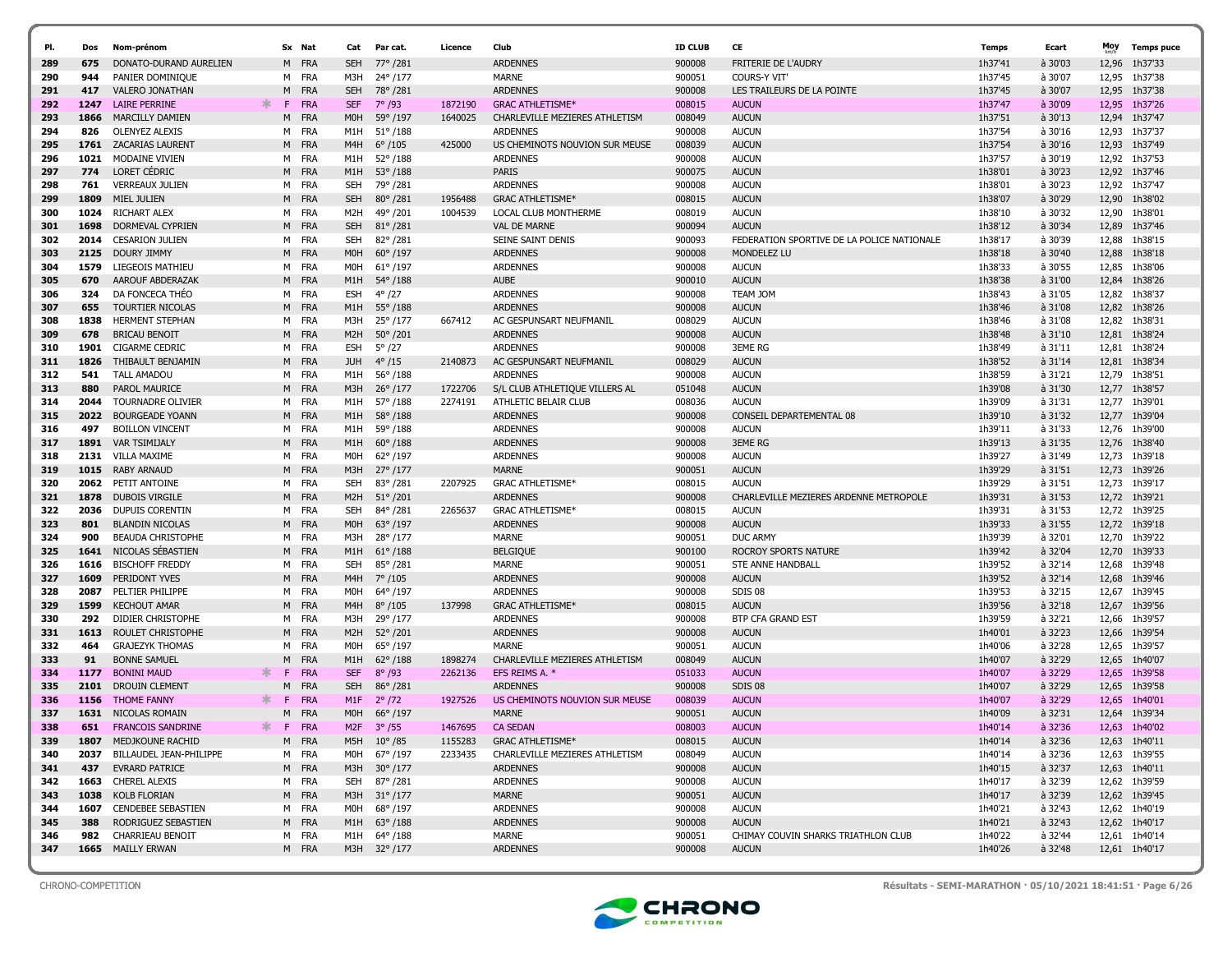| PI.        | Dos         | Nom-prénom                                  |              | Sx Nat              | Cat              | Par cat.            | Licence | Club                            | <b>ID CLUB</b>   | CE                           | <b>Temps</b>       | Ecart              | Moy   | <b>Temps puce</b>              |
|------------|-------------|---------------------------------------------|--------------|---------------------|------------------|---------------------|---------|---------------------------------|------------------|------------------------------|--------------------|--------------------|-------|--------------------------------|
| 348        |             | LOISEAU JIMMY                               |              | M FRA               | M <sub>O</sub> H | 69°/197             |         | <b>ARDENNES</b>                 | 900008           | <b>AUCUN</b>                 | 1h40'33            | à 32'55            | 12,59 | 1h40'29                        |
| 349        | 1536<br>498 | <b>ALLARD STEPHANE</b>                      |              | M FRA               | M1H              | $65^{\circ}/188$    |         | <b>ARDENNES</b>                 | 900008           | <b>AUCUN</b>                 | 1h40'36            | à 32'58            | 12,58 | 1h40'20                        |
| 350        | 378         | <b>GACOIN BENJAMIN</b>                      |              | M LUX               | M0H              | 70°/197             |         | <b>LUXEMBOURG</b>               | 900100           | <b>AUCUN</b>                 | 1h40'36            | à 32'58            | 12,58 | 1h40'26                        |
| 351        | 1650        | PAULET MATTHIEU                             |              | M FRA               | M0H              | 71°/197             |         | <b>ARDENNES</b>                 | 900008           | <b>AUCUN</b>                 | 1h40'37            | à 32'59            | 12,58 | 1h40'32                        |
| 352        | 1802        | <b>WAUTHIER ARNAUD</b>                      |              | M FRA               | M0H              | 72°/197             | 1823797 | CHARLEVILLE MEZIERES ATHLETISM  | 008049           | <b>AUCUN</b>                 | 1h40'37            | à 32'59            |       | 12,58 1h40'29                  |
| 353        | 1078        | <b>GRESSENS FRANCOIS</b>                    |              | M FRA               | <b>SEH</b>       | 88°/281             |         | <b>AISNE</b>                    | 900002           | <b>AUCUN</b>                 | 1h40'37            | à 32'59            |       | 12.58 1h40'23                  |
| 354        | 511         | SANTISTEBAN RONCERO TONI                    | м            | ESP                 | M2H              | 53°/201             |         | <b>ESPAGNE</b>                  | 900100           | ESPORTIU PENEDES             | 1h40'41            | à 33'03            | 12,57 | 1h40'40                        |
| 355        | 1572        | <b>LAHLOU ABDENOR</b>                       |              | M FRA               | M1H              | $66^{\circ}/188$    | 1935533 | <b>CA SEDAN</b>                 | 008003           | <b>AUCUN</b>                 | 1h40'43            | à 33'05            |       | 12,57 1h40'40                  |
| 356        | 588         | RAMBEAUX JEROME                             |              | M BEL               | M2H              | 54°/201             |         | <b>BELGIQUE</b>                 | 900100           | <b>AUCUN</b>                 | 1h40'44            | à 33'06            | 12,57 | 1h40'29                        |
| 357        | 1560        | PERATE ALAIN                                |              | M FRA               | M4H              | $9^{\circ}/105$     |         | <b>MARNE</b>                    | 900051           | <b>AUCUN</b>                 | 1h40'45            | à 33'07            | 12,57 | 1h40'43                        |
| 358        | 854         | <b>AGON DAVID</b>                           |              | M FRA               | M2H              | 55°/201             |         | <b>ARDENNES</b>                 | 900008           | <b>AUCUN</b>                 | 1h40'46            | à 33'08            | 12,56 | 1h40'33                        |
| 359        | 1012        | <b>BERTHE EMILIE</b>                        | ж.<br>F      | <b>FRA</b>          | <b>MOF</b>       | $2^{\circ}$ /66     | 2230824 | <b>GRAC ATHLETISME*</b>         | 008015           | <b>AUCUN</b>                 | 1h40'47            | à 33'09            | 12,56 | 1h40'36                        |
| 360        | 1987        | <b>GAUDION STEPHANE</b>                     |              | M FRA               | M2H              | 56°/201             | 191031  | ASPTT CHARLEVILLE               | 008002           | <b>AUCUN</b>                 | 1h40'54            | à 33'16            | 12,55 | 1h40'43                        |
| 361        | 639         | <b>DEPERNET HADRIEN</b>                     |              | M FRA               | <b>SEH</b>       | 89°/281             |         | <b>VAL D'OISE</b>               | 900055           | <b>AUCUN</b>                 | 1h40'54            | à 33'16            | 12,55 | 1h40'16                        |
| 362        | 2110        | <b>VARIN GAUTHIER</b>                       | M            | FRA                 | <b>SEH</b>       | $90^{\circ}/281$    |         | <b>ARDENNES</b>                 | 900008           | SDIS <sub>08</sub>           | 1h40'56            | à 33'18            | 12.54 | 1h40'47                        |
| 363        | 1577        | <b>VERITA YANNICK</b>                       | M            | <b>FRA</b>          | M4H              | $10^{\circ}/105$    |         | <b>ARDENNES</b>                 | 900008           | <b>AUCUN</b>                 | 1h40'56            | à 33'18            | 12,54 | 1h40'54                        |
| 364        | 1670        | MIGEOT ALEXIS                               | M            | FRA                 | SEH              | $91^{\circ}/281$    |         | <b>ARDENNES</b>                 | 900008           | <b>AUCUN</b>                 | 1h40'57            | à 33'19            | 12,54 | 1h40'28                        |
| 365        | 2106        | <b>MAJDA DIMITRI</b>                        | M            | <b>FRA</b>          | <b>SEH</b>       | $92^{\circ}/281$    |         | <b>ARDENNES</b>                 | 900008           | SDIS 08                      | 1h40'57            | à 33'19            | 12,54 | 1h36'45                        |
| 366        | 945         | <b>WARSMANN VICTOR</b>                      | M            | FRA                 | <b>SEH</b>       | $93^{\circ}/281$    |         | <b>ARDENNES</b>                 | 900008           | <b>AUCUN</b>                 | 1h41'01            | à 33'23            | 12,53 | 1h40'20                        |
| 367        | 1218        | LEDRU ISABELLE                              | $\ast$<br>F. | <b>FRA</b>          | M1F              | $3^{\circ}/72$      | 2171085 | <b>ASPTT CHARLEVILLE</b>        | 008002           | <b>AUCUN</b>                 | 1h41'02            | à 33'24            | 12,53 | 1h40'54                        |
| 368        | 1213        | <b>GUYOT MARIE-HELENE</b>                   | $\ast$<br>F. | <b>FRA</b>          | M4F              | $1^{\circ}/15$      | 561770  | <b>VOUZIERS OXYGENE</b>         | 008045           | <b>AUCUN</b>                 | 1h41'08            | à 33'30            | 12,52 | 1h41'04                        |
| 369        | 1013        | <b>THEUNIS JOHNNY</b>                       | М            | FRA                 | M <sub>2</sub> H | 57° /201            | 1471447 | <b>GRAC ATHLETISME*</b>         | 008015           | <b>AUCUN</b>                 | 1h41'09            | à 33'31            | 12,52 | 1h40'57                        |
| 370        | 1752        | LETURQUE NICOLAS                            |              | M FRA               | M3H              | 33°/177             |         | <b>ESSONNE</b>                  | 900091           | <b>AUCUN</b>                 | 1h41'13            | à 33'35            |       | 12,51 1h41'02                  |
| 371        | 488         | <b>WARZEE ANTOINE</b>                       |              | M FRA               | <b>SEH</b>       | $94^{\circ}/281$    |         | <b>ARDENNES</b>                 | 900008           | <b>AUCUN</b>                 | 1h41'14            | à 33'36            |       | 12.51 1h40'43                  |
| 372        | 1657        | <b>VINCENT NICOLAS</b>                      |              | M FRA               | M3H              | 34°/177             |         | <b>ARDENNES</b>                 | 900008           | <b>AUCUN</b>                 | 1h41'22            | à 33'44            |       | 12,49 1h41'11                  |
| 373        | 1851        | <b>DUFOREST ERIC</b>                        |              | M FRA               | M3H              | 35°/177             | 824558  | ATHLETIC BELAIR CLUB            | 008036           | <b>AUCUN</b>                 | 1h41'23            | à 33'45            |       | 12,49 1h41'08                  |
| 374        | 721         | <b>GAROT FREDERIC</b>                       |              | M FRA               | M4H              | $11^{\circ}/105$    |         | <b>ARDENNES</b>                 | 900008           | <b>AUCUN</b>                 | 1h41'24            | à 33'46            |       | 12,49 1h41'15                  |
| 375        | 1770        | <b>DELAIRE XAVIER</b>                       |              | M FRA               | <b>SEH</b>       | $95^{\circ}/281$    |         | <b>ARDENNES</b>                 | 900008           | <b>AUCUN</b>                 | 1h41'24            | à 33'46            |       | 12,49 1h41'20                  |
| 376        | 645         | <b>LEROI ROMAIN</b>                         |              | M FRA               | <b>SEH</b>       | $96^{\circ}/281$    |         | <b>MARNE</b>                    | 900051           | <b>AUCUN</b>                 | 1h41'25            | à 33'47            |       | 12,48 1h41'14                  |
| 377        | 1074        | LUKAS DAMIEN                                |              | M FRA               | M2H              | 58°/201             |         | <b>ARDENNES</b>                 | 900008           | <b>AUCUN</b>                 | 1h41'25            | à 33'47            |       | 12,48 1h41'17                  |
| 378        | 853         | MARBEUHAN AXELL                             |              | M FRA               | <b>SEH</b>       | 97°/281             | 2295120 | <b>BUSSY RUNNING</b>            | 077137           | <b>AUCUN</b>                 | 1h41'26            | à 33'48            |       | 12,48 1h41'12                  |
| 379        | 1027        | PIQUOT AIME                                 |              | M FRA               | M0H              | 73° /197            |         | SOMME                           | 900080           | <b>AUCUN</b>                 | 1h41'28            | à 33'50            |       | 12,48 1h40'53                  |
| 380        | 2000        | <b>HUIN ARNAUD</b>                          |              | M FRA               | M2H              | 59°/201             | 2077699 | PEUGEOT CITROEN AC CHARLEVILLE  | 008034           | <b>AUCUN</b>                 | 1h41'31            | à 33'53            | 12,47 | 1h41'22                        |
| 381        | 1926        | ALVES DE PINHO ALFREDO                      |              | M FRA               | M4H              | $12^{\circ}/105$    | 1759649 | <b>AS SOMMER</b>                | 008035           | <b>AUCUN</b>                 | 1h41'33            | à 33'55            |       | 12,47 1h41'29                  |
| 382        | 269         | DARAS NICOLAS                               |              | M FRA               | M1H              | 67°/188             | 1190647 | <b>GRAC ATHLETISME*</b>         | 008015           | <b>AUCUN</b>                 | 1h41'38            | à 34'00            |       | 12,46 1h41'30                  |
| 383        | 2004        | PAQUET JEAN-PIERRE                          |              | M FRA               | M4H              | $13^{\circ}/105$    | 295769  | PEUGEOT CITROEN AC CHARLEVILLE  | 008034           | <b>AUCUN</b>                 | 1h41'40            | à 34'02            |       | 12,45 1h41'25                  |
| 384        | 323         | DA FONCECA JEROME                           | M            | FRA                 | M1H              | 68°/188             |         | <b>ARDENNES</b>                 | 900008           | <b>AUCUN</b>                 | 1h41'41            | à 34'03            |       | 12,45 1h41'32                  |
| 385        | 910         | <b>CLARY MICKAEL</b>                        |              | M FRA               | <b>SEH</b>       | 98°/281             |         | <b>ARDENNES</b>                 | 900008           | <b>AUCUN</b>                 | 1h41'42            | à 34'04            |       | 12,45 1h41'25                  |
| 386        | 403         | <b>VERREMAN DAMIEN</b>                      |              | M FRA               | M2H              | 60°/201             |         | <b>MARNE</b>                    | 900051           | <b>AUCUN</b>                 | 1h41'42            | à 34'04            |       | 12,45 1h40'50                  |
| 387        | 22          | <b>VIET FRANCIS</b>                         |              | M FRA               | M7H              | $1^{\circ}/17$      | 200360  | CHARLEVILLE MEZIERES ATHLETISM  | 008049           | <b>AUCUN</b>                 | 1h41'43            | à 34'05            |       | 12,45 1h41'41                  |
| 388        | 2012        | <b>FLORES VINCENT</b>                       |              | M FRA               | M1H              | 69°/188             |         | <b>ARDENNES</b>                 | 900008           | <b>TARKETT SEDAN</b>         | 1h41'45            | à 34'07            |       | 12,44 1h41'43                  |
| 389        | 444         | <b>MANIERE FRANCK</b>                       |              | M FRA               | M3H              | $36^{\circ}/177$    | 1969674 | US CHEMINOTS NOUVION SUR MEUSE  | 008039           | <b>AUCUN</b>                 | 1h41'46            | à 34'08            | 12,44 | 1h41'33                        |
| 390        | 861<br>548  | <b>SCULFORT REMI</b><br><b>EGUEUR JOHAN</b> | M            | M FRA<br><b>BEL</b> | M0H<br>M1H       | 74° /197<br>70°/188 |         | <b>AISNE</b><br><b>BELGIQUE</b> | 900002<br>900100 | <b>AUCUN</b><br><b>AUCUN</b> | 1h41'47<br>1h41'50 | à 34'09<br>à 34'12 |       | 12,44 1h41'20<br>12,43 1h41'41 |
| 391<br>392 | 754         | MOUHSSINE ABDERRAHIM                        |              | M FRA               | M4H              | $14^{\circ}/105$    |         | <b>ARDENNES</b>                 | 900008           | <b>AUCUN</b>                 | 1h41'55            | à 34'17            |       | 12,42 1h41'22                  |
| 393        | 1096        | <b>BLAVIER ERIC</b>                         |              | M FRA               | M4H              | $15^{\circ}/105$    | 1187308 | FJEP ATTIGNY COURSE A PIED      | 008022           | <b>AUCUN</b>                 | 1h41'56            | à 34'18            |       | 12,42 1h41'48                  |
| 394        | 1619        | YAHIATENE KARIM                             | м            | FRA                 | M2H              | $61^{\circ}/201$    | 1865326 | <b>MAUBEUGE MARATHON</b>        | 059501           | <b>AUCUN</b>                 | 1h41'56            | à 34'18            |       | 12,42 1h41'51                  |
| 395        | 867         | <b>VISSE LUDOVIC</b>                        | M            | FRA                 | <b>SEH</b>       | 99°/281             |         | <b>ARDENNES</b>                 | 900008           | <b>AUCUN</b>                 | 1h42'02            | à 34'24            |       | 12,41 1h41'48                  |
| 396        | 1830        | DUFOUR AURELIEN                             |              | M FRA               | M1H              | 71°/188             | 1968988 | AC GESPUNSART NEUFMANIL         | 008029           | <b>AUCUN</b>                 | 1h42'03            | à 34'25            |       | 12,41 1h41'56                  |
| 397        | 2169        | DEL NEGRO CONSTANCE                         | *<br>F       | <b>FRA</b>          | <b>SEF</b>       | 9°/93               |         | <b>MARNE</b>                    | 900051           | <b>AUCUN</b>                 | 1h42'03            | à 34'25            |       | 12,41 1h41'57                  |
| 398        |             | 1252 MARTEL PAULINE                         |              | F FRA               | <b>SEF</b>       | $10^{\circ}$ /93    |         | <b>ARDENNES</b>                 | 900008           | SDIS 08                      | 1h42'11            | $a$ 34'33          |       | 12,39 1h42'02                  |
| 399        |             | 2105 COURBET SEBASTIEN                      |              | M FRA               | M0H              | 75° /197            |         | <b>ARDENNES</b>                 | 900008           | <b>SDIS 08</b>               | 1h42'11            | à 34'33            |       | 12,39 1h42'02                  |
| 400        | 1940        | NOIZET DAVID                                |              | M FRA               | M3H              | 37° /177            | 2179260 | AS SOMMER                       | 008035           | <b>AUCUN</b>                 | 1h42'12            | à 34'34            |       | 12,39 1h41'59                  |
| 401        |             | 2124 TINOIS JEAN                            |              | M FRA               |                  | M0H 76° /197        |         | <b>ARDENNES</b>                 | 900008           | MONDELEZ LU                  | 1h42'12            | à 34'34            |       | 12,39 1h42'02                  |
| 402        |             | 2130 SALLE GILLES                           |              | M FRA               | M2H              | 62°/201             |         | <b>ARDENNES</b>                 | 900008           | SDIS 08                      | 1h42'14            | à 34'36            |       | 12,38 1h42'05                  |
| 403        |             | 2095 AMPOLINI DYLAN                         |              | M FRA               | SEH              | $100^{\circ}/281$   |         | <b>ARDENNES</b>                 | 900008           | SDIS 08                      | 1h42'15            | à 34'37            |       | 12,38 1h42'05                  |
| 404        | 1077        | COELHO JONATHAN                             |              | M FRA               | SEH              | 101° /281           |         | <b>ARDENNES</b>                 | 900008           | <b>AUCUN</b>                 | 1h42'16            | à 34'38            |       | 12,38 1h42'06                  |
| 405        |             | 1934 MABILLON WILLY                         |              | M FRA               |                  | M3H 38° /177        |         | <b>MARNE</b>                    | 900051           | CASI REIMS SNCF              | 1h42'16            | à 34'38            |       | 12,38 1h42'16                  |
| 406        |             | 1604 NOIRET FREDERIC                        |              | M FRA               |                  | M3H 39°/177         | 1556113 | <b>GRAC ATHLETISME*</b>         | 008015           | <b>AUCUN</b>                 | 1h42'16            | à 34'38            |       | 12,38 1h42'04                  |
|            |             |                                             |              |                     |                  |                     |         |                                 |                  |                              |                    |                    |       |                                |



CHRONO-COMPETITION Résultats - SEMI-MARATHON · 05/10/2021 18:41:52 · Page 7/26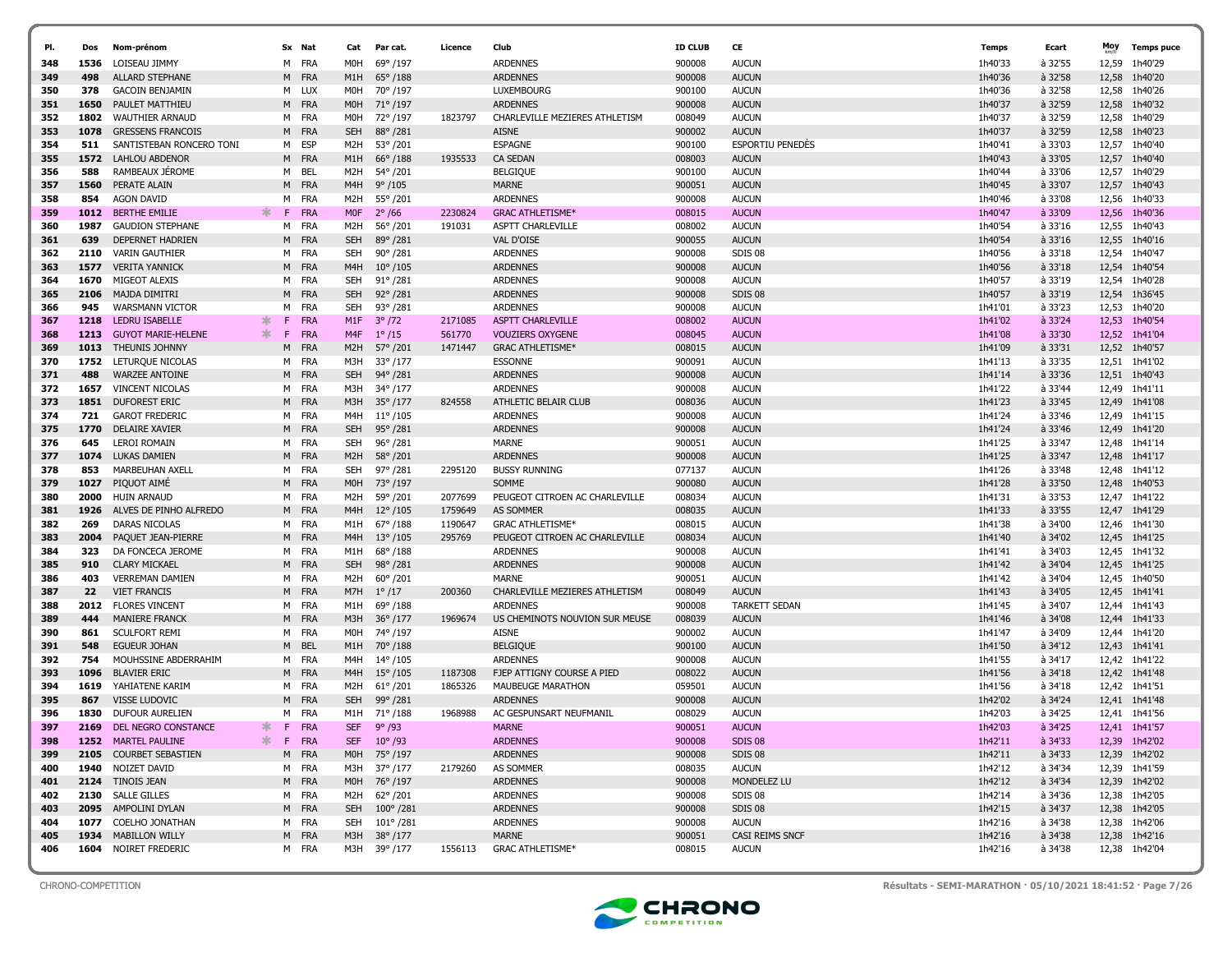| PI.        | Dos         | Nom-prénom                                    |    | Sx Nat         | Cat               | Par cat.                              | Licence  | Club                                        | <b>ID CLUB</b>   | CE                                     | Temps              | Ecart              | Moy   | <b>Temps puce</b>        |
|------------|-------------|-----------------------------------------------|----|----------------|-------------------|---------------------------------------|----------|---------------------------------------------|------------------|----------------------------------------|--------------------|--------------------|-------|--------------------------|
| 407        | 477         | <b>GILLES SEBASTIEN</b>                       |    | M FRA          | M2H               | $63^{\circ}/201$                      |          | <b>ARDENNES</b>                             | 900008           | LES TRAILEURS DE LA POINTE             | 1h42'17            | à 34'39            | 12,38 | 1h42'08                  |
| 408        | 1804        | <b>JOSIEN PASCAL</b>                          |    | M FRA          | M4H               | $16^{\circ}/105$                      | 299934   | CHARLEVILLE MEZIERES ATHLETISM              | 008049           | <b>AUCUN</b>                           | 1h42'17            | à 34'39            | 12,38 | 1h42'10                  |
| 409        | 274         | <b>AISSAT MOHAMED</b>                         | M  | <b>FRA</b>     | <b>SEH</b>        | $102^{\circ}/281$                     |          | <b>ARDENNES</b>                             | 900008           | <b>AUCUN</b>                           | 1h42'18            | à 34'40            | 12,38 | 1h42'06                  |
| 410        | 1230        | ж.<br><b>RAHIER LIESENKA</b>                  | F. | <b>BEL</b>     | M1F               | $4^{\circ}/72$                        | 1982437  | <b>AS SOMMER</b>                            | 008035           | <b>AUCUN</b>                           | 1h42'23            | à 34'45            | 12,37 | 1h42'19                  |
| 411        | 1198        | ∗.<br><b>DERRIERE ISABELLE</b>                | F. | <b>FRA</b>     | M <sub>4F</sub>   | $2^{\circ}/15$                        | 769765   | CHARLEVILLE MEZIERES ATHLETISM              | 008049           | <b>AUCUN</b>                           | 1h42'23            | à 34'45            | 12,37 | 1h42'16                  |
| 412        | 1813        | PERIN FREDERIC                                | м  | FRA            | M4H               | $17^{\circ}$ /105                     | 1069037  | CHARLEVILLE MEZIERES ATHLETISM              | 008049           | <b>AUCUN</b>                           | 1h42'23            | à 34'45            | 12,37 | 1h42'18                  |
| 413        | 393         | <b>BRIARD SEBASTIEN</b>                       | M  | <b>FRA</b>     | M1H               | 72°/188                               |          | <b>ARDENNES</b>                             | 900008           | <b>AUCUN</b>                           | 1h42'25            | à 34'47            | 12,36 | 1h42'08                  |
| 414        | 1052        | POSTA NICOLAS                                 |    | M FRA          | M3H               | $40^{\circ}/177$                      |          | <b>ARDENNES</b>                             | 900008           | <b>AUCUN</b>                           | 1h42'25            | à 34'47            | 12,36 | 1h41'55                  |
| 415        | 789         | <b>GERARDIN FLORIAN</b>                       |    | M FRA          | <b>SEH</b>        | $103^{\circ}/281$                     |          | <b>ARDENNES</b>                             | 900008           | <b>NOVY FOOTING CLUB</b>               | 1h42'28            | à 34'50            |       | 12,36 1h42'06            |
| 416        | 410         | THIRY NICOLAS                                 |    | M FRA          | <b>SEH</b>        | $104^{\circ}/281$                     | 2173016  | US CHEMINOTS NOUVION SUR MEUSE              | 008039           | <b>AUCUN</b>                           | 1h42'29            | à 34'51            | 12,35 | 1h42'17                  |
| 417        | 978         | PIERSON DAVID                                 |    | M FRA          | M <sub>2</sub> H  | 64°/201                               |          | <b>ARDENNES</b>                             | 900008           | <b>AUCUN</b>                           | 1h42'33            | à 34'55            | 12,35 | 1h42'20                  |
| 418        | 566         | <b>MARCZAK ANTHONY</b>                        | M  | FRA            | M <sub>OH</sub>   | 77° /197                              |          | <b>ARDENNES</b>                             | 900008           | <b>AUCUN</b>                           | 1h42'38            | à 35'00            | 12,34 | 1h42'09                  |
| 419        | 1879        | <b>GAJDOS AURELIEN</b>                        | M  | <b>FRA</b>     | M <sub>O</sub> H  | 78°/197                               |          | <b>ARDENNES</b>                             | 900008           | CHARLEVILLE MEZIERES ARDENNE METROPOLE | 1h42'39            | à 35'01            | 12,33 | 1h42'09                  |
| 420        | 257         | ж.<br>ZAGHLAMANE EMELINE                      | F. | <b>FRA</b>     | <b>SEF</b>        | $11^{\circ}$ /93                      |          | <b>ARDENNES</b>                             | 900008           | <b>AUCUN</b>                           | 1h42'40            | à 35'02            | 12,33 | 1h42'33                  |
| 421        | 1806        | <b>BRIQUET DAVID</b>                          | M  | FRA            | M <sub>2</sub> H  | $65^{\circ}/201$                      | 1349077  | CHARLEVILLE MEZIERES ATHLETISM              | 008049           | <b>AUCUN</b>                           | 1h42'40            | à 35'02            | 12,33 | 1h42'36                  |
| 422        | 2102        | AITAMMAR BENJAMIN                             |    | M FRA          | ESH               | $6^{\circ}$ /27                       |          | <b>ARDENNES</b>                             | 900008           | SDIS 08                                | 1h42'42            | à 35'04            | 12,33 | 1h42'01                  |
| 423        | 1249        | LEGRAND LAURIANE<br>ж.                        | F. | <b>FRA</b>     | <b>SEF</b>        | $12^{\circ}/93$                       | 1870493  | <b>ASPTT CHARLEVILLE</b>                    | 008002           | <b>AUCUN</b>                           | 1h42'45            | à 35'07            | 12,32 | 1h42'09                  |
| 424        | 1850        | <b>VITTER BASTIEN</b>                         |    | M FRA          | <b>SEH</b>        | 105°/281                              |          | <b>VOUZIERS OXYGENE</b>                     | 008045           | <b>AUCUN</b>                           | 1h42'59            | à 35'21            |       | 12,29 1h42'29            |
| 425        | 882         | DEGLIAME THEO                                 | M  | <b>FRA</b>     | <b>SEH</b>        | $106^{\circ}/281$                     |          | <b>ARDENNES</b>                             | 900008           | <b>AUCUN</b>                           | 1h43'10            | à 35'32            | 12,27 | 1h43'10                  |
| 426        | 1941        | OUABADI SALEM                                 |    | M FRA          | M6H               | $2^{\circ}/41$                        | 1531795  | AS SOMMER                                   | 008035           | <b>AUCUN</b>                           | 1h43'10            | à 35'32            |       | 12,27 1h43'05            |
| 427        | 1071        | SANDRIN JEAN LUC                              |    | M FRA          | M1H               | 73°/188                               |          | <b>ARDENNES</b>                             | 900008           | <b>AUCUN</b>                           | 1h43'13            | à 35'35            | 12,27 | 1h43'06                  |
| 428        | 294         | AUDEGOND JEAN PHILIPPE                        | M  | FRA            | M4H               | $18^{\circ}$ / 105                    |          | <b>ARDENNES</b>                             | 900008           | <b>AUCUN</b>                           | 1h43'16            | à 35'38            | 12,26 | 1h43'09                  |
| 429        | 1036        | <b>CORNU JEAN-YVES</b>                        |    | M FRA          | M <sub>2</sub> H  | $66^{\circ}/201$                      | 40401898 | S/L ASPTT VERDUN                            | 055030           | <b>AUCUN</b>                           | 1h43'16            | à 35'38            |       | 12,26 1h42'44            |
| 430        | 644         | FOUQUET STEPHANE                              |    | M FRA          | M3H               | $41^{\circ}/177$                      |          | <b>HAUTS DE SEINE</b>                       | 900092           | <b>AUCUN</b>                           | 1h43'24            | à 35'46            |       | 12,24 1h43'20            |
| 431        | 843         | <b>LECLERC LAURENT</b>                        |    | M FRA          | M3H               | $42^{\circ}/177$                      |          | <b>ARDENNES</b>                             | 900008           | LES TRAILEURS DE LA POINTE             | 1h43'25            | à 35'47            |       | 12,24 1h43'16            |
| 432        | 1870        | SANVOISIN JULIEN                              |    | M FRA          | M0H               | 79°/197                               | 1463008  | ATHLETIC BELAIR CLUB                        | 008036           | <b>AUCUN</b>                           | 1h43'25            | à 35'47            | 12,24 | 1h42'55                  |
| 433        | 552         | <b>ROYER CHRISTOPHE</b>                       |    | M FRA          | M <sub>2</sub> H  | $67^{\circ}$ /201                     |          | <b>ARDENNES</b>                             | 900008           | LES TRAILEURS DE LA POINTE             | 1h43'26            | à 35'48            | 12,24 | 1h43'15                  |
| 434        | 1805        | RICHARD FRANCIS                               |    | M FRA          | M6H               | $3^{\circ}/41$                        | 828837   | CHARLEVILLE MEZIERES ATHLETISM              | 008049           | <b>AUCUN</b>                           | 1h43'27            | à 35'49            |       | 12.24 1h43'19            |
| 435        | 481         | DEQUENNE ERIC                                 |    | M FRA          | M3H               | $43^{\circ}/177$                      |          | <b>MEUSE</b>                                | 900055           | <b>AUCUN</b>                           | 1h43'27            | à 35'49            |       | 12,24 1h43'19            |
| 436        | 2113        | PILEGGI ANTHONY                               |    | M FRA          | <b>SEH</b>        | 107°/281                              |          | <b>ARDENNES</b>                             | 900008           | SDIS 08                                | 1h43'27            | à 35'49            | 12,24 | 1h43'18                  |
| 437        | 1539        | <b>LAGRIVE ALEXANDRE</b>                      |    | M FRA          | M <sub>0</sub> H  | 80°/197                               |          | <b>ARDENNES</b>                             | 900008           | <b>AUCUN</b>                           | 1h43'30            | à 35'52            | 12,23 | 1h43'19                  |
| 438        | 1745        | <b>BOCAHU BRUNO</b>                           | м  | FRA            | M3H               | 44° /177                              | 2243965  | FOOTING LOISIR GUIGNICOURTOIS               | 002034           | <b>AUCUN</b>                           | 1h43'31            | à 35'53            | 12,23 | 1h42'45                  |
| 439        | 1667        | DAUTELLE MICHAEL                              | M  | <b>FRA</b>     | M1H               | 74°/188                               |          | <b>ARDENNES</b>                             | 900008           | <b>AUCUN</b>                           | 1h43'31            | à 35'53            | 12,23 | 1h43'24                  |
| 440        | 1214        | DE AMORIN AMELIE<br>ж.                        | F. | <b>FRA</b>     | M2F               | $4^{\circ}/55$                        | 1040234  | <b>RETHEL COURIR</b>                        | 008031           | <b>AUCUN</b>                           | 1h43'32            | à 35'54            | 12,23 | 1h43'21                  |
| 441        | 1602        | ROGISSART DOMINIQUE                           | M  | <b>FRA</b>     | M1H               | 75°/188                               | 2259756  | <b>GRAC ATHLETISME*</b>                     | 008015           | <b>AUCUN</b>                           | 1h43'32            | à 35'54            | 12,23 | 1h43'20                  |
| 442        | 659         | RIME MICHAEL                                  |    | M FRA          | M2H               | 68°/201                               |          | <b>HERAULT</b>                              | 900034           | <b>AUCUN</b>                           | 1h43'33            | à 35'55            | 12,23 | 1h43'02                  |
| 443        | 627         | AERNOUT GREGORY                               | M  | <b>FRA</b>     | M <sub>2</sub> H  | 69°/201                               |          | <b>ARDENNES</b>                             | 900008           | <b>AUCUN</b>                           | 1h43'33            | à 35'55            | 12,23 | 1h43'20                  |
| 444        | 2046        | LARDENOIS YANN                                |    | M FRA          | <b>SEH</b>        | $108^{\circ}/281$                     | 1967453  | <b>AS SOMMER</b>                            | 008035           | <b>AUCUN</b>                           | 1h43'35            | à 35'57            |       | 12,22 1h43'31            |
| 445        | 647         | DEPERNET BAPTISTE                             |    | M FRA          | <b>SEH</b>        | $109^{\circ}/281$                     |          | <b>LANDES</b>                               | 900040           | <b>AUCUN</b>                           | 1h43'36            | à 35'58            |       | 12,22 1h42'56            |
| 446        | 1568        | PECCHIOLI FREDERIC                            |    | M FRA          | МЗН               | 45°/177                               |          | <b>ARDENNES</b>                             | 900008           | <b>AUCUN</b>                           | 1h43'37            | à 35'59            |       | 12,22 1h43'21            |
| 447        | 2026        | NOIZET OLIVIER                                |    | M FRA          | M1H               | 76°/188                               |          | <b>ARDENNES</b>                             | 900008           | CONSEIL DEPARTEMENTAL 08               | 1h43'37            | à 35'59            |       | 12,22 1h43'17            |
| 448        | 1982<br>919 | <b>WAFFLARD BAPTISTE</b><br>ROSTOWSKY STÉPHAN |    | M FRA<br>M FRA | <b>SEH</b><br>M3H | $110^{\circ}/281$<br>$46^{\circ}/177$ | 2348857  | <b>ASPTT CHARLEVILLE</b><br><b>ARDENNES</b> | 008002<br>900008 | <b>AUCUN</b><br><b>AUCUN</b>           | 1h43'39<br>1h43'44 | à 36'01<br>à 36'06 | 12,21 | 1h43'24<br>12,20 1h43'44 |
| 449<br>450 | 1086        | POSTAL ADAM                                   | M  | FRA            | SEH               | $111^{\circ}/281$                     |          | <b>VAL DE MARNE</b>                         | 900094           | <b>AUCUN</b>                           | 1h43'45            | à 36'07            | 12,20 | 1h43'18                  |
| 451        | 1861        | DARDENNE OLIVIER                              | M  | <b>FRA</b>     | M3H               | 47° /177                              | 1955358  | <b>GRAC ATHLETISME*</b>                     | 008015           | <b>AUCUN</b>                           | 1h43'47            | à 36'09            | 12,20 | 1h43'26                  |
| 452        | 1157        | INACIO PEREIRA SOUSA PATRICIA                 | F. | <b>FRA</b>     | M1F               | $5^{\circ}$ /72                       |          | <b>PARIS</b>                                | 900075           | <b>AUCUN</b>                           | 1h43'48            | à 36'10            | 12,20 | 1h43'42                  |
| 453        | 1240        | $\ast$<br><b>BILLET-GRASMUCK DELPHINE</b>     | F. | <b>FRA</b>     | M <sub>2</sub> F  | $5^{\circ}$ /55                       | 1985642  | CHARLEVILLE MEZIERES ATHLETISM              | 008049           | <b>AUCUN</b>                           | 1h43'48            | à 36'10            | 12,20 | 1h43'48                  |
| 454        | 1614        | PONTHIEU JEAN LOUP                            | м  | FRA            | M3H               | 48°/177                               |          | <b>ARDENNES</b>                             | 900008           | <b>AUCUN</b>                           | 1h43'49            | à 36'11            | 12,19 | 1h43'41                  |
| 455        | 593         | NICOLETTA MATTHIEU                            |    | M FRA          |                   | M2H 70° /201                          |          | <b>ARDENNES</b>                             | 900008           | <b>AUCUN</b>                           | 1h43'53            | à 36'15            |       | 12,19 1h43'47            |
| 456        | 1880        | <b>TISON ADRIEN</b>                           | м  | <b>FRA</b>     |                   | SEH 112° /281                         |          | <b>ARDENNES</b>                             | 900008           | <b>3EME RG</b>                         | 1h43'55            | à 36'17            |       | 12,18 1h43'33            |
| 457        |             | <b>621 LAIGLE CHRISTINE</b>                   |    | * F FRA        |                   | M2F $6^{\circ}/55$                    |          | <b>ARDENNES</b>                             | 900008           | <b>AUCUN</b>                           | 1h43'55            | à 36'17            |       | 12,18 1h43'41            |
| 458        |             | 1531 PILLANT GREGOIRE                         |    | M FRA          | M0H               | 81°/197                               |          | <b>ARDENNES</b>                             | 900008           | <b>AUCUN</b>                           | 1h43'56            | à 36'18            |       | 12,18 1h43'46            |
| 459        | 723         | DUTUS BRUNO                                   |    | M FRA          |                   | M2H 71°/201                           |          | HAUTS DE SEINE                              | 900092           | <b>AUCUN</b>                           | 1h43'56            | à 36'18            |       | 12,18 1h43'34            |
| 460        |             | 2128 CANON JULIEN                             |    | M FRA          | SEH               | 113°/281                              |          | MOSELLE                                     | 900057           | <b>AUCUN</b>                           | 1h43'56            | à 36'18            |       | 12,18 1h43'50            |
| 461        | 654         | <b>GERARD LOIC</b>                            |    | M FRA          | M0H               | 82°/197                               |          | MARNE                                       | 900051           | <b>AUCUN</b>                           | 1h43'58            | à 36'20            |       | 12,18 1h43'58            |
| 462        | 500         | POURCHAUX JÉRÉMY                              |    | M FRA          | SEH               | 114°/281                              |          | <b>ARDENNES</b>                             | 900008           | PSIG VIREUX WALLERAND                  | 1h43'58            | à 36'20            |       | 12,18 1h43'58            |
| 463        | 347         | JACQUART DAMIEN                               |    | M FRA          | M0H               | 83°/197                               |          | <b>ARDENNES</b>                             | 900008           | MAWHOT MTB                             | 1h44'00            | $a$ 36'22          |       | 12,17 1h43'26            |
| 464        |             | 2082 ANNEQUIN LOIC                            |    | M FRA          | M0H               | 84° /197                              |          | <b>ARDENNES</b>                             | 900008           | SDIS 08                                | 1h44'03            | à 36'25            |       | 12,17 1h43'48            |
| 465        |             | 1741 DOUSSAINT ANTOINE                        |    | M FRA          |                   | ESH 7°/27                             |          | <b>ARDENNES</b>                             | 900008           | <b>AUCUN</b>                           | 1h44'04            | $a$ 36'26          |       | 12,17 1h43'38            |
|            |             |                                               |    |                |                   |                                       |          |                                             |                  |                                        |                    |                    |       |                          |



CHRONO-COMPETITION Résultats - SEMI-MARATHON · 05/10/2021 18:41:52 · Page 8/26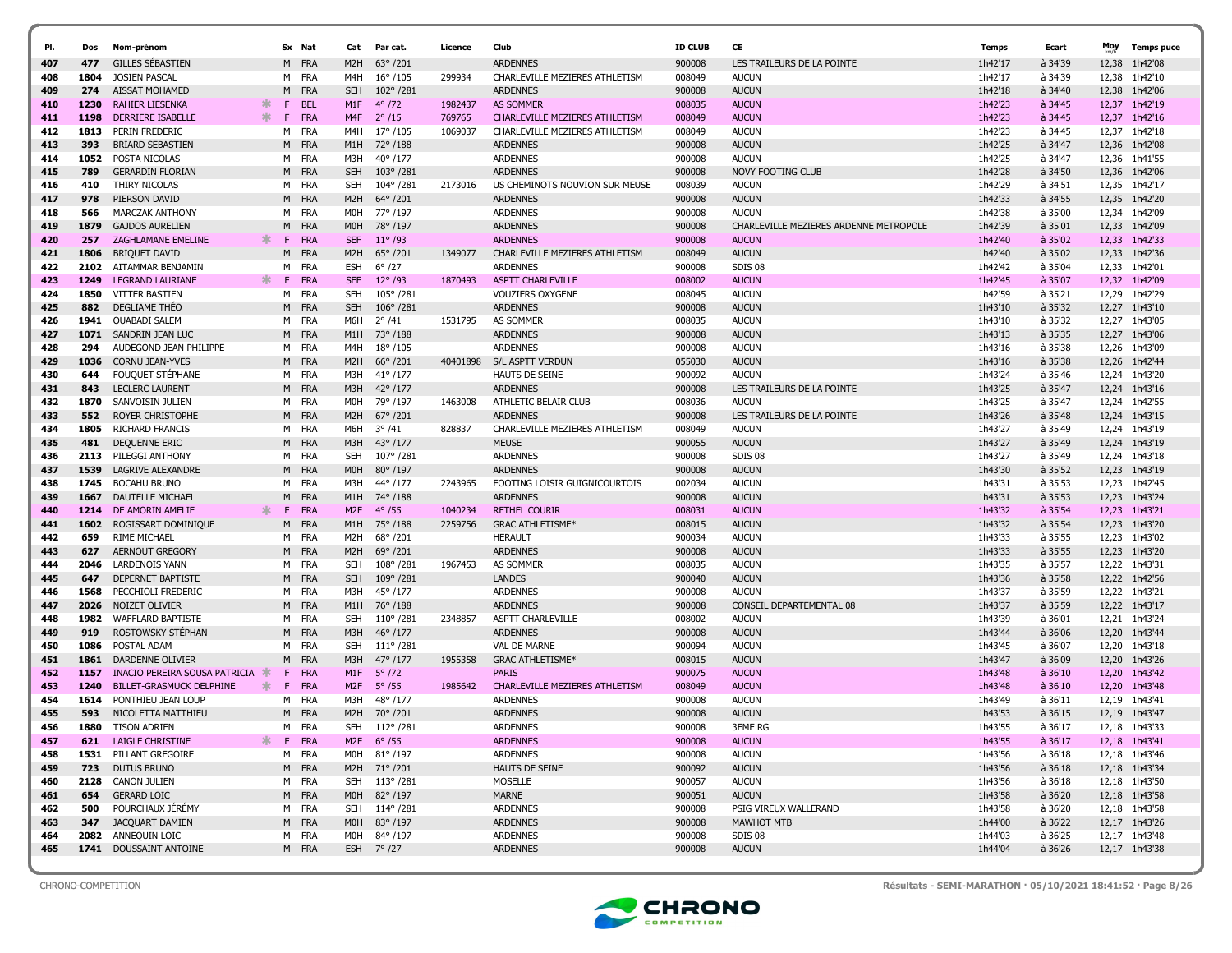| PI.        | Dos         | Nom-prénom                        |        |        | Sx Nat            | Cat               | Par cat.                    | Licence | Club                                    | <b>ID CLUB</b>   | CE                                         | Temps              | Ecart              | Moy   | <b>Temps puce</b>        |
|------------|-------------|-----------------------------------|--------|--------|-------------------|-------------------|-----------------------------|---------|-----------------------------------------|------------------|--------------------------------------------|--------------------|--------------------|-------|--------------------------|
| 466        | 1137        | <b>LUBIN JULIE</b>                | ж.     | F.     | FRA               | <b>MOF</b>        | $3^{\circ}$ /66             | 933756  | <b>CA SEDAN</b>                         | 008003           | <b>AUCUN</b>                               | 1h44'08            | $a$ 36'30          | 12,16 | 1h44'04                  |
| 467        | 1245        | PONTOISE CELINE                   | ∗.     | F      | <b>FRA</b>        | M <sub>2</sub> F  | $7^{\circ}$ /55             | 1940843 | <b>GRAC ATHLETISME*</b>                 | 008015           | <b>AUCUN</b>                               | 1h44'09            | $a$ 36'31          | 12,16 | 1h44'00                  |
| 468        | 2071        | <b>LAFFINEUR ANDRE</b>            |        | M      | FRA               | M3H               | 49° /177                    | 2084634 | <b>GRAC ATHLETISME*</b>                 | 008015           | <b>AUCUN</b>                               | 1h44'09            | à 36'31            |       | 12,16 1h44'09            |
| 469        | 918         | <b>BICCHIELLI REMO</b>            |        | M      | <b>FRA</b>        | M <sub>4</sub> H  | $19^{\circ}/105$            |         | <b>ARDENNES</b>                         | 900008           | <b>AUCUN</b>                               | 1h44'13            | $a$ 36'35          |       | 12,15 1h43'57            |
| 470        | 374         | DIKANT MIGUEL                     |        |        | M FRA             | M2H               | 72°/201                     |         | <b>GIRONDE</b>                          | 900033           | <b>AUCUN</b>                               | 1h44'13            | à 36'35            | 12,15 | 1h44'02                  |
| 471        | 1005        | <b>CHEVALIER CEDRIC</b>           |        | M      | <b>FRA</b>        | M0H               | 85°/197                     | 685062  | <b>MARNE</b>                            | 900051           | <b>COURIR POUR UN AVENIR</b>               | 1h44'15            | à 36'37            |       | 12,14 1h43'35            |
| 472        | 1081        | CHARRIERE SEBASTIEN               |        | м      | FRA               | M1H               | 77°/188                     | 1855139 | US CHEMINOTS NOUVION SUR MEUSE          | 008039           | <b>AUCUN</b>                               | 1h44'16            | à 36'38            |       | 12,14 1h44'10            |
| 473        | 1205        | <b>HERGAULT DIANE</b>             | ж      | F.     | <b>FRA</b>        | <b>SEF</b>        | $13^{\circ}$ /93            | 2072162 | AC GESPUNSART NEUFMANIL                 | 008029           | <b>AUCUN</b>                               | 1h44'17            | $a$ 36'39          |       | 12,14 1h43'38            |
| 474        | 989         | <b>BELLAVOINE MATHIEU</b>         |        | м      | FRA               | SEH               | $115^{\circ}/281$           |         | <b>ARDENNES</b>                         | 900008           | <b>AUCUN</b>                               | 1h44'18            | à 36'40            |       | 12,14 1h43'57            |
| 475        | 946         | LAMBERT LAETITIA                  | ∗.     | F      | <b>FRA</b>        | M1F               | $6^{\circ}/72$              |         | <b>ARDENNES</b>                         | 900008           | <b>AUCUN</b>                               | 1h44'19            | $a$ 36'41          |       | 12.14 1h44'01            |
| 476        | 330         | PAULOIN FRANCK                    |        | м      | <b>FRA</b>        | M4H               | 20°/105                     |         | <b>AUBE</b>                             | 900010           | <b>AUCUN</b>                               | 1h44'20            | à 36'42            | 12,13 | 1h44'12                  |
| 477        | 973         | <b>ZUNDORFF YANNICK</b>           |        | M      | <b>FRA</b>        | M3H               | $50^{\circ}/177$            |         | <b>ARDENNES</b>                         | 900008           | <b>AUCUN</b>                               | 1h44'25            | à 36'47            |       | 12,12 1h44'16            |
| 478        | 1139        | <b>DUCOFFRE CARINE</b>            | ∗.     | F.     | <b>FRA</b>        | M <sub>2F</sub>   | $8^{\circ}$ /55             | 1577973 | <b>CA SEDAN</b>                         | 008003           | <b>AUCUN</b>                               | 1h44'26            | $a$ 36'48          |       | 12,12 1h44'14            |
| 479        | 1545        | <b>MELIN GILLES</b>               |        | M      | <b>FRA</b>        | M3H               | $51^{\circ}/177$            |         | <b>COTE D'OR</b>                        | 900021           | CANOE-KAYAK EN PAYS BEAUNOIS               | 1h44'31            | $a$ 36'53          |       | 12,11 1h44'31            |
| 480        | 1734        | <b>LALY STEPHANE</b>              |        | M      | FRA               | M2H               | 73°/201                     |         | <b>MARNE</b>                            | 900051           | <b>AUCUN</b>                               | 1h44'33            | à 36'55            | 12,11 | 1h44'26                  |
| 481        | 336         | GUILLARDEL JEAN CHRISTOPHE        |        | M      | <b>FRA</b>        | M4H               | $21^{\circ}/105$            |         | <b>ARDENNES</b>                         | 900008           | <b>AUCUN</b>                               | 1h44'33            | à 36'55            |       | 12,11 1h44'27            |
| 482        | 1154        | <b>BINET LUDIVINE</b>             | *      | F      | <b>FRA</b>        | M1F               | $7^{\circ}/72$              |         | <b>ARDENNES</b>                         | 900008           | ROCROY SPORT NATURE                        | 1h44'34            | $a$ 36'56          | 12,11 | 1h44'26                  |
| 483        | 1521        | PETITOT KEVIN                     |        | M      | <b>FRA</b>        | M <sub>O</sub> H  | 86°/197                     | 1386756 | EFS REIMS A. *                          | 051033           | <b>AUCUN</b>                               | 1h44'37            | à 36'59            | 12,10 | 1h44'30                  |
| 484        | 412         | THIÈRY CÉDRIC                     |        | M      | FRA               | M1H               | 78°/188                     |         | <b>ARDENNES</b>                         | 900008           | <b>AUCUN</b>                               | 1h44'37            | à 36'59            | 12,10 | 1h44'23                  |
| 485        | 2100        | <b>BOURDON DAVID</b>              |        | M      | <b>FRA</b>        | <b>SEH</b>        | $116^{\circ}/281$           |         | <b>ARDENNES</b>                         | 900008           | SDIS 08                                    | 1h44'41            | à 37'03            | 12,09 | 1h44'34                  |
| 486        | 1656        | <b>DUPUIS MAXENCE</b>             |        | м      | FRA               | SEH               | 117°/281                    |         | <b>ARDENNES</b>                         | 900008           | <b>AUCUN</b>                               | 1h44'49            | à 37'11            | 12,08 | 1h44'38                  |
| 487        | 1644        | <b>BINET ALAN</b>                 |        | M      | <b>FRA</b>        | M <sub>2</sub> H  | 74°/201                     |         | <b>ARDENNES</b>                         | 900008           | <b>ROCROY SPORTS NATURE</b>                | 1h44'50            | à 37'12            | 12,08 | 1h44'40                  |
| 488        | 1127        | MAQUIN AMANDINE                   | ж.     | F.     | <b>FRA</b>        | <b>SEF</b>        | $14^{\circ}$ /93            | 1590085 | S/L CLUB ATHLETIQUE VILLERS AL          | 051048           | <b>AUCUN</b>                               | 1h44'52            | $a$ 37'14          |       | 12,07 1h44'41            |
| 489        | 731         | <b>JOLLY AURÉLIEN</b>             |        | M      | <b>FRA</b>        | M <sub>O</sub> H  | 87° /197                    |         | <b>MARNE</b>                            | 900051           | <b>AUCUN</b>                               | 1h44'52            | à 37'14            | 12,07 | 1h44'27                  |
| 490        | 1041        | <b>BARBOTIN THIBAUD</b>           |        |        | M FRA             | <b>SEH</b>        | $118^{\circ}/281$           |         | <b>MARNE</b>                            | 900051           | <b>AUCUN</b>                               | 1h44'52            | à 37'14            | 12,07 | 1h44'36                  |
| 491        | 662         | <b>LAURENT-ROSSI ALAN</b>         |        | M      | <b>FRA</b>        | <b>SEH</b>        | $119^{\circ}$ /281          |         | <b>ARDENNES</b>                         | 900008           | <b>AUCUN</b>                               | 1h44'56            | $a$ 37'18          | 12,06 | 1h44'18                  |
| 492        | 572         | TUFFERY SEBASTIEN                 |        |        | M FRA             | M0H               | 88°/197                     |         | <b>ARDENNES</b>                         | 900008           | <b>AUCUN</b>                               | 1h44'56            | à 37'18            |       | 12,06 1h44'15            |
| 493        | 452         | ROUSSEL JEAN-MARC                 |        | M      | <b>FRA</b>        | M4H               | $22^{\circ}/105$            | 2217677 | <b>MOUZON RUN</b>                       | 008054           | <b>AUCUN</b>                               | 1h44'58            | à 37'20            |       | 12,06 1h44'39            |
| 494        | 2051        | SIMON PASCAL                      |        | м      | FRA               | M5H               | $11^{\circ}$ /85            | 1132379 | <b>RETHEL COURIR</b>                    | 008031           | <b>AUCUN</b>                               | 1h45'00            | à 37'22            |       | 12.06 1h44'50            |
| 495        | 1143        | <b>AMOUR JUSTINE</b>              | $\ast$ | F      | <b>FRA</b>        | <b>JUF</b>        | $1^{\circ}/5$               | 1945840 | <b>CA SEDAN</b>                         | 008003           | <b>AUCUN</b>                               | 1h45'03            | à 37'25            |       | 12,05 1h44'52            |
| 496        | 1942        | <b>PAGNON CHRISTOPHE</b>          |        | м      | FRA               | M3H               | 52°/177                     | 1858469 | <b>AS SOMMER</b>                        | 008035           | <b>AUCUN</b>                               | 1h45'03            | à 37'25            | 12,05 | 1h44'46                  |
| 497        | 1674        | MOULBACH GREGORY                  |        | M      | <b>FRA</b>        | M <sub>2</sub> H  | 75°/201                     |         | <b>MOSELLE</b>                          | 900057           | <b>AUCUN</b>                               | 1h45'14            | à 37'36            |       | 12,03 1h45'09            |
| 498        | 1574        | <b>FAGOT JEAN-PASCAL</b>          |        | м      | FRA               | M3H               | 53°/177                     |         | <b>MARNE</b>                            | 900051           | SPIRIT OF RUN                              | 1h45'16            | à 37'38            | 12,03 | 1h45'16                  |
| 499        | 1703        | <b>CARRARD EMMANUEL</b>           |        |        | M FRA             | M3H               | 54°/177                     |         | <b>ARDENNES</b>                         | 900008           | <b>AUCUN</b>                               | 1h45'16            | à 37'38            |       | 12,03 1h44'55            |
| 500        | 1731        | <b>RUSSO NICOLAS</b>              |        | M      | FRA               | M1H               | 79° /188                    |         | <b>ARDENNES</b>                         | 900008           | <b>AUCUN</b>                               | 1h45'16            | à 37'38            | 12,03 | 1h45'00                  |
| 501        | 856         | <b>FRANCOIS YANN</b>              |        |        | M FRA             | M1H               | $80^{\circ}/188$            |         | <b>ARDENNES</b>                         | 900008           | <b>AUCUN</b>                               | 1h45'20            | à 37'42            |       | 12,02 1h45'20            |
| 502        | 1904        | LEFRANCOIS PAUL OLIVIER           |        | м      | FRA               | <b>SEH</b>        | 120°/281                    |         | <b>ARDENNES</b>                         | 900008           | <b>3EME RG</b>                             | 1h45'21            | à 37'43            | 12,02 | 1h45'21                  |
| 503        | 1592        | IMBERT THIERRY                    |        |        | M FRA             | M5H               | $12^{\circ}/85$             |         | <b>AISNE</b>                            | 900002           | <b>AUCUN</b>                               | 1h45'23            | à 37'45            |       | 12,01 1h45'10            |
| 504        | 2123        | DUQUESNE ROMAIN                   |        | M      | <b>FRA</b>        | <b>SEH</b>        | 121°/281                    |         | <b>ARDENNES</b>                         | 900008           | MONDELEZ LU                                | 1h45'25            | à 37'47            | 12.01 | 1h45'13                  |
| 505        | 568         | LEUVREY DIDIER                    |        | M      | <b>FRA</b>        | M0H               | 89°/197                     |         | <b>ARDENNES</b>                         | 900008           | LES TRAILEURS DE LA POINTE                 | 1h45'25            | à 37'47            |       | 12,01 1h45'11            |
| 506        | 474         | <b>LEDOUX MARIE</b>               | *      | F      | <b>FRA</b>        | M1F               | $8^{\circ}$ /72             |         | <b>NORD</b>                             | 900059           | <b>AUCUN</b>                               | 1h45'28            | à 37'50            | 12,00 | 1h45'17                  |
| 507        | 510<br>1827 | MOLINA DAMIEN<br><b>ROCH TONY</b> |        | M      | <b>FRA</b>        | <b>SEH</b><br>M3H | 122°/281                    |         | <b>AISNE</b><br>AC GESPUNSART NEUFMANIL | 900002<br>008029 | <b>AUCUN</b><br><b>AUCUN</b>               | 1h45'29<br>1h45'33 | à 37'51<br>à 37'55 | 12,00 | 1h45'13<br>11,99 1h45'14 |
| 508<br>509 | 1714        | <b>GILTAIRE STEPHANE</b>          |        | м<br>M | FRA<br><b>FRA</b> | M3H               | 55°/177<br>$56^{\circ}/177$ | 2070187 | <b>ARDENNES</b>                         | 900008           | <b>AUCUN</b>                               | 1h45'34            | à 37'56            |       | 11,99 1h44'54            |
| 510        | 1730        | <b>DEMISSY ROMAIN</b>             |        |        | M FRA             | M1H               | $81^{\circ}/188$            |         | <b>ARDENNES</b>                         | 900008           | <b>AUCUN</b>                               | 1h45'34            | à 37'56            |       | 11,99 1h45'34            |
| 511        | 1090        | <b>WARIN ANTOINE</b>              |        | M      | <b>FRA</b>        | M1H               | $82^{\circ}/188$            |         | <b>ARDENNES</b>                         | 900008           | <b>AUCUN</b>                               | 1h45'34            | à 37'56            | 11,99 | 1h45'10                  |
| 512        | 1605        | MARECHAL FREDERIC                 |        | м      | FRA               | M3H               | 57° /177                    | 1180001 | <b>GRAC ATHLETISME*</b>                 | 008015           | <b>AUCUN</b>                               | 1h45'34            | à 37'56            | 11,99 | 1h45'21                  |
| 513        | 1197        | <b>GRENIER-GROSS CHARLENE</b>     |        | F      | FRA               | M <sub>OF</sub>   | $4^{\circ}/66$              | 2172974 | <b>GRAC ATHLETISME*</b>                 | 008015           | <b>AUCUN</b>                               | 1h45'36            | $a$ 37'58          | 11,99 | 1h45'21                  |
| 514        | 1030        | <b>RENAUDIN CEDRIC</b>            |        |        | M FRA             | M1H               | $83^{\circ}/188$            | 540262  | FJEP ATTIGNY COURSE A PIED              | 008022           | <b>AUCUN</b>                               | 1h45'38            | à 38'00            |       | 11.98 1h45'26            |
| 515        | 1957        | NICLOUX ARNAUD                    |        | M      | <b>FRA</b>        | M2H               | 76°/201                     |         | <b>ARDENNES</b>                         | 900008           | <b>CREDIT MUTUEL</b>                       | 1h45'39            | à 38'01            |       | 11,98 1h45'34            |
| 516        |             | 1999 HOULMONT OLIVIER             |        |        | M FRA             |                   | M2H 77° /201                | 1464710 | PEUGEOT CITROEN AC CHARLEVILLE          | 008034           | <b>AUCUN</b>                               | 1h45'40            | à 38'02            |       | 11,98 1h45'32            |
| 517        |             | <b>2002</b> ALEXANDRE GAUTHIER    |        |        | M FRA             | M1H               | 84°/188                     | 1755316 | PEUGEOT CITROEN AC CHARLEVILLE          | 008034           | <b>AUCUN</b>                               | 1h45'40            | à 38'02            |       | 11,98 1h45'32            |
| 518        | 813         | <b>DESPAS FREDERIC</b>            |        |        | M FRA             | M4H               | 23°/105                     |         | <b>BAS RHIN</b>                         | 900067           | <b>AUCUN</b>                               | 1h45'40            | à 38'02            |       | 11,98 1h45'09            |
| 519        |             | 1849 BOUVART PIERRE               |        |        | M FRA             |                   | M5H 13°/85                  | 1331963 | <b>VOUZIERS OXYGENE</b>                 | 008045           | <b>AUCUN</b>                               | 1h45'44            | à 38'06            |       | 11,97 1h45'39            |
| 520        |             | 1099 JUPPIN CLEMENT               |        |        | M FRA             | SEH               | 123° /281                   |         | <b>ARDENNES</b>                         | 900008           | <b>AUCUN</b>                               | 1h45'45            | à 38'07            |       | 11,97 1h45'26            |
| 521        |             | 2065 MARCHAND SEBASTIEN           |        |        | M FRA             | M1H               | 85° / 188                   | 2162360 | <b>GRAC ATHLETISME*</b>                 | 008015           | <b>AUCUN</b>                               | 1h45'47            | à 38'09            |       | 11,97 1h45'31            |
| 522        | 1769        | <b>GOSSET LUCAS</b>               |        |        | M FRA             | SEH               | 124°/281                    |         | ARDENNES                                | 900008           | <b>AUCUN</b>                               | 1h45'48            | à 38'10            |       | 11,97 1h45'33            |
| 523        | 2052        | <b>DUFRESNE TRISTAN</b>           |        |        | M FRA             | <b>SEH</b>        | 125°/281                    |         | SEINE SAINT DENIS                       | 900093           | FEDERATION SPORTIVE DE LA POLICE NATIONALE | 1h45'52            | à 38'14            |       | 11,96 1h45'43            |
| 524        | 680         | PIQUOT RENAUD                     |        |        | M FRA             |                   | M0H 90° /197                |         | <b>ARDENNES</b>                         | 900008           | AUCUN                                      | 1h45'52            | à 38'14            |       | 11,96 1h45'17            |



CHRONO-COMPETITION Résultats - SEMI-MARATHON · 05/10/2021 18:41:53 · Page 9/26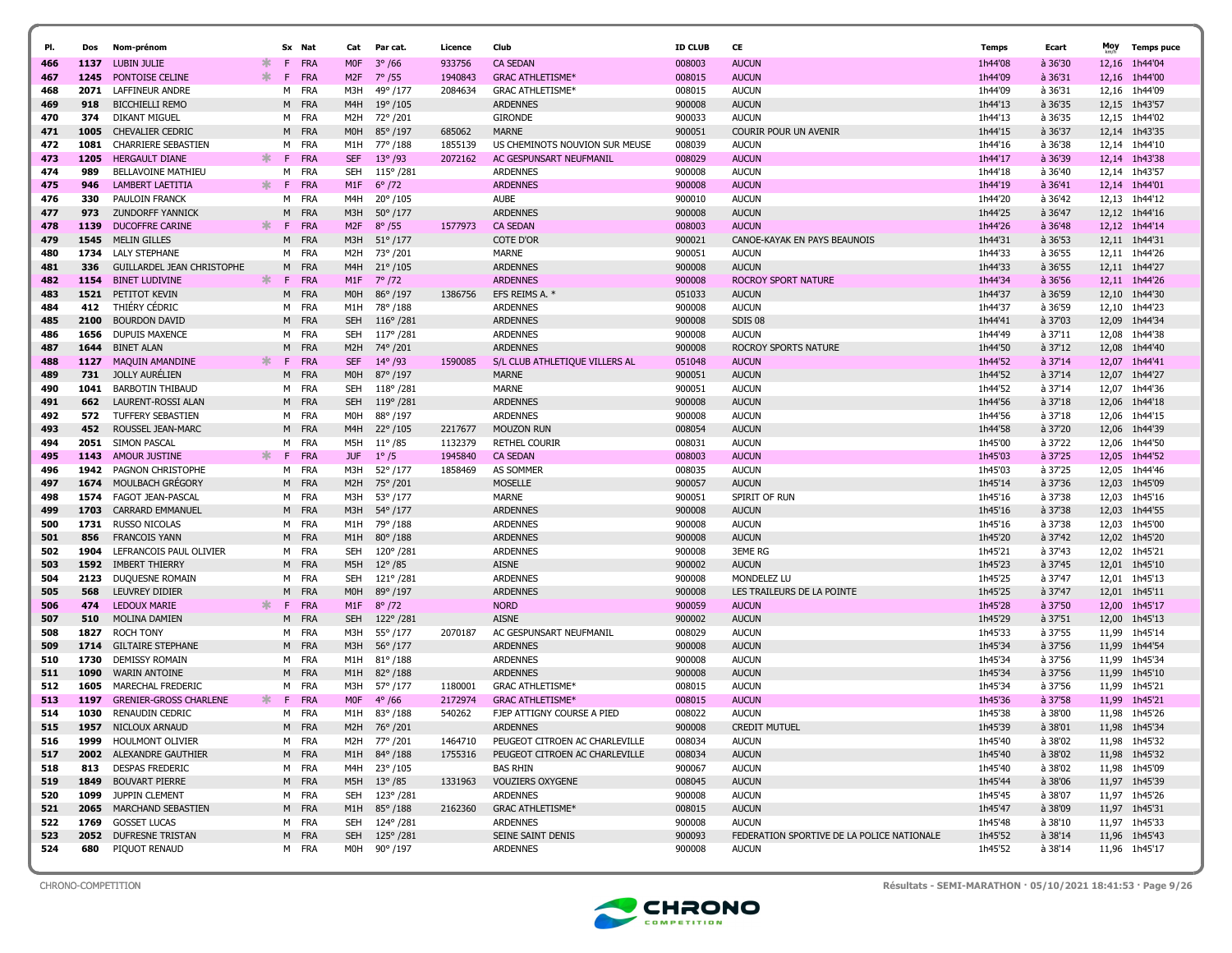| PI.        | Dos          | Nom-prénom                                      |        |         | Sx Nat                   | Cat                    | Par cat.                    | Licence | Club                                              | <b>ID CLUB</b>   | CE                                         | Temps              | Ecart              | Moy            | <b>Temps puce</b>  |
|------------|--------------|-------------------------------------------------|--------|---------|--------------------------|------------------------|-----------------------------|---------|---------------------------------------------------|------------------|--------------------------------------------|--------------------|--------------------|----------------|--------------------|
| 525        | 1716         | <b>GAMBLIN TOM</b>                              |        |         | M FRA                    | <b>SEH</b>             | $126^{\circ}/281$           |         | <b>ARDENNES</b>                                   | 900008           | <b>AUCUN</b>                               | 1h45'54            | à 38'16            | 11,95          | 1h45'16            |
| 526        | 406          | <b>ROGER LAURENT</b>                            |        |         | M FRA                    | M3H                    | 58°/177                     |         | SEINE ET MARNE                                    | 900077           | <b>FUNRUN77</b>                            | 1h45'57            | à 38'19            | 11,95          | 1h45'26            |
| 527        | 914          | PONSIGNON PAULINE                               | ∗.     | F.      | <b>FRA</b>               | <b>MOF</b>             | $5^{\circ}$ /66             |         | <b>ARDENNES</b>                                   | 900008           | <b>AUCUN</b>                               | 1h45'58            | à 38'20            | 11,95          | 1h45'51            |
| 528        | 1116         | PETIT VANESSA                                   | ∗      | F.      | <b>FRA</b>               | <b>MOF</b>             | $6^{\circ}$ /66             |         | <b>ARDENNES</b>                                   | 900008           | <b>AUCUN</b>                               | 1h45'59            | à 38'21            | 11,95          | 1h45'53            |
| 529        | 1968         | ROUSSELLE OLIVIER                               |        | M       | <b>FRA</b>               | M4H                    | 24° / 105                   | 1309306 | ATHLETIC BELAIR CLUB                              | 008036           | <b>AUCUN</b>                               | 1h45'59            | à 38'21            | 11,95          | 1h45'47            |
| 530        | 1070         | <b>GOOSSE BENJAMIN</b>                          |        |         | M FRA                    | M1H                    | 86°/188                     |         | <b>MARNE</b>                                      | 900051           | <b>AUCUN</b>                               | 1h46'00            | à 38'22            | 11,94          | 1h45'43            |
| 531        | 1917         | <b>FERREIRA DAMIEN</b>                          |        |         | M FRA                    | M2H                    | 78°/201                     | 1909559 | ATHLETIC BELAIR CLUB                              | 008036           | <b>AUCUN</b>                               | 1h46'00            | à 38'22            | 11,94          | 1h45'48            |
| 532        | 1742         | PREVOTEAUX CHRISTOPHE                           |        | M       | FRA                      | M3H                    | 59°/177                     | 1464023 | <b>LUMES COURIR</b>                               | 008041           | <b>AUCUN</b>                               | 1h46'00            | à 38'22            | 11,94          | 1h45'36            |
| 533        | 276          | <b>MABILLON HELENE</b>                          | ж.     | F.      | <b>FRA</b>               | M1F                    | $9^{\circ}$ /72             |         | <b>ARDENNES</b>                                   | 900008           | <b>AUCUN</b>                               | 1h46'00            | à 38'22            | 11,94          | 1h45'48            |
| 534        | 576          | <b>BUCCHIOTTY CAMILLE</b>                       | $\ast$ | F.      | <b>FRA</b>               | <b>SEF</b>             | $15^{\circ}$ /93            |         | <b>ARDENNES</b>                                   | 900008           | <b>AUCUN</b>                               | 1h46'02            | à 38'24            | 11,94          | 1h45'24            |
| 535        | 397          | <b>WATELET SEBASTIEN</b>                        |        | M       | <b>FRA</b>               | M <sub>2</sub> H       | 79°/201                     |         | <b>AUBE</b>                                       | 900010           | <b>AUCUN</b>                               | 1h46'04            | à 38'26            | 11,94          | 1h45'45            |
| 536        | 1195         | DEREGNAUCOURT HELENE                            | ж.     | F.      | <b>FRA</b>               | <b>SEF</b>             | $16^{\circ}$ /93            | 1943334 | <b>CSCV HIRSON</b>                                | 002006           | <b>AUCUN</b>                               | 1h46'05            | à 38'27            | 11,93          | 1h45'35            |
| 537        | 594          | <b>MINET RONNY</b>                              |        | M       | FRA                      | <b>SEH</b>             | 127°/281                    |         | <b>ARDENNES</b>                                   | 900008           | LES TRAILEURS DE LA POINTE                 | 1h46'06            | à 38'28            | 11,93          | 1h45'45            |
| 538        | 1822         | <b>COCHARD MORGAN</b>                           |        |         | M FRA                    | M0H                    | $91^{\circ}$ /197           |         | MARNE                                             | 900051           | CASI REIMS SNCF                            | 1h46'07            | à 38'29            | 11,93          | 1h45'56            |
| 539        | 2132         | PEREIRA JEAN MARC                               |        |         | M FRA                    | M3H                    | $60^{\circ}/177$            |         | <b>ARDENNES</b>                                   | 900008           | <b>CRISTALINE</b>                          | 1h46'13            | à 38'35            | 11,92          | 1h45'53            |
| 540        | 1726         | PONSART PATRICK                                 |        |         | M FRA                    | M5H                    | $14^{\circ}/85$             |         | <b>ARDENNES</b>                                   | 900008           | <b>AUCUN</b>                               | 1h46'13            | à 38'35            |                | 11,92 1h45'58      |
| 541        | 2165         | LEFEVRE ARNAUD                                  |        |         | M FRA                    | M3H                    | $61^{\circ}/177$            |         | <b>ARDENNES</b>                                   | 900008           | <b>3EME RG</b>                             | 1h46'22            | à 38'44            | 11,90          | 1h46'04            |
| 542        | 2094         | POISSON JEREMY                                  |        |         | M FRA                    | SEH                    | 128°/281                    |         | <b>ARDENNES</b>                                   | 900008           | SDIS 08                                    | 1h46'24            | à 38'46            | 11,90          | 1h45'47            |
| 543        | 720          | <b>STASSI NICOLAS</b>                           |        |         | M FRA                    | M2H                    | 80°/201                     |         | <b>ARDENNES</b>                                   | 900008           | <b>AUCUN</b>                               | 1h46'24            | à 38'46            | 11,90          | 1h46'09            |
| 544        | 949          | <b>MATHIEU LIONEL</b>                           |        | M       | FRA                      | M3H                    | 62°/177                     | 1091169 | US CHEMINOTS NOUVION SUR MEUSE                    | 008039           | <b>AUCUN</b>                               | 1h46'31            | à 38'53            | 11,89          | 1h46'19            |
| 545        | 858          | <b>KLEIN ARNAUD</b>                             | ∗.     | M<br>F. | <b>FRA</b>               | M2H                    | $81^{\circ}/201$            | 1614771 | S/L CLUB ATHLETIQUE VILLERS AL<br><b>ARDENNES</b> | 051048           | <b>AUCUN</b><br>LES TRAILEURS DE LA POINTE | 1h46'31            | à 38'53            | 11,89          | 1h46'21            |
| 546<br>547 | 1001<br>668  | <b>AUDRAN OPHELIE</b><br><b>BAUMEL BAPTISTE</b> |        |         | <b>FRA</b><br>M FRA      | M1F<br><b>SEH</b>      | $10^{\circ}/72$<br>129°/281 |         | <b>MARNE</b>                                      | 900008<br>900051 | <b>AUCUN</b>                               | 1h46'32<br>1h46'33 | à 38'54<br>à 38'55 | 11,88<br>11,88 | 1h46'21<br>1h46'15 |
| 548        | 471          | <b>BOURGEOIS RUDY</b>                           |        |         | M FRA                    | M <sub>OH</sub>        | 92°/197                     |         | <b>ARDENNES</b>                                   | 900008           | <b>AUCUN</b>                               | 1h46'36            | à 38'58            | 11,88          | 1h46'07            |
| 549        | 1818         | LAFORET SEBASTIEN                               |        |         | M FRA                    | M <sub>2</sub> H       | $82^{\circ}/201$            | 604162  | CHARLEVILLE MEZIERES ATHLETISM                    | 008049           | <b>AUCUN</b>                               | 1h46'37            | à 38'59            | 11,87          | 1h46'37            |
| 550        | 1852         | PODOLSKI SYLVAIN                                |        |         | M FRA                    | M1H                    | 87°/188                     | 1950782 | ATHLETIC BELAIR CLUB                              | 008036           | <b>AUCUN</b>                               | 1h46'38            | à 39'00            | 11,87          | 1h46'24            |
| 551        | 1751         | SANTINELLI JEAN-BAPTISTE                        |        |         | M FRA                    | <b>SEH</b>             | $130^{\circ}/281$           |         | <b>MARNE</b>                                      | 900051           | <b>AUCUN</b>                               | 1h46'40            | à 39'02            | 11,87          | 1h46'12            |
| 552        | 1977         | LING FAT JACKY                                  |        |         | M FRA                    | <b>SEH</b>             | $131^{\circ}/281$           |         | ARDENNES                                          | 900008           | <b>3EME RG</b>                             | 1h46'45            | à 39'07            | 11,86          | 1h46'01            |
| 553        | 1678         | DI BIASE ALEXANDRE                              |        |         | M FRA                    | M <sub>O</sub> H       | $93^{\circ}/197$            |         | <b>ARDENNES</b>                                   | 900008           | <b>AUCUN</b>                               | 1h46'45            | à 39'07            | 11,86          | 1h46'21            |
| 554        | 719          | <b>BISTON CAMILLE</b>                           |        |         | M FRA                    | M0H                    | 94°/197                     |         | <b>ARDENNES</b>                                   | 900008           | <b>AUCUN</b>                               | 1h46'45            | à 39'07            | 11,86          | 1h46'18            |
| 555        | 1882         | <b>GUINCETRE VALENTIN</b>                       |        |         | M FRA                    | <b>SEH</b>             | 132°/281                    |         | <b>ARDENNES</b>                                   | 900008           | <b>3EME RG</b>                             | 1h46'48            | à 39'10            | 11,85          | 1h46'25            |
| 556        | 671          | <b>WOLFART CLAUDE</b>                           |        |         | M FRA                    | M4H                    | 25°/105                     |         | <b>MARNE</b>                                      | 900051           | <b>AUCUN</b>                               | 1h46'50            | à 39'12            | 11,85          | 1h46'38            |
| 557        | 399          | <b>TAVERNIER CAROLE</b>                         | ∗.     | F.      | FRA                      | M <sub>2F</sub>        | $9^{\circ}$ /55             |         | <b>ARDENNES</b>                                   | 900008           | LES TRAILEURS DE LA POINTE                 | 1h46'51            | à 39'13            | 11,85          | 1h46'42            |
| 558        | 2043         | ALCOSER FRÉDÉRIC                                |        |         | M FRA                    | M1H                    | 88°/188                     |         | <b>ARDENNES</b>                                   | 900008           | CHARLEVILLE MEZIERES ARDENNE METROPOLE     | 1h46'51            | à 39'13            | 11,85          | 1h46'21            |
| 559        | 30           | <b>NEVEUX MARION</b>                            | ж.     | F.      | <b>FRA</b>               | <b>SEF</b>             | $17^{\circ}$ /93            |         | <b>CA SEDAN</b>                                   | 008003           | <b>AUCUN</b>                               | 1h46'51            | à 39'13            | 11,85          | 1h46'50            |
| 560        | 1559         | <b>BOEGLY BERTRAND</b>                          |        |         | M FRA                    | M0H                    | 95°/197                     |         | <b>ARDENNES</b>                                   | 900008           | <b>AUCUN</b>                               | 1h46'52            | à 39'14            | 11,85          | 1h46'24            |
| 561        | 420          | <b>BEHAGUE YOANN</b>                            |        | M       | <b>FRA</b>               | <b>SEH</b>             | 133°/281                    |         | <b>NORD</b>                                       | 900059           | <b>AUCUN</b>                               | 1h46'53            | à 39'15            | 11,84          | 1h46'42            |
| 562        | 2173         | NICOLAS OLIVIER                                 |        |         | M FRA                    | МЗН                    | $63^{\circ}/177$            | 1637238 | CA SEDAN                                          | 008003           | <b>AUCUN</b>                               | 1h46'56            | à 39'18            |                | 11,84 1h46'46      |
| 563        | 687          | <b>MOREL SABRINA</b>                            | ж.     | F.      | <b>FRA</b>               | M1F                    | $11^{\circ}$ /72            | 1756540 | <b>MAUBEUGE MARATHON</b>                          | 059501           | <b>AUCUN</b>                               | 1h46'57            | à 39'19            | 11,84          | 1h46'51            |
| 564        | 1931         | <b>GRANDJEAN THIERRY</b>                        |        | M       | FRA                      | M3H                    | 64° /177                    | 1124300 | AS SOMMER                                         | 008035           | <b>AUCUN</b>                               | 1h46'59            | à 39'21            | 11,83          | 1h46'55            |
| 565        | 1739         | ORY CHRISTOPHE                                  |        |         | M FRA                    | <b>SEH</b>             | 134°/281                    |         | <b>MARNE</b>                                      | 900051           | <b>AUCUN</b>                               | 1h46'59            | à 39'21            | 11,83          | 1h46'16            |
| 566        | 737          | ROUSSELLE FRANÇOIS                              |        | M       | FRA                      | M2H                    | 83°/201                     |         | <b>NORD</b>                                       | 900059           | <b>AUCUN</b>                               | 1h47'02            | à 39'24            | 11,83          | 1h46'22            |
| 567<br>568 | 1798<br>1010 | LINDEKENS STEPHANE<br>ROCHIAS SIDONIE           | ж.     | M<br>F. | <b>FRA</b><br><b>FRA</b> | M2H<br>M <sub>2F</sub> | 84°/201<br>$10^{\circ}/55$  |         | <b>AISNE</b><br><b>MEUSE</b>                      | 900002<br>900055 | <b>AUCUN</b><br><b>AUCUN</b>               | 1h47'07<br>1h47'09 | à 39'29<br>à 39'31 | 11,82<br>11,82 | 1h46'36<br>1h47'02 |
| 569        | 957          | <b>CHARDENAL BERTRAND</b>                       |        |         | M FRA                    | M <sub>0</sub> H       | $96^{\circ}/197$            |         | <b>AISNE</b>                                      | 900002           | <b>AUCUN</b>                               | 1h47'09            | à 39'31            | 11,82          | 1h46'32            |
| 570        | 672          | <b>CHARDENAL ARNAUD</b>                         |        |         | M FRA                    | M0H                    | 97°/197                     |         | <b>ARDENNES</b>                                   | 900008           | <b>AUCUN</b>                               | 1h47'09            | à 39'31            | 11,82          | 1h46'32            |
| 571        | 542          | <b>ESCHIMESE NICOLAS</b>                        |        |         | M FRA                    | M1H                    | $89^{\circ}/188$            |         | <b>ARDENNES</b>                                   | 900008           | <b>AUCUN</b>                               | 1h47'14            | à 39'36            |                | 11,81 1h47'07      |
| 572        | 1889         | <b>BEAUGENDRE LOICK</b>                         |        | M       | <b>FRA</b>               | <b>SEH</b>             | 135°/281                    |         | <b>ARDENNES</b>                                   | 900008           | <b>3EME RG</b>                             | 1h47'16            | à 39'38            | 11,80          | 1h47'16            |
| 573        | 2038         | <b>WASLET HERVE</b>                             |        |         | M FRA                    | M3H                    | $65^{\circ}/177$            | 1578638 | CHARLEVILLE MEZIERES ATHLETISM                    | 008049           | <b>AUCUN</b>                               | 1h47'19            | à 39'41            |                | 11,80 1h47'09      |
| 574        | 2129         | <b>HADULA LUDOVIC</b>                           |        | м       | FRA                      | <b>SEH</b>             | 136°/281                    |         | <b>GRAC ATHLETISME*</b>                           | 008015           | <b>AUCUN</b>                               | 1h47'21            | à 39'43            |                | 11,79 1h47'17      |
| 575        | 961          | <b>AUBRY ALAIN</b>                              |        |         | M FRA                    | M7H                    | $2^{\circ}/17$              | 971769  | UNION SPORTIVE CHATELET EN BRI                    | 077105           | <b>AUCUN</b>                               | 1h47'25            | à 39'47            |                | 11,79 1h47'03      |
| 576        |              | 1158 MOREL MAGALY                               | ж.     |         | F FRA                    | <b>MOF</b>             | $7^{\circ}$ /66             | 1755697 | US CHEMINOTS NOUVION SUR MEUSE                    | 008039           | <b>AUCUN</b>                               | 1h47'25            | à 39'47            |                | 11,79 1h47'12      |
| 577        |              | 1508 LARNO JULIEN                               |        |         | M FRA                    | <b>SEH</b>             | 137° /281                   |         | <b>ARDENNES</b>                                   | 900008           | <b>AUCUN</b>                               | 1h47'26            | à 39'48            |                | 11,78 1h47'20      |
| 578        |              | 2158 GRAVIER NICOLAS                            |        |         | M FRA                    | MOH                    | 98° /197                    |         | <b>ARDENNES</b>                                   | 900008           | MONDELEZ LU                                | 1h47'26            | à 39'48            |                | 11,78 1h46'53      |
| 579        |              | 2033 BRICAU VINCENT                             |        |         | M FRA                    | M <sub>2</sub> H       | 85°/201                     |         | <b>ARDENNES</b>                                   | 900008           | <b>PSA</b>                                 | 1h47'28            | à 39'50            |                | 11,78 1h47'24      |
| 580        |              | 1967 DIAS FERREIRA FRANCK                       |        |         | M FRA                    | M1H                    | 90°/188                     | 2039838 | PEUGEOT CITROEN AC CHARLEVILLE                    | 008034           | <b>AUCUN</b>                               | 1h47'29            | à 39'51            |                | 11,78 1h47'20      |
| 581        | 970          | MEURICE GRÉGORY                                 |        |         | M FRA                    | M1H                    | 91°/188                     |         | <b>ARDENNES</b>                                   | 900008           | <b>AUCUN</b>                               | 1h47'30            | à 39'52            |                | 11,78 1h47'17      |
| 582        |              | 1766 DEVOUGE THEO                               |        |         | M FRA                    | ESH                    | 8° /27                      |         | <b>ARDENNES</b>                                   | 900008           | <b>AUCUN</b>                               | 1h47'30            | à 39'52            |                | 11,78 1h47'03      |
| 583        |              | 1781 SAINGERY SAMUEL                            |        |         | M FRA                    |                        | SEH 138°/281                |         | <b>ARDENNES</b>                                   | 900008           | <b>AUCUN</b>                               | 1h47'31            | à 39'53            |                | 11,77 1h47'23      |



CHRONO-COMPETITION Résultats - SEMI-MARATHON · 05/10/2021 18:41:54 · Page 10/26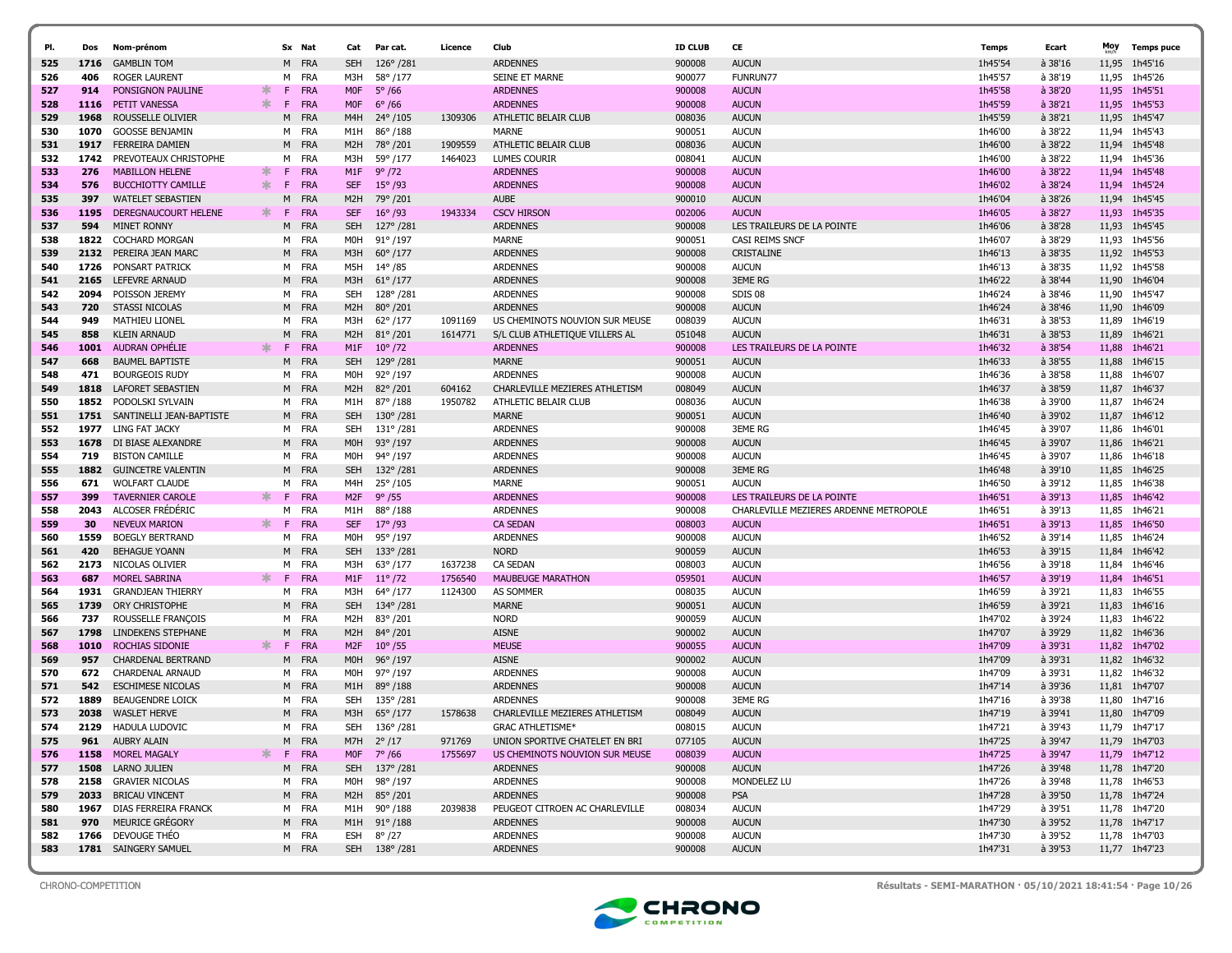| PI.        | Dos          | Nom-prénom                               |    |    | Sx Nat              | Cat                    | Par cat.                             | Licence | Club                                         | <b>ID CLUB</b>   | CE                                         | <b>Temps</b>       | Ecart              | Moy            | <b>Temps puce</b>  |
|------------|--------------|------------------------------------------|----|----|---------------------|------------------------|--------------------------------------|---------|----------------------------------------------|------------------|--------------------------------------------|--------------------|--------------------|----------------|--------------------|
| 584        | 1974         | ANNAIX DIMITRI                           |    |    | M FRA               | SEH                    | 139°/281                             |         | <b>ARDENNES</b>                              | 900008           | <b>3EME RG</b>                             | 1h47'32            | à 39'54            | 11,77          | 1h46'43            |
| 585        | 2058         | SAIDANI SAMMY                            |    | M  | <b>FRA</b>          | M1H                    | $92^{\circ}/188$                     |         | SEINE SAINT DENIS                            | 900093           | FEDERATION SPORTIVE DE LA POLICE NATIONALE | 1h47'32            | à 39'54            | 11,77          | 1h47'23            |
|            |              | YAHIATENE MARJORIE                       |    | F. |                     |                        |                                      |         |                                              |                  |                                            |                    |                    |                |                    |
| 586        | 798<br>1659  | <b>DUPUIS GRATIEN</b>                    | ж  | M  | <b>FRA</b><br>FRA   | M1F<br>M0H             | $12^{\circ}/72$<br>99°/197           | 2265664 | <b>MAUBEUGE MARATHON</b><br><b>HAUT RHIN</b> | 059501<br>900068 | <b>AUCUN</b><br><b>AUCUN</b>               | 1h47'34<br>1h47'36 | à 39'56<br>à 39'58 | 11,77<br>11,77 | 1h47'29<br>1h47'09 |
| 587<br>588 | 2024         | <b>GONDA ARNAUD</b>                      |    |    | M FRA               | M2H                    | 86°/201                              |         | <b>ARDENNES</b>                              | 900008           | CONSEIL DEPARTEMENTAL 08                   | 1h47'36            | à 39'58            |                | 11,77 1h47'13      |
| 589        | 457          | EL GHADOUANI MOUNIR                      |    | M  | FRA                 | <b>SEH</b>             | 140°/281                             |         | <b>RHONE</b>                                 | 900069           | <b>AUCUN</b>                               | 1h47'47            | à 40'09            |                | 11,75 1h47'32      |
| 590        | 610          | JACQUES ROMAIN                           |    | M  | FRA                 | SEH                    | 141°/281                             |         | <b>ARDENNES</b>                              | 900008           | <b>AUCUN</b>                               | 1h47'47            | à 40'09            |                | 11,75 1h47'22      |
| 591        | 835          | <b>VARLET STEVIE</b>                     |    |    | M FRA               | <b>SEH</b>             | 142°/281                             | 2271603 | FONTE ARDENNAISE ATHLETISME                  | 008044           | <b>AUCUN</b>                               | 1h47'48            | $a$ 40'10          |                | 11,74 1h47'38      |
| 592        | 265          | <b>HUOT ALLAN</b>                        |    |    | M FRA               | M <sub>O</sub> H       | 100°/197                             |         | <b>MARNE</b>                                 | 900051           | <b>AUCUN</b>                               | 1h47'52            | à 40'14            |                | 11,74 1h47'34      |
| 593        | 1513         | <b>JARLOT CORENTIN</b>                   |    |    | M FRA               | <b>SEH</b>             | 143°/281                             |         | <b>ARDENNES</b>                              | 900008           | <b>AUCUN</b>                               | 1h47'53            | $a$ 40'15          |                | 11,73 1h47'45      |
| 594        | 1875         | CUIF JEAN-MARIE                          |    | M  | FRA                 | M4H                    | $26^{\circ}$ /105                    | 1477503 | <b>RETHEL COURIR</b>                         | 008031           | <b>AUCUN</b>                               | 1h47'53            | à 40'15            | 11,73          | 1h47'27            |
| 595        | 837          | <b>CHARLIER LAETITIA</b>                 | ж. | F. | <b>FRA</b>          | M1F                    | $13^{\circ}/72$                      |         | <b>MARNE</b>                                 | 900051           | <b>AUCUN</b>                               | 1h47'59            | à 40'21            | 11,72          | 1h47'49            |
| 596        | 733          | LAMBEAUX XAVIER                          |    |    | M FRA               | M0H                    | $101^{\circ}/197$                    |         | <b>ARDENNES</b>                              | 900008           | <b>CTA</b>                                 | 1h48'00            | à 40'22            |                | 11,72 1h47'49      |
| 597        | 453          | SOVILLA RAPHAEL                          |    |    | M FRA               | M3H                    | 66°/177                              | 1857666 | <b>MOUZON RUN</b>                            | 008054           | <b>AUCUN</b>                               | 1h48'03            | à 40'25            |                | 11,72 1h47'41      |
| 598        | 439          | HADJADJ MOHAMED                          |    | M  | FRA                 | M <sub>2</sub> H       | 87° /201                             |         | MEURTHE ET MOSELLE                           | 900054           | <b>AUCUN</b>                               | 1h48'03            | à 40'25            |                | 11,72 1h48'02      |
| 599        | 922          | <b>CHAPLARD QUENTIN</b>                  |    | M  | <b>FRA</b>          | <b>SEH</b>             | 144°/281                             |         | HAUTS DE SEINE                               | 900092           | <b>AUCUN</b>                               | 1h48'05            | à 40'27            |                | 11,71 1h47'47      |
| 600        | 461          | <b>LABBE ERIC</b>                        |    | M  | FRA                 | M3H                    | 67° /177                             |         | <b>ARDENNES</b>                              | 900008           | <b>AUCUN</b>                               | 1h48'06            | à 40'28            |                | 11,71 1h47'50      |
| 601        | 367          | LIMOUSIN OLIVIER                         |    | M  | <b>FRA</b>          | M3H                    | 68°/177                              | 669861  | <b>MOUZON RUN</b>                            | 008054           | <b>AUCUN</b>                               | 1h48'06            | à 40'28            |                | 11,71 1h47'48      |
| 602        | 1512         | <b>GLOD SYLVAIN</b>                      |    |    | M FRA               | M3H                    | 69°/177                              | 2257457 | <b>CA SEDAN</b>                              | 008003           | <b>AUCUN</b>                               | 1h48'07            | à 40'29            |                | 11,71 1h48'02      |
| 603        | 1053         | <b>CAPITAINE JULIEN</b>                  |    |    | M FRA               | M <sub>O</sub> H       | $102^{\circ}/197$                    | 1187261 | <b>CA SEDAN</b>                              | 008003           | <b>AUCUN</b>                               | 1h48'08            | $a$ 40'30          |                | 11,71 1h47'46      |
| 604        | 612          | DELORME HUGO                             |    |    | M FRA               | SEH                    | 145°/281                             |         | <b>ARDENNES</b>                              | 900008           | <b>AUCUN</b>                               | 1h48'08            | à 40'30            |                | 11,71 1h47'50      |
| 605        | 1963         | <b>BUARD BRUNO</b>                       |    | М  | <b>FRA</b>          | M <sub>4</sub> H       | $27^{\circ}/105$                     | 532886  | PEUGEOT CITROEN AC CHARLEVILLE               | 008034           | <b>AUCUN</b>                               | 1h48'08            | à 40'30            | 11,71          | 1h47'55            |
| 606        | 1217         | <b>HENRY MYRIAM</b>                      | ж. | F. | <b>FRA</b>          | M3F                    | $3^{\circ}/37$                       | 1298135 | <b>ASPTT CHARLEVILLE</b>                     | 008002           | <b>AUCUN</b>                               | 1h48'12            | à 40'34            |                | 11,70 1h48'02      |
| 607        | 1085         | <b>MAHUT ADRIEN</b>                      |    | M  | FRA                 | M <sub>O</sub> H       | $103^{\circ}/197$                    |         | <b>ARDENNES</b>                              | 900008           | <b>AUCUN</b>                               | 1h48'13            | à 40'35            | 11,70          | 1h47'42            |
| 608        | 1525         | SCHMITT BERNARD                          |    | M  | FRA                 | M5H                    | $15^{\circ}$ /85                     |         | <b>ARDENNES</b>                              | 900008           | <b>AUCUN</b>                               | 1h48'13            | à 40'35            | 11,70          | 1h47'42            |
| 609        | 581          | <b>WAGENER SANDRINE</b>                  | ж. | F  | FRA                 | M3F                    | $4^{\circ}/37$                       | 1863839 | <b>CA SEDAN</b>                              | 008003           | <b>AUCUN</b>                               | 1h48'14            | $a$ 40'36          | 11,70          | 1h48'10            |
| 610        | 2018         | PAOUET JEAN-FRANCOIS                     |    | м  | FRA                 | M5H                    | $16^{\circ}$ /85                     | 179162  | PEUGEOT CITROEN AC CHARLEVILLE               | 008034           | <b>AUCUN</b>                               | 1h48'15            | à 40'37            | 11,70          | 1h48'00            |
| 611        | 1874         | <b>LEMONT XAVIER</b>                     |    | M  | FRA                 | M2H                    | 88°/201                              | 1470686 | <b>RETHEL COURIR</b>                         | 008031           | <b>AUCUN</b>                               | 1h48'20            | à 40'42            |                | 11,69 1h47'54      |
| 612        | 1562         | MEUNIER NICOLAS                          |    | M  | FRA                 | M0H                    | 104°/197                             |         | <b>ARDENNES</b>                              | 900008           | <b>AUCUN</b>                               | 1h48'25            | à 40'47            | 11,68          | 1h48'09            |
| 613        | 2045         | <b>HENRY PASCAL</b>                      |    | M  | FRA                 | M3H                    | 70°/177                              |         | <b>VOUZIERS OXYGENE</b>                      | 008045           | <b>AUCUN</b>                               | 1h48'36            | à 40'58            | 11,66          | 1h48'07            |
| 614        | 34           | <b>DELAMARRE NOEMIE</b>                  | ∗. | F. | <b>FRA</b>          | <b>SEF</b>             | $18^{\circ}$ /93                     | 191784  | S/L FROISSY ATHLETIC CLUB                    | 060091           | <b>AUCUN</b>                               | 1h48'37            | $a$ 40'59          | 11,66          | 1h48'32            |
| 615        | 2072         | <b>LECRONT PHILIPPE</b>                  |    | M  | FRA                 | M5H                    | $17^{\circ}$ /85                     | 120886  | <b>GRAC ATHLETISME*</b>                      | 008015           | <b>AUCUN</b>                               | 1h48'38            | à 41'00            | 11,65          | 1h48'32            |
| 616        | 413          | <b>LEMONT OLIVIER</b>                    |    | M  | FRA                 | M <sub>2</sub> H       | 89°/201                              | 1859601 | DAC REIMS*                                   | 051022           | <b>AUCUN</b>                               | 1h48'38            | à 41'00            | 11,65          | 1h48'11            |
| 617        | 2154         | <b>LESAGE MAXIME</b>                     |    |    | M FRA               | <b>SEH</b>             | 146°/281                             |         | <b>ARDENNES</b>                              | 900008           | <b>3EME RG</b>                             | 1h48'39            | à 41'01            | 11,65          | 1h48'17            |
| 618        | 851          | DAGNICOURT FRANCIS                       |    | M  | FRA                 | M4H                    | $28^{\circ}$ /105                    |         | <b>AISNE</b>                                 | 900002           | <b>AUCUN</b>                               | 1h48'39            | à 41'01            | 11,65          | 1h48'20            |
| 619        | 2006         | <b>GIBERT FRANCOIS</b>                   |    | M  | FRA                 | M4H                    | 29°/105                              | 1549475 | <b>RETHEL COURIR</b>                         | 008031           | <b>AUCUN</b>                               | 1h48'40            | à 41'02            | 11,65          | 1h48'10            |
| 620        | 825          | <b>MARTIN MARION</b>                     | ∗. | F. | <b>FRA</b>          | <b>SEF</b>             | $19^{\circ}$ /93                     | 2332693 | <b>LOCAL CLUB MONTHERME</b>                  | 008019           | <b>AUCUN</b>                               | 1h48'41            | à 41'03            |                | 11,65 1h48'32      |
| 621        | 2146         | <b>LEROUX ABEL</b>                       |    | M  | <b>FRA</b>          | M5H                    | $18^{\circ}$ /85                     |         | <b>MARNE</b>                                 | 900051           | WARMERIVILLE SPORT ENDURANCE               | 1h48'41            | à 41'03            |                | 11,65 1h48'24      |
| 622        | 905          | LOISELET RÉMI                            |    | M  | FRA                 | SEH                    | 147°/281                             |         | <b>EURE</b>                                  | 900027           | <b>AUCUN</b>                               | 1h48'42            | à 41'04            | 11,65          | 1h48'22            |
| 623        | 1236         | <b>DROUET STEPHANIE</b>                  | ∗. | F  | <b>FRA</b>          | M <sub>2F</sub>        | $11^{\circ}/55$                      |         | <b>SEINE SAINT DENIS</b>                     | 900093           | FEDERATION SPORTIVE DE LA POLICE NATIONALE | 1h48'48            | $a$ 41'10          | 11,64          | 1h48'42            |
| 624        | 2049         | DEQUENNE DENIS                           |    |    | M FRA               | M4H                    | $30^{\circ}/105$                     | 1210193 | CHARLEVILLE MEZIERES ATHLETISM               | 008049           | <b>AUCUN</b>                               | 1h48'49            | à 41'11            |                | 11,63 1h48'41      |
| 625        | 1257         | <b>ZAMPARO SOLENE</b>                    | ж. | F. | FRA                 | <b>MOF</b>             | $8^{\circ}$ /66                      |         | DAC REIMS*                                   | 051022           | <b>AUCUN</b>                               | 1h48'49            | à 41'11            |                | 11,63 1h48'40      |
| 626        | 1845<br>1211 | <b>HORION MAX</b>                        | ж. | F. | M FRA<br><b>FRA</b> | M0H<br>M <sub>2F</sub> | $105^{\circ}/197$                    |         | <b>ARDENNES</b>                              | 900008           | <b>ESPACE HABITAT</b><br><b>AUCUN</b>      | 1h48'54            | à 41'16<br>à 41'17 | 11,63          | 1h48'25<br>1h48'51 |
| 627<br>628 | 998          | DAUMONT LAURENCE<br>LE CLÉZIO CHRISTOPHE |    |    | M FRA               | M4H                    | $12^{\circ}/55$<br>$31^{\circ}$ /105 | 1983391 | <b>VOUZIERS OXYGENE</b><br><b>ARDENNES</b>   | 008045<br>900008 | <b>AUCUN</b>                               | 1h48'55<br>1h49'02 | à 41'24            | 11,62          | 11.61 1h48'48      |
|            | 1831         | PONSINET PATRICK                         |    | M  | FRA                 | M5H                    | $19^{\circ}$ /85                     | 157087  | AC GESPUNSART NEUFMANIL                      | 008029           | <b>AUCUN</b>                               | 1h49'03            | à 41'25            |                | 11,61 1h48'55      |
| 629<br>630 | 272          | <b>CANON ANTOINE</b>                     |    | M  | FRA                 | <b>SEH</b>             | 148°/281                             |         | <b>ARDENNES</b>                              | 900008           | <b>AUCUN</b>                               | 1h49'05            | à 41'27            | 11,61          | 1h48'28            |
| 631        |              | 1872 LECLERE STEPHANE                    |    | M  | FRA                 | M <sub>2</sub> H       | $90^{\circ}/201$                     |         | <b>ARDENNES</b>                              | 900008           | <b>ESPACE HABITAT</b>                      | 1h49'07            | à 41'29            |                | 11,60 1h48'38      |
| 632        | 473          | DEREGNAUCOURT ERIC                       |    |    | M FRA               | M3H                    | 71°/177                              |         | <b>MARNE</b>                                 | 900051           | SOCQUETTES ROSES                           | 1h49'07            | à 41'29            |                | 11,60 1h48'55      |
| 633        | 433          | ROUSSEAU DAVID                           |    | M  | <b>FRA</b>          | M2H                    | 91° /201                             |         | <b>ARDENNES</b>                              | 900008           | <b>AUCUN</b>                               | 1h49'08            | à 41'30            |                | 11,60 1h49'08      |
| 634        |              | <b>640 JACQUET THIERRY</b>               |    |    | M FRA               |                        | M3H 72°/177                          |         | <b>ARDENNES</b>                              | 900008           | <b>AUCUN</b>                               | 1h49'12            | à 41'34            |                | 11,59 1h49'07      |
| 635        |              | 1653 JEANTY ROMAIN                       |    |    | M FRA               | M1H                    | $93^{\circ}/188$                     |         | <b>ARDENNES</b>                              | 900008           | <b>AUCUN</b>                               | 1h49'12            | à 41'34            |                | 11,59 1h48'36      |
| 636        |              | 1803 CHARTIER MICHEL                     |    |    | M FRA               | M5H                    | 20° /85                              | 2253014 | CHARLEVILLE MEZIERES ATHLETISM               | 008049           | <b>AUCUN</b>                               | 1h49'14            | à 41'36            |                | 11,59 1h49'04      |
| 637        |              | 1955 BERTON LUDOVIC                      |    |    | M FRA               |                        | M1H 94°/188                          |         | <b>ARDENNES</b>                              | 900008           | <b>CREDIT MUTUEL</b>                       | 1h49'14            | à 41'36            |                | 11,59 1h48'40      |
| 638        |              | 1725 OUENELISSE ROMAIN                   |    |    | M FRA               | <b>SEH</b>             | 149° /281                            |         | <b>ARDENNES</b>                              | 900008           | <b>AUCUN</b>                               | 1h49'18            | à 41'40            |                | 11,58 1h49'18      |
| 639        | 992          | <b>BLAVIER AURELIEN</b>                  |    |    | M FRA               | <b>SEH</b>             | $150^{\circ}/281$                    |         | <b>ARDENNES</b>                              | 900008           | <b>AUCUN</b>                               | 1h49'18            | à 41'40            |                | 11,58 1h49'04      |
| 640        |              | 1075 CHAUSSON DAMIEN                     |    |    | M FRA               |                        | M1H 95°/188                          |         | MARNE                                        | 900051           | <b>AUCUN</b>                               | 1h49'19            | à 41'41            |                | 11,58 1h48'58      |
| 641        |              | 1532 ISTACE MAXIME                       |    |    | M FRA               | <b>ESH</b>             | $9^{\circ}/27$                       |         | MEURTHE ET MOSELLE                           | 900054           | <b>AUCUN</b>                               | 1h49'22            | à 41'44            |                | 11,58 1h48'54      |
| 642        |              | 1696 MARTIN PHILIPPE                     |    |    | M FRA               |                        | M1H 96°/188                          |         | <b>ARDENNES</b>                              | 900008           | <b>AUCUN</b>                               | 1h49'25            | à 41'47            |                | 11,57 1h49'10      |
|            |              |                                          |    |    |                     |                        |                                      |         |                                              |                  |                                            |                    |                    |                |                    |



CHRONO-COMPETITION Résultats - SEMI-MARATHON · 05/10/2021 18:41:55 · Page 11/26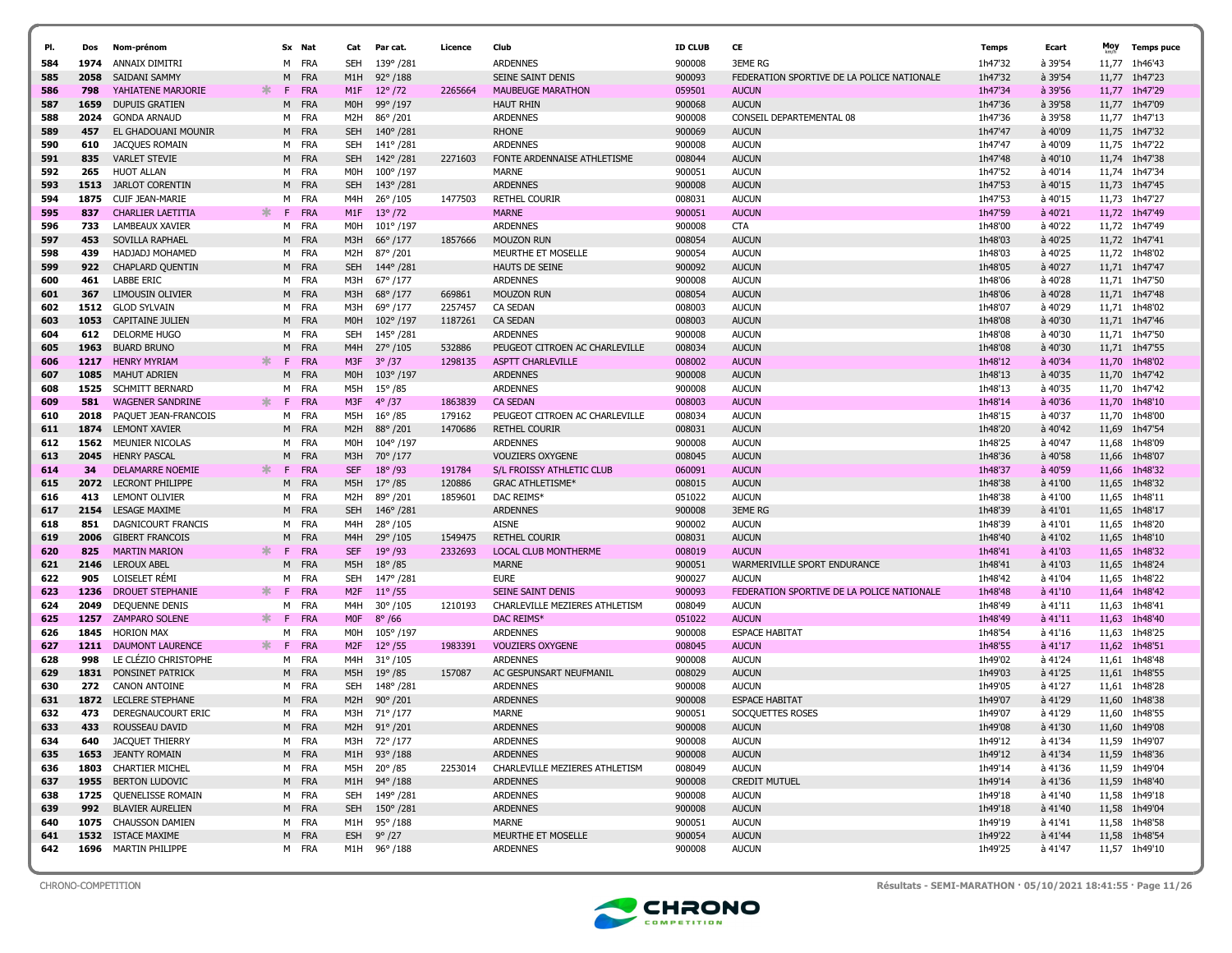| PI. | Dos  | Nom-prénom                   |    |    | Sx Nat     | Cat              | Par cat.          | Licence | Club                           | <b>ID CLUB</b> | CE                                         | Temps   | Ecart           | Moy   | <b>Temps puce</b> |
|-----|------|------------------------------|----|----|------------|------------------|-------------------|---------|--------------------------------|----------------|--------------------------------------------|---------|-----------------|-------|-------------------|
| 643 | 1043 | <b>LOPES PASCAL</b>          |    |    | M FRA      | M5H              | $21^{\circ}$ /85  | 587056  | <b>CA SEDAN</b>                | 008003         | <b>AUCUN</b>                               | 1h49'26 | à 41'48         | 11,57 | 1h49'21           |
| 644 | 1823 | <b>GUILLIER GERARD</b>       |    |    | M FRA      | МЗН              | 73° /177          | 1055727 | <b>MARNE</b>                   | 900051         | CASI REIMS SNCF                            | 1h49'26 | à 41'48         | 11,57 | 1h49'21           |
| 645 | 2057 | ROGER FRÉDÉRIC               |    |    | M FRA      | M <sub>2</sub> H | $92^{\circ}/201$  |         | SEINE SAINT DENIS              | 900093         | FEDERATION SPORTIVE DE LA POLICE NATIONALE | 1h49'31 | à 41'53         |       | 11,56 1h49'17     |
| 646 | 2015 | MARTINET NICOLAS             |    | M  | FRA        | M1H              | $97^{\circ}$ /188 |         | SEINE SAINT DENIS              | 900093         | FEDERATION SPORTIVE DE LA POLICE NATIONALE | 1h49'31 | à 41'53         | 11,56 | 1h49'09           |
| 647 | 429  | <b>DUMONT PHILIPPE</b>       |    |    | M FRA      | M3H              | 74° /177          |         | PAS DE CALAIS                  | 900062         | <b>AUCUN</b>                               | 1h49'32 | à 41'54         |       | 11.56 1h49'18     |
| 648 | 1887 | BERGER QUENTIN               |    | M  | FRA        | ESH              | $10^{\circ}/27$   |         | <b>ARDENNES</b>                | 900008         | <b>3EME RG</b>                             | 1h49'32 | à 41'54         |       | 11,56 1h48'54     |
| 649 | 259  | <b>LONNIAUX KARINE</b>       | ж. | F. | <b>FRA</b> | M <sub>2F</sub>  | $13^{\circ}$ /55  |         | <b>CHARENTE</b>                | 900016         | TEAM CRY016                                | 1h49'40 | à 42'02         |       | 11,54 1h49'24     |
| 650 | 305  | MARCQ PHILIPPE               |    | M  | FRA        | M3H              | 75° /177          | 1858052 | MOUZON RUN                     | 008054         | <b>AUCUN</b>                               | 1h49'41 | à 42'03         | 11,54 | 1h49'25           |
| 651 | 1048 | VASSANT DOMINIQUE            |    | M  | <b>FRA</b> | M4H              | $32^{\circ}/105$  |         | <b>ARDENNES</b>                | 900008         | <b>AUCUN</b>                               | 1h49'41 | à 42'03         | 11,54 | 1h49'13           |
| 652 | 1202 | RODENMACHER ALEXANDRA        | ж. | F. | <b>FRA</b> | <b>SEF</b>       | $20^{\circ}$ /93  | 1066590 | CHARLEVILLE MEZIERES ATHLETISM | 008049         | <b>AUCUN</b>                               | 1h49'42 | à 42'04         |       | 11.54 1h49'35     |
| 653 | 275  | LE FRANCOIS BRUNO            |    |    | M FRA      | M1H              | $98^{\circ}/188$  |         | <b>ARDENNES</b>                | 900008         | <b>ROCROY SPORT NATURE</b>                 | 1h49'43 | à 42'05         |       | 11,54 1h49'10     |
| 654 | 1709 | <b>DELANNOY NICOLAS</b>      |    | M  | FRA        | M2H              | 93°/201           |         | <b>ARDENNES</b>                | 900008         | <b>AUCUN</b>                               | 1h49'43 | à 42'05         | 11,54 | 1h49'23           |
| 655 | 1994 | PARIS JACKY                  |    | M  | <b>FRA</b> | M7H              | $3^{\circ}/17$    | 834018  | <b>ASPTT CHARLEVILLE</b>       | 008002         | <b>AUCUN</b>                               | 1h49'46 | à 42'08         |       | 11,53 1h49'46     |
| 656 | 821  | <b>REVEIL KARINE</b>         | ж. | F. | <b>FRA</b> | M1F              | $14^{\circ}/72$   |         | <b>ARDENNES</b>                | 900008         | <b>AUCUN</b>                               | 1h49'53 | à 42'15         | 11,52 | 1h49'29           |
| 657 | 1890 | DITTLO GUILLAUME             |    | M  | <b>FRA</b> | M <sub>O</sub> H | 106°/197          |         | <b>ARDENNES</b>                | 900008         | <b>3EME RG</b>                             | 1h49'54 | à 42'16         | 11,52 | 1h49'54           |
| 658 | 962  | SCARA JÉRÔME                 |    |    | M FRA      | M0H              | 107°/197          |         | <b>ARDENNES</b>                | 900008         | <b>AUCUN</b>                               | 1h49'56 | à 42'18         |       | 11,52 1h49'36     |
| 659 | 1981 | <b>AKSAS AHMED</b>           |    |    | M FRA      | M5H              | $22^{\circ}/85$   | 2038659 | ASPTT CHARLEVILLE              | 008002         | <b>AUCUN</b>                               | 1h49'58 | à 42'20         |       | 11,51 1h49'48     |
| 660 | 2061 | <b>VERRIER ROMAIN</b>        |    |    | M FRA      | M0H              | 108°/197          | 1858463 | <b>GRAC ATHLETISME*</b>        | 008015         | <b>AUCUN</b>                               | 1h50'00 | à 42'22         |       | 11,51 1h49'11     |
| 661 | 1723 | KUSBERG NICOLAS              |    | M  | <b>FRA</b> | M1H              | $99^{\circ}/188$  |         | <b>ARDENNES</b>                | 900008         | <b>AUCUN</b>                               | 1h50'02 | à 42'24         |       | 11,51 1h49'21     |
| 662 | 1040 | DUPONT EDOUARD               |    | M  | FRA        | <b>SEH</b>       | 151°/281          |         | <b>MARNE</b>                   | 900051         | <b>AUCUN</b>                               | 1h50'06 | à 42'28         | 11,50 | 1h49'30           |
| 663 |      | <b>1050 DETREE STANISLAS</b> |    |    | M FRA      | <b>SEH</b>       | 152°/281          |         | EFS REIMS A. *                 | 051033         | <b>AUCUN</b>                               | 1h50'09 | à 42'31         |       | 11,49 1h49'52     |
| 664 | 1718 | <b>GERVILLA FREDERIC</b>     |    | м  | FRA        | M3H              | 76°/177           |         | <b>ARDENNES</b>                | 900008         | <b>AUCUN</b>                               | 1h50'16 | à 42'38         | 11,48 | 1h50'11           |
| 665 |      | 1801 JANICKI PASCAL          |    | M  | <b>FRA</b> | M3H              | 77° /177          | 1562723 | CHARLEVILLE MEZIERES ATHLETISM | 008049         | <b>AUCUN</b>                               | 1h50'16 | à 42'38         |       | 11,48 1h49'44     |
| 666 | 1200 | JANICKI JULIETTE             | ж. | F. | <b>FRA</b> | <b>SEF</b>       | $21^{\circ}/93$   | 1927893 | CHARLEVILLE MEZIERES ATHLETISM | 008049         | <b>AUCUN</b>                               | 1h50'17 | $a$ 42'39       | 11,48 | 1h49'45           |
| 667 | 595  | <b>DASNOY SOPHIE</b>         | ∗. | F. | <b>FRA</b> | M <sub>1</sub> F | $15^{\circ}$ /72  |         | <b>ARDENNES</b>                | 900008         | <b>AUCUN</b>                               | 1h50'18 | à 42'40         | 11,48 | 1h50'02           |
| 668 | 893  | <b>FOREST CYRIL</b>          |    | м  | FRA        | M1H              | $100^{\circ}/188$ |         | <b>ARDENNES</b>                | 900008         | <b>UNILIN</b>                              | 1h50'19 | à 42'41         | 11,48 | 1h49'56           |
| 669 | 2031 | MIGEOT MATHIEU               |    |    | M FRA      | <b>ESH</b>       | $11^{\circ}/27$   |         | <b>ARDENNES</b>                | 900008         | <b>PSA</b>                                 | 1h50'21 | à 42'43         | 11,47 | 1h50'03           |
| 670 | 458  | <b>BUCCHIOTTY PATRICK</b>    |    | м  | FRA        | МЗН              | 78°/177           |         | <b>AISNE</b>                   | 900002         | <b>FREE RUN</b>                            | 1h50'22 | à 42'44         | 11,47 | 1h49'37           |
| 671 | 1828 | THIBAULT EMMANUEL            |    |    | M FRA      | M3H              | 79° /177          | 604283  | AC GESPUNSART NEUFMANIL        | 008029         | <b>AUCUN</b>                               | 1h50'23 | à 42'45         | 11,47 | 1h50'06           |
| 672 | 891  | PEREIRA JOSE                 |    | M  | FRA        | M2H              | 94°/201           |         | <b>ARDENNES</b>                | 900008         | <b>UNILIN</b>                              | 1h50'24 | à 42'46         | 11,47 | 1h50'01           |
| 673 | 985  | THIRY OLIVIER                |    | M  | <b>FRA</b> | M4H              | $33^{\circ}/105$  |         | <b>ARDENNES</b>                | 900008         | <b>AUCUN</b>                               | 1h50'25 | à 42'47         |       | 11,47 1h50'04     |
| 674 | 1888 | <b>FONTENEAU AXEL</b>        |    |    | M FRA      | <b>ESH</b>       | $12^{\circ}/27$   |         | <b>ARDENNES</b>                | 900008         | <b>3EME RG</b>                             | 1h50'27 | à 42'49         | 11,46 | 1h50'08           |
| 675 | 648  | <b>BOUVY FREDERIC</b>        |    |    | M FRA      | M <sub>4</sub> H | 34°/105           |         | <b>ARDENNES</b>                | 900008         | <b>AUCUN</b>                               | 1h50'27 | à 42'49         |       | 11,46 1h49'48     |
| 676 | 620  | <b>HAVIEZ JEAN-LUC</b>       |    |    | M FRA      | M4H              | 35°/105           |         | <b>HAUTS DE SEINE</b>          | 900092         | <b>AUCUN</b>                               | 1h50'28 | à 42'50         |       | 11,46 1h50'12     |
| 677 | 597  | DJOUDI MEHDI                 |    | M  | <b>FRA</b> | M1H              | $101^{\circ}/188$ |         | <b>ARDENNES</b>                | 900008         | <b>CD FERMETURE</b>                        | 1h50'32 | à 42'54         |       | 11,45 1h50'20     |
| 678 | 2144 | AIT EL DJOUDI JEMEL          |    |    | M FRA      | M3H              | 80°/177           |         | <b>ARDENNES</b>                | 900008         | BTP CFA GRAND EST                          | 1h50'32 | à 42'54         |       | 11,45 1h50'04     |
| 679 | 339  | ROSSETTI ANTOINE             |    |    | M FRA      | M1H              | $102^{\circ}/188$ |         | <b>RETHEL COURIR</b>           | 008031         | <b>AUCUN</b>                               | 1h50'34 | à 42'56         | 11,45 | 1h50'22           |
| 680 | 1034 | DESROUSSEAUX GUY             |    |    | M FRA      | M5H              | $23^{\circ}/85$   |         | <b>MARNE</b>                   | 900051         | <b>AUCUN</b>                               | 1h50'35 | à 42'57         |       | 11,45 1h50'28     |
| 681 | 435  | NICOLAY TEDDY                |    | M  | <b>FRA</b> | M0H              | 109°/197          | 1968541 | US CHEMINOTS NOUVION SUR MEUSE | 008039         | <b>AUCUN</b>                               | 1h50'40 | $\hat{a}$ 43'02 | 11,44 | 1h50'26           |
| 682 | 387  | RODRIGUEZ PERRINE            | ж. | F. | <b>FRA</b> | M1F              | $16^{\circ}/72$   | 2072287 | US CHEMINOTS NOUVION SUR MEUSE | 008039         | <b>AUCUN</b>                               | 1h50'41 | à 43'03         | 11,44 | 1h50'14           |
| 683 | 686  | <b>CORNET NICOLAS</b>        |    |    | M FRA      | M1H              | $103^{\circ}/188$ |         | <b>BAS RHIN</b>                | 900067         | <b>AUCUN</b>                               | 1h50'41 | à 43'03         | 11,44 | 1h50'04           |
| 684 | 407  | <b>HIBLOT JEREMY</b>         |    | M  | FRA        | M0H              | $110^{\circ}/197$ |         | <b>ARDENNES</b>                | 900008         | <b>AUCUN</b>                               | 1h50'44 | à 43'06         | 11,43 | 1h50'31           |
| 685 | 1556 | DURUISSEAU CLÉMENT           |    | M  | <b>FRA</b> | <b>SEH</b>       | 153°/281          |         | <b>ARDENNES</b>                | 900008         | <b>AUCUN</b>                               | 1h50'49 | à 43'11         |       | 11,42 1h50'19     |
| 686 | 1209 | PESTEL MARINE                | ∗. | F. | <b>FRA</b> | <b>MOF</b>       | $9^{\circ}$ /66   |         | <b>MARNE</b>                   | 900051         | CASI REIMS SNCF                            | 1h50'49 | $a$ 43'11       |       | 11,42 1h50'11     |
| 687 | 1688 | <b>SAC-EPEE BRETT</b>        |    |    | M FRA      | M2H              | $95^{\circ}/201$  |         | <b>ARDENNES</b>                | 900008         | <b>AUCUN</b>                               | 1h50'49 | à 43'11         |       | 11,42 1h50'42     |
| 688 | 1566 | <b>GILLERON FREDERIC</b>     |    | M  | FRA        | M3H              | $81^{\circ}/177$  |         | <b>ARDENNES</b>                | 900008         | <b>AUCUN</b>                               | 1h50'51 | à 43'13         | 11,42 | 1h50'36           |
| 689 | 2048 | <b>LAURANT OLIVIER</b>       |    |    | M FRA      | M3H              | 82°/177           | 1837114 | <b>AS SOMMER</b>               | 008035         | <b>AUCUN</b>                               | 1h50'51 | à 43'13         |       | 11,42 1h50'37     |
| 690 | 642  | DHAUSSY LOÏC                 |    | M  | FRA        | M1H              | $104^{\circ}/188$ |         | <b>ARDENNES</b>                | 900008         | <b>NN SPORTS</b>                           | 1h50'52 | à 43'14         |       | 11,42 1h50'27     |
| 691 | 1637 | RIGAUT LAURENT               |    |    | M FRA      |                  | M3H 83° /177      |         | <b>MEUSE</b>                   | 900055         | <b>AUCUN</b>                               | 1h50'55 | à 43'17         |       | 11,41 1h50'05     |
| 692 | 1649 | PELTIEZ JACQUES              |    | м  | <b>FRA</b> | M4H              | 36°/105           | 1378847 | US CHEMINOTS NOUVION SUR MEUSE | 008039         | <b>AUCUN</b>                               | 1h51'00 | à 43'22         |       | 11,41 1h50'44     |
| 693 |      | 1786 ROVER JEREMY            |    |    | M FRA      |                  | SEH 154° /281     |         | <b>ARDENNES</b>                | 900008         | <b>AUCUN</b>                               | 1h51'01 | $a$ 43'23       |       | 11,40 1h51'01     |
| 694 |      | 2068 BOUZAIN MICHEL          |    |    | M FRA      |                  | M3H 84°/177       | 1187279 | <b>GRAC ATHLETISME*</b>        | 008015         | <b>AUCUN</b>                               | 1h51'03 | à 43'25         |       | 11,40 1h50'45     |
| 695 |      | 1110 GOMES NATHALIE          |    |    | F FRA      | M <sub>4F</sub>  | $3^{\circ}/15$    |         | <b>ARDENNES</b>                | 900008         | ROCROY SPORT NATURE                        | 1h51'03 | $a$ 43'25       |       | 11,40 1h50'55     |
| 696 |      | 522 CHAFFOTEAUX ALAIN        |    |    | M FRA      |                  | M4H 37°/105       |         | <b>ARDENNES</b>                | 900008         | <b>AUCUN</b>                               | 1h51'05 | à 43'27         |       | 11,40 1h50'54     |
| 697 | 495  | TUTIN HERVE                  |    |    | M FRA      |                  | M3H 85°/177       |         | AISNE                          | 900002         | <b>AUCUN</b>                               | 1h51'08 | à 43'30         |       | 11,39 1h50'44     |
| 698 | 786  | DUMALANEDE FÉLIX             |    |    | M FRA      |                  | SEH 155° /281     |         | <b>ARDENNES</b>                | 900008         | <b>AUCUN</b>                               | 1h51'09 | à 43'31         |       | 11,39 1h50'39     |
| 699 | 1918 | RIME LUDOVIC                 |    |    | M FRA      |                  | M2H 96° /201      | 2344213 | CHARLEVILLE MEZIERES ATHLETISM | 008049         | <b>AUCUN</b>                               | 1h51'09 | à 43'31         |       | 11,39 1h50'38     |
| 700 | 974  | <b>BORREGO ANGEL</b>         |    |    | M FRA      |                  | M3H 86° /177      |         | ARDENNES                       | 900008         | <b>AUCUN</b>                               | 1h51'09 | à 43'31         |       | 11,39 1h50'25     |
| 701 | 489  | TRISTANT BENOIT              |    |    | M FRA      |                  | M0H 111°/197      |         | <b>HAUTE MARNE</b>             | 900052         | <b>AUCUN</b>                               | 1h51'13 | à 43'35         |       | 11,38 1h50'42     |



CHRONO-COMPETITION Résultats - SEMI-MARATHON · 05/10/2021 18:41:55 · Page 12/26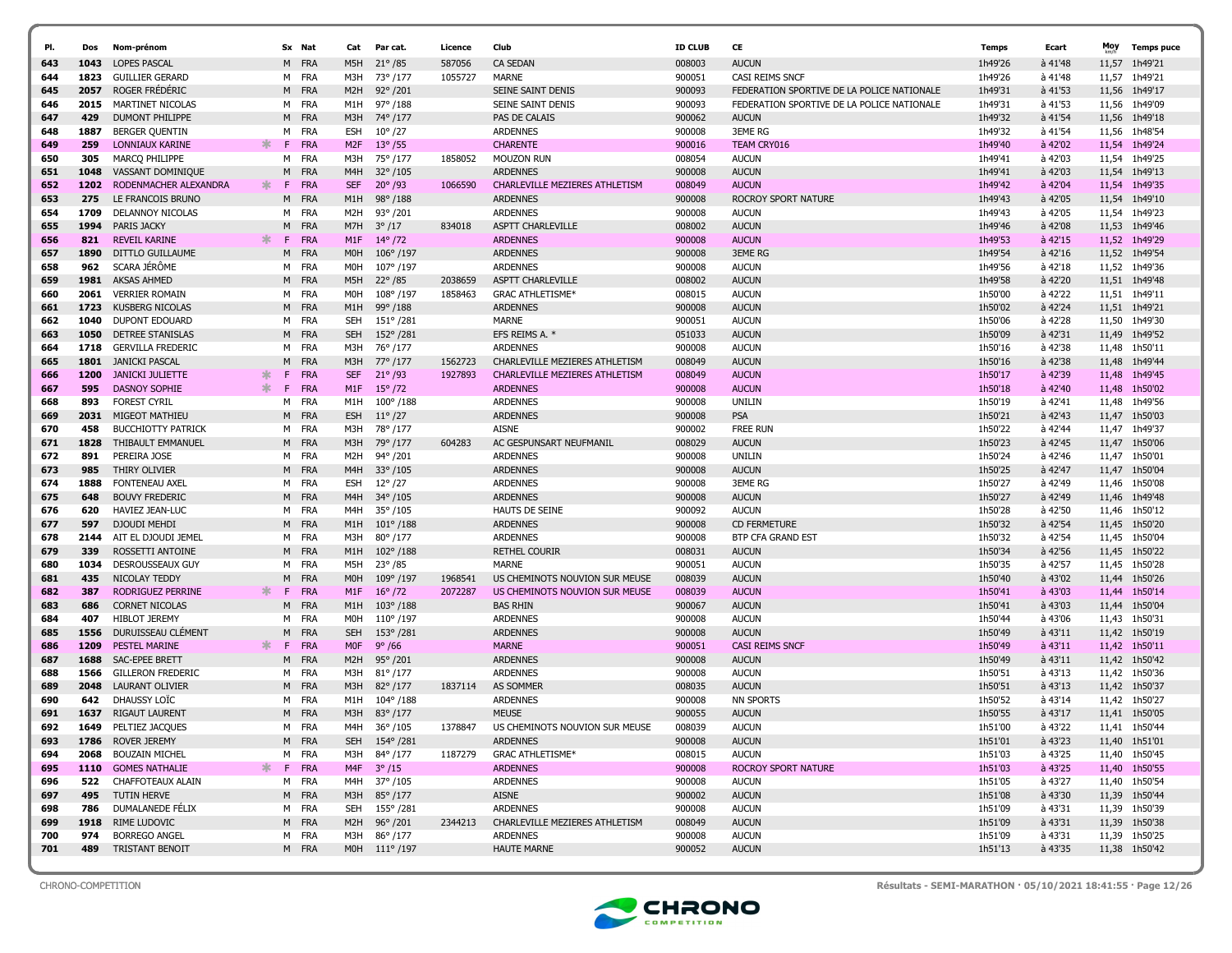|            |             |                                          |    |    |              |                  |                                     |          |                                 |                  |                                            |                    |                      | Moy            |                    |
|------------|-------------|------------------------------------------|----|----|--------------|------------------|-------------------------------------|----------|---------------------------------|------------------|--------------------------------------------|--------------------|----------------------|----------------|--------------------|
| PI.        | Dos         | Nom-prénom                               |    |    | Sx Nat       | Cat              | Par cat.                            | Licence  | Club                            | <b>ID CLUB</b>   | CE                                         | Temps              | Ecart                |                | <b>Temps puce</b>  |
| 702        | 808         | MONCLIN THEO                             |    |    | M FRA        | JUH              | $5^{\circ}/15$                      |          | <b>ARDENNES</b>                 | 900008           | <b>AUCUN</b>                               | 1h51'13            | à 43'35              | 11,38          | 1h50'51            |
| 703        | 1042        | LAUER MICHAËL                            |    |    | M FRA        | <b>SEH</b>       | $156^{\circ}/281$                   |          | HAUTS DE SEINE                  | 900092           | <b>AUCUN</b>                               | 1h51'14            | à 43'36              | 11,38          | 1h50'49            |
| 704        | 1966        | DELVAUX DAVID                            |    |    | M FRA        | M2H              | 97°/201                             | 110276   | PEUGEOT CITROEN AC CHARLEVILLE  | 008034           | <b>AUCUN</b>                               | 1h51'15            | à 43'37              | 11,38          | 1h51'07            |
| 705        | 454         | ROLAND SEBASTIEN                         |    | M  | FRA          | M <sub>2</sub> H | $98^{\circ}/201$                    | 1980066  | <b>MOUZON RUN</b>               | 008054           | <b>AUCUN</b>                               | 1h51'16            | à 43'38              | 11,38          | 1h50'55            |
| 706<br>707 | 977<br>1124 | LAUTAR OLIVIER<br><b>CULLOT PATRICIA</b> | ж  | F. | M FRA<br>FRA | MOH<br>M4F       | $112^{\circ}/197$<br>$4^{\circ}/15$ |          | <b>ARDENNES</b><br><b>MARNE</b> | 900008<br>900051 | <b>AUCUN</b><br><b>TRAIL AVENTURES</b>     | 1h51'17<br>1h51'20 | à 43'39<br>$a$ 43'42 | 11,38<br>11,37 | 1h51'03<br>1h50'51 |
| 708        | 1569        | <b>MARTIN JEREMY</b>                     |    | м  | FRA          | MOH              | 113°/197                            |          | <b>NORD</b>                     | 900059           | <b>AUCUN</b>                               | 1h51'21            | à 43'43              | 11,37          | 1h51'08            |
| 709        | 666         | <b>COLLEN JEREMIE</b>                    |    | M  | FRA          | <b>SEH</b>       | 157°/281                            |          | <b>ARDENNES</b>                 | 900008           | <b>AUCUN</b>                               | 1h51'21            | à 43'43              |                | 11,37 1h50'38      |
| 710        | 811         | <b>HONS MARIE-ADELE</b>                  | ж. | F. | FRA          | <b>MOF</b>       | $10^{\circ}$ /66                    | 205327   | <b>LOCAL CLUB MONTHERME</b>     | 008019           | <b>AUCUN</b>                               | 1h51'25            | $a$ 43'47            |                | 11,36 1h51'17      |
| 711        | 308         | <b>GALICHET CHRISTOPHE</b>               |    | M  | FRA          | M2H              | 99°/201                             | 1437220  | <b>RETHEL COURIR</b>            | 008031           | <b>AUCUN</b>                               | 1h51'25            | à 43'47              |                | 11,36 1h51'03      |
| 712        | 1028        | COURTOIS ERIC                            |    |    | M FRA        | M5H              | 24°/85                              | 40012537 | S/L ASPTT VERDUN                | 055030           | <b>AUCUN</b>                               | 1h51'27            | à 43'49              | 11,36          | 1h51'19            |
| 713        | 1576        | DUCOFFRE JEAN SEBASTIEN                  |    |    | M FRA        | M1H              | $105^{\circ}/188$                   | 1577990  | <b>CA SEDAN</b>                 | 008003           | <b>AUCUN</b>                               | 1h51'27            | à 43'49              | 11,36          | 1h51'15            |
| 714        | 1506        | <b>COLIN MATTHIS</b>                     |    |    | M FRA        | <b>SEH</b>       | 158°/281                            |          | <b>ARDENNES</b>                 | 900008           | <b>AUCUN</b>                               | 1h51'29            | à 43'51              | 11,36          | 1h51'21            |
| 715        | 1743        | <b>COUTARD MICHAEL</b>                   |    |    | M FRA        | M1H              | $106^{\circ}/188$                   |          | <b>ARDENNES</b>                 | 900008           | <b>AUCUN</b>                               | 1h51'29            | à 43'51              | 11,36          | 1h51'21            |
| 716        | 2080        | <b>COLIN LUDOVIC</b>                     |    | м  | FRA          | M3H              | 87°/177                             | 116545   | AS SOMMER                       | 008035           | <b>AUCUN</b>                               | 1h51'30            | à 43'52              | 11,35          | 1h51'22            |
| 717        | 1729        | LAIRET MICKAEL                           |    |    | M FRA        | <b>SEH</b>       | 159°/281                            |          | <b>ARDENNES</b>                 | 900008           | <b>AUCUN</b>                               | 1h51'36            | à 43'58              | 11,34          | 1h51'08            |
| 718        | 2145        | <b>BERGER PATRICE</b>                    |    | м  | FRA          | M5H              | 25°/85                              |          | <b>ARDENNES</b>                 | 900008           | <b>BTP CFA GRAND EST</b>                   | 1h51'38            | à 44'00              | 11,34          | 1h51'15            |
| 719        | 1995        | SHUSTER RENALD                           |    | M  | FRA          | M3H              | 88°/177                             | 1856752  | <b>ASPTT CHARLEVILLE</b>        | 008002           | <b>AUCUN</b>                               | 1h51'40            | à 44'02              | 11,34          | 1h51'21            |
| 720        | 628         | <b>BULTEL PATRICK</b>                    |    | M  | FRA          | M4H              | 38°/105                             |          | <b>ARDENNES</b>                 | 900008           | <b>AUCUN</b>                               | 1h51'43            | à 44'05              | 11,33          | 1h51'21            |
| 721        | 2075        | <b>COURTEVILLE DAVID</b>                 |    | M  | FRA          | M1H              | $107^{\circ}/188$                   | 2338761  | <b>GRAC ATHLETISME*</b>         | 008015           | <b>AUCUN</b>                               | 1h51'44            | à 44'06              | 11,33          | 1h51'00            |
| 722        | 1520        | SINDIC DAMIEN                            |    |    | M FRA        | M3H              | 89°/177                             |          | <b>ARDENNES</b>                 | 900008           | <b>CTA</b>                                 | 1h51'51            | à 44'13              |                | 11,32 1h51'26      |
| 723        | 1022        | MODAINE ESTELLE                          | ж  | F  | FRA          | <b>MOF</b>       | $11^{\circ} / 66$                   |          | <b>ARDENNES</b>                 | 900008           | <b>AUCUN</b>                               | 1h51'51            | $a$ 44'13            | 11,32          | 1h51'40            |
| 724        | 1092        | PATELET NICOLAS                          |    |    | M FRA        | <b>SEH</b>       | $160^{\circ}/281$                   |          | <b>ARDENNES</b>                 | 900008           | <b>AUCUN</b>                               | 1h51'52            | à 44'14              | 11,32          | 1h51'43            |
| 725        | 1083        | PERRIN SÉBASTIEN                         |    |    | M FRA        | M3H              | $90^{\circ}/177$                    |          | <b>ARDENNES</b>                 | 900008           | <b>AUCUN</b>                               | 1h51'57            | à 44'19              |                | 11,31 1h51'57      |
| 726        | 667         | THEYS FABIEN                             |    |    | M FRA        | M2H              | 100°/201                            |          | <b>ARDENNES</b>                 | 900008           | <b>AUCUN</b>                               | 1h51'58            | à 44'20              | 11,31          | 1h51'35            |
| 727        | 521         | <b>VANDEVEN ANDRE</b>                    |    | M  | FRA          | M6H              | $4^{\circ}/41$                      |          | <b>ARDENNES</b>                 | 900008           | <b>AUCUN</b>                               | 1h51'59            | à 44'21              |                | 11.31 1h51'38      |
| 728        | 1681        | <b>LARGEN CHRISTOPHE</b>                 |    |    | M FRA        | M3H              | 91° /177                            |          | <b>ARDENNES</b>                 | 900008           | <b>AUCUN</b>                               | 1h52'00            | à 44'22              | 11,30          | 1h52'00            |
| 729        | 1228        | PINHEIRO AMBRE                           | *  | F  | FRA          | <b>SEF</b>       | $22^{\circ}$ /93                    | 1671223  | <b>VOUZIERS OXYGENE</b>         | 008045           | <b>AUCUN</b>                               | 1h52'01            | $a$ 44'23            | 11,30          | 1h51'52            |
| 730        | 1503        | LAMBERT DANIEL                           |    | м  | FRA          | M3H              | 92°/177                             |          | <b>ARDENNES</b>                 | 900008           | <b>AUCUN</b>                               | 1h52'02            | à 44'24              | 11,30          | 1h51'45            |
| 731        | 1504        | DEGRELLE CHRISTOPHE                      |    | M  | FRA          | M2H              | $101^{\circ}/201$                   |          | <b>ARDENNES</b>                 | 900008           | <b>AUCUN</b>                               | 1h52'02            | à 44'24              | 11,30          | 1h51'45            |
| 732        | 256         | <b>CHARLIER ALLISON</b>                  | ∗. | F. | FRA          | <b>MOF</b>       | $12^{\circ}/66$                     | 2263841  | <b>CA SEDAN</b>                 | 008003           | <b>AUCUN</b>                               | 1h52'05            | à 44'27              | 11,30          | 1h52'01            |
| 733        | 2056        | ORFINIAK XAVIER                          |    | M  | FRA          | M3H              | $93^{\circ}/177$                    |          | <b>SEINE SAINT DENIS</b>        | 900093           | FEDERATION SPORTIVE DE LA POLICE NATIONALE | 1h52'05            | à 44'27              | 11,30          | 1h51'26            |
| 734        | 329         | <b>GABRIEL PHILIPPE</b>                  |    | м  | FRA          | M4H              | 39°/105                             |          | HAUTS DE SEINE                  | 900092           | <b>AUCUN</b>                               | 1h52'06            | à 44'28              | 11,29          | 1h51'51            |
| 735        | 1589        | DUPASQUIER PHILIPPE                      |    | M  | FRA          | M4H              | $40^{\circ}/105$                    | 1019985  | LE LAVANDOU BORMES ATHLETISME   | 083044           | <b>AUCUN</b>                               | 1h52'10            | à 44'32              | 11,29          | 1h51'56            |
| 736        | 337         | <b>MALDI JUSTINE</b>                     | ж  | F. | <b>FRA</b>   | <b>SEF</b>       | $23^{\circ}$ /93                    |          | <b>ARDENNES</b>                 | 900008           | <b>AUCUN</b>                               | 1h52'15            | à 44'37              | 11,28          | 1h51'46            |
| 737        | 869         | <b>CUVILLIER ALEXANDRE</b>               |    |    | M FRA        | M <sub>2</sub> H | $102^{\circ}/201$                   |          | <b>MARNE</b>                    | 900051           | <b>AUCUN</b>                               | 1h52'19            | à 44'41              | 11,27          | 1h52'19            |
| 738        | 2127        | <b>BLANC LAURENT</b>                     |    | M  | FRA          | M3H              | 94°/177                             |          | MARNE                           | 900051           | <b>AUCUN</b>                               | 1h52'20            | à 44'42              | 11,27          | 1h51'57            |
| 739        | 1748        | <b>ROYER CHRISTIAN</b>                   |    | M  | FRA          | M5H              | $26^{\circ}$ /85                    |          | <b>MARNE</b>                    | 900051           | <b>KRONOS</b><br><b>TRIATHLON</b>          | 1h52'21            | à 44'43              | 11,27          | 1h52'17            |
| 740        | 999         | FAY RÉMI                                 |    | м  | FRA          | M2H              | 103°/201                            |          | <b>ARDENNES</b>                 | 900008           | <b>AUCUN</b>                               | 1h52'29            | à 44'51              |                | 11,26 1h51'57      |
| 741        | 2108        | NIMPHORT AURELIEN                        |    | M  | FRA          | <b>SEH</b>       | $161^{\circ}/281$                   |          | <b>ARDENNES</b>                 | 900008           | <b>SDIS 08</b>                             | 1h52'30            | à 44'52              |                | 11,25 1h51'45      |
| 742        | 1648        | RAGAUT FREDERIC                          |    |    | M FRA        | M4H              | $41^{\circ}/105$                    |          | <b>MARNE</b>                    | 900051           | FOULEES MUIZONNAISES                       | 1h52'31            | à 44'53              |                | 11,25 1h52'07      |
| 743        | 2114        | <b>FAVRO KEVIN</b>                       |    |    | M FRA        | M <sub>O</sub> H | $114^{\circ}/197$                   |          | <b>ARDENNES</b>                 | 900008           | SDIS <sub>08</sub>                         | 1h52'34            | à 44'56              | 11,25          | 1h51'47            |
| 744        | 2020        | <b>GARNIER BRUNO</b>                     |    |    | M FRA        | M4H              | 42°/105                             | 701225   | PEUGEOT CITROEN AC CHARLEVILLE  | 008034           | <b>AUCUN</b>                               | 1h52'34            | à 44'56              | 11,25          | 1h52'29            |
| 745        | 558         | AYER MAXIME                              |    |    | M FRA        | <b>JUH</b>       | $6^{\circ}/15$                      |          | <b>YVELINES</b>                 | 900078           | <b>AUCUN</b>                               | 1h52'35            | à 44'57              | 11,25          | 1h52'20            |
| 746        | 2099        | POTIER ROMUALD                           |    |    | M FRA        | MOH              | $115^{\circ}/197$                   |          | <b>ARDENNES</b>                 | 900008           | SDIS 08                                    | 1h52'35            | à 44'57              |                | 11,25 1h51'49      |
| 747        | 1689        | <b>LAURENT MORGAN</b>                    |    |    | M FRA        | <b>SEH</b>       | $162^{\circ}/281$                   |          | <b>ARDENNES</b>                 | 900008           | <b>AUCUN</b>                               | 1h52'40            | à 45'02              |                | 11,24 1h51'49      |
| 748        | 391         | DELATOUR FLORIAN                         |    |    | M FRA        | <b>SEH</b>       | 163°/281                            |          | <b>RETHEL COURIR</b>            | 008031           | <b>AUCUN</b>                               | 1h52'40            | à 45'02              |                | 11,24 1h52'11      |
| 749        | 525         | <b>BAZELAIRE PHILIPE</b>                 |    | M  | FRA          | M3H              | $95^{\circ}$ /177                   |          | <b>ARDENNES</b>                 | 900008           | <b>AUCUN</b>                               | 1h52'46            | à 45'08              | 11,23          | 1h52'28            |
| 750        | 1523        | LEGROS DOMINIQUE                         |    | м  | FRA          | M6H              | $5^{\circ}/41$                      |          | <b>MARNE</b>                    | 900051           | <b>TRAIL AVENTURES</b>                     | 1h52'47            | à 45'09              |                | 11,23 1h52'18      |
| 751        | 1867        | PHILLIPPART OLIVIER                      |    | M  | <b>FRA</b>   | M3H              | 96° /177                            | 1952974  | ATHLETIC BELAIR CLUB            | 008036           | <b>AUCUN</b>                               | 1h52'48            | à 45'10              |                | 11,22 1h52'36      |
| 752        | 559         | MENSER FREDERIC                          |    |    | M FRA        |                  | M2H 104°/201                        | 2294922  | US CHEMINOTS NOUVION SUR MEUSE  | 008039           | <b>AUCUN</b>                               | 1h52'49            | à 45'11              |                | 11,22 1h52'35      |
| 753        | 915         | <b>CHAUCHOT SOPHIE</b>                   |    |    | F FRA        | M <sub>2F</sub>  | $14^{\circ}$ /55                    |          | ATHLETISME CLUB VITRYAT         | 051012           | <b>AUCUN</b>                               | 1h52'51            | à 45'13              |                | 11,22 1h52'43      |
| 754        | 1719        | TARNOWSKI WILFRIED                       |    |    | M FRA        | M2H              | 105°/201                            |          | <b>ARDENNES</b>                 | 900008           | <b>AUCUN</b>                               | 1h52'52            | à 45'14              |                | 11,22 1h52'14      |
| 755        | 1771        | <b>COULON MATTHIEU</b>                   |    |    | M FRA        | M1H              | $108^{\circ}/188$                   |          | <b>ARDENNES</b>                 | 900008           | <b>AUCUN</b>                               | 1h52'52            | à 45'14              |                | 11,22 1h52'40      |
| 756        | 916         | CHAUCHOT THOMAS                          |    |    | M FRA        | <b>ESH</b>       | $13^{\circ}/27$                     |          | MARNE                           | 900051           | <b>AUCUN</b>                               | 1h52'53            | à 45'15              |                | 11,22 1h52'45      |
| 757        | 1219        | ALVES DE PINHO LEA                       | ∗  | F. | <b>FRA</b>   | <b>SEF</b>       | 24°/93                              | 2174433  | <b>AS SOMMER</b>                | 008035           | <b>AUCUN</b>                               | 1h52'56            | $a$ 45'18            |                | 11,21 1h52'36      |
| 758        | 1148        | VAN LUCHENE FLORENCE                     | ж. |    | F FRA        |                  | M1F 17° /72                         | 1660139  | DAC REIMS*                      | 051022           | <b>AUCUN</b>                               | 1h52'57            | à 45'19              |                | 11,21 1h52'30      |
| 759        | 895         | FONDIMARE FREDERIC                       |    |    | M FRA        |                  | M3H 97° /177                        |          | <b>ARDENNES</b>                 | 900008           | <b>UNILIN</b>                              | 1h52'58            | à 45'20              |                | 11,21 1h52'32      |
| 760        | 896         | EL MAJIDI OUSSAMA                        |    |    | M FRA        |                  | SEH 164° /281                       |          | <b>ARDENNES</b>                 | 900008           | UNILIN                                     | 1h52'58            | à 45'20              |                | 11,21 1h52'52      |



CHRONO-COMPETITION Résultats - SEMI-MARATHON · 05/10/2021 18:41:56 · Page 13/26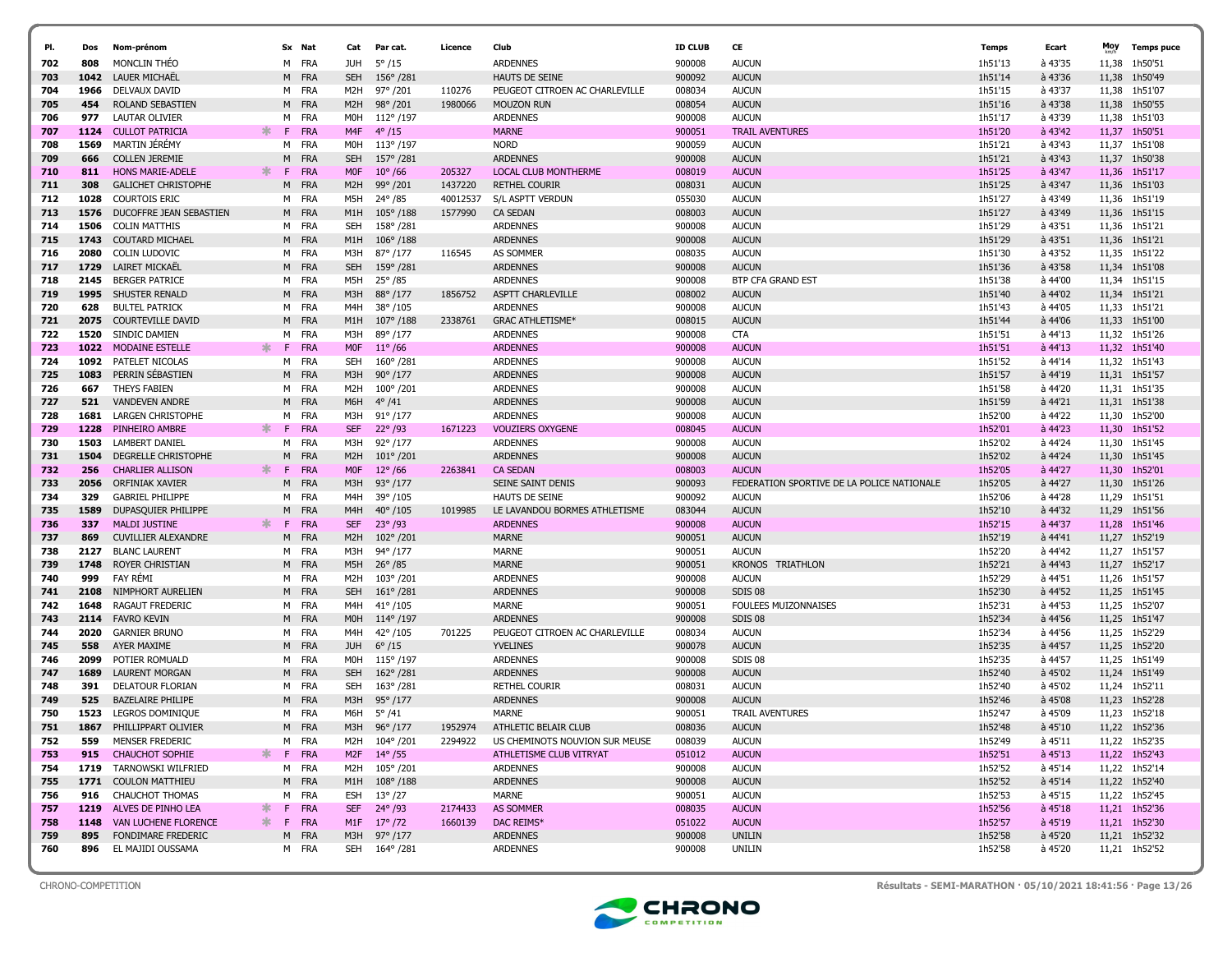| PI.        | Dos         | Nom-prénom                                       |        |         | Sx Nat            | Cat                                | Par cat.                           | Licence | Club                                       | <b>ID CLUB</b>   | CE                                     | <b>Temps</b>       | Ecart                  | Moy            | <b>Temps puce</b>        |
|------------|-------------|--------------------------------------------------|--------|---------|-------------------|------------------------------------|------------------------------------|---------|--------------------------------------------|------------------|----------------------------------------|--------------------|------------------------|----------------|--------------------------|
| 761        | 1673        | <b>CHAPELET ALEXANDRE</b>                        |        |         | M FRA             |                                    | 109°/188                           |         | <b>MEUSE</b>                               | 900055           | <b>AUCUN</b>                           | 1h53'00            | à 45'22                |                | 1h52'09                  |
| 762        | 1959        | DUVAL JEAN-MARC                                  |        |         | M FRA             | M1H<br>M <sub>2</sub> H            | 106°/201                           |         | <b>ARDENNES</b>                            | 900008           | CHARLEVILLE MEZIERES ARDENNE METROPOLE | 1h53'01            | à 45'23                | 11,20<br>11,20 | 1h52'36                  |
| 763        | 679         | PIERQUET ARNAUD                                  |        |         | M FRA             | M3H                                | 98°/177                            |         | <b>ARDENNES</b>                            | 900008           | <b>AUCUN</b>                           | 1h53'02            | à 45'24                | 11,20          | 1h52'38                  |
| 764        | 1617        | PINTO D'OLIVEIRA FABIEN                          |        | M       | FRA               | M3H                                | 99°/177                            |         | <b>ARDENNES</b>                            | 900008           | <b>AUCUN</b>                           | 1h53'05            | à 45'27                | 11,20          | 1h52'39                  |
| 765        | 312         | <b>CHOISY PHILIPPE</b>                           |        |         | M FRA             | M5H                                | 27° / 85                           | 1968638 | US CHEMINOTS NOUVION SUR MEUSE             | 008039           | <b>AUCUN</b>                           | 1h53'05            | à 45'27                | 11,20          | 1h52'38                  |
| 766        | 697         | <b>DEMARS MARGOT</b>                             | *      | F       | <b>FRA</b>        | <b>SEF</b>                         | $25^{\circ}$ /93                   | 1857197 | <b>LOCAL CLUB MONTHERME</b>                | 008019           | <b>AUCUN</b>                           | 1h53'07            | à 45'29                | 11,19          | 1h52'53                  |
| 767        | 1080        | JAMES YOHANN                                     |        | M       | FRA               | M1H                                | $110^{\circ}/188$                  |         | <b>MARNE</b>                               | 900051           | <b>AUCUN</b>                           | 1h53'09            | à 45'31                | 11,19          | 1h52'49                  |
| 768        | 1543        | NAILLON SAMUEL                                   |        | M       | FRA               | M1H                                | $111^{\circ}/188$                  |         | <b>AISNE</b>                               | 900002           | AMICALE DES POMPIERS D'HIRSON          | 1h53'10            | à 45'32                |                | 11,19 1h52'44            |
|            | 745         |                                                  |        |         | M FRA             | M1H                                |                                    |         | <b>ARDENNES</b>                            | 900008           | <b>AUCUN</b>                           | 1h53'12            | à 45'34                |                | 11,18 1h52'49            |
| 769        | 785         | <b>BOUCART GEOFFROY</b><br>PETIAU EMERIC         |        |         | M FRA             | <b>SEH</b>                         | $112^{\circ}/188$                  |         | <b>ARDENNES</b>                            | 900008           | <b>AUCUN</b>                           | 1h53'14            | à 45'36                |                |                          |
| 770        | 749         |                                                  |        | M       | FRA               | M5H                                | 165°/281<br>$28^{\circ}/85$        |         | <b>ARDENNES</b>                            | 900008           | <b>AUCUN</b>                           | 1h53'14            | à 45'36                |                | 11,18 1h52'57<br>1h53'08 |
| 771        |             | MACQUART BRUNO                                   |        |         |                   |                                    |                                    |         |                                            |                  |                                        |                    |                        | 11,18          |                          |
| 772        | 1707        | MACQUART NICOLAS                                 |        |         | M FRA             | <b>SEH</b>                         | 166°/281                           |         | <b>VAL DE MARNE</b>                        | 900094           | <b>AUCUN</b>                           | 1h53'15            | à 45'37                |                | 11,18 1h53'08            |
| 773        | 446         | DOUCET NICOLAS                                   |        | M       | FRA               | M0H                                | $116^{\circ}/197$                  | 2169083 | US CHEMINOTS NOUVION SUR MEUSE             | 008039           | <b>AUCUN</b>                           | 1h53'20            | à 45'42                |                | 11,17 1h53'07            |
| 774        | 1797        | VAIREAUX DAMIEN                                  |        |         | M FRA             | M0H                                | 117°/197                           |         | <b>ARDENNES</b>                            | 900008           | <b>AUCUN</b>                           | 1h53'22            | à 45'44                |                | 11,17 1h52'56            |
| 775        | 2155        | CAPITAINE MARC AURELE                            |        |         | M FRA             | M <sub>O</sub> H                   | $118^{\circ}/197$                  |         | <b>ARDENNES</b>                            | 900008           | <b>AUCUN</b>                           | 1h53'23            | à 45'45                | 11,17          | 1h53'19                  |
| 776        | 824<br>1567 | PRIEUR ANTOINE                                   |        |         | M FRA             | M0H                                | 119°/197                           |         | MARNE                                      | 900051           | <b>AUCUN</b>                           | 1h53'23            | à 45'45                |                | 11,17 1h52'58            |
| 777        |             | <b>GONEL BRICE</b>                               |        |         | M FRA             | <b>SEH</b>                         | 167°/281                           |         | <b>ARDENNES</b>                            | 900008           | <b>AUCUN</b>                           | 1h53'25            | à 45'47                |                | 11,16 1h52'54            |
| 778        | 423         | <b>GRESSIER YOANN</b>                            |        | M       | FRA               | M1H                                | $113^{\circ}/188$                  | 2169194 | US CHEMINOTS NOUVION SUR MEUSE             | 008039           | <b>AUCUN</b>                           | 1h53'26            | à 45'48                | 11,16          | 1h53'11                  |
| 779        | 629         | <b>BONNIERE LARRY</b>                            |        |         | M FRA             | M0H                                | $120^{\circ}/197$                  |         | <b>ARDENNES</b>                            | 900008           | <b>AUCUN</b>                           | 1h53'30            | à 45'52                |                | 11,15 1h53'06            |
| 780        | 262         | LORBER GERARD                                    |        | M       | FRA               | M6H                                | $6^{\circ}/41$                     |         | <b>MOSELLE</b>                             | 900057           | <b>AUCUN</b>                           | 1h53'35            | à 45'57                |                | 11,15 1h53'35            |
| 781        | 816         | DONY SÉBASTIEN                                   |        |         | M BEL             | M1H                                | $114^{\circ}/188$                  |         | <b>BELGIQUE</b>                            | 900100           | TRAIL DE BIEVRE                        | 1h53'37            | à 45'59                |                | 11,14 1h53'08            |
| 782        | 783         | KRYEMADHI BEQIR                                  |        | M       | BEL               | M4H                                | 43°/105                            |         | <b>BELGIQUE</b>                            | 900100           | <b>AUCUN</b>                           | 1h53'38            | à 46'00                |                | 11,14 1h53'14            |
| 783        | 332         | <b>GILARDI FREDERIC</b>                          |        |         | M FRA             | M3H                                | $100^{\circ}/177$                  |         | <b>ARDENNES</b>                            | 900008           | <b>AUCUN</b>                           | 1h53'40            | à 46'02                | 11,14          | 1h53'10                  |
| 784        | 1062        | LAMBERMONT DENIS                                 |        | M       | FRA               | M5H                                | 29°/85                             | 116549  | FONTE ARDENNAISE ATHLETISME                | 008044           | <b>AUCUN</b>                           | 1h53'43            | à 46'05                | 11,13          | 1h53'33                  |
| 785        | 1061        | DECARREAUX VIRGINIE                              | ж      | F.      | <b>FRA</b>        | M1F                                | $18^{\circ}/72$                    | 1739464 | FONTE ARDENNAISE ATHLETISME                | 008044           | <b>AUCUN</b>                           | 1h53'43            | à 46'05                |                | 11,13 1h53'33            |
| 786        | 1922        | SAUVIGNON ALAIN                                  |        | M       | FRA               | M4H                                | 44°/105                            | 2357927 | <b>ASPTT CHARLEVILLE</b>                   | 008002           | <b>AUCUN</b>                           | 1h53'45            | à 46'07                | 11,13          | 1h53'21                  |
| 787        | 2032        | RICHART JEAN-LUC                                 |        | M       | <b>FRA</b>        | M5H                                | $30^{\circ}/85$                    |         | <b>ARDENNES</b>                            | 900008           | <b>PSA</b>                             | 1h53'46            | à 46'08                | 11,13          | 1h53'28                  |
| 788        | 514         | <b>CLERC GUILLAUME</b>                           |        | M       | FRA               | M1H                                | $115^{\circ}/188$                  |         | <b>ARDENNES</b>                            | 900008           | <b>AUCUN</b>                           | 1h53'46            | à 46'08                |                | 11,13 1h53'07            |
| 789        | 818         | <b>GANDOUIN LAURY</b>                            | ж      | F.      | <b>FRA</b>        | <b>ESF</b>                         | $1^{\circ}/7$                      |         | <b>ARDENNES</b>                            | 900008           | <b>AUCUN</b>                           | 1h53'49            | $a$ 46'11              |                | 11,12 1h53'36            |
| 790        | 1181        | <b>GILLET ELODIE</b>                             | $\ast$ | F       | FRA               | M1F                                | $19^{\circ}/72$                    |         | <b>ARDENNES</b>                            | 900008           | <b>AUCUN</b>                           | 1h53'49            | $a$ 46'11              |                | 11,12 1h53'22            |
| 791        | 750         | SCHOEFFRE SEBASTIEN                              |        | M       | FRA               | M <sub>O</sub> H                   | $121^{\circ}/197$                  |         | <b>ARDENNES</b>                            | 900008           | <b>AUCUN</b>                           | 1h53'52            | à 46'14                |                | 11,12 1h53'35            |
| 792        | 1060        | <b>CHENET DANIEL</b>                             |        | M       | FRA               | M6H                                | $7^{\circ}$ /41                    | 1115159 | FONTE ARDENNAISE ATHLETISME                | 008044           | <b>AUCUN</b>                           | 1h53'54            | à 46'16                |                | 11,12 1h53'43            |
| 793        | 492         | LEGOUGE JEROME                                   |        | м       | FRA               | M <sub>2</sub> H                   | 107°/201                           |         | <b>ARDENNES</b>                            | 900008           | <b>AUCUN</b>                           | 1h53'57            | à 46'19                | 11,11          | 1h53'37                  |
| 794        | 491         | LEGOUGE JESSICA                                  | ж      | F.      | FRA               | <b>MOF</b>                         | $13^{\circ}/66$                    |         | <b>ARDENNES</b>                            | 900008           | <b>AUCUN</b>                           | 1h53'57            | à 46'19                |                | 11,11 1h53'57            |
| 795<br>796 | 1868        | <b>GERARD YVES</b>                               |        | M<br>M  | FRA<br>FRA        | M6H                                | $8^{\circ}/41$                     | 1549346 | ATHLETIC BELAIR CLUB                       | 008036           | <b>AUCUN</b>                           | 1h53'57            | à 46'19                | 11,11          | 1h53'50                  |
|            | 287         | <b>MARCQ PASCAL</b><br><b>CAPITAINE CAROLE</b>   | ∗      | F       | <b>FRA</b>        | M2H                                | 108°/201<br>$15^{\circ}$ /55       |         | <b>AISNE</b><br><b>AISNE</b>               | 900002           | <b>AUCUN</b>                           | 1h53'58<br>1h54'01 | à 46'20                |                | 11,11 1h53'10            |
| 797        | 701<br>1258 | <b>VEREECKE GAELLE</b>                           | $\ast$ | F.      | <b>FRA</b>        | M <sub>2F</sub><br>M <sub>2F</sub> |                                    |         | <b>ARDENNES</b>                            | 900002           | <b>AUCUN</b><br><b>AUCUN</b>           | 1h54'05            | $a$ 46'23<br>$a$ 46'27 | 11,10<br>11,10 | 1h53'40<br>1h53'33       |
| 798        | 325         | <b>NOEL JEFF</b>                                 |        |         | FRA               | <b>SEH</b>                         | $16^{\circ}$ /55                   |         |                                            | 900008<br>900093 | <b>AUCUN</b>                           | 1h54'09            | à 46'31                | 11,09          | 1h54'09                  |
| 799        | 1615        |                                                  |        | M       | FRA               | M5H                                | $168^{\circ}/281$                  | 1212784 | SEINE SAINT DENIS<br><b>CA SEDAN</b>       | 008003           | <b>AUCUN</b>                           | 1h54'11            | à 46'33                |                | 1h53'39                  |
| 800        |             | LEFEVRE BRUNO                                    |        | м       |                   |                                    | $31^{\circ}/85$                    |         |                                            |                  |                                        |                    |                        | 11,09          |                          |
| 801<br>802 | 398<br>1106 | <b>FALIZE PASCAL</b><br><b>MARCHAND LAETITIA</b> | ∗.     | M<br>F. | FRA<br><b>FRA</b> | M5H<br>M <sub>1</sub> F            | $32^{\circ}/85$<br>$20^{\circ}/72$ | 1125152 | <b>AISNE</b><br>FJEP ATTIGNY COURSE A PIED | 900002<br>008022 | <b>AUCUN</b><br><b>AUCUN</b>           | 1h54'12<br>1h54'12 | à 46'34<br>à 46'34     | 11,09<br>11,09 | 1h53'47<br>1h54'00       |
| 803        | 980         | OME THOMAS                                       |        | М       | FRA               | <b>SEH</b>                         | $169^{\circ}/281$                  |         | <b>ARDENNES</b>                            | 900008           | <b>AUCUN</b>                           | 1h54'15            | à 46'37                | 11,08          | 1h54'04                  |
| 804        | 724         | <b>SEREIN JACQUES</b>                            |        | м       | FRA               | M1H                                | $116^{\circ}/188$                  |         | <b>ARDENNES</b>                            | 900008           | <b>AUCUN</b>                           | 1h54'17            | à 46'39                | 11,08          | 1h53'55                  |
| 805        | 1162        | <b>DEVIE MARYSE</b>                              | ∗.     | F.      | FRA               | M <sub>2F</sub>                    | $17^{\circ}$ /55                   |         | <b>PARIS</b>                               | 900075           | <b>AUCUN</b>                           | 1h54'18            | à 46'40                | 11,08          | 1h53'54                  |
| 806        |             | 2152 PIERLOT CLEMENT                             |        | м       | FRA               | M1H                                | $117^{\circ}/188$                  |         | <b>MARNE</b>                               | 900051           | EPERNAY TRIATHLON PAYS DE CHAMPAGNE    | 1h54'18            | à 46'40                | 11,08          | 1h54'09                  |
| 807        | 1796        | <b>BORGNET FLORIAN</b>                           |        | M       | <b>FRA</b>        | M1H                                | $118^{\circ}/188$                  |         | <b>AISNE</b>                               | 900002           | <b>AUCUN</b>                           | 1h54'18            | à 46'40                | 11,08          | 1h53'47                  |
| 808        | 1082        | <b>MACHERET PATRICK</b>                          |        | м       | FRA               | M3H                                | $101^{\circ}/177$                  |         | <b>ARDENNES</b>                            | 900008           | <b>AUCUN</b>                           | 1h54'20            | à 46'42                | 11,07          | 1h53'32                  |
| 809        | 1765        | OSTER ALEXANDRE                                  |        |         | M FRA             | <b>SEH</b>                         | 170°/281                           |         | <b>ARDENNES</b>                            | 900008           | <b>AUCUN</b>                           | 1h54'20            | à 46'42                |                | 11,07 1h53'51            |
| 810        | 338         | PILLIER MATHILDE                                 | ∗      | F.      | <b>FRA</b>        | <b>SEF</b>                         | $26^{\circ}$ /93                   |         | <b>ARDENNES</b>                            | 900008           | <b>AUCUN</b>                           | 1h54'22            | $a$ 46'44              |                | 11,07 1h53'52            |
| 811        | 364         | DOMINGUEZ LORENZO                                |        |         | M FRA             |                                    | M4H 45°/105                        | 1858472 | <b>MOUZON RUN</b>                          | 008054           | <b>AUCUN</b>                           | 1h54'28            | à 46'50                |                | 11,06 1h53'55            |
| 812        | 699         | LAGALIS PAULIN                                   |        |         | M FRA             |                                    | SEH 171°/281                       |         | ARDENNES                                   | 900008           | <b>AUCUN</b>                           | 1h54'28            | à 46'50                |                | 11,06 1h54'19            |
| 813        |             | 2025 LABILLOY FLORENT                            |        |         | M FRA             |                                    | M1H 119°/188                       |         | <b>ARDENNES</b>                            | 900008           | CONSEIL DEPARTEMENTAL 08               | 1h54'32            | à 46'54                |                | 11,05 1h54'11            |
| 814        |             | 2142 FOISSIER CYRIL                              |        |         | M FRA             |                                    | SEH 172° /281                      |         | ARDENNES                                   | 900008           | BTP CFA GRAND EST                      | 1h54'34            | à 46'56                |                | 11,05 1h54'06            |
| 815        | 773         | GIRARDIN JULIEN                                  |        |         | M FRA             |                                    | M1H 120°/188                       |         | MARNE                                      | 900051           | <b>AUCUN</b>                           | 1h54'38            | à 47'00                |                | 11,04 1h54'11            |
| 816        | 280         | <b>CARLE FRANCK</b>                              |        |         | M FRA             |                                    | M3H 102°/177                       |         | <b>ARDENNES</b>                            | 900008           | <b>AUCUN</b>                           | 1h54'43            | à 47'05                |                | 11,04 1h54'21            |
| 817        | 800         | <b>GIOT CLEMENTINE</b>                           | ∗      | F.      | <b>FRA</b>        | <b>ESF</b>                         | $2^{\circ}/7$                      |         | <b>ARDENNES</b>                            | 900008           | <b>AUCUN</b>                           | 1h54'49            | à 47'11                |                | 11,03 1h54'20            |
| 818        |             | 1201 LECOMTE NADINE                              | ∗      |         | F FRA             |                                    | M6F $1^{\circ}/4$                  | 1210605 | CHARLEVILLE MEZIERES ATHLETISM             | 008049           | <b>AUCUN</b>                           | 1h54'50            | à 47'12                |                | 11,02 1h54'43            |
| 819        |             | 1095 FAILLON GREGORY                             |        |         | M FRA             |                                    | M0H 122° /197                      |         | <b>ARDENNES</b>                            | 900008           | <b>AUCUN</b>                           | 1h54'50            | à 47'12                |                | 11,02 1h54'14            |
|            |             |                                                  |        |         |                   |                                    |                                    |         |                                            |                  |                                        |                    |                        |                |                          |



CHRONO-COMPETITION Résultats - SEMI-MARATHON · 05/10/2021 18:41:57 · Page 14/26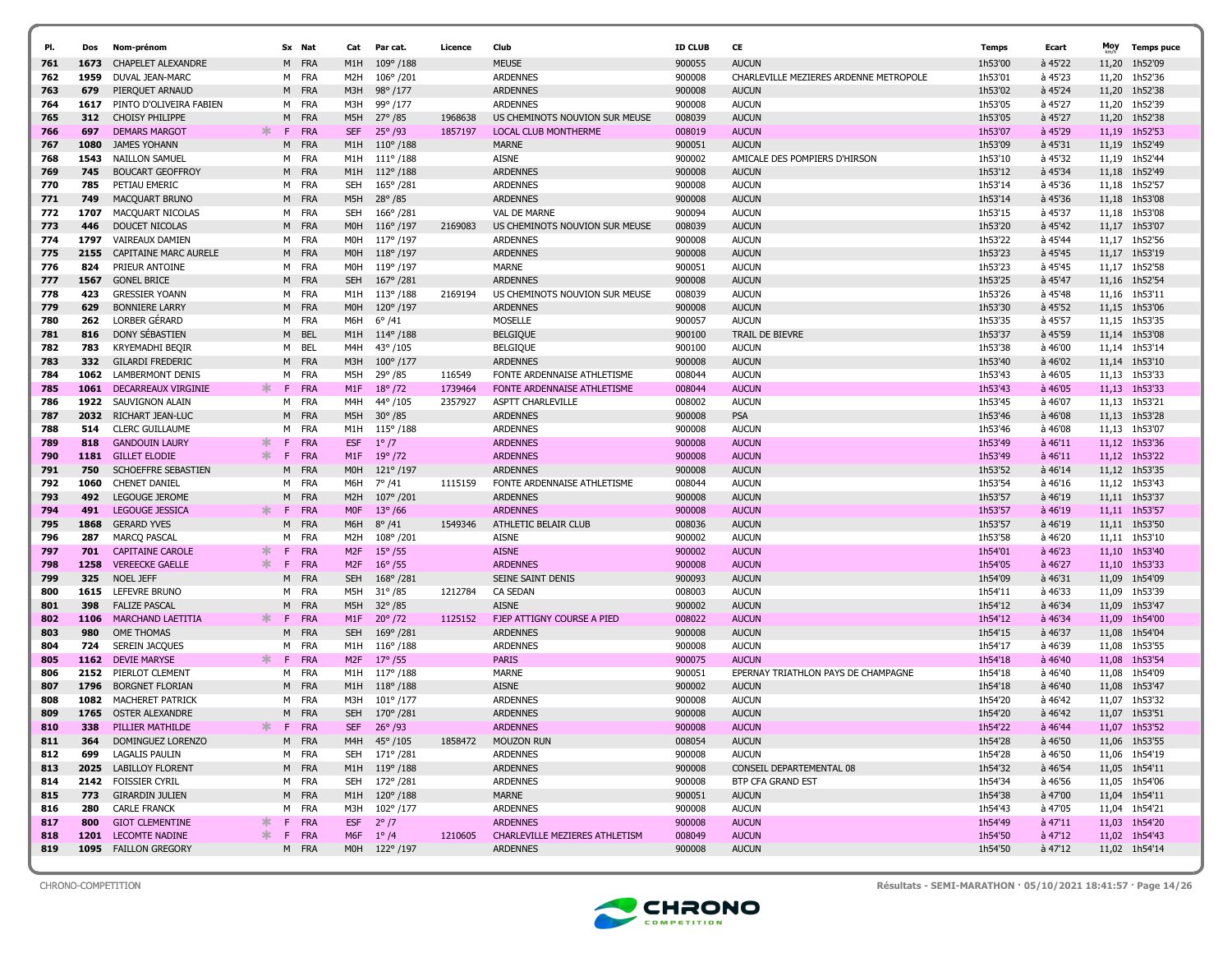| PI. | Dos  | Nom-prénom                |          | Sx Nat     | Cat              | Par cat.           | Licence | Club                           | <b>ID CLUB</b> | CE                                     | Temps   | Ecart     | Moy   | <b>Temps puce</b> |
|-----|------|---------------------------|----------|------------|------------------|--------------------|---------|--------------------------------|----------------|----------------------------------------|---------|-----------|-------|-------------------|
| 820 | 350  | PITON ANTHONY             | M        | FRA        | M0H              | 123°/197           |         | <b>ARDENNES</b>                | 900008         | <b>AUCUN</b>                           | 1h54'50 | à 47'12   |       | 11,02 1h54'33     |
| 821 | 279  | <b>BRION DELPHINE</b>     | ∗.<br>F. | FRA        | M <sub>2F</sub>  | $18^{\circ}/55$    |         | <b>ARDENNES</b>                | 900008         | <b>AUCUN</b>                           | 1h54'51 | $a$ 47'13 | 11,02 | 1h54'41           |
| 822 | 874  | <b>WARIN NICOLAS</b>      |          | M FRA      | <b>SEH</b>       | 173°/281           |         | <b>ARDENNES</b>                | 900008         | <b>AUCUN</b>                           | 1h54'53 | à 47'15   |       | 11,02 1h54'35     |
| 823 | 1954 | <b>DAY GERALD</b>         | M        | FRA        | M <sub>2</sub> H | 109°/201           |         | <b>ARDENNES</b>                | 900008         | <b>CREDIT MUTUEL</b>                   | 1h54'53 | à 47'15   | 11,02 | 1h54'19           |
| 824 | 1960 | <b>VINCENT MAXIME</b>     |          | M FRA      | SEH              | 174°/281           |         | <b>ARDENNES</b>                | 900008         | <b>CREDIT MUTUEL</b>                   | 1h54'53 | à 47'15   |       | 11,02 1h54'21     |
| 825 | 1528 | LEPRÊTRE ANTHONY          | M        | FRA        | <b>SEH</b>       | 175°/281           |         | <b>ARDENNES</b>                | 900008         | <b>AUCUN</b>                           | 1h54'53 | à 47'15   |       | 11,02 1h54'20     |
| 826 | 1638 | POSSEME CHRISTOPHE        |          | M FRA      | M1H              | $121^{\circ}/188$  |         | MARNE                          | 900051         | AUCUN                                  | 1h54'54 | à 47'16   |       | 11,02 1h54'04     |
| 827 | 303  | <b>GUILLAUME FABRICE</b>  |          | M FRA      | M <sub>2</sub> H | $110^{\circ}/201$  | 1857238 | <b>MOUZON RUN</b>              | 008054         | <b>AUCUN</b>                           | 1h54'54 | à 47'16   |       | 11,02 1h54'35     |
| 828 | 688  | MOREL NICOLAS             | м        | FRA        | M1H              | 122°/188           | 1756543 | MAUBEUGE MARATHON              | 059501         | <b>AUCUN</b>                           | 1h54'56 | à 47'18   |       | 11,02 1h54'50     |
| 829 | 2104 | <b>GEHL VINCENT</b>       |          | M FRA      | <b>SEH</b>       | $176^{\circ}$ /281 |         | <b>ARDENNES</b>                | 900008         | SDIS 08                                | 1h54'56 | $a$ 47'18 |       | 11,02 1h54'10     |
| 830 | 1951 | FROMENT JÉRÔME            | м        | FRA        | SEH              | 177°/281           |         | <b>ARDENNES</b>                | 900008         | CHARLEVILLE MEZIERES ARDENNE METROPOLE | 1h55'00 | à 47'22   |       | 11,01 1h54'26     |
| 831 | 1507 | <b>GAUDELET DANY</b>      |          | M FRA      | M <sub>2</sub> H | $111^{\circ}/201$  |         | <b>ARDENNES</b>                | 900008         | <b>AUCUN</b>                           | 1h55'02 | à 47'24   |       | 11,01 1h54'53     |
| 832 | 326  | <b>LALLEMENT MICKAEL</b>  |          | M FRA      | M0H              | 124°/197           |         | <b>AUBE</b>                    | 900010         | <b>AUCUN</b>                           | 1h55'02 | à 47'24   |       | 11,01 1h54'37     |
| 833 | 847  | MELET JONATHAN            |          | M FRA      | <b>SEH</b>       | 178°/281           |         | <b>MARNE</b>                   | 900051         | <b>AUCUN</b>                           | 1h55'06 | à 47'28   | 11,00 | 1h54'22           |
| 834 | 611  | <b>BRIZION MANUEL</b>     | м        | FRA        | M1H              | 123°/188           |         | <b>MEUSE</b>                   | 900055         | <b>AUCUN</b>                           | 1h55'08 | à 47'30   | 11,00 | 1h55'00           |
| 835 | 365  | <b>FATMI PASCAL</b>       |          | M FRA      | M4H              | $46^{\circ}/105$   | 213925  | <b>MOUZON RUN</b>              | 008054         | <b>AUCUN</b>                           | 1h55'08 | à 47'30   | 11,00 | 1h54'59           |
| 836 | 976  | <b>JOLLY GILLES</b>       | м        | FRA        | M5H              | $33^{\circ}/85$    |         | <b>ARDENNES</b>                | 900008         | AUCUN                                  | 1h55'09 | à 47'31   | 10,99 | 1h54'53           |
| 837 | 904  | RAILLARD THIBAULT         | M        | <b>FRA</b> | M <sub>O</sub> H | $125^{\circ}$ /197 |         | <b>AUBE</b>                    | 900010         | <b>AUCUN</b>                           | 1h55'11 | à 47'33   | 10,99 | 1h54'37           |
| 838 | 600  | <b>GENARD DAMIEN</b>      | M        | FRA        | M0H              | 126°/197           |         | <b>MOSELLE</b>                 | 900057         | <b>AUCUN</b>                           | 1h55'13 | à 47'35   | 10,99 | 1h54'22           |
| 839 | 921  | <b>ANDRY GREGORY</b>      | M        | FRA        | M3H              | $103^{\circ}/177$  |         | <b>MARNE</b>                   | 900051         | <b>AUCUN</b>                           | 1h55'13 | à 47'35   | 10,99 | 1h54'48           |
| 840 | 920  | <b>DEGUERRE ISABELLE</b>  | *<br>F.  | FRA        | M3F              | $5^{\circ}/37$     |         | <b>MARNE</b>                   | 900051         | <b>AUCUN</b>                           | 1h55'14 | à 47'36   | 10,99 | 1h54'49           |
| 841 | 1791 | PIERRARD YANNICK          | M        | FRA        | M <sub>4H</sub>  | 47° /105           |         | <b>ARDENNES</b>                | 900008         | <b>AUCUN</b>                           | 1h55'15 | à 47'37   | 10,98 | 1h54'54           |
| 842 | 2167 | <b>REVEL FABRICE</b>      |          | M FRA      | мзн              | 104°/177           |         | <b>ARDENNES</b>                | 900008         | <b>3EME RG</b>                         | 1h55'19 | à 47'41   | 10,98 | 1h55'09           |
| 843 | 1541 | <b>LAURENT FRANCIS</b>    | M        | FRA        | M6H              | $9^{\circ}/41$     | 667214  | LOCAL CLUB MONTHERME           | 008019         | <b>AUCUN</b>                           | 1h55'22 | à 47'44   | 10,97 | 1h55'06           |
| 844 | 1836 | PETITFILS JOHANE          |          | M FRA      | M2H              | 112°/201           |         | <b>MARNE</b>                   | 900051         | CASI REIMS SNCF                        | 1h55'31 | à 47'53   | 10,96 | 1h55'05           |
| 845 | 1654 | <b>JACQUES LAURENT</b>    |          | M FRA      | M1H              | 124°/188           |         | <b>MOSELLE</b>                 | 900057         | <b>AUCUN</b>                           | 1h55'32 | à 47'54   | 10,96 | 1h54'52           |
| 846 | 828  | PARISELLE JACKY           |          | M FRA      | M6H              | $10^{\circ}/41$    |         | <b>ARDENNES</b>                | 900008         | <b>COURIR A NYONS</b>                  | 1h55'39 | à 48'01   |       | 10,95 1h55'20     |
| 847 | 1789 | NOIZET GERALD             |          | M FRA      | M3H              | $105^{\circ}/177$  |         | <b>ARDENNES</b>                | 900008         | <b>AUCUN</b>                           | 1h55'41 | à 48'03   |       | 10,94 1h55'06     |
| 848 | 1632 | <b>HARMAND FRANCOIS</b>   | м        | FRA        | M4H              | 48°/105            |         | <b>MARNE</b>                   | 900051         | <b>AUCUN</b>                           | 1h55'42 | à 48'04   |       | 10,94 1h55'09     |
| 849 | 1660 | <b>DORON EMMANUEL</b>     |          | M FRA      | M1H              | $125^{\circ}/188$  |         | <b>ARDENNES</b>                | 900008         | <b>ENEDIS</b>                          | 1h55'44 | à 48'06   |       | 10,94 1h55'27     |
| 850 | 585  | <b>BOURGERY ARNAUD</b>    | м        | FRA        | <b>SEH</b>       | 179°/281           |         | <b>ARDENNES</b>                | 900008         | <b>AUCUN</b>                           | 1h55'46 | à 48'08   |       | 10,94 1h55'11     |
| 851 | 1189 | <b>BROCHET MAGALI</b>     | ∗.<br>F. | <b>FRA</b> | M <sub>2F</sub>  | $19^{\circ}$ /55   |         | <b>MEUSE</b>                   | 900055         | <b>AUCUN</b>                           | 1h55'51 | à 48'13   |       | 10,93 1h55'45     |
| 852 | 1662 | <b>CHRISTOPHE FLORENT</b> | M        | <b>FRA</b> | M1H              | $126^{\circ}/188$  |         | <b>ARDENNES</b>                | 900008         | <b>AUCUN</b>                           | 1h55'51 | à 48'13   |       | 10,93 1h55'15     |
| 853 | 1908 | PETITPIERRE ROMUALD       | M        | FRA        | M1H              | $127^{\circ}/188$  |         | <b>ARDENNES</b>                | 900008         | CHARLEVILLE MEZIERES ARDENNE METROPOLE | 1h55'52 | à 48'14   | 10,93 | 1h55'15           |
| 854 | 480  | STROZIK PATRICK           | м        | FRA        | M4H              | 49°/105            | 1883897 | US CHEMINOTS NOUVION SUR MEUSE | 008039         | <b>AUCUN</b>                           | 1h55'52 | à 48'14   | 10,93 | 1h55'39           |
| 855 | 752  | LANOTTE MARIE-EUGENIE     | ∗<br>F.  | FRA        | <b>SEF</b>       | $27^{\circ}$ /93   |         | <b>ARDENNES</b>                | 900008         | <b>NOVY FOOTING CLUB</b>               | 1h55'53 | à 48'15   |       | 10,92 1h55'26     |
| 856 | 282  | <b>BOROWSKI DAVID</b>     | м        | FRA        | <b>SEH</b>       | 180°/281           |         | <b>MARNE</b>                   | 900051         | <b>AUCUN</b>                           | 1h56'02 | à 48'24   | 10,91 | 1h55'38           |
| 857 | 2159 | <b>ERRARD MANON</b>       | -F       | FRA        | <b>SEF</b>       | 28° /93            |         | CHARLEVILLE MEZIERES ATHLETISM | 008049         | <b>AUCUN</b>                           | 1h56'05 | $a$ 48'27 |       | 10,91 1h55'47     |
| 858 | 760  | <b>VANDENACK PATRICK</b>  | M        | FRA        | M5H              | 34°/85             |         | <b>ARDENNES</b>                | 900008         | CREDIT AGRICOLE DU NORD EST            | 1h56'10 | à 48'32   | 10,90 | 1h56'01           |
| 859 | 1956 | <b>VAIRON FABIEN</b>      | M        | FRA        | M <sub>2</sub> H | $113^{\circ}/201$  |         | <b>MARNE</b>                   | 900051         | <b>CREDIT MUTUEL</b>                   | 1h56'10 | à 48'32   |       | 10,90 1h55'36     |
| 860 | 990  | MONETA THIERRY            |          | M FRA      | M4H              | $50^{\circ}$ /105  |         | <b>ARDENNES</b>                | 900008         | <b>AUCUN</b>                           | 1h56'13 | à 48'35   | 10,89 | 1h55'34           |
| 861 | 925  | <b>COLLIN MATTHIAS</b>    | M        | FRA        | M <sub>OH</sub>  | 127°/197           |         | <b>ARDENNES</b>                | 900008         | <b>AUCUN</b>                           | 1h56'17 | à 48'39   |       | 10,89 1h56'05     |
| 862 | 2005 | <b>SCHWARTZ CHRISTIAN</b> |          | M FRA      | M5H              | $35^{\circ}$ /85   | 810972  | PEUGEOT CITROEN AC CHARLEVILLE | 008034         | <b>AUCUN</b>                           | 1h56'24 | à 48'46   | 10,88 | 1h56'02           |
| 863 | 1964 | <b>COLLET ALAIN</b>       | M        | FRA        | M <sub>4H</sub>  | $51^{\circ}/105$   | 1063165 | PEUGEOT CITROEN AC CHARLEVILLE | 008034         | <b>AUCUN</b>                           | 1h56'24 | à 48'46   | 10,88 | 1h56'02           |
| 864 | 2027 | PONSART BRUNO             |          | M FRA      | M4H              | 52°/105            | 1983235 | PEUGEOT CITROEN AC CHARLEVILLE | 008034         | <b>AUCUN</b>                           | 1h56'25 | à 48'47   | 10,87 | 1h56'03           |
| 865 | 2021 | <b>WILLIG REGIS</b>       | M        | FRA        | M <sub>2</sub> H | $114^{\circ}/201$  | 2074798 | PEUGEOT CITROEN AC CHARLEVILLE | 008034         | <b>AUCUN</b>                           | 1h56'26 | à 48'48   | 10,87 | 1h55'55           |
| 866 | 1907 | RAZZOLI DAMIEN            |          | M FRA      | M0H              | 128°/197           |         | <b>ARDENNES</b>                | 900008         | <b>3EME RG</b>                         | 1h56'26 | à 48'48   | 10,87 | 1h56'06           |
| 867 | 994  | <b>VILLIERE HERVE</b>     | M        | <b>FRA</b> | M3H              | $106^{\circ}/177$  |         | <b>ARDENNES</b>                | 900008         | <b>AUCUN</b>                           | 1h56'26 | $a$ 48'48 | 10,87 | 1h56'03           |
| 868 | 1860 | MALICET VALENTIN          | м        | FRA        | <b>SEH</b>       | 181°/281           | 2341429 | <b>GRAC ATHLETISME*</b>        | 008015         | <b>AUCUN</b>                           | 1h56'27 | à 48'49   |       | 10,87 1h56'08     |
| 869 | 907  | <b>LABOURIER ROMAIN</b>   | M        | <b>FRA</b> | <b>SEH</b>       | 182°/281           |         | <b>MARNE</b>                   | 900051         | <b>AUCUN</b>                           | 1h56'29 | à 48'51   |       | 10,87 1h55'52     |
| 870 |      | 1561 PASCOLO GILLES       |          | M FRA      | M5H              | 36°/85             | 2076667 | FOOTING LOISIR GUIGNICOURTOIS  | 002034         | <b>AUCUN</b>                           | 1h56'29 | à 48'51   |       | 10,87 1h56'29     |
| 871 | 929  | ELZEARD CEDRIC            |          | M FRA      |                  | M2H 115° /201      |         | <b>ARDENNES</b>                | 900008         | <b>AUCUN</b>                           | 1h56'30 | $a$ 48'52 |       | 10,87 1h55'39     |
| 872 | 873  | DAPREMONT OLIVIER         |          | M FRA      | M2H              | 116° /201          |         | EURE                           | 900027         | <b>AUCUN</b>                           | 1h56'30 | à 48'52   |       | 10,87 1h55'49     |
| 873 | 930  | <b>ELZEARD FLORENCE</b>   |          | F FRA      | M <sub>2F</sub>  | $20^{\circ}/55$    |         | <b>ARDENNES</b>                | 900008         | <b>AUCUN</b>                           | 1h56'31 | $a$ 48'53 |       | 10,87 1h55'41     |
| 874 | 972  | <b>CHRISTOPHE JEREMY</b>  |          | M FRA      | M0H              | 129°/197           |         | <b>ARDENNES</b>                | 900008         | <b>AUCUN</b>                           | 1h56'32 | à 48'54   |       | 10,86 1h56'32     |
| 875 | 909  | ROLAND ROMAIN             |          | M FRA      | M0H              | 130°/197           |         | <b>MARNE</b>                   | 900051         | <b>AUCUN</b>                           | 1h56'32 | à 48'54   |       | 10,86 1h56'19     |
| 876 |      | 1538 LAVERNHE SEBASTIEN   |          | M FRA      | MOH              | 131° /197          |         | <b>ARDENNES</b>                | 900008         | <b>AUCUN</b>                           | 1h56'32 | à 48'54   |       | 10,86 1h55'43     |
| 877 | 1684 | <b>CHRETIEN ROMARIC</b>   |          | M FRA      |                  | M2H 117°/201       |         | <b>ARDENNES</b>                | 900008         | <b>AUCUN</b>                           | 1h56'33 | à 48'55   |       | 10,86 1h55'42     |
| 878 | 382  | <b>BLITEK ALAIN</b>       |          | M FRA      |                  | M4H 53°/105        |         | FOOTING LOISIR GUIGNICOURTOIS  | 002034         | <b>AUCUN</b>                           | 1h56'36 | à 48'58   |       | 10,86 1h55'59     |
|     |      |                           |          |            |                  |                    |         |                                |                |                                        |         |           |       |                   |



CHRONO-COMPETITION Résultats - SEMI-MARATHON · 05/10/2021 18:41:57 · Page 15/26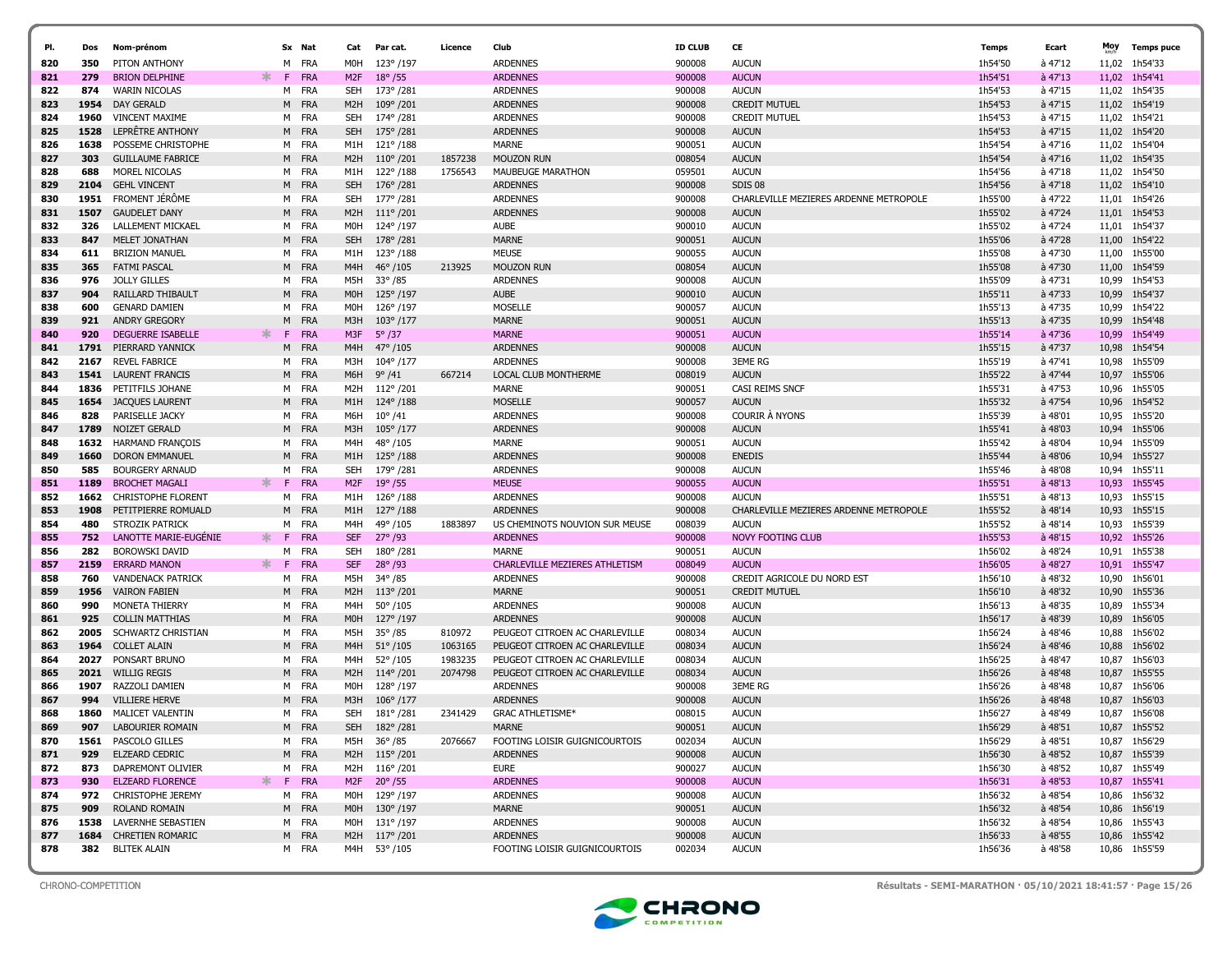| PI.        | Dos          | Nom-prénom                                  |              | Sx Nat               | Cat                      | Par cat.             | Licence | Club                                | <b>ID CLUB</b>   | CE                               | Temps              | Ecart              | Moy   | <b>Temps puce</b>              |
|------------|--------------|---------------------------------------------|--------------|----------------------|--------------------------|----------------------|---------|-------------------------------------|------------------|----------------------------------|--------------------|--------------------|-------|--------------------------------|
| 879        | 1185         | <b>FONTAINE MYRIAM</b>                      | F.           | FRA                  | <b>MOF</b>               | $14^{\circ}$ /66     |         | <b>MARNE</b>                        | 900051           | <b>AUCUN</b>                     | 1h56'36            | $a$ 48'58          | 10,86 | 1h56'12                        |
| 880        | 1749         | <b>OURY GUILLAUME</b>                       |              | M FRA                | <b>SEH</b>               | 183°/281             |         | <b>ARDENNES</b>                     | 900008           | <b>AUCUN</b>                     | 1h56'38            | à 49'00            | 10,85 | 1h56'11                        |
| 881        | 770          | <b>COUSINARD VALERY</b>                     |              | M FRA                | M <sub>2</sub> H         | $118^{\circ}/201$    |         | <b>ARDENNES</b>                     | 900008           | <b>AUCUN</b>                     | 1h56'38            | à 49'00            |       | 10,85 1h56'18                  |
| 882        | 1693         | MULLER SÉBASTIEN                            |              | FRA<br>M             | SEH                      | 184°/281             |         | SEINE ET MARNE                      | 900077           | <b>AUCUN</b>                     | 1h56'38            | à 49'00            | 10,85 | 1h56'27                        |
| 883        | 744          | <b>BOUDRIQUE NICOLAS</b>                    |              | M FRA                | M <sub>O</sub> H         | 132°/197             |         | <b>ARDENNES</b>                     | 900008           | <b>AUCUN</b>                     | 1h56'40            | à 49'02            |       | 10,85 1h56'18                  |
| 884        | 286          | <b>FAGIS MICHAEL</b>                        |              | M FRA                | M1H                      | $128^{\circ}/188$    |         | <b>ARDENNES</b>                     | 900008           | <b>AUCUN</b>                     | 1h56'42            | à 49'04            |       | 10,85 1h56'28                  |
| 885        | 2176         | <b>CRETON JEAN-BERNARD</b>                  |              | M FRA                | M1H                      | $129^{\circ}/188$    | 1856401 | <b>RETHEL COURIR</b>                | 008031           | <b>AUCUN</b>                     | 1h56'43            | à 49'05            | 10,85 | 1h56'40                        |
| 886        | 795          | <b>HANTRAYE JEROME</b>                      |              | M FRA                | M2H                      | 119°/201             |         | PARIS                               | 900075           | <b>AUCUN</b>                     | 1h56'44            | à 49'06            | 10,85 | 1h56'04                        |
| 887        | 1702         | NICOLAS GUILLAUME                           |              | M FRA                | M0H                      | 133°/197             |         | <b>ARDENNES</b>                     | 900008           | <b>AUCUN</b>                     | 1h56'45            | à 49'07            | 10,84 | 1h56'16                        |
| 888        | 1683         | RODRIGUEZ JOSE                              |              | M FRA                | M4H                      | 54°/105              |         | <b>ARDENNES</b>                     | 900008           | <b>AUCUN</b>                     | 1h56'49            | à 49'11            | 10,84 | 1h56'17                        |
| 889        | 1594         | <b>CORCHETE VIDAL</b>                       |              | M FRA                | M3H                      | $107^{\circ}/177$    |         | <b>ARDENNES</b>                     | 900008           | <b>AUCUN</b>                     | 1h56'49            | à 49'11            | 10,84 | 1h56'16                        |
| 890        | 2164         | JAY ALAIN                                   |              | FRA<br>M             | M6H                      | $11^{\circ}/41$      |         | <b>ARDENNES</b>                     | 900008           | <b>AUCUN</b>                     | 1h56'49            | à 49'11            | 10.84 | 1h56'20                        |
| 891        | 1163         | <b>VANLEMBROUCK LUCIE</b>                   | ж<br>F.      | <b>FRA</b>           | M3F                      | $6^{\circ}/37$       |         | <b>ARDENNES</b>                     | 900008           | <b>AUCUN</b>                     | 1h56'49            | à 49'11            | 10,84 | 1h56'19                        |
| 892        | 1914         | LEDRU OLIVIER                               |              | FRA<br>M             | M2H                      | 120°/201             | 2339350 | ASPTT CHARLEVILLE                   | 008002           | <b>AUCUN</b>                     | 1h56'57            | à 49'19            | 10,83 | 1h56'48                        |
| 893<br>894 | 1671<br>1843 | PLANCQ ETIENNE<br>ROBERT CYRIL              |              | FRA<br>M<br>M FRA    | M3H<br>M2H               | 108°/177<br>121°/201 | 1558495 | <b>ARDENNES</b><br>SPORT HABITAT 08 | 900008<br>008047 | <b>NN SPORTS</b><br><b>AUCUN</b> | 1h56'57<br>1h57'00 | à 49'19<br>à 49'22 |       | 10,83 1h56'34<br>10,82 1h56'46 |
| 895        | 626          | <b>MARAGE VALERIE</b>                       | ∗.<br>F.     | FRA                  | <b>MOF</b>               | $15^{\circ}$ /66     |         | <b>ARDENNES</b>                     | 900008           | <b>AUCUN</b>                     | 1h57'01            | à 49'23            |       | 10,82 1h56'48                  |
| 896        | 615          | ALESSANDRI DAVID                            |              | M FRA                | M3H                      | 109°/177             |         | <b>AISNE</b>                        | 900002           | <b>AUCUN</b>                     | 1h57'01            | à 49'23            | 10,82 | 1h56'21                        |
| 897        | 2168         | MILLOT SACHA                                |              | <b>FRA</b><br>M      | M1H                      | $130^{\circ}/188$    |         | <b>ARDENNES</b>                     | 900008           | <b>AUCUN</b>                     | 1h57'01            | à 49'23            | 10,82 | 1h56'48                        |
| 898        | 656          | SAUVAGE FREDERIC                            |              | M FRA                | M3H                      | $110^{\circ}/177$    |         | <b>LANDES</b>                       | 900040           | <b>AUCUN</b>                     | 1h57'03            | à 49'25            | 10,82 | 1h56'46                        |
| 899        | 1125         | <b>BELLAVOINE MARION</b>                    | $\ast$<br>F. | FRA                  | <b>SEF</b>               | $29^{\circ}$ /93     |         | <b>ISERE</b>                        | 900038           | <b>AUCUN</b>                     | 1h57'04            | $a$ 49'26          |       | 10.81 1h57'04                  |
| 900        | 1626         | BOISSON--HALLET ANTHYME                     |              | M FRA                | ESH                      | $14^{\circ}/27$      |         | <b>ARDENNES</b>                     | 900008           | <b>AUCUN</b>                     | 1h57'04            | à 49'26            | 10,81 | 1h57'04                        |
| 901        | 898          | <b>RAIMOND YOANN</b>                        |              | M FRA                | <b>SEH</b>               | 185°/281             |         | <b>ESSONNE</b>                      | 900091           | <b>AUCUN</b>                     | 1h57'04            | à 49'26            |       | 10.81 1h56'22                  |
| 902        | 1697         | <b>HENIN CEDRIC</b>                         |              | M FRA                | SEH                      | 186°/281             |         | <b>ARDENNES</b>                     | 900008           | <b>AUCUN</b>                     | 1h57'06            | à 49'28            |       | 10.81 1h56'23                  |
| 903        | 2139         | <b>BEDOISEAU CLEMENT</b>                    |              | M FRA                | <b>SEH</b>               | 187°/281             |         | <b>ARDENNES</b>                     | 900008           | <b>AUCUN</b>                     | 1h57'09            | à 49'31            |       | 10,81 1h56'28                  |
| 904        | 1938         | DUGENIE CHRISTOPHE                          |              | M FRA                | M3H                      | $111^{\circ}/177$    | 1465777 | SPORT HABITAT 08                    | 008047           | <b>AUCUN</b>                     | 1h57'12            | à 49'34            |       | 10,80 1h56'39                  |
| 905        | 567          | <b>VANNIER YANNICK</b>                      |              | M FRA                | M <sub>2</sub> H         | 122°/201             |         | <b>ARDENNES</b>                     | 900008           | <b>AUCUN</b>                     | 1h57'12            | à 49'34            | 10,80 | 1h56'39                        |
| 906        | 1049         | RODRIGUEZ ANTHONY                           |              | FRA<br>M             | M1H                      | $131^{\circ}/188$    |         | <b>ARDENNES</b>                     | 900008           | <b>AUCUN</b>                     | 1h57'13            | à 49'35            | 10,80 | 1h56'52                        |
| 907        | 1186         | <b>VERDY STEPHANIE</b>                      | F<br>∗       | <b>FRA</b>           | M <sub>2F</sub>          | $21^{\circ}$ /55     |         | <b>ARDENNES</b>                     | 900008           | LES TRAILEURS DE LA POINTE       | 1h57'13            | à 49'35            | 10,80 | 1h57'01                        |
| 908        | 1241         | <b>BERNARDINI NAR</b>                       | ∗<br>F       | FRA                  | M3F                      | $7^{\circ}/37$       | 1523260 | CHARLEVILLE MEZIERES ATHLETISM      | 008049           | <b>AUCUN</b>                     | 1h57'18            | à 49'40            | 10,79 | 1h56'59                        |
| 909        | 430          | <b>HARDY JENNIFER</b>                       | ∗<br>F       | FRA                  | <b>MOF</b>               | $16^{\circ}$ /66     |         | US CHEMINOTS NOUVION SUR MEUSE      | 008039           | <b>AUCUN</b>                     | 1h57'20            | à 49'42            | 10,79 | 1h56'43                        |
| 910        | 501          | <b>CORNU AURELIE</b>                        | $\ast$<br>F  | <b>FRA</b>           | <b>MOF</b>               | $17^{\circ}$ /66     |         | <b>ARDENNES</b>                     | 900008           | <b>AUCUN</b>                     | 1h57'22            | à 49'44            | 10,79 | 1h57'00                        |
| 911        | 1634         | <b>HENRAT PASCAL</b>                        | M            | FRA                  | M4H                      | $55^{\circ}/105$     |         | <b>ARDENNES</b>                     | 900008           | <b>AUCUN</b>                     | 1h57'22            | à 49'44            | 10,79 | 1h56'56                        |
| 912        | 1953         | <b>DARDENNE FRANCK</b>                      |              | FRA<br>M             | M2H                      | 123°/201             |         | <b>MARNE</b>                        | 900051           | <b>CREDIT MUTUEL</b>             | 1h57'27            | à 49'49            | 10,78 | 1h56'52                        |
| 913        | 1227         | THIEBAUT CAROLE                             | ∗.           | F.<br><b>FRA</b>     | <b>MOF</b>               | $18^{\circ}$ /66     |         | <b>ARDENNES</b>                     | 900008           | <b>CREDIT MUTUEL</b>             | 1h57'27            | à 49'49            |       | 10,78 1h56'53                  |
| 914        | 404          | CORBET LOIC                                 |              | M FRA                | M0H                      | 134°/197             |         | LOIRE                               | 900042           | <b>AUCUN</b>                     | 1h57'32            | à 49'54            |       | 10,77 1h57'18                  |
| 915        | 729          | <b>DARDENNE PASCAL</b>                      |              | <b>BEL</b><br>M      | M <sub>2</sub> H         | 124°/201             |         | <b>BELGIQUE</b>                     | 900100           | <b>AUCUN</b>                     | 1h57'33            | à 49'55            |       | 10,77 1h57'03                  |
| 916        | 1558         | MOEHLINGER PIERRE                           |              | M FRA                | SEH                      | 188°/281             |         | <b>ARDENNES</b>                     | 900008           | <b>AUCUN</b>                     | 1h57'34            | à 49'56            |       | 10,77 1h57'01                  |
| 917        | 641          | PLANTIN CHRISTOPHE                          |              | M FRA                | M1H                      | $132^{\circ}/188$    |         | <b>HAUTS DE SEINE</b>               | 900092           | <b>AUCUN</b>                     | 1h57'35            | à 49'57            |       | 10,77 1h57'15                  |
| 918        | 268          | <b>CHAMAUX PASCAL</b>                       |              | M FRA                | M0H                      | 135°/197             |         | <b>ARDENNES</b>                     | 900008           | <b>AUCUN</b>                     | 1h57'38            | à 50'00            |       | 10,76 1h56'58                  |
| 919        | 2069         | <b>ESCHIMESE JEAN-LOUIS</b>                 |              | M FRA                | M5H                      | $37^{\circ}/85$      | 1959551 | <b>GRAC ATHLETISME*</b>             | 008015           | <b>AUCUN</b>                     | 1h57'40            | à 50'02            |       | 10,76 1h57'37                  |
| 920        | 376          | <b>JACQUES THIERRY</b>                      |              | M FRA                | M4H                      | 56°/105              |         | <b>FINISTERE</b>                    | 900029           | <b>AUCUN</b>                     | 1h57'41            | à 50'03            |       | 10,76 1h57'39                  |
| 921        | 1694         | ARSIGNY JULIEN                              |              | M<br>FRA             | M <sub>O</sub> H         | 136°/197             |         | <b>ARDENNES</b>                     | 900008           | <b>AUCUN</b>                     | 1h57'43            | à 50'05            |       | 10,75 1h57'32                  |
| 922        | 814          | <b>ORO JESSICA</b>                          | ∗.<br>F      | FRA                  | <b>SEF</b>               | $30^{\circ}$ /93     | 2332695 | <b>LOCAL CLUB MONTHERME</b>         | 008019           | <b>AUCUN</b>                     | 1h57'43            | $a_{50'05}$        |       | 10,75 1h57'35                  |
| 923        | 2096         | LEHUGEUR STEVEN                             |              | M FRA                | <b>SEH</b>               | 189°/281             |         | <b>ARDENNES</b>                     | 900008           | SDIS 08                          | 1h57'44            | $a_{50'06}$        |       | 10,75 1h57'30                  |
| 924<br>925 | 2172<br>1633 | AUTHEMAN JEAN VALENTIN                      |              | FRA<br>M<br>FRA<br>M | M7H                      | $4^{\circ}/17$       |         | OISE<br><b>GIRONDE</b>              | 900060           | <b>AUCUN</b>                     | 1h57'45<br>1h57'45 | à 50'07            |       | 10,75 1h57'20<br>10,75 1h57'07 |
| 926        | 601          | <b>MARY JULIEN</b><br><b>COURBET AGATHE</b> | ж<br>F       | FRA                  | <b>SEH</b><br><b>MOF</b> | 190°/281<br>19°/66   |         | <b>ARDENNES</b>                     | 900033<br>900008 | <b>AUCUN</b><br><b>AUCUN</b>     | 1h57'49            | à 50'07<br>a 50'11 |       | 10,75 1h57'31                  |
| 927        | 402          | <b>DASSE NADEGE</b>                         | ∗            | F FRA                | M1F                      | $21^{\circ}$ /72     |         | <b>AUBE</b>                         | 900010           | <b>AUCUN</b>                     | 1h57'50            | à 50'12            |       | 10.74 1h57'34                  |
| 928        |              | <b>605</b> CRANCEE SANDRINE                 | sk.          | F.<br><b>FRA</b>     | <b>MOF</b>               | $20^{\circ}/66$      |         | <b>ARDENNES</b>                     | 900008           | <b>AUCUN</b>                     | 1h57'51            | a 50'13            |       | 10,74 1h57'30                  |
| 929        | 876          | <b>BRIAND FABIEN</b>                        |              | M FRA                |                          | M2H 125° /201        |         | AUBE                                | 900010           | <b>AUCUN</b>                     | 1h57'52            | à 50'14            |       | 10,74 1h57'04                  |
| 930        | 903          | TAILFER CEDRIC                              |              | M FRA                |                          | M2H 126°/201         |         | AUBE                                | 900010           | <b>AUCUN</b>                     | 1h57'53            | à 50'15            |       | 10,74 1h57'04                  |
| 931        | 447          | NAUDIN AURELIE                              |              | F FRA                | <b>MOF</b>               | $21^{\circ}/66$      |         | <b>ARDENNES</b>                     | 900008           | <b>AUCUN</b>                     | 1h57'56            | a 50'18            |       | 10,73 1h57'39                  |
| 932        | 799          | DE CREVOISIER JORDAN                        |              | M FRA                | M0H                      | 137° / 197           |         | PARIS                               | 900075           | <b>AUCUN</b>                     | 1h57'58            | à 50'20            |       | 10,73 1h57'18                  |
| 933        |              | 2028 MENUT PASCAL                           |              | M FRA                |                          | M4H 57°/105          | 808768  | PEUGEOT CITROEN AC CHARLEVILLE      | 008034           | <b>AUCUN</b>                     | 1h57'58            | à 50'20            |       | 10,73 1h57'35                  |
| 934        |              | 1764 TRICHET JEAN MARC                      |              | M FRA                | M4H                      | 58° /105             | 700266  | EFS REIMS A. *                      | 051033           | <b>AUCUN</b>                     | 1h57'59            | à 50'21            |       | 10,73 1h57'27                  |
| 935        | 463          | APPENZELLER LAURENT                         |              | M FRA                |                          | M3H 112°/177         | 2265554 | LES PIEDS A LA RETOURNE DE JUN      | 008048           | <b>AUCUN</b>                     | 1h57'59            | a 50'21            |       | 10,73 1h57'28                  |
| 936        |              | 1107 HOUSSIAUX ANGELE                       |              | * F FRA              |                          | M1F 22°/72           | 1658862 | US CHEMINOTS NOUVION SUR MEUSE      | 008039           | <b>AUCUN</b>                     | 1h58'01            | $a$ 50'23          |       | 10,73 1h57'23                  |
| 937        |              | 1210 CALAIS FREDERIQUE                      |              | * F FRA              |                          | M2F 22°/55           | 1221536 | SPORT HABITAT 08                    | 008047           | <b>AUCUN</b>                     | 1h58'01            | $a$ 50'23          |       | 10,73 1h57'47                  |
|            |              |                                             |              |                      |                          |                      |         |                                     |                  |                                  |                    |                    |       |                                |



CHRONO-COMPETITION Résultats - SEMI-MARATHON · 05/10/2021 18:41:58 · Page 16/26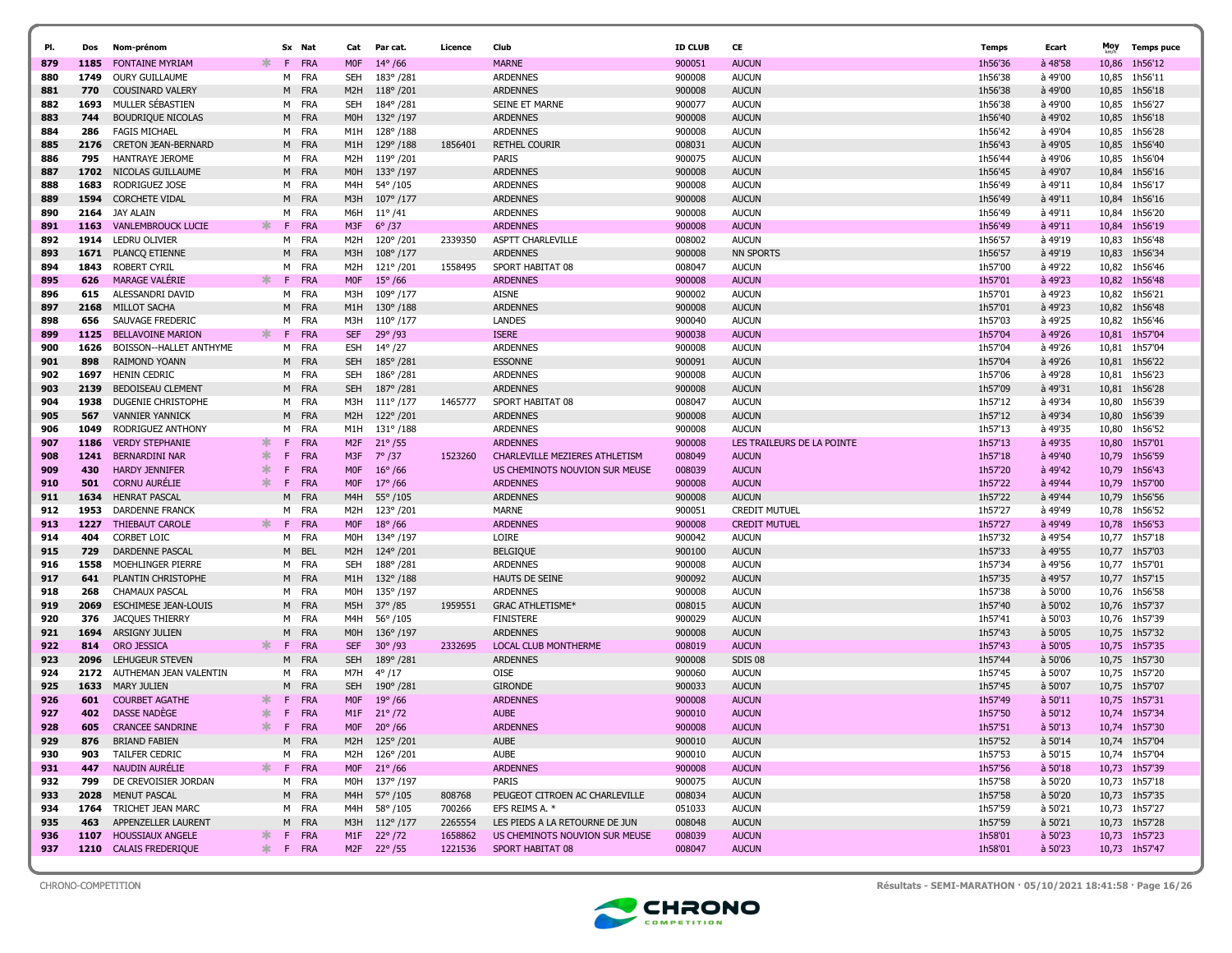| PI.        | Dos         | Nom-prénom                                      |        |         | Sx Nat            | Cat                     | Par cat.                             | Licence | Club                               | <b>ID CLUB</b>   | CE                             | <b>Temps</b>       | Ecart                | Moy            | <b>Temps puce</b>              |
|------------|-------------|-------------------------------------------------|--------|---------|-------------------|-------------------------|--------------------------------------|---------|------------------------------------|------------------|--------------------------------|--------------------|----------------------|----------------|--------------------------------|
| 938        | 1239        | DUFRENOIS VIRGINIE                              | ж.     | F.      | FRA               | M1F                     | $23^{\circ}/72$                      |         | <b>ARDENNES</b>                    | 900008           | CONSEIL DEPARTEMENTAL 08       | 1h58'01            | $a$ 50'23            | 10,73          | 1h57'35                        |
| 939        | 830         | <b>VILLAIN DANIEL</b>                           |        | M       | <b>FRA</b>        | M5H                     | $38^{\circ}/85$                      |         | <b>ARDENNES</b>                    | 900008           | <b>AUCUN</b>                   | 1h58'05            | à 50'27              |                | 10,72 1h57'31                  |
| 940        | 1706        | SEIZELET DAVID                                  |        | м       | FRA               | M0H                     | 138°/197                             | 2234700 | US CHEMINOTS NOUVION SUR MEUSE     | 008039           | <b>AUCUN</b>                   | 1h58'06            | à 50'28              |                | 10,72 1h57'39                  |
| 941        | 524         | <b>DELLOUE ANGELE</b>                           | ∗.     | F.      | <b>FRA</b>        | M1F                     | $24^{\circ}/72$                      |         | <b>ARDENNES</b>                    | 900008           | <b>AUCUN</b>                   | 1h58'09            | à 50'31              |                | 10,72 1h57'28                  |
| 942        | 408         | <b>CHRISTOPHE PHILIPPE</b>                      |        | м       | FRA               | M6H                     | $12^{\circ}/41$                      |         | <b>ARDENNES</b>                    | 900008           | <b>AUCUN</b>                   | 1h58'10            | à 50'32              |                | 10,71 1h57'52                  |
| 943        | 1047        | <b>HADDOU ABDELRAHIM</b>                        |        | M       | <b>FRA</b>        | <b>SEH</b>              | 191°/281                             |         | <b>ARDENNES</b>                    | 900008           | <b>UNILIN</b>                  | 1h58'12            | à 50'34              |                | 10,71 1h58'07                  |
| 944        | 1552        | <b>MONTI ROMAIN</b>                             |        | M       | FRA               | M0H                     | 139°/197                             |         | <b>MARNE</b>                       | 900051           | ABEP CORMICY                   | 1h58'19            | à 50'41              |                | 10,70 1h57'42                  |
| 945        | 2023        | <b>CHAMBERLIN FREDERIC</b>                      |        | M       | <b>FRA</b>        | M <sub>2</sub> H        | 127°/201                             |         | <b>ARDENNES</b>                    | 900008           | CONSEIL DEPARTEMENTAL 08       | 1h58'20            | à 50'42              | 10,70          | 1h57'58                        |
| 946        | 866         | <b>DAVESNE THIERRY</b>                          |        |         | M FRA             | M3H                     | $113^{\circ}/177$                    |         | <b>AUBE</b>                        | 900010           | <b>AUCUN</b>                   | 1h58'24            | à 50'46              | 10,69          | 1h58'08                        |
| 947        | 1792        | <b>VERITA DENIS</b>                             |        | M       | <b>FRA</b>        | M3H                     | 114° /177                            |         | <b>ARDENNES</b>                    | 900008           | <b>AUCUN</b>                   | 1h58'26            | $a$ 50'48            | 10,69          | 1h57'38                        |
| 948        | 952         | <b>GONTHIER LAURENT</b>                         |        | м       | FRA               | M <sub>2</sub> H        | 128°/201                             |         | <b>ARDENNES</b>                    | 900008           | <b>AUCUN</b>                   | 1h58'27            | à 50'49              | 10,69          | 1h57'55                        |
| 949        | 1094        | <b>BERNARD ALAIN</b>                            |        | M       | <b>FRA</b>        | M6H                     | $13^{\circ}/41$                      |         | <b>NORD</b>                        | 900059           | <b>AUCUN</b>                   | 1h58'28            | à 50'50              | 10,69          | 1h58'15                        |
| 950        | 1932        | <b>GUILLAUME GUY</b>                            |        | м       | FRA               | M6H                     | $14^{\circ}/41$                      | 1307071 | <b>AS SOMMER</b>                   | 008035           | <b>AUCUN</b>                   | 1h58'31            | à 50'53              | 10,68          | 1h58'22                        |
| 951        | 1848        | PINHEIRO CLAUDE                                 |        | M       | <b>FRA</b>        | M <sub>4</sub> H        | 59°/105                              | 567053  | <b>VOUZIERS OXYGENE</b>            | 008045           | <b>AUCUN</b>                   | 1h58'36            | à 50'58              |                | 10,67 1h58'07                  |
| 952        | 2008        | <b>VERRIERE VICTOR</b>                          |        | M       | FRA               | M0H                     | 140°/197                             |         | <b>ARDENNES</b>                    | 900008           | <b>TARKETT SEDAN</b>           | 1h58'37            | à 50'59              | 10,67          | 1h57'56                        |
| 953        | 1182        | <b>CHOPINEAUX PAULINE</b>                       | ж.     | F       | <b>FRA</b>        | <b>SEF</b>              | $31^{\circ}$ /93                     |         | <b>ARDENNES</b>                    | 900008           | <b>AUCUN</b>                   | 1h58'40            | à 51'02              | 10,67          | 1h58'24                        |
| 954        | 555         | DOUETTE ERIC                                    |        | м       | FRA               | M6H                     | $15^{\circ}$ /41                     |         | <b>ARDENNES</b>                    | 900008           | LES TRAILEURS DE LA POINTE     | 1h58'44            | à 51'06              | 10,66          | 1h58'34                        |
| 955        | 1705        | <b>MARTIN SACHA</b>                             |        | M       | <b>FRA</b>        | M <sub>2</sub> H        | 129°/201                             |         | <b>MARNE</b>                       | 900051           | <b>AUCUN</b>                   | 1h58'50            | à 51'12              | 10,65          | 1h57'53                        |
| 956        | 1510        | ALEXANDRE DOMINIQUE                             |        | м       | FRA               | M4H                     | 60°/105                              | 1189487 | FJEP ATTIGNY COURSE A PIED         | 008022           | <b>AUCUN</b>                   | 1h58'52            | à 51'14              | 10,65          | 1h58'46                        |
| 957        | 927         | LEBEAUX MATTHIEU                                |        |         | M FRA             | <b>SEH</b>              | 192°/281                             |         | <b>MARNE</b>                       | 900051           | <b>AUCUN</b>                   | 1h58'52            | à 51'14              |                | 10,65 1h58'07                  |
| 958        | 419         | DUVAL XAVIER                                    |        | м       | FRA               | M2H                     | 130°/201                             |         | <b>ESSONNE</b>                     | 900091           | <b>AUCUN</b>                   | 1h58'54            | à 51'16              | 10,65          | 1h58'14                        |
| 959        | 381         | <b>SCOLARI SEB</b>                              |        | M       | <b>FRA</b>        | M3H                     | $115^{\circ}/177$                    |         | <b>GARD</b>                        | 900030           | <b>AUCUN</b>                   | 1h58'55            | à 51'17              | 10,65          | 1h58'15                        |
| 960        | 1642        | MARMET RUDDY                                    |        | M       | FRA               | M1H                     | 133°/188                             |         | <b>ARDENNES</b>                    | 900008           | <b>ROCROY SPORTS NATURE</b>    | 1h59'01            | à 51'23              | 10,64          | 1h58'28                        |
| 961        | 1571        | POSTIAUX MATHIEU                                | $\ast$ | M       | <b>FRA</b>        | <b>SEH</b>              | 193°/281                             |         | <b>ARDENNES</b>                    | 900008           | <b>AUCUN</b>                   | 1h59'11            | à 51'33              |                | 10,62 1h58'34                  |
| 962        | 969<br>2117 | <b>DEFOOZ BARBARA</b><br><b>BOUILLON PASCAL</b> |        | F.<br>M | <b>FRA</b><br>FRA | M <sub>2</sub> F<br>M5H | $23^{\circ}$ /55<br>$39^{\circ}$ /85 |         | <b>ARDENNES</b><br><b>ARDENNES</b> | 900008<br>900008 | <b>AUCUN</b><br><b>SDIS 08</b> | 1h59'14<br>1h59'14 | $a$ 51'36<br>à 51'36 | 10,62<br>10,62 | 1h58'51<br>1h58'40             |
| 963<br>964 | 863         | <b>DENIS PASCAL</b>                             |        | M       | FRA               | M5H                     | $40^{\circ}$ /85                     |         | <b>MARNE</b>                       | 900051           | <b>AUCUN</b>                   | 1h59'16            | à 51'38              | 10,61          | 1h58'42                        |
| 965        | 657         | DELANNOY BERTRAND                               |        | M       | <b>FRA</b>        | M1H                     | 134°/188                             |         | <b>NORD</b>                        | 900059           | <b>AUCUN</b>                   | 1h59'19            | à 51'41              |                | 10,61 1h59'09                  |
| 966        | 1547        | <b>BOCAHUT OLIVIER</b>                          |        | м       | FRA               | M3H                     | $116^{\circ}/177$                    |         | <b>ARDENNES</b>                    | 900008           | <b>AUCUN</b>                   | 1h59'26            | à 51'48              | 10,60          | 1h59'05                        |
| 967        | 807         | MIGNE EMMANUELLE                                | $\ast$ | E       | FRA               | M <sub>OF</sub>         | $22^{\circ}$ /66                     |         | <b>ARDENNES</b>                    | 900008           | <b>AUCUN</b>                   | 1h59'27            | $a$ 51'49            | 10,60          | 1h58'52                        |
| 968        | 809         | MIGNE PIERRE-YVES                               |        | м       | FRA               | M0H                     | 141° /197                            |         | <b>ARDENNES</b>                    | 900008           | <b>AUCUN</b>                   | 1h59'27            | à 51'49              | 10.60          | 1h58'52                        |
| 969        | 386         | <b>MUSZALSKI KATHIA</b>                         | ∗.     | F       | <b>FRA</b>        | M <sub>2</sub> F        | $24^{\circ}$ /55                     | 2169910 | US CHEMINOTS NOUVION SUR MEUSE     | 008039           | <b>AUCUN</b>                   | 1h59'31            | à 51'53              | 10,59          | 1h59'13                        |
| 970        | 1167        | <b>LAUNOIS CAROLINE</b>                         | $\ast$ | F       | <b>FRA</b>        | <b>MOF</b>              | $23^{\circ}$ /66                     |         | <b>ARDENNES</b>                    | 900008           | <b>AUCUN</b>                   | 1h59'31            | à 51'53              | 10,59          | 1h59'10                        |
| 971        | 1570        | <b>MARCHAND YANN</b>                            |        | M       | FRA               | M1H                     | $135^{\circ}/188$                    |         | <b>MARNE</b>                       | 900051           | <b>AUCUN</b>                   | 1h59'35            | à 51'57              | 10,59          | 1h58'51                        |
| 972        | 609         | THIERCELET ALAIN                                |        | м       | FRA               | M3H                     | 117° /177                            |         | <b>ARDENNES</b>                    | 900008           | <b>ACTEGA RHENACOAT</b>        | 1h59'36            | à 51'58              |                | 10,59 1h59'05                  |
| 973        | 810         | <b>RENOLLET SOPHIE</b>                          | ∗.     | F       | <b>FRA</b>        | M <sub>2F</sub>         | $25^{\circ}$ /55                     | 2088871 | LOCAL CLUB MONTHERME               | 008019           | <b>AUCUN</b>                   | 1h59'37            | à 51'59              | 10,58          | 1h59'29                        |
| 974        | 616         | LEMPEREUR FREDERIC                              |        | м       | FRA               | M3H                     | $118^{\circ}/177$                    |         | <b>MARNE</b>                       | 900051           | <b>AUCUN</b>                   | 1h59'38            | à 52'00              | 10,58          | 1h59'06                        |
| 975        | 624         | HENNEVILLE CEDRIC                               |        |         | M FRA             | M0H                     | 142°/197                             |         | <b>ARDENNES</b>                    | 900008           | <b>AUCUN</b>                   | 1h59'40            | à 52'02              | 10,58          | 1h58'57                        |
| 976        | 1800        | <b>ROUX GILLES</b>                              |        | M       | FRA               | M2H                     | 131° /201                            | 2339328 | <b>VOUZIERS OXYGENE</b>            | 008045           | <b>AUCUN</b>                   | 1h59'41            | à 52'03              | 10,58          | 1h59'11                        |
| 977        | 1846        | <b>VALET BRUNO</b>                              |        | M       | <b>FRA</b>        | M5H                     | $41^{\circ}$ /85                     | 1752411 | <b>VOUZIERS OXYGENE</b>            | 008045           | <b>AUCUN</b>                   | 1h59'43            | à 52'05              | 10,57          | 1h59'13                        |
| 978        | 1159        | <b>JAISSON VALERIE</b>                          | ж      | F       | <b>FRA</b>        | M1F                     | $25^{\circ}$ /72                     |         | <b>ARDENNES</b>                    | 900008           | <b>AUCUN</b>                   | 1h59'44            | $a$ 52'06            |                | 10,57 1h59'24                  |
| 979        | 614         | <b>MERCIER MICKAEL</b>                          |        | M       | <b>FRA</b>        | <b>SEH</b>              | 194°/281                             |         | <b>NORD</b>                        | 900059           | <b>AUCUN</b>                   | 1h59'48            | à 52'10              | 10,57          | 1h58'56                        |
| 980        | 260         | <b>LANGERON CLAUDE</b>                          |        | M       | <b>FRA</b>        | M5H                     | $42^{\circ}$ /85                     |         | <b>MARNE</b>                       | 900051           | <b>AUCUN</b>                   | 1h59'54            | à 52'16              | 10,56          | 1h59'28                        |
| 981        | 1721        | <b>DOUDOUX THIERRY</b>                          |        | M       | <b>FRA</b>        | M <sub>4</sub> H        | $61^{\circ}/105$                     |         | <b>MARNE</b>                       | 900051           | <b>AUCUN</b>                   | 1h59'57            | à 52'19              | 10,55          | 1h59'28                        |
| 982        | 967         | <b>AUGER MARIE</b>                              | ∗.     | E       | <b>FRA</b>        | M <sub>2</sub> F        | $26^{\circ}$ /55                     |         | <b>ARDENNES</b>                    | 900008           | <b>AUCUN</b>                   | 1h59'58            | $a$ 52'20            | 10,55          | 1h59'35                        |
| 983        | 1184        | <b>PERSON GWENAELLE</b>                         | ∗.     | E       | <b>FRA</b>        | M1F                     | $26^{\circ}$ /72                     |         | <b>MARNE</b>                       | 900051           | <b>AUCUN</b>                   | 1h59'59            | $a$ 52'21            |                | 10,55 1h59'18                  |
| 984        | 841         | WOJCIECHOWSKI JEAN-BAPTISTE                     |        | M<br>F  | FRA<br><b>FRA</b> | M1H                     | $136^{\circ}/188$                    | 1759240 | PLANETE RUNNING AND WALKING        | 059189           | <b>AUCUN</b>                   | 1h59'59            | à 52'21              | 10,55          | 1h59'21                        |
| 985        | 302<br>1902 | <b>FOUCAULT MAGALI</b>                          |        |         | FRA               | M <sub>2F</sub>         | $27^{\circ}$ /55                     | 2185513 | <b>MOUZON RUN</b>                  | 008054<br>900008 | <b>AUCUN</b><br><b>3EME RG</b> | 2h00'02<br>2h00'03 | à 52'24<br>à 52'25   | 10,55          | 1h59'29                        |
| 986<br>987 | 264         | PARSY TONY                                      |        | м       | M FRA             | SEH                     | 195°/281                             |         | <b>ARDENNES</b><br><b>NORD</b>     | 900059           | <b>AUCUN</b>                   | 2h00'08            | à 52'30              |                | 10,55 1h59'39<br>10,54 1h59'23 |
| 988        |             | <b>CREQUY FRANCOIS</b><br>1548 ROGER PASCAL     |        |         | M FRA             |                         | M0H 143°/197<br>M6H 16°/41           |         | MEURTHE ET MOSELLE                 | 900054           | <b>AUCUN</b>                   | 2h00'11            | à 52'33              |                | 10,53 1h59'28                  |
| 989        | 695         | <b>GOCHARD CHRISTIAN</b>                        |        |         | M FRA             |                         | M6H 17° /41                          |         | <b>ARDENNES</b>                    | 900008           | <b>AUCUN</b>                   | 2h00'12            | à 52'34              |                | 10,53 1h59'34                  |
| 990        | 889         | <b>EMPART AUDREY</b>                            |        |         | * F FRA           |                         | M1F 27° /72                          |         | <b>ARDENNES</b>                    | 900008           | <b>AUCUN</b>                   | 2h00'15            | à 52'37              |                | 10,53 1h59'47                  |
| 991        |             | 1141 LALLE STEPHANIE                            |        |         | * F FRA           |                         | SEF 32° /93                          |         | <b>ARDENNES</b>                    | 900008           | <b>AUCUN</b>                   | 2h00'15            | a 52'37              |                | 10,53 1h59'50                  |
| 992        | 1873        | ***** DOSSARD INCONNU                           |        |         |                   |                         |                                      |         |                                    |                  |                                | 2h00'16            | à 52'38              |                | 10,53 1h59'58                  |
| 993        | 1895        | TERE ARITAI                                     |        |         | M FRA             |                         | ESH 15° /27                          |         | <b>ARDENNES</b>                    | 900008           | <b>3EME RG</b>                 | 2h00'17            | à 52'39              |                | 10,53 1h59'58                  |
| 994        | 664         | <b>WATELET LINE</b>                             | ∗.     |         | F FRA             |                         | M2F 28°/55                           |         | <b>YVELINES</b>                    | 900078           | <b>AUCUN</b>                   | 2h00'19            | a 52'41              |                | 10,52 1h59'43                  |
| 995        | 1113        | <b>BECAULT AURELIA</b>                          |        |         | F FRA             |                         | M1F 28°/72                           |         | HAUTS DE SEINE                     | 900092           | <b>AUCUN</b>                   | 2h00'19            | a 52'41              |                | 10,52 1h59'43                  |
| 996        | 1767        | <b>BUTZBACH GINO</b>                            |        |         | M FRA             |                         | M4H 62°/105                          | 1287277 | <b>VOUZIERS OXYGENE</b>            | 008045           | <b>AUCUN</b>                   | 2h00'27            | à 52'49              |                | 10,51 1h59'55                  |
|            |             |                                                 |        |         |                   |                         |                                      |         |                                    |                  |                                |                    |                      |                |                                |

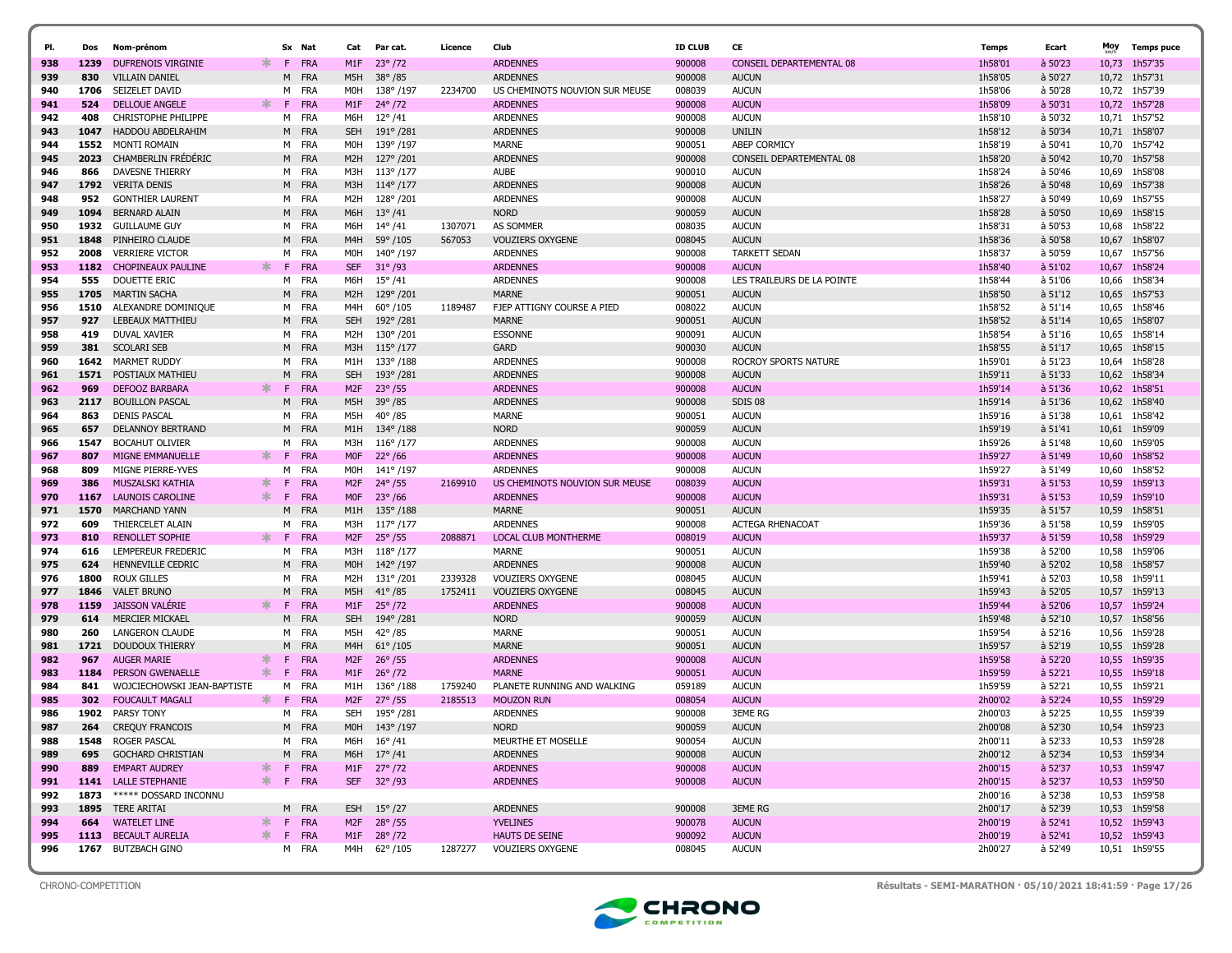| PI.          | Dos  | Nom-prénom                    |        |     | Sx Nat     | Cat              | Par cat.            | Licence | Club                           | <b>ID CLUB</b> | CE                       | Temps   | Ecart     | Moy   | <b>Temps puce</b> |
|--------------|------|-------------------------------|--------|-----|------------|------------------|---------------------|---------|--------------------------------|----------------|--------------------------|---------|-----------|-------|-------------------|
| 997          | 1067 | PINGRET XAVIER                |        |     | M FRA      | M3H              | $119^{\circ}/177$   |         | <b>ARDENNES</b>                | 900008         | <b>AUCUN</b>             | 2h00'31 | à 52'53   | 10,50 | 2h00'17           |
| 998          | 577  | DEVALLEE ERIC                 |        |     | M FRA      | M4H              | $63^{\circ}/105$    |         | <b>ARDENNES</b>                | 900008         | <b>AUCUN</b>             | 2h00'44 | à 53'06   | 10,49 | 2h00'25           |
| 999          | 1973 | <b>CURDIBAN EMMANUEL</b>      |        |     | M FRA      | M <sub>0</sub> H | 144°/197            |         | <b>ARDENNES</b>                | 900008         | <b>3EME RG</b>           | 2h00'46 | à 53'08   | 10,48 | 2h00'18           |
| 1000         | 1563 | <b>FILIASSE PASCAL</b>        |        | м   | FRA        | M4H              | 64°/105             | 551109  | US CHEMINOTS NOUVION SUR MEUSE | 008039         | <b>AUCUN</b>             | 2h00'49 | à 53'11   | 10,48 | 2h00'29           |
| 1001         | 414  | <b>MATHIEU ELIANE</b>         | ж.     | -F. | FRA        | M5F              | $1^{\circ}/10$      |         | <b>ARDENNES</b>                | 900008         | <b>AUCUN</b>             | 2h00'49 | à 53'11   | 10,48 | 2h00'36           |
| 1002         | 775  | LORET MAXIME                  |        | м   | FRA        | <b>SEH</b>       | 196°/281            |         | <b>ARDENNES</b>                | 900008         | <b>AUCUN</b>             | 2h00'50 | à 53'12   | 10,48 | 2h00'35           |
| 1003         | 1140 | SEVERINO SANDRINE             | ж.     | -F  | <b>FRA</b> | <b>MOF</b>       | $24^{\circ}$ /66    | 2350695 | <b>ATHLE SAINT-MESMIN</b>      | 010015         | <b>AUCUN</b>             | 2h01'04 | à 53'26   |       | 10,46 2h00'44     |
| 1004         | 968  | MICHAUDET CLAUDE              |        | м   | <b>FRA</b> | M7H              | $5^{\circ}/17$      |         | <b>ARDENNES</b>                | 900008         | <b>AUCUN</b>             | 2h01'04 | à 53'26   | 10,46 | 2h01'04           |
| 1005         | 850  | D'ANCONA ORIANE               | ∗      | F.  | <b>FRA</b> | <b>SEF</b>       | $33^{\circ}/93$     |         | <b>MARNE</b>                   | 900051         | <b>AUCUN</b>             | 2h01'07 | à 53'29   | 10,45 | 2h00'43           |
| 1006         | 951  | <b>BAILLEUL HELENE</b>        | $\ast$ | F.  | <b>FRA</b> | <b>MOF</b>       | $25^{\circ}$ /66    |         | PAS DE CALAIS                  | 900062         | <b>AUCUN</b>             | 2h01'10 | à 53'32   | 10,45 | 2h00'52           |
| 1007         | 897  | <b>BEGUIN VIRGILE</b>         |        | м   | <b>FRA</b> | M1H              | $137^{\circ}/188$   |         | <b>ARDENNES</b>                | 900008         | <b>UNILIN</b>            | 2h01'10 | à 53'32   | 10,45 | 2h00'54           |
| 1008         | 942  | DAIGNEZ DOROTHEE              | ж.     | -F. | <b>FRA</b> | <b>MOF</b>       | $26^{\circ}$ /66    |         | PAS DE CALAIS                  | 900062         | <b>AUCUN</b>             | 2h01'10 | à 53'32   |       | 10,45 2h00'52     |
| 1009         | 1970 | MAREFF ANTOINE                |        | м   | FRA        | <b>SEH</b>       | 197°/281            | 2179826 | AS SOMMER                      | 008035         | <b>AUCUN</b>             | 2h01'16 | à 53'38   |       | 10.44 2h00'56     |
| 1010         | 1629 | DE VOS DAVID                  |        | м   | FRA        | МЗН              | 120°/177            |         | <b>MARNE</b>                   | 900051         | <b>AUCUN</b>             | 2h01'16 | à 53'38   |       | 10,44 2h00'47     |
| 1011         | 1176 | <b>GILTAIRE NATHALIE</b>      | $\ast$ | F   | <b>FRA</b> | M3F              | $8^{\circ}/37$      |         | <b>ARDENNES</b>                | 900008         | <b>AUCUN</b>             | 2h01'23 | à 53'45   | 10,43 | 2h00'44           |
| 1012         | 1253 | <b>KOERBBER ANNE</b>          | $\ast$ | F.  | FRA        | M3F              | $9^{\circ}/37$      |         | <b>ARDENNES</b>                | 900008         | SDIS 08                  | 2h01'26 | $a$ 53'48 | 10,43 | 2h00'56           |
| 1013         | 1183 | <b>MEUNIER FABIENNE</b>       | ж.     | F   | <b>FRA</b> | M1F              | $29^{\circ}/72$     |         | <b>MARNE</b>                   | 900051         | <b>AUCUN</b>             | 2h01'26 | $a$ 53'48 | 10,43 | 2h00'44           |
|              | 839  | <b>RIBEIRO VANESSA</b>        | 氺      | F   | <b>FRA</b> | M1F              | $30^{\circ}/72$     |         | <b>ARDENNES</b>                | 900008         | <b>AUCUN</b>             | 2h01'27 | à 53'49   |       | 10,42 2h00'56     |
| 1014<br>1015 | 1196 | <b>VRECK DELPHINE</b>         | $\ast$ | F   | <b>FRA</b> | M <sub>OF</sub>  | $27^{\circ}$ /66    |         | <b>NORD</b>                    | 900059         | <b>AUCUN</b>             | 2h01'28 | à 53'50   | 10,42 | 2h01'10           |
|              | 1720 | ZAKRY MHAND                   |        | м   | FRA        | M0H              | 145°/197            |         | <b>VAL DE MARNE</b>            | 900094         | <b>AUCUN</b>             | 2h01'30 | à 53'52   | 10,42 | 2h01'26           |
| 1016<br>1017 | 859  | <b>CHOPINEAUX AUDREY</b>      | ж.     | -F. | <b>FRA</b> | M1F              | $31^{\circ}/72$     | 1871529 | US CHEMINOTS NOUVION SUR MEUSE | 008039         | <b>AUCUN</b>             | 2h01'34 | à 53'56   |       | 10,41 2h00'58     |
| 1018         | 888  | <b>TRISTANT ROGER</b>         |        | M   | <b>FRA</b> | M7H              | $6^{\circ}/17$      | 708882  | S/L CLUB SPORTIF DE BETTON     | 035478         | <b>AUCUN</b>             | 2h01'36 | à 53'58   | 10,41 | 2h01'36           |
|              | 711  | <b>BEAUCHART PATRICK</b>      |        |     | M FRA      | M4H              | $65^{\circ}/105$    | 1062594 | <b>GRAC ATHLETISME*</b>        | 008015         | <b>AUCUN</b>             | 2h01'36 | à 53'58   |       | 10,41 2h01'07     |
| 1019<br>1020 | 1859 | <b>FREROT LUDOVIC</b>         |        | м   | FRA        | M3H              | $121^{\circ}/177$   | 1667286 | <b>GRAC ATHLETISME*</b>        | 008015         | <b>AUCUN</b>             | 2h01'37 | à 53'59   |       | 10,41 2h01'08     |
| 1021         | 1858 | <b>VALET JULIEN</b>           |        | М   | <b>FRA</b> | M <sub>0</sub> H | 146°/197            | 1616620 | <b>GRAC ATHLETISME*</b>        | 008015         | <b>AUCUN</b>             | 2h01'37 | à 53'59   | 10,41 | 2h01'08           |
| 1022         | 1221 | <b>GRUYER HELENE</b>          | $\ast$ | F.  | FRA        | <b>MOF</b>       | $28^{\circ}/66$     | 2174083 | <b>AS SOMMER</b>               | 008035         | <b>AUCUN</b>             | 2h01'38 | à 54'00   | 10,41 | 2h01'19           |
| 1023         |      | 1776 DUBOIS STEPHANE          |        | M   | <b>FRA</b> | M2H              | 132°/201            |         | <b>MARNE</b>                   | 900051         | <b>AUCUN</b>             | 2h01'38 | à 54'00   |       | 10,41 2h01'32     |
| 1024         | 1234 | <b>RADIX MORGANE</b>          | Ж.     | -F. | <b>FRA</b> | <b>MOF</b>       | 29°/66              |         | <b>ARDENNES</b>                | 900008         | <b>TARKETT SEDAN</b>     | 2h01'38 | à 54'00   | 10,41 | 2h01'19           |
| 1025         | 1031 | DU SOUICH MAXIME              |        | M   | <b>FRA</b> | <b>SEH</b>       | 198°/281            |         | <b>ARDENNES</b>                | 900008         | <b>AUCUN</b>             | 2h01'43 | à 54'05   | 10,40 | 2h01'17           |
| 1026         | 1640 | VIDALINC OLIVIER              |        | м   | FRA        | M3H              | 122°/177            |         | <b>ARDENNES</b>                | 900008         | ROCROY SPORTS NATURE     | 2h01'47 | à 54'09   | 10,40 | 2h01'07           |
| 1027         | 1817 | COUPE JEAN-PHILIPPE           |        | м   | <b>FRA</b> | M5H              | $43^{\circ}/85$     | 1002502 | CHARLEVILLE MEZIERES ATHLETISM | 008049         | <b>AUCUN</b>             | 2h01'50 | à 54'12   | 10,39 | 2h01'32           |
| 1028         | 1990 | HALIGON XAVIER                |        | м   | FRA        | M <sub>2</sub> H | 133°/201            | 2189803 | ASPTT CHARLEVILLE              | 008002         | <b>AUCUN</b>             | 2h01'50 | à 54'12   |       | 10,39 2h01'46     |
| 1029         | 1206 | <b>FRANCOIS SYLVINE</b>       |        | F.  | <b>FRA</b> | M1F              | $32^{\circ}/72$     | 2095786 | AC GESPUNSART NEUFMANIL        | 008029         | <b>AUCUN</b>             | 2h01'50 | $a$ 54'12 | 10,39 | 2h01'32           |
| 1030         | 718  | MENOUX ARMEL                  |        |     | M FRA      | M7H              | 7° /17              |         | ARDENNES                       | 900008         | <b>AUCUN</b>             | 2h01'51 | à 54'13   |       | 10,39 2h01'19     |
| 1031         | 317  | <b>TOUSSAINT PATRICK</b>      |        | м   | FRA        | M6H              | $18^{\circ}$ /41    |         | <b>ARDENNES</b>                | 900008         | <b>AUCUN</b>             | 2h01'52 | à 54'14   | 10,39 | 2h01'30           |
| 1032         | 710  | <b>VEGA JEAN MICHEL</b>       |        |     | M FRA      | M5H              | 44° / 85            | 2142455 | <b>GRAC ATHLETISME*</b>        | 008015         | <b>AUCUN</b>             | 2h01'54 | à 54'16   | 10,39 | 2h01'25           |
| 1033         | 683  | <b>JOSEPH EMELINE</b>         | $\ast$ | F.  | <b>FRA</b> | <b>SEF</b>       | $34^{\circ}/93$     |         | <b>MARNE</b>                   | 900051         | <b>CHALONS RUNNING</b>   | 2h01'56 | $a$ 54'18 | 10,38 | 2h01'13           |
| 1034         | 1055 | <b>BERTIN FREDERIC</b>        |        |     | M FRA      | M4H              | $66^{\circ}/105$    |         | <b>NORD</b>                    | 900059         | <b>AUCUN</b>             | 2h01'59 | à 54'21   | 10,38 | 2h01'20           |
| 1035         | 2088 | <b>VANBRENSEGEM SEBASTIEN</b> |        | м   | <b>FRA</b> | M1H              | $138^{\circ}/188$   |         | <b>ARDENNES</b>                | 900008         | SDIS 08                  | 2h02'03 | à 54'25   | 10,37 | 2h01'42           |
| 1036         | 1222 | TISSOUX POULAIN CHARLOTTE     | ж.     | F.  | <b>FRA</b> | <b>SEF</b>       | $35^{\circ}$ /93    | 2174060 | <b>AS SOMMER</b>               | 008035         | <b>AUCUN</b>             | 2h02'07 | à 54'29   | 10,37 | 2h01'49           |
| 1037         | 966  | <b>ANDRE MAXIME</b>           |        | M   | <b>FRA</b> | M <sub>0</sub> H | 147° /197           |         | <b>ARDENNES</b>                | 900008         | <b>AUCUN</b>             | 2h02'09 | à 54'31   | 10,36 | 2h01'25           |
| 1038         | 1237 | <b>CAHART ALINE</b>           | ж.     | F.  | <b>FRA</b> | M1F              | $33^{\circ}/72$     |         | <b>ARDENNES</b>                | 900008         | CONSEIL DEPARTEMENTAL 08 | 2h02'20 | à 54'42   |       | 10,35 2h01'36     |
| 1039         | 409  | ROUSSEAU PATRICK              |        | M   | <b>FRA</b> | M3H              | $123^{\circ}/177$   |         | <b>SEINE MARITIME</b>          | 900076         | <b>AUCUN</b>             | 2h02'21 | à 54'43   |       | 10,35 2h02'04     |
| 1040         | 1056 | <b>RENAUDIN LOUIS</b>         |        | м   | FRA        | M6H              | $19^{\circ}$ /41    | 308625  | FJEP ATTIGNY COURSE A PIED     | 008022         | <b>AUCUN</b>             | 2h02'21 | à 54'43   | 10,35 | 2h02'10           |
| 1041         | 2091 | ROUXHET SYLVAIN               |        | M   | <b>FRA</b> | M0H              | 148°/197            |         | <b>ARDENNES</b>                | 900008         | SDIS <sub>08</sub>       | 2h02'22 | à 54'44   | 10,35 | 2h02'06           |
| 1042         | 255  | ROUSSIA NATHALIE              | ∗      | F.  | <b>FRA</b> | M3F              | $10^{\circ}/37$     |         | <b>ARDENNES</b>                | 900008         | <b>AUCUN</b>             | 2h02'22 | à 54'44   | 10,35 | 2h01'36           |
| 1043         | 596  | <b>BORDAS LUDOVIC</b>         |        | M   | FRA        | M <sub>0</sub> H | 149°/197            |         | HAUTS DE SEINE                 | 900092         | <b>AUCUN</b>             | 2h02'38 | à 55'00   | 10,32 | 2h02'15           |
| 1044         | 261  | SARO PILETTE JUSTINE          |        | F.  | <b>FRA</b> | <b>SEF</b>       | $36^{\circ}/93$     |         | <b>ARDENNES</b>                | 900008         | <b>AUCUN</b>             | 2h02'38 | à 55'00   |       | 10,32 2h02'28     |
| 1045         |      | 1855 DUREUIL MAURICE          |        |     | M FRA      | M5H              | $45^{\circ}$ /85    | 1641235 | ATHLETIC BELAIR CLUB           | 008036         | <b>AUCUN</b>             | 2h02'39 | à 55'01   |       | 10,32 2h02'19     |
| 1046         |      | 1225 MASANA LAETITIA          |        | F.  | <b>FRA</b> |                  | M1F 34°/72          | 2350746 | ATHLETIC BELAIR CLUB           | 008036         | <b>AUCUN</b>             | 2h02'42 | à 55'04   |       | 10,32 2h02'21     |
| 1047         |      | 1235 LEROY CLAIRE             | ∗.     |     | F FRA      |                  | M1F 35°/72          | 2348951 | AS SOMMER                      | 008035         | <b>AUCUN</b>             | 2h02'47 | à 55'09   |       | 10,31 2h02'28     |
| 1048         |      | 314 PAQUET JULIEN             |        |     | M FRA      |                  | SEH 199° /281       |         | <b>ARDENNES</b>                | 900008         | <b>AUCUN</b>             | 2h02'53 | à 55'15   |       | 10,30 2h02'45     |
| 1049         |      | 1238 DAY FABIENNE             | ж.     |     | F FRA      |                  | M5F $2^{\circ}/10$  |         | <b>ARDENNES</b>                | 900008         | CONSEIL DEPARTEMENTAL 08 | 2h03'00 | a 55'22   |       | 10,29 2h02'18     |
| 1050         |      | 846 SAMOY JULIE               | ж.     |     | F FRA      |                  | M0F $30^{\circ}/66$ |         | <b>MARNE</b>                   | 900051         | <b>ENJOY YOUR RUN</b>    | 2h03'05 | à 55'27   |       | 10,29 2h02'16     |
| 1051         |      | 1710 VIDONI SÉBASTIEN         |        |     | M FRA      |                  | M1H 139°/188        |         | <b>ARDENNES</b>                | 900008         | <b>AUCUN</b>             | 2h03'05 | à 55'27   |       | 10,29 2h02'22     |
| 1052         |      | 1779 SEPTIER KRISTOF          |        |     | M FRA      |                  | M1H 140°/188        | 1867295 | CA SEDAN                       | 008003         | <b>AUCUN</b>             | 2h03'14 | à 55'36   |       | 10,27 2h02'42     |
| 1053         | 877  | CLAD JEAN-LUC                 |        |     | M FRA      |                  | M3H 124° /177       |         | <b>ARDENNES</b>                | 900008         | <b>AUCUN</b>             | 2h03'15 | à 55'37   |       | 10,27 2h02'56     |
| 1054         |      | 1516 CLAD QUENTIN             |        |     | M FRA      |                  | ESH 16°/27          |         | <b>ARDENNES</b>                | 900008         | <b>AUCUN</b>             | 2h03'15 | à 55'37   |       | 10,27 2h02'56     |
| 1055         |      | 2085 FRANCOIS ADRIEN          |        |     | M FRA      |                  | SEH 200°/281        |         | <b>ARDENNES</b>                | 900008         | SDIS 08                  | 2h03'25 | à 55'47   |       | 10,26 2h02'51     |
|              |      |                               |        |     |            |                  |                     |         |                                |                |                          |         |           |       |                   |

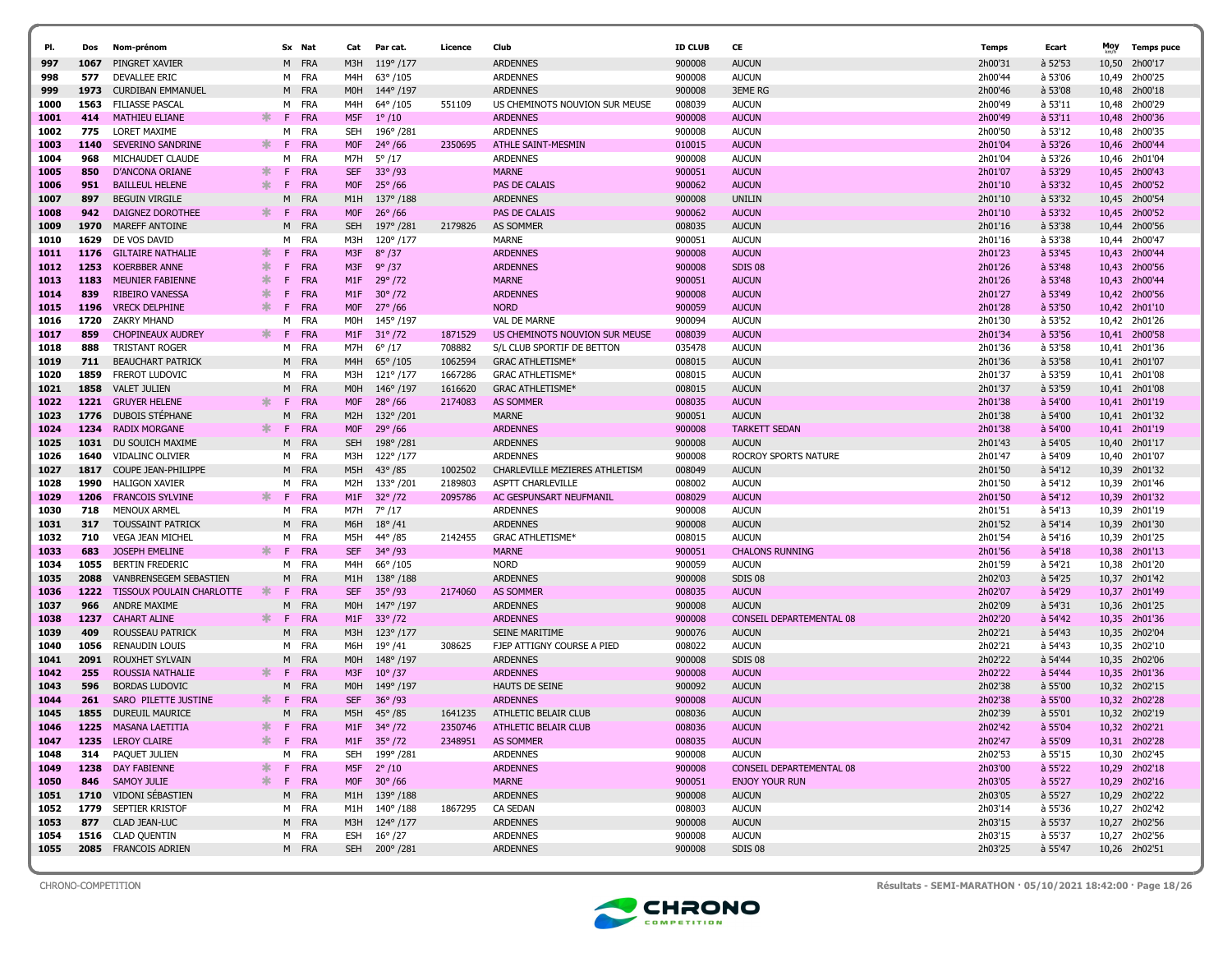| PI.          |             |                                         |    |         | Sx Nat                   | Cat               | Par cat.                     | Licence |                                     |                  |                              |                    |                    | Moy            |                          |
|--------------|-------------|-----------------------------------------|----|---------|--------------------------|-------------------|------------------------------|---------|-------------------------------------|------------------|------------------------------|--------------------|--------------------|----------------|--------------------------|
|              | Dos         | Nom-prénom                              |    |         |                          |                   |                              |         | Club                                | <b>ID CLUB</b>   | CE                           | Temps              | Ecart              |                | <b>Temps puce</b>        |
| 1056         | 2084        | SCHOPPER VICTORIEN                      |    | м       | FRA                      | M0H               | 150°/197                     |         | <b>ARDENNES</b>                     | 900008           | SDIS 08                      | 2h03'25            | à 55'47            | 10,26          | 2h03'25                  |
| 1057         | 2047        | <b>MAÏZI KADIR</b>                      |    | м       | <b>FRA</b>               | M <sub>2</sub> H  | 134°/201                     |         | <b>ARDENNES</b>                     | 900008           | CONSEIL DEPARTEMENTAL 08     | 2h03'26            | à 55'48            | 10,26          | 2h02'43                  |
| 1058         | 983         | <b>NICART MAUD</b>                      | Ж. | -F      | <b>FRA</b>               | <b>SEF</b>        | $37^{\circ}$ /93             |         | <b>MARNE</b>                        | 900051           | <b>AUCUN</b>                 | 2h03'26            | à 55'48            | 10,26          | 2h02'45                  |
| 1059         | 1059        | MEUNIER PASCAL                          |    | М       | <b>FRA</b>               | M4H               | $67^{\circ}/105$             |         | <b>MEUSE</b>                        | 900055           | <b>AUCUN</b>                 | 2h03'26            | à 55'48            | 10,26          | 2h03'09                  |
| 1060         | 556         | <b>OULAD AHMED</b>                      |    |         | M FRA                    | M5H               | $46^{\circ}/85$              |         | <b>ARDENNES</b>                     | 900008           | LES TRAILEURS DE LA POINTE   | 2h03'29            | à 55'51            | 10,25          | 2h03'01                  |
| 1061         | 742         | <b>MAROT JULIE</b>                      | ж. | F.      | <b>FRA</b>               | <b>SEF</b>        | $38^{\circ}/93$              |         | <b>GUYANE</b>                       | 900973           | <b>AUCUN</b>                 | 2h03'37            | à 55'59            |                | 10.24 2h02'54            |
| 1062         | 472         | <b>CHRISTOPHE DAMIEN</b>                |    | м       | FRA                      | M0H               | 151°/197                     |         | <b>ARDENNES</b>                     | 900008           | <b>AUCUN</b>                 | 2h03'39            | à 56'01            | 10,24          | 2h03'39                  |
| 1063         | 1737        | MAHE CEDRIC                             |    | M       | <b>FRA</b>               | M1H               | $141^{\circ}/188$            |         | <b>MARNE</b>                        | 900051           | <b>AUCUN</b>                 | 2h03'41            | à 56'03            |                | 10,24 2h03'01            |
| 1064         | 415         | PILLIER JORDANE<br><b>MAURICE LINDA</b> |    | M<br>F. | FRA                      | <b>SEH</b>        | 201°/281                     |         | <b>ARDENNES</b>                     | 900008           | <b>AUCUN</b>                 | 2h03'42            | à 56'04            |                | 10,23 2h02'59            |
| 1065<br>1066 | 1164<br>975 | <b>HUDEC FRANCIS</b>                    | ж. | м       | <b>FRA</b><br><b>FRA</b> | M1F<br>M5H        | $36^{\circ}$ /72<br>47° / 85 |         | <b>ARDENNES</b><br><b>ARDENNES</b>  | 900008<br>900008 | CPAM/CAF<br><b>AUCUN</b>     | 2h03'48<br>2h03'52 | a 56'10<br>à 56'14 |                | 10,23 2h03'22<br>2h03'52 |
|              |             |                                         |    |         |                          |                   |                              |         |                                     |                  |                              |                    |                    | 10,22          |                          |
| 1067         | 1136        | 1842 RIOLFI ERIC<br><b>GONEL JULIE</b>  | ∗. | M<br>F  | <b>FRA</b><br>FRA        | M2H<br><b>ESF</b> | 135°/201<br>$3^{\circ}/7$    | 1219542 | SPORT HABITAT 08<br><b>ARDENNES</b> | 008047           | <b>AUCUN</b><br><b>AUCUN</b> | 2h03'52<br>2h03'56 | à 56'14            | 10,22          | 10,22 2h03'39<br>2h03'24 |
| 1068         | 1782        | DOUILLET GUILLAUME                      |    | М       | <b>FRA</b>               | <b>ESH</b>        | $17^{\circ}/27$              |         | <b>ARDENNES</b>                     | 900008<br>900008 | <b>AUCUN</b>                 | 2h03'56            | à 56'18<br>à 56'18 |                | 10,22 2h03'25            |
| 1069         | 1161        | PANNET CAROLINE                         | ж. | -F      | <b>FRA</b>               | M1F               | $37^{\circ}/72$              |         | <b>BELGIQUE</b>                     |                  | <b>ACBBS</b>                 | 2h04'01            | $a$ 56'23          |                | 2h03'34                  |
| 1070         | 1072        | HOUSSEMAND ROMAIN                       |    | M       | <b>FRA</b>               | <b>SEH</b>        | 202°/281                     |         | <b>MOSELLE</b>                      | 900100<br>900057 | <b>AUCUN</b>                 | 2h04'07            | à 56'29            | 10,21<br>10,20 | 2h03'25                  |
| 1071<br>1072 | 2050        | <b>SCHWARTZ STEPHANE</b>                |    | м       | FRA                      | SEH               | 203°/281                     |         | <b>ARDENNES</b>                     | 900008           | <b>3EME RG</b>               | 2h04'08            | à 56'30            | 10,20          | 2h03'45                  |
|              | 1231        | SIDHOUM ALIYA                           | ∗. | F.      | <b>FRA</b>               | <b>JUF</b>        | $2^{\circ}/5$                |         | <b>ARDENNES</b>                     | 900008           | <b>3EME RG</b>               | 2h04'10            | a 56'32            | 10,20          | 2h03'23                  |
| 1073<br>1074 | 988         | <b>MAYET AURÉLIEN</b>                   |    | м       | <b>FRA</b>               | M1H               | 142°/188                     |         | <b>ARDENNES</b>                     | 900008           | <b>AUCUN</b>                 | 2h04'14            | à 56'36            |                | 10,19 2h03'33            |
| 1075         | 536         | <b>MAYET NOEMIE</b>                     | ж. | -F.     | <b>FRA</b>               | <b>MOF</b>        | $31^{\circ}/66$              |         | <b>ARDENNES</b>                     | 900008           | <b>AUCUN</b>                 | 2h04'16            | à 56'38            |                | 10,19 2h03'35            |
| 1076         | 1063        | PELAMATTI DOMINIQUE                     |    | м       | FRA                      | M1H               | 143°/188                     | 364314  | FONTE ARDENNAISE ATHLETISME         | 008044           | <b>AUCUN</b>                 | 2h04'19            | à 56'41            |                | 10,18 2h03'38            |
|              | 1147        | PELAMATTI NADEGE                        | ∗. | F.      | <b>FRA</b>               | M1F               | $38^{\circ}/72$              |         | <b>ARDENNES</b>                     | 900008           | <b>AUCUN</b>                 | 2h04'19            | à 56'41            | 10,18          | 2h03'38                  |
| 1077<br>1078 | 1590        | GONCALVES DE SA KEVIN                   |    | м       | FRA                      | <b>SEH</b>        | 204°/281                     |         | <b>ARDENNES</b>                     | 900008           | <b>AUCUN</b>                 | 2h04'19            | à 56'41            |                | 10,18 2h03'51            |
| 1079         | 997         | <b>WEBER HERVE</b>                      |    | м       | <b>FRA</b>               | M4H               | 68°/105                      |         | <b>ARDENNES</b>                     | 900008           | <b>AUCUN</b>                 | 2h04'20            | à 56'42            |                | 10,18 2h03'40            |
| 1080         | 995         | MAGNE JOHNNY                            |    |         | M FRA                    | M0H               | 152°/197                     |         | <b>ARDENNES</b>                     | 900008           | <b>AUCUN</b>                 | 2h04'22            | à 56'44            |                | 10,18 2h03'53            |
| 1081         | 2079        | <b>DEFOING ANDRE</b>                    |    |         | M FRA                    | M5H               | $48^{\circ}/85$              | 1559944 | <b>GRAC ATHLETISME*</b>             | 008015           | <b>AUCUN</b>                 | 2h04'25            | à 56'47            | 10,18          | 2h04'14                  |
| 1082         | 1006        | <b>BRIGNOLES SERGE</b>                  |    |         | M FRA                    | M6H               | $20^{\circ}/41$              |         | <b>ARDENNES</b>                     | 900008           | <b>AUCUN</b>                 | 2h04'27            | à 56'49            |                | 10,17 2h04'00            |
| 1083         | 545         | SAVOYANT CHRISTIAN                      |    | м       | <b>FRA</b>               | M3H               | $125^{\circ}/177$            | 2230261 | ATHLETISME CLUB VITRYAT             | 051012           | <b>AUCUN</b>                 | 2h04'28            | à 56'50            |                | 10.17 2h03'51            |
| 1084         | 396         | <b>TOIVANEN JUSSI</b>                   |    | м       | <b>FRA</b>               | M2H               | 136°/201                     |         | <b>ARDENNES</b>                     | 900008           | LES TRAILEURS DE LA POINTE   | 2h04'30            | à 56'52            |                | 10,17 2h04'17            |
| 1085         | 793         | <b>FENAUX PIERRE</b>                    |    |         | M FRA                    | M5H               | $49^{\circ}/85$              |         | <b>PARIS</b>                        | 900075           | HANDICLUB CHARLEVILLE        | 2h04'34            | à 56'56            |                | 10,16 2h04'34            |
| 1086         | 792         | <b>FENAUX EMMANUEL</b>                  |    | M       | FRA                      | <b>SEH</b>        | 205°/281                     |         | <b>PARIS</b>                        | 900075           | HANDICLUB CHARLEVILLE        | 2h04'35            | à 56'57            |                | 10,16 2h04'35            |
| 1087         | 791         | <b>FENAUX LUCIEN</b>                    |    |         | M FRA                    | <b>SEH</b>        | 206°/281                     |         | <b>PARIS</b>                        | 900075           | HANDICLUB CHARLEVILLE        | 2h04'35            | à 56'57            |                | 10,16 2h04'35            |
| 1088         | 550         | <b>LAURENT PATRICK</b>                  |    | м       | FRA                      | M5H               | $50^{\circ}/85$              |         | ARDENNES                            | 900008           | <b>AUCUN</b>                 | 2h04'35            | à 56'57            | 10,16          | 2h04'04                  |
| 1089         | 2086        | <b>CORVISIER GILLES</b>                 |    | M       | <b>FRA</b>               | M <sub>O</sub> H  | 153°/197                     |         | <b>ARDENNES</b>                     | 900008           | SDIS <sub>08</sub>           | 2h04'38            | à 57'00            |                | 10,16 2h04'18            |
| 1090         | 405         | <b>RIFFAUD PETER</b>                    |    | M       | <b>FRA</b>               | M2H               | 137°/201                     |         | CHARENTE                            | 900016           | TEAM CRY016                  | 2h04'38            | à 57'00            |                | 10,16 2h04'22            |
| 1091         | 291         | <b>RIFFAUD ERIKA</b>                    | ж  | F       | <b>FRA</b>               | M1F               | $39^{\circ}/72$              |         | <b>CHARENTE</b>                     | 900016           | TEAM CRY016                  | 2h04'39            | à 57'01            | 10,16          | 2h04'23                  |
| 1092         | 1138        | <b>DELABIE MARIE</b>                    | *  | F.      | <b>FRA</b>               | M <sub>2</sub> F  | $29^{\circ}$ /55             |         | <b>MARNE</b>                        | 900051           | SPIRIT OF RUN                | 2h04'39            | à 57'01            |                | 10,16 2h04'12            |
| 1093         | 267         | LANGERON JEAN JACQUES                   |    | м       | FRA                      | M6H               | $21^{\circ}/41$              |         | <b>LOIRET</b>                       | 900045           | <b>AUCUN</b>                 | 2h04'40            | à 57'02            |                | 10,16 2h04'14            |
| 1094         | 485         | <b>WILLEM MATTHIEU</b>                  |    | м       | FRA                      | M0H               | 154°/197                     |         | LOT ET GARONNE                      | 900047           | <b>AUCUN</b>                 | 2h04'45            | à 57'07            |                | 10,15 2h04'14            |
| 1095         | 502         | <b>WILLEM LAURENT</b>                   |    |         | M FRA                    | M <sub>2</sub> H  | 138°/201                     |         | <b>GIRONDE</b>                      | 900033           | <b>AUCUN</b>                 | 2h04'46            | à 57'08            |                | 10,15 2h04'14            |
| 1096         | 583         | <b>HOGUIN LOIC</b>                      |    |         | M FRA                    | M5H               | $51^{\circ}/85$              |         | <b>HAUTE SAVOIE</b>                 | 900074           | <b>AUCUN</b>                 | 2h04'47            | à 57'09            |                | 10,15 2h04'36            |
| 1097         | 1007        | <b>HEGO KEVIN</b>                       |    | м       | <b>FRA</b>               | <b>SEH</b>        | 207°/281                     |         | <b>ARDENNES</b>                     | 900008           | <b>AUCUN</b>                 | 2h04'49            | à 57'11            |                | 10,14 2h03'59            |
| 1098         | 1679        | <b>VERIN JEREMY</b>                     |    |         | M FRA                    | <b>SEH</b>        | 208°/281                     |         | PAS DE CALAIS                       | 900062           | <b>AUCUN</b>                 | 2h04'50            | à 57'12            |                | 10,14 2h03'59            |
| 1099         | 1645        | REVAUX PHILIPPE                         |    | M       | <b>FRA</b>               | M6H               | $22^{\circ}/41$              | 1338579 | ATHLETISME CLUB VITRYAT             | 051012           | <b>AUCUN</b>                 | 2h04'53            | à 57'15            |                | 10,14 2h04'33            |
| 1100         | 1076        | LAMBERT RÉMI                            |    |         | M FRA                    | MOH               | 155°/197                     |         | <b>ARDENNES</b>                     | 900008           | <b>AUCUN</b>                 | 2h04'56            | à 57'18            |                | 10,13 2h04'13            |
| 1101         | 901         | <b>MACE LIONEL</b>                      |    | M       | <b>FRA</b>               | M6H               | $23^{\circ}/41$              |         | SEINE SAINT DENIS                   | 900093           | <b>AUCUN</b>                 | 2h05'00            | à 57'22            |                | 10,13 2h04'22            |
| 1102         | 1778        | DE WILJES FRANCOIS                      |    |         | M FRA                    | M0H               | 156°/197                     |         | PARIS                               | 900075           | <b>AUCUN</b>                 | 2h05'03            | à 57'25            |                | 10,12 2h04'31            |
| 1103         | 940         | LOEUILLE DAMIEN                         |    | м       | FRA                      | M4H               | 69°/105                      |         | MEURTHE ET MOSELLE                  | 900054           | <b>AUCUN</b>                 | 2h05'09            | à 57'31            |                | 10,12 2h04'40            |
| 1104         | 2109        | PONCELET JULIEN                         |    | м       | FRA                      | M0H               | 157°/197                     |         | <b>ARDENNES</b>                     | 900008           | SDIS <sub>08</sub>           | 2h05'14            | à 57'36            |                | 10,11 2h04'27            |
| 1105         | 1150        | PIOT MYLENE                             | ж  | F.      | <b>FRA</b>               | <b>SEF</b>        | $39^{\circ}$ /93             |         | <b>ARDENNES</b>                     | 900008           | <b>TEAM JP</b>               | 2h05'15            | à 57'37            |                | 10,11 2h04'28            |
| 1106         |             | 1035 TIMSIT HENRY-JOSÉ                  |    |         | M FRA                    | M5H               | $52^{\circ}/85$              |         | <b>ARDENNES</b>                     | 900008           | <b>AUCUN</b>                 | 2h05'15            | à 57'37            |                | 10,11 2h04'23            |
| 1107         |             | 1998 SOHIER LIONNEL                     |    |         | M FRA                    | M3H               | $126^{\circ}/177$            | 1755319 | PEUGEOT CITROEN AC CHARLEVILLE      | 008034           | <b>AUCUN</b>                 | 2h05'16            | à 57'38            |                | 10,11 2h04'55            |
| 1108         |             | 1573 LORIN NICOLAS                      |    |         | M FRA                    | <b>SEH</b>        | 209°/281                     |         | MARNE                               | 900051           | VAINCRE PARKINSON            | 2h05'19            | à 57'41            |                | 10,10 2h04'50            |
| 1109         |             | 1947 MANSU ADRIEN                       |    |         | M FRA                    |                   | SEH 210° /281                | 1359091 | AS SOMMER                           | 008035           | <b>AUCUN</b>                 | 2h05'25            | à 57'47            |                | 10,09 2h04'57            |
| 1110         |             | 1224 MORETTE SARAH                      | ∗  | F.      | <b>FRA</b>               | <b>MOF</b>        | $32^{\circ}/66$              | 2233141 | AS SOMMER                           | 008035           | <b>AUCUN</b>                 | 2h05'25            | à 57'47            |                | 10,09 2h04'57            |
| 1111         |             | 712 IMBERT BENOIT                       |    |         | M FRA                    |                   | M2H 139°/201                 |         | <b>MARNE</b>                        | 900051           | <b>AUCUN</b>                 | 2h05'28            | à 57'50            |                | 10,09 2h04'37            |
| 1112         |             | 772 DEVAUX BENOIT                       |    |         | M FRA                    | M2H               | 140° /201                    |         | MARNE                               | 900051           | <b>AUCUN</b>                 | 2h05'28            | à 57'50            |                | 10,09 2h04'38            |
| 1113         | 806         | <b>COLLOT SYLVAIN</b>                   |    |         | M FRA                    |                   | M2H 141°/201                 |         | <b>BULGARIE</b>                     | 900100           | <b>AUCUN</b>                 | 2h05'34            | à 57'56            |                | 10,08 2h05'34            |
| 1114         |             | 1112 DAVE PAULINE                       |    |         | * F FRA                  |                   | SEF 40° /93                  |         | <b>ARDENNES</b>                     | 900008           | <b>AUCUN</b>                 | 2h05'34            | à 57'56            |                | 10,08 2h04'44            |
|              |             |                                         |    |         |                          |                   |                              |         |                                     |                  |                              |                    |                    |                |                          |



CHRONO-COMPETITION Résultats - SEMI-MARATHON · 05/10/2021 18:42:00 · Page 19/26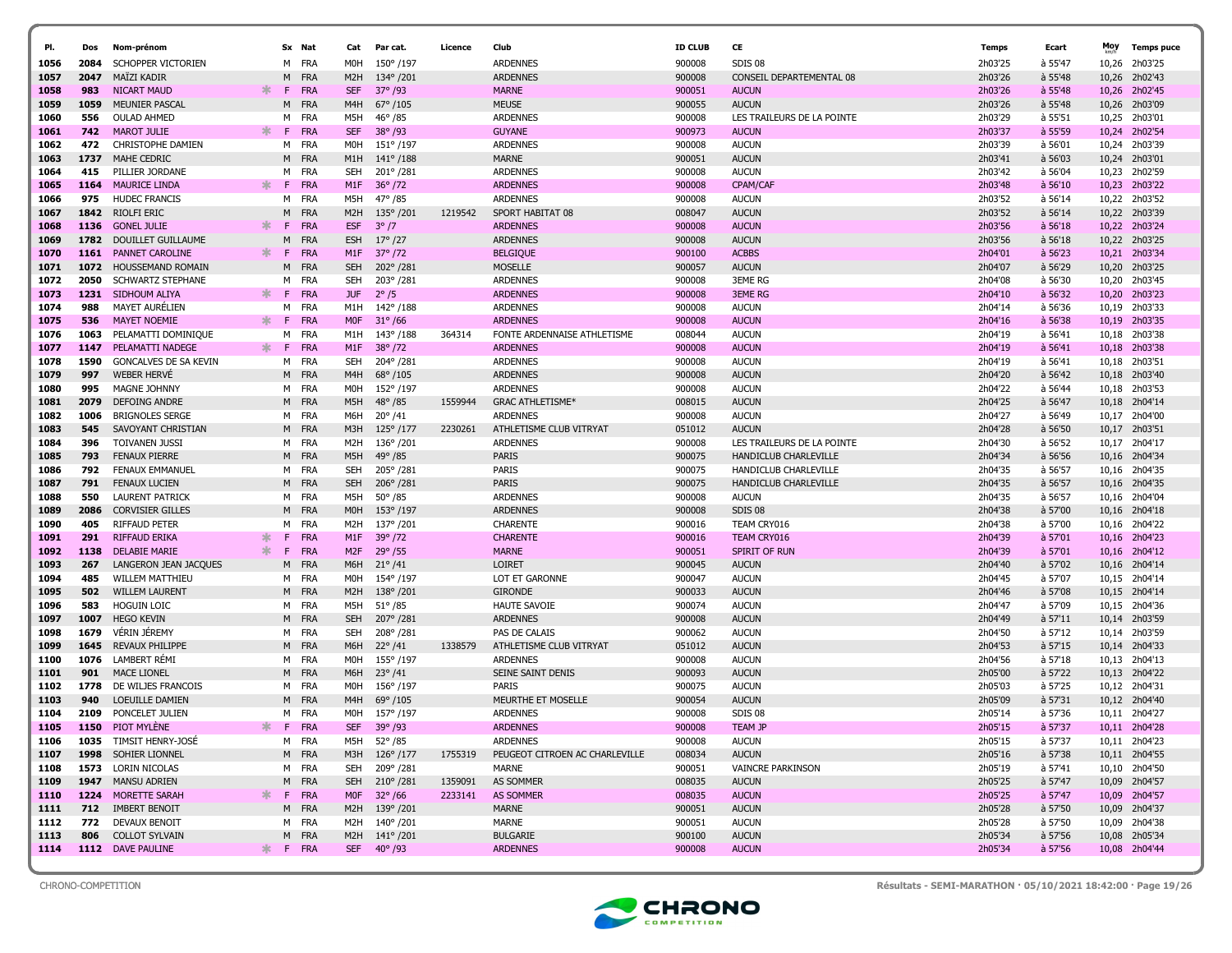| PI.          | Dos         | Nom-prénom                                          |        |        | Sx Nat              | Cat               | Par cat.              | Licence | Club                                           | <b>ID CLUB</b>   | CE                                                     | Temps              | Ecart                  | Moy           | <b>Temps puce</b>  |
|--------------|-------------|-----------------------------------------------------|--------|--------|---------------------|-------------------|-----------------------|---------|------------------------------------------------|------------------|--------------------------------------------------------|--------------------|------------------------|---------------|--------------------|
| 1115         | 592         | <b>CARRE YVES</b>                                   |        |        | M FRA               | M6H               | $24^{\circ}/41$       |         | <b>ARDENNES</b>                                | 900008           | <b>AUCUN</b>                                           | 2h05'34            | à 57'56                | 10,08         | 2h05'08            |
| 1116         | 663         | <b>COLLET THIERRY</b>                               |        |        | M FRA               | M5H               | 53° / 85              |         | <b>NORD</b>                                    | 900059           | H <sub>2R</sub>                                        | 2h05'34            | à 57'56                | 10,08         | 2h05'06            |
| 1117         | 1511        | THOME FREDERIC                                      |        |        | M FRA               | M2H               | 142°/201              | 1297893 | LOCAL CLUB MONTHERME                           | 008019           | <b>AUCUN</b>                                           | 2h05'35            | à 57'57                | 10,08         | 2h05'32            |
| 1118         | 1759        | NYCEK JEAN                                          |        | M      | FRA                 | M5H               | 54°/85                |         | <b>ARDENNES</b>                                | 900008           | <b>AUCUN</b>                                           | 2h05'54            | à 58'16                | 10,06         | 2h05'54            |
| 1119         | 805         | PONS-MORA ALEXANDRE                                 |        |        | M FRA               | <b>ESH</b>        | $18^{\circ}/27$       |         | <b>ARDENNES</b>                                | 900008           | <b>DELTA DORE</b>                                      | 2h05'55            | à 58'17                | 10,05         | 2h05'22            |
| 1120         | 557         | AYER ERIC                                           |        | м      | FRA                 | M2H               | 143°/201              |         | <b>YVELINES</b>                                | 900078           | <b>AUCUN</b>                                           | 2h05'57            | à 58'19                | 10,05         | 2h05'42            |
| 1121         | 1549        | <b>HEYSE ROMAIN</b>                                 |        | M      | FRA                 | M1H               | 144°/188              |         | <b>ARDENNES</b>                                | 900008           | <b>AUCUN</b>                                           | 2h06'04            | à 58'26                | 10,04         | 2h05'47            |
| 1122         | 715         | <b>GAGNEUR LAURA</b>                                | *      | F.     | FRA                 | <b>SEF</b>        | $41^{\circ}$ /93      |         | <b>ARDENNES</b>                                | 900008           | <b>AUCUN</b>                                           | 2h06'05            | à 58'27                | 10,04         | 2h05'20            |
| 1123         | 2092        | MORONNE PAUL                                        |        | M      | FRA                 | M4H               | 70°/105               |         | <b>ARDENNES</b>                                | 900008           | SDIS 08                                                | 2h06'09            | à 58'31                | 10,04         | 2h05'34            |
| 1124         | 1750        | DEROCHE JEAN-NOEI                                   |        | м      | FRA                 | M4H               | 71°/105               |         | MARNE                                          | 900051           | <b>EVEIL SARRY</b>                                     | 2h06'13            | à 58'35                | 10,03         | 2h05'47            |
| 1125         | 1168        | <b>KRIPPELER LAURA</b>                              |        | F      | <b>FRA</b>          | <b>SEF</b>        | $42^{\circ}/93$       |         | <b>ARDENNES</b>                                | 900008           | <b>AUCUN</b>                                           | 2h06'14            | à 58'36                | 10,03         | 2h05'48            |
| 1126         | 343         | PISANO FLORINE                                      | ж      | F.     | <b>FRA</b>          | <b>SEF</b>        | $43^{\circ}/93$       |         | <b>ARDENNES</b>                                | 900008           | <b>AUCUN</b>                                           | 2h06'15            | à 58'37                | 10,03         | 2h05'49            |
| 1127         | 832         | <b>MARMET STEPHANE</b>                              |        | M      | <b>FRA</b>          | M1H               | $145^{\circ}/188$     |         | <b>ARDENNES</b>                                | 900008           | <b>AUCUN</b>                                           | 2h06'18            | $a$ 58'40              | 10,02         | 2h05'53            |
| 1128         | 1192        | LEFEBVRE AGATHE                                     | ж      | F      | <b>FRA</b>          | <b>SEF</b>        | 44° / 93              |         | <b>ARDENNES</b>                                | 900008           | <b>AUCUN</b>                                           | 2h06'19            | a 58'41                | 10,02         | 2h05'40            |
| 1129         | 1014        | ROUSSEA CHRISTOPHE                                  |        | M      | FRA                 | M3H               | $127^{\circ}/177$     |         | <b>MARNE</b>                                   | 900051           | <b>AUCUN</b>                                           | 2h06'19            | à 58'41                | 10,02         | 2h05'54            |
| 1130         | 1755        | RICHALET MORGAN                                     |        | м      | FRA                 | SEH               | 211°/281              |         | MARNE                                          | 900051           | <b>AUCUN</b>                                           | 2h06'21            | à 58'43                | 10,02         | 2h05'31            |
| 1131         | 1664        | LETRAIN BAPTISTE                                    |        | M      | <b>FRA</b>          | M1H               | $146^{\circ}/188$     |         | <b>MARNE</b>                                   | 900051           | <b>AUCUN</b>                                           | 2h06'21            | à 58'43                | 10,02         | 2h05'30            |
| 1132         | 363         | LEPAGE VIOLAINE                                     | ∗      | F      | <b>FRA</b>          | <b>SEF</b>        | $45^{\circ}$ /93      |         | <b>MARNE</b>                                   | 900051           | <b>AUCUN</b>                                           | 2h06'21            | a 58'43                | 10,02         | 2h06'07            |
| 1133         | 1057        | <b>MAZIER SEBASTIEN</b>                             |        | M      | <b>FRA</b>          | M1H               | 147°/188              |         | <b>MARNE</b>                                   | 900051           | <b>AUCUN</b>                                           | 2h06'23            | à 58'45                | 10,02         | 2h05'32            |
| 1134         | 418         | <b>GALLET CANDY</b>                                 | $\ast$ | F.     | <b>FRA</b>          | <b>MOF</b>        | $33^{\circ}/66$       |         | <b>ARDENNES</b>                                | 900008           | <b>ROCROY SPORT NATURE</b>                             | 2h06'23            | à 58'45                | 10,02         | 2h06'10            |
| 1135         | 1643        | <b>ARTISSON DAMIEN</b>                              |        | M      | <b>FRA</b>          | M0H               | 158°/197              |         | <b>ARDENNES</b>                                | 900008           | ROCROY SPORTS NATURE                                   | 2h06'24            | à 58'46                |               | 10,02 2h06'12      |
| 1136         | 1153        | <b>ARTISSON AMÉLIE</b>                              | ж      | F      | <b>FRA</b>          | <b>MOF</b>        | $34^{\circ}$ /66      |         | <b>ARDENNES</b>                                | 900008           | <b>ROCROY SPORT NATURE</b>                             | 2h06'25            | à 58'47                | 10,01         | 2h06'12            |
| 1137         | 1084        | <b>BLONDEAU ALBAN</b>                               |        | M      | <b>FRA</b>          | M2H               | 144°/201              | 2339553 | <b>MOUZON RUN</b>                              | 008054           | <b>AUCUN</b>                                           | 2h06'26            | à 58'48                | 10,01         | 2h06'26            |
| 1138         | 1033        | <b>SCOLARI FREDERIQUE</b>                           | $\ast$ | F      | <b>FRA</b>          | M <sub>2F</sub>   | $30^{\circ}$ /55      |         | <b>ARDENNES</b>                                | 900008           | <b>AUCUN</b>                                           | 2h06'27            | à 58'49                | 10,01         | 2h06'10            |
| 1139         | 890         | <b>RAIMOND BRUNO</b>                                |        | M      | FRA                 | M3H               | $128^{\circ}/177$     |         | <b>ESSONNE</b>                                 | 900091           | <b>AUCUN</b>                                           | 2h06'27            | à 58'49                | 10,01         | 2h05'46            |
| 1140         | 1250        | <b>TULPIN EMMANUELLE</b>                            | ж      | F      | <b>FRA</b>          | M3F               | $11^{\circ}/37$       | 1289846 | <b>ASPTT CHARLEVILLE</b>                       | 008002           | <b>AUCUN</b>                                           | 2h06'28            | à 58'50                | 10,01         | 2h06'07            |
| 1141         | 1216<br>372 | <b>COLLARD CLAIRE</b>                               | ж      | F      | <b>FRA</b><br>FRA   | M1F               | $40^{\circ}/72$       |         | <b>ARDENNES</b>                                | 900008           | CHARLEVILLE MEZIERES ARDENNE METROPOLE<br><b>AUCUN</b> | 2h06'29            | $a$ 58'51              | 10,01         | 2h06'08            |
| 1142<br>1143 | 767         | PIOT AYMERIC<br><b>DEZAELE JULIEN</b>               |        | м<br>M | FRA                 | MOH<br><b>SEH</b> | 159°/197<br>212° /281 |         | <b>ARDENNES</b><br><b>MARNE</b>                | 900008<br>900051 | <b>AUCUN</b>                                           | 2h06'30<br>2h06'42 | à 58'52<br>à 59'04     | 10,01<br>9,99 | 2h05'58<br>2h06'17 |
| 1144         | 728         | <b>GILLET CRYSTAL</b>                               | $\ast$ | F.     | <b>FRA</b>          | <b>SEF</b>        | $46^{\circ}$ /93      |         | <b>ARDENNES</b>                                | 900008           | <b>AUCUN</b>                                           | 2h06'45            | à 59'07                | 9,99          | 2h06'00            |
| 1145         | 780         | <b>NEVEUX MAXIME</b>                                |        | M      | FRA                 | M <sub>O</sub> H  | $160^{\circ}/197$     |         | <b>ARDENNES</b>                                | 900008           | <b>AUCUN</b>                                           | 2h06'49            | à 59'11                | 9,98          | 2h06'21            |
| 1146         | 1647        | THOUANT SEBASTIEN                                   |        |        | M FRA               | MOH               | $161^{\circ}/197$     |         | <b>AISNE</b>                                   | 900002           | <b>AUCUN</b>                                           | 2h06'54            | à 59'16                | 9,98          | 2h06'27            |
| 1147         | 936         | <b>BARTHELEMY JEROME</b>                            |        | M      | <b>FRA</b>          | M2H               | 145°/201              |         | <b>MARNE</b>                                   | 900051           | <b>AUCUN</b>                                           | 2h07'08            | à 59'30                | 9,96          | 2h06'34            |
| 1148         | 965         | MAGNE BENOIT                                        |        |        | M FRA               | SEH               | 213°/281              |         | <b>ARDENNES</b>                                | 900008           | <b>AUCUN</b>                                           | 2h07'08            | à 59'30                | 9,96          | 2h06'40            |
| 1149         | 2010        | <b>ROSINI DANY</b>                                  |        | M      | <b>FRA</b>          | M6H               | $25^{\circ}/41$       | 911793  | <b>ARDENNES</b>                                | 900008           | <b>TARKETT SEDAN</b>                                   | 2h07'09            | à 59'31                | 9,96          | 2h06'54            |
| 1150         | 794         | DE CREVOISIER BRICE                                 |        | м      | FRA                 | M1H               | 148°/188              |         | PARIS                                          | 900075           | <b>AUCUN</b>                                           | 2h07'10            | à 59'32                | 9,96          | 2h06'23            |
| 1151         | 1630        | <b>MEURA FREDERIC</b>                               |        | M      | FRA                 | M5H               | $55^{\circ} / 85$     |         | <b>AISNE</b>                                   | 900002           | PAPLEUX-ANIMATION                                      | 2h07'15            | à 59'37                | 9,95          | 2h06'48            |
| 1152         | 1969        | <b>ROGUIN CATHERINE</b>                             | $\ast$ | F.     | FRA                 | M3F               | $12^{\circ}/37$       |         | <b>HAUTS DE SEINE</b>                          | 900092           | <b>AUCUN</b>                                           | 2h07'19            | à 59'41                | 9,94          | 2h06'37            |
| 1153         | 2147        | <b>CARLIN HUGO</b>                                  |        | м      | FRA                 | <b>SEH</b>        | 214°/281              |         | <b>ARDENNES</b>                                | 900008           | BTP CFA GRAND EST                                      | 2h07'20            | à 59'42                | 9,94          | 2h07'14            |
| 1154         | 553         | JACQUET ALAN                                        |        | м      | FRA                 | MOH               | 162°/197              |         | <b>ARDENNES</b>                                | 900008           | <b>AUCUN</b>                                           | 2h07'21            | à 59'43                | 9,94          | 2h06'32            |
| 1155         | 1254        | <b>DRAJESIC KARELLE</b>                             | 氺      | F      | <b>FRA</b>          | M <sub>2</sub> F  | $31^{\circ}/55$       |         | <b>ARDENNES</b>                                | 900008           | SDIS <sub>08</sub>                                     | 2h07'26            | $a$ 59'48              | 9,93          | 2h06'42            |
| 1156         | 1223        | <b>PAGNON CHRISTELLE</b>                            | *      | F.     | FRA                 | M <sub>2</sub> F  | $32^{\circ}/55$       | 1858471 | <b>AS SOMMER</b>                               | 008035           | <b>AUCUN</b>                                           | 2h07'28            | à 59'50                | 9,93          | 2h07'09            |
| 1157         | 1639        | JOUY JUNIOR                                         |        | M      | <b>FRA</b>          | M0H               | $163^{\circ}/197$     |         | <b>MARNE</b>                                   | 900051           | <b>AUCUN</b>                                           | 2h07'30            | à 59'52                | 9,93          | 2h07'08            |
| 1158         | 2170        | Jouy Ivan                                           |        | м      | FRA                 | M5H               | $56^{\circ}$ /85      |         | MARNE                                          | 900051           | ULTRA ORDINAIRE                                        | 2h07'31            | à 59'53                | 9,93          | 2h07'10            |
| 1159         | 284         | <b>BRUNEAUX SARAH</b>                               | ж      | F      | FRA                 | <b>SEF</b>        | $47^{\circ}$ /93      |         | <b>ARDENNES</b>                                | 900008           | <b>AUCUN</b>                                           | 2h07'37            | à 59'59                | 9,92          | 2h07'17            |
| 1160         | 285         | <b>KRANYEC JUSTINE</b>                              | ж      | F      | <b>FRA</b>          | <b>SEF</b>        | $48^{\circ}/93$       |         | <b>ARDENNES</b>                                | 900008           | <b>AUCUN</b>                                           | 2h07'37            | à 59'59                | 9,92          | 2h07'18            |
| 1161         | 373         | PILLIER ALI                                         |        | M      | FRA                 | M3H               | $129^{\circ}/177$     |         | <b>ARDENNES</b>                                | 900008           | <b>AUCUN</b>                                           | 2h07'39            | à 1h00'01              | 9,92          | 2h06'56            |
| 1162         | 865         | <b>DOMINE MARINE</b>                                |        | F      | <b>FRA</b>          | <b>SEF</b>        | 49°/93                |         | <b>MARNE</b>                                   | 900051           | <b>AUCUN</b>                                           | 2h07'42            | à 1h00'04              | 9,91          | 2h06'59            |
| 1163         | 517         | LE CALLOCH HERVE                                    |        | M      | <b>FRA</b>          |                   | M4H 72° /105          |         | <b>PARIS</b>                                   | 900075           | <b>AUCUN</b>                                           | 2h07'48            | à 1h00'10              | 9,91          | 2h07'48            |
| 1164         | 1037        | <b>CHOPIN PHILIPPE</b>                              |        | м      | <b>FRA</b>          | M5H               | 57° / 85              |         | <b>ARDENNES</b>                                | 900008           | <b>AUCUN</b>                                           | 2h07'49            | à 1h00'11              | 9,90          | 2h07'13            |
| 1165         |             | 1194 COLLET LAURE                                   | ∗      | F      | <b>FRA</b>          | M1F               | $41^{\circ}/72$       |         | <b>ARDENNES</b>                                | 900008           | <b>AUCUN</b>                                           | 2h07'52            | à 1h00'14              | 9,90          | 2h07'44            |
| 1166         |             | 1108 DUFOREST MARIELLE                              | ж      | F.     | <b>FRA</b>          | M3F               | $13^{\circ}/37$       |         | <b>ARDENNES</b>                                | 900008           | <b>AUCUN</b>                                           | 2h07'53            | à 1h00'15              | 9,90          | 2h07'44            |
| 1167         | 478         | DAMYLKOW ARNAULD                                    |        |        | M FRA               | M3H               | $130^{\circ}/177$     |         | <b>CHARENTE MARITIME</b>                       | 900017           | <b>AUCUN</b>                                           | 2h07'56            | à 1h00'18              | 9,90          | 2h07'35            |
| 1168         | 2059        | STANIEWIEZ AYMERIC                                  |        |        | M FRA               |                   | M1H 149°/188          |         | SEINE SAINT DENIS                              | 900093           | FEDERATION SPORTIVE DE LA POLICE NATIONALE             | 2h08'00            | à 1h00'22              | 9,89          | 2h07'50            |
| 1169         | 562         | <b>MAZUE RONNIE</b>                                 |        |        | M FRA               | M2H               | 146°/201              |         | <b>ARDENNES</b>                                | 900008           | <b>AUCUN</b>                                           | 2h08'02            | à 1h00'24              | 9,89          | 2h07'38            |
| 1170         | 490         | <b>CARRET ANNE</b>                                  | ∗      | F.     | <b>FRA</b>          | M3F               | $14^{\circ}/37$       |         | <b>ARDENNES</b>                                | 900008           | <b>AUCUN</b>                                           | 2h08'03            | à 1h00'25              | 9,89          | 2h07'38            |
| 1171         | 658         | DUBOIS D'ENGHIEN CATHERINE<br>1152 POSSEME VIRGINIE | ∗      | F.     | <b>FRA</b>          | M3F               | $15^{\circ}/37$       |         | <b>ARDENNES</b>                                | 900008           | <b>TEAM JP</b>                                         | 2h08'07            | à 1h00'29              | 9,88          | 2h07'30            |
| 1172         |             | 1233 PONCELET CIELIA                                | ∗<br>∗ | F.     | <b>FRA</b><br>F FRA |                   | M2F 33°/55            | 207607  | <b>MARNE</b><br>PEUGEOT CITROEN AC CHARLEVILLE | 900051<br>008034 | <b>AUCUN</b><br><b>AUCUN</b>                           | 2h08'07<br>2h08'13 | à 1h00'29<br>à 1h00'35 | 9,88          | 2h07'18            |
| 1173         |             |                                                     |        |        |                     |                   | M4F $5^{\circ}/15$    |         |                                                |                  |                                                        |                    |                        |               | 9,87 2h07'50       |

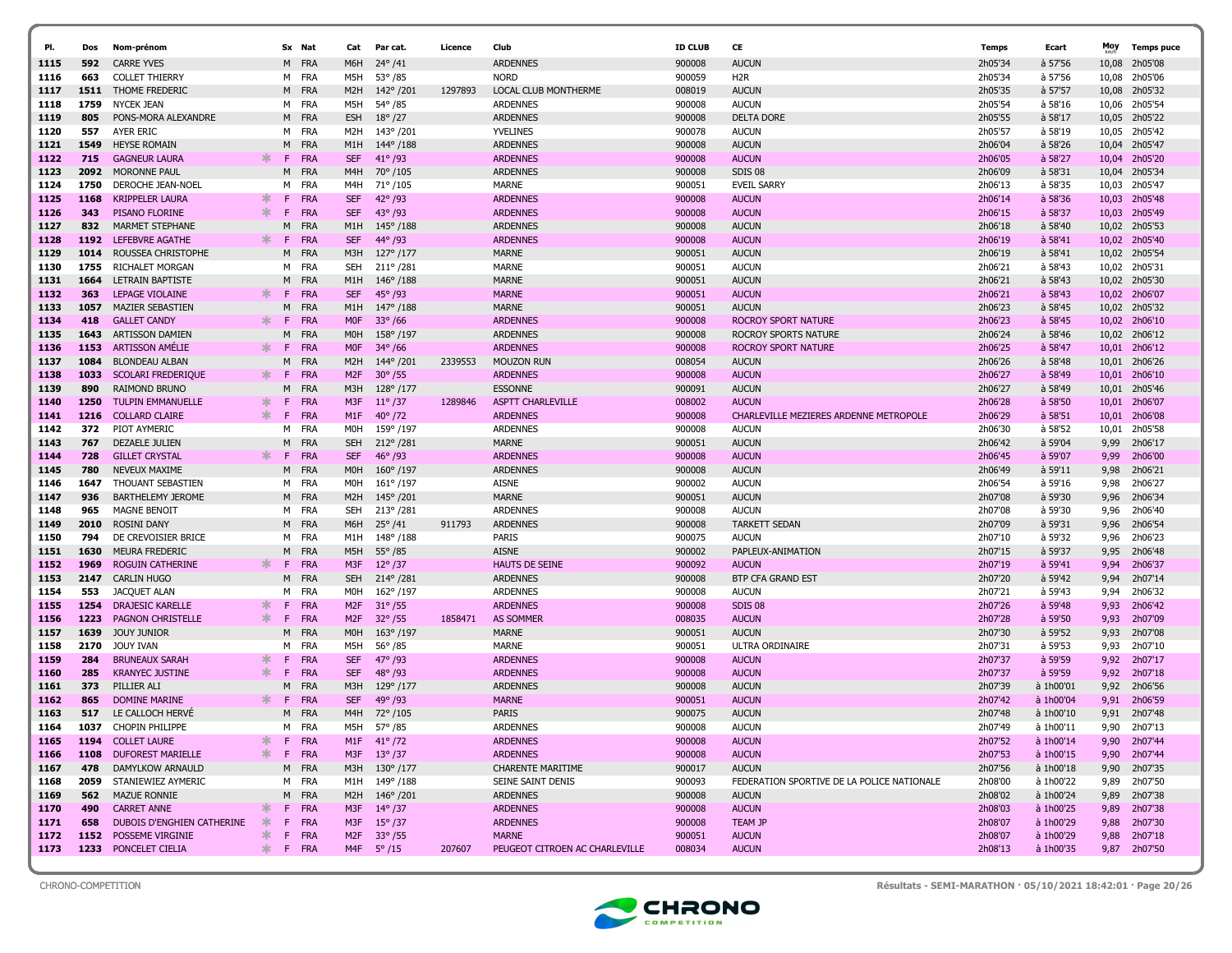|              |             |                                              |                  |         |                   |                   |                                |                    |                                      |                  |                               |                    |                        | Moy          |                    |
|--------------|-------------|----------------------------------------------|------------------|---------|-------------------|-------------------|--------------------------------|--------------------|--------------------------------------|------------------|-------------------------------|--------------------|------------------------|--------------|--------------------|
| PI.          | Dos         | Nom-prénom                                   |                  |         | Sx Nat            | Cat               | Par cat.                       | Licence            | Club                                 | <b>ID CLUB</b>   | CE                            | Temps              | Ecart                  |              | <b>Temps puce</b>  |
| 1174         | 531         | NANQUETTE AXEL                               |                  | M       | FRA               | JUH               | $7^{\circ}/15$                 |                    | <b>ARDENNES</b>                      | 900008           | <b>AUCUN</b>                  | 2h08'14            | à 1h00'36              | 9,87         | 2h07'54            |
| 1175         | 1178        | <b>JAUSSAUD CAROLINE</b>                     | $\ast$<br>$\ast$ | F.      | FRA               | M <sub>2F</sub>   | $34^{\circ}/55$                |                    | <b>ARDENNES</b>                      | 900008           | <b>AUCUN</b>                  | 2h08'17            | à 1h00'39              | 9,87         | 2h08'01            |
| 1176         | 1212<br>613 | <b>LAMBERT LINDA</b>                         |                  | F.<br>м | FRA<br>FRA        | M <sub>2</sub> F  | $35^{\circ}$ /55               | 2033146            | ATHLETIC BELAIR CLUB<br><b>MARNE</b> | 008036           | <b>AUCUN</b><br><b>AUCUN</b>  | 2h08'25            | à 1h00'47<br>à 1h00'49 | 9,86         | 2h08'01<br>2h07'54 |
| 1177<br>1178 | 802         | <b>VICENTE NICOLAS</b><br>SABRIA LLORET JOEL |                  | M       | ESP               | <b>SEH</b><br>M2H | $215^{\circ}$ /281<br>147°/201 |                    | LUXEMBOURG                           | 900051<br>900100 | <b>AUCUN</b>                  | 2h08'27<br>2h08'27 | à 1h00'49              | 9,86<br>9,86 | 2h07'43            |
| 1179         | 449         | <b>COMPERE AMANDINE</b>                      | $\ast$           | F       | FRA               | M <sub>2</sub> F  | $36^{\circ}/55$                | 1968564            | <b>MOUZON RUN</b>                    | 008054           | <b>AUCUN</b>                  | 2h08'29            | à 1h00'51              | 9,85         | 2h07'52            |
| 1180         | 1701        | <b>BODSON YVES</b>                           |                  |         | M FRA             | M4H               | 73°/105                        |                    | <b>ARDENNES</b>                      | 900008           | <b>AUCUN</b>                  | 2h08'38            | à 1h01'00              | 9,84         | 2h08'25            |
| 1181         | 603         | RUY JEAN-LOUIS                               |                  | M       | FRA               | M <sub>2</sub> H  | 148°/201                       |                    | MEURTHE ET MOSELLE                   | 900054           | <b>AUCUN</b>                  | 2h08'39            | à 1h01'01              | 9,84         | 2h08'12            |
| 1182         | 476         | PELAMATTI MEHDI                              |                  | M       | FRA               | <b>SEH</b>        | 216°/281                       |                    | <b>ARDENNES</b>                      | 900008           | <b>AUCUN</b>                  | 2h08'39            | à 1h01'01              | 9.84         | 2h08'13            |
| 1183         | 401         | JOUART ALEXANDRA                             | $\ast$           | F       | <b>FRA</b>        | M1F               | $42^{\circ}/72$                | 1865959            | LES PIEDS A LA RETOURNE DE JUN       | 008048           | <b>AUCUN</b>                  | 2h08'53            | $a$ 1h01'15            | 9,82         | 2h08'19            |
| 1184         | 1256        | <b>LAPRADE GISELE</b>                        | ∗                | F       | FRA               | M <sub>2F</sub>   | $37^{\circ}$ /55               |                    | <b>ARDENNES</b>                      | 900008           | <b>AUTO AVENIR ARDENNE</b>    | 2h08'53            | $a$ 1h01'15            | 9,82         | 2h08'19            |
| 1185         | 1246        | NAUDEAU EMMANUELLE                           | ж.               | F.      | FRA               | <b>MOF</b>        | $35^{\circ}$ /66               | 2235722            | <b>GRAC ATHLETISME*</b>              | 008015           | <b>AUCUN</b>                  | 2h08'54            | à 1h01'16              | 9,82         | 2h08'11            |
| 1186         | 1019        | <b>BARRAGATO ENZO</b>                        |                  | M       | FRA               | M1H               | $150^{\circ}/188$              |                    | <b>ARDENNES</b>                      | 900008           | <b>AUCUN</b>                  | 2h08'54            | à 1h01'16              | 9,82         | 2h08'21            |
| 1187         | 1898        | EL KELAI HOUCINE                             |                  | M       | FRA               | <b>ESH</b>        | $19^{\circ}/27$                |                    | <b>ARDENNES</b>                      | 900008           | <b>3EME RG</b>                | 2h08'57            | à 1h01'19              | 9,82         | 2h08'39            |
| 1188         | 1899        | <b>BROUETTE GREGOIRE</b>                     |                  | M       | FRA               | <b>SEH</b>        | 217° /281                      |                    | <b>ARDENNES</b>                      | 900008           | <b>3EME RG</b>                | 2h08'57            | à 1h01'19              | 9,82         | 2h08'39            |
| 1189         | 885         | <b>JUPPIN FLORENT</b>                        |                  |         | M FRA             | M3H               | $131^{\circ}/177$              |                    | <b>ESSONNE</b>                       | 900091           | <b>AUCUN</b>                  | 2h08'59            | à 1h01'21              | 9,82         | 2h08'38            |
| 1190         | 543         | NANQUETTE DIDIER                             |                  | м       | FRA               | M4H               | 74°/105                        |                    | <b>ARDENNES</b>                      | 900008           | <b>LES KAVALEUX</b>           | 2h09'03            | à 1h01'25              | 9,81         | 2h08'44            |
| 1191         | 1232        | MESSIFET CHARLINE                            | $\ast$           | F.      | FRA               | <b>SEF</b>        | $50^{\circ}$ /93               | 2062807            | AC GESPUNSART NEUFMANIL              | 008029           | <b>AUCUN</b>                  | 2h09'06            | à 1h01'28              | 9,81         | 2h08'23            |
| 1192         | 321         | <b>BECARD NICOLAS</b>                        |                  | м       | FRA               | M1H               | $151^{\circ}$ /188             |                    | <b>ARDENNES</b>                      | 900008           | <b>AUCUN</b>                  | 2h09'08            | à 1h01'30              | 9.80         | 2h08'25            |
| 1193         | 717         | SOMMELETTE ERIC                              |                  | M       | FRA               | M4H               | 75°/105                        |                    | <b>INDRE ET LOIRE</b>                | 900037           | <b>AUCUN</b>                  | 2h09'08            | à 1h01'30              | 9,80         | 2h08'44            |
| 1194         | 1911        | VANDER POORTE THOMAS                         |                  | м       | FRA               | ESH               | $20^{\circ}/27$                |                    | <b>ARDENNES</b>                      | 900008           | <b>3EME RG</b>                | 2h09'08            | à 1h01'30              | 9,80         | 2h08'36            |
| 1195         | 322         | <b>BECARD MATHILDE</b>                       | $\ast$           | F.      | <b>FRA</b>        | M1F               | $43^{\circ}/72$                |                    | <b>ARDENNES</b>                      | 900008           | <b>AUCUN</b>                  | 2h09'09            | à 1h01'31              | 9,80         | 2h08'28            |
| 1196         | 1069        | <b>GRADEL FABRICE</b>                        |                  | м       | FRA               | МЗН               | 132°/177                       |                    | <b>ARDENNES</b>                      | 900008           | <b>AUCUN</b>                  | 2h09'09            | à 1h01'31              | 9,80         | 2h08'49            |
| 1197         | 1864        | PONCELET MICKAEL                             |                  | м       | <b>FRA</b>        | <b>SEH</b>        | 218°/281                       |                    | <b>ARDENNES</b>                      | 900008           | <b>3EME RG</b>                | 2h09'09            | à 1h01'31              | 9,80         | 2h08'37            |
| 1198         | 1229        | <b>PRUGNON VIRGINIE</b>                      | ∗.               | F.      | FRA               | M <sub>2</sub> F  | $38^{\circ}/55$                | 2073991            | ATHLETIC BELAIR CLUB                 | 008036           | <b>AUCUN</b>                  | 2h09'10            | à 1h01'32              | 9,80         | 2h08'47            |
| 1199         | 78          | <b>DUPUY JEREMY</b>                          |                  | M       | FRA               | M1H               | $152^{\circ}/188$              |                    | CHARLEVILLE MEZIERES ATHLETISM       | 008049           | <b>AUCUN</b>                  | 2h09'11            | à 1h01'33              | 9,80         | 2h08'31            |
| 1200         | 947         | PONSARD ARNAUD                               |                  |         | M FRA             | МЗН               | 133°/177                       |                    | <b>ARDENNES</b>                      | 900008           | <b>AUCUN</b>                  | 2h09'12            | à 1h01'34              | 9,80         | 2h08'29            |
| 1201         | 1611        | DONKERQUE CLÉMENT                            |                  | м       | FRA               | <b>ESH</b>        | $21^{\circ}/27$                |                    | <b>ARDENNES</b>                      | 900008           | <b>AUCUN</b>                  | 2h09'12            | à 1h01'34              | 9,80         | 2h08'30            |
| 1202         |             | 1612 DONKERQUE ARNAUD                        |                  | м       | FRA               | МЗН               | 134°/177                       |                    | <b>ARDENNES</b>                      | 900008           | <b>AUCUN</b>                  | 2h09'13            | à 1h01'35              | 9,80         | 2h08'30            |
| 1203         | 803         | <b>MOUGIN BENEDICTE</b>                      | $\ast$           | F.      | FRA               | M1F               | 44° /72                        |                    | <b>ARDENNES</b>                      | 900008           | <b>AUCUN</b>                  | 2h09'13            | à 1h01'35              | 9,80         | 2h08'50            |
| 1204         | 777         | <b>MILLOT PATRICK</b>                        |                  | м       | FRA               | M7H               | $8^{\circ}/17$                 |                    | <b>ARDENNES</b>                      | 900008           | <b>AUCUN</b>                  | 2h09'24            | à 1h01'46              | 9,78         | 2h09'22            |
| 1205         | 1819        | <b>BODART SERGE</b>                          |                  | M       | FRA               | M3H               | $135^{\circ}$ /177             |                    | <b>MARNE</b>                         | 900051           | CASI REIMS SNCF               | 2h09'26            | à 1h01'48              | 9,78         | 2h09'07            |
| 1206         | 2119        | BARTHELEMY ALAIN                             |                  | M       | FRA               | M6H               | $26^{\circ}$ /41               |                    | <b>ARDENNES</b>                      | 900008           | VILLE DE CHARLEVILLE MEZIERES | 2h09'29            | à 1h01'51              | 9,78         | 2h09'13            |
| 1207         | 1795        | <b>LEDUC RENAUD</b>                          |                  | M       | <b>FRA</b>        | <b>SEH</b>        | 219°/281                       |                    | <b>MARNE</b>                         | 900051           | <b>AUCUN</b>                  | 2h09'31            | à 1h01'53              | 9,77         | 2h09'05            |
| 1208         | 840         | <b>GOFFETTE PAULINE</b>                      | $\ast$           | F       | <b>FRA</b>        | <b>SEF</b>        | $51^{\circ}$ /93               |                    | <b>MARNE</b>                         | 900051           | <b>AUCUN</b>                  | 2h09'32            | à 1h01'54              | 9,77         | 2h09'08            |
| 1209         | 1180        | <b>DANZI CHRISTELE</b>                       | 氺                | F       | FRA               | M <sub>2</sub> F  | $39^{\circ}$ /55               |                    | <b>ARDENNES</b>                      | 900008           | <b>AUCUN</b>                  | 2h09'35            | à 1h01'57              | 9,77         | 2h08'57            |
| 1210         | 1179        | <b>ANCIAUX FLORE</b>                         | $\ast$           | F.      | FRA               | <b>ESF</b>        | $4^{\circ}/7$                  |                    | <b>ARDENNES</b>                      | 900008           | <b>AUCUN</b>                  | 2h09'36            | à 1h01'58              | 9,77         | 2h09'00            |
| 1211         | 599         | PIERRE CYRIL                                 |                  | M       | FRA               | <b>SEH</b>        | 220°/281                       |                    | <b>ARDENNES</b>                      | 900008           | <b>AUCUN</b>                  | 2h09'42            | à 1h02'04              | 9,76         | 2h09'42            |
| 1212         | 1522        | LETISSIER CEDRIC                             |                  | м       | FRA               | M1H               | 153°/188                       | 1753663            | FJEP ATTIGNY COURSE A PIED           | 008022           | <b>AUCUN</b>                  | 2h09'44            | à 1h02'06              | 9.76         | 2h09'09            |
| 1213         | 1123        | LETISSIER AMELIE                             |                  | F.      | FRA               | <b>MOF</b>        | $36^{\circ}$ /66               |                    | <b>ARDENNES</b>                      | 900008           | <b>AUCUN</b>                  | 2h09'44            | à 1h02'06              | 9,76         | 2h09'10            |
| 1214         |             | 1722 ALLARY JEAN                             |                  |         | M FRA             | MOH               | 164°/197                       |                    | <b>PARIS</b>                         | 900075           | <b>AUCUN</b>                  | 2h09'53            | à 1h02'15              | 9.75         | 2h09'22            |
| 1215         | 1997<br>696 | <b>GAGEOT PASCAL</b>                         |                  | M<br>M  | <b>FRA</b><br>FRA | M5H               | $58^{\circ}/85$                | 452377             | PEUGEOT CITROEN AC CHARLEVILLE       | 008034           | <b>AUCUN</b>                  | 2h09'55            | à 1h02'17<br>à 1h02'19 | 9,74         | 2h09'38<br>2h09'18 |
| 1216<br>1217 | 963         | <b>DEMAZURE ERIC</b><br>THIERY JEAN-LUC      |                  | м       | <b>FRA</b>        | M2H<br>M6H        | 149°/201<br>$27^{\circ}/41$    | 1347841<br>1550690 | S/L VERMELLES AC<br>LUMES COURIR     | 062068<br>008041 | <b>AUCUN</b><br><b>AUCUN</b>  | 2h09'57<br>2h09'57 | à 1h02'19              | 9,74<br>9,74 | 2h09'35            |
| 1218         | 1682        | <b>CAPRON CHRISTOPHE</b>                     |                  |         | M FRA             | M2H               | 150°/201                       |                    | <b>ARDENNES</b>                      | 900008           | <b>AUCUN</b>                  | 2h09'58            | à 1h02'20              | 9,74         | 2h09'18            |
| 1219         | 579         | <b>GILLET TATIANA</b>                        | ∗                | F       | FRA               | <b>SEF</b>        | $52^{\circ}$ /93               |                    | <b>MARNE</b>                         | 900051           | <b>AUCUN</b>                  | 2h09'59            | à 1h02'21              | 9,74         | 2h09'26            |
| 1220         | 1787        | <b>LAEDERICH GEORGES</b>                     |                  | м       | FRA               | MOH               | 165°/197                       |                    | <b>PARIS</b>                         | 900075           | <b>AUCUN</b>                  | 2h10'00            | à 1h02'22              | 9,74         | 2h10'00            |
| 1221         | 1892        | STEINLE FLORIAN                              |                  | м       | FRA               | <b>SEH</b>        | $221^{\circ}$ /281             |                    | <b>ARDENNES</b>                      | 900008           | <b>3EME RG</b>                | 2h10'00            | à 1h02'22              | 9,74         | 2h10'00            |
| 1222         | 766         | <b>LAMBERT SANDRINE</b>                      |                  | F.      | <b>FRA</b>        | M <sub>2F</sub>   | $40^{\circ}$ /55               |                    | <b>ARDENNES</b>                      | 900008           | <b>AUCUN</b>                  | 2h10'05            | à 1h02'27              | 9,73         | 2h09'23            |
| 1223         | 1068        | <b>MELIN CHRISTOPHE</b>                      |                  | м       | <b>FRA</b>        |                   | M3H 136°/177                   |                    | <b>ARDENNES</b>                      | 900008           | <b>AUCUN</b>                  | 2h10'07            | à 1h02'29              | 9,73         | 2h09'51            |
| 1224         |             | 1203 PERIN ISABELLE                          | ж.               |         | F FRA             |                   | M4F $6^{\circ}/15$             | 2175822            | CHARLEVILLE MEZIERES ATHLETISM       | 008049           | <b>AUCUN</b>                  | 2h10'07            | à 1h02'29              |              | 9,73 2h10'01       |
| 1225         |             | 1677 PICARD AXEL                             |                  |         | M FRA             |                   | ESH 22° /27                    |                    | <b>ARDENNES</b>                      | 900008           | <b>AUCUN</b>                  | 2h10'08            | à 1h02'30              |              | 9,73 2h09'52       |
| 1226         |             | 1886 TEIHOARII GARY                          |                  |         | M FRA             |                   | SEH 222°/281                   |                    | <b>ARDENNES</b>                      | 900008           | 3EME RG                       | 2h10'09            | à 1h02'31              |              | 9,73 2h09'26       |
| 1227         |             | 1837 VIOT JOEL                               |                  |         | M FRA             |                   | M6H 28°/41                     |                    | MARNE                                | 900051           | CASI REIMS SNCF               | 2h10'13            | à 1h02'35              |              | 9,72 2h10'13       |
| 1228         |             | 782 PALE EMMANUEL                            |                  |         | M FRA             |                   | M3H 137°/177                   |                    | <b>ARDENNES</b>                      | 900008           | AUCUN                         | 2h10'16            | à 1h02'38              |              | 9,72 2h09'53       |
| 1229         | 416         | <b>BEGUIN EMILIE</b>                         |                  |         | F FRA             |                   | M0F 37°/66                     |                    | <b>ARDENNES</b>                      | 900008           | <b>AUCUN</b>                  | 2h10'16            | à 1h02'38              |              | 9,72 2h09'41       |
| 1230         |             | 1586 ABGOUR OMAR                             |                  |         | M MOR             |                   | M2H 151°/201                   |                    | <b>ARDENNES</b>                      | 900008           | <b>AUCUN</b>                  | 2h10'16            | à 1h02'38              |              | 9,72 2h09'40       |
| 1231         |             | 2093 ANCELET KODY                            |                  |         | M FRA             |                   | JUH $8^{\circ}/15$             |                    | <b>ARDENNES</b>                      | 900008           | SDIS 08                       | 2h10'16            | à 1h02'38              |              | 9,72 2h09'43       |
| 1232         |             | <b>546</b> SCHNEIDER ANOUCK                  |                  |         | * F FRA           |                   | M2F 41°/55                     |                    | <b>HERAULT</b>                       | 900034           | COURIR A JUVIGNAC             | 2h10'18            | à 1h02'40              |              | 9,72 2h09'48       |
|              |             |                                              |                  |         |                   |                   |                                |                    |                                      |                  |                               |                    |                        |              |                    |



CHRONO-COMPETITION Résultats - SEMI-MARATHON · 05/10/2021 18:42:02 · Page 21/26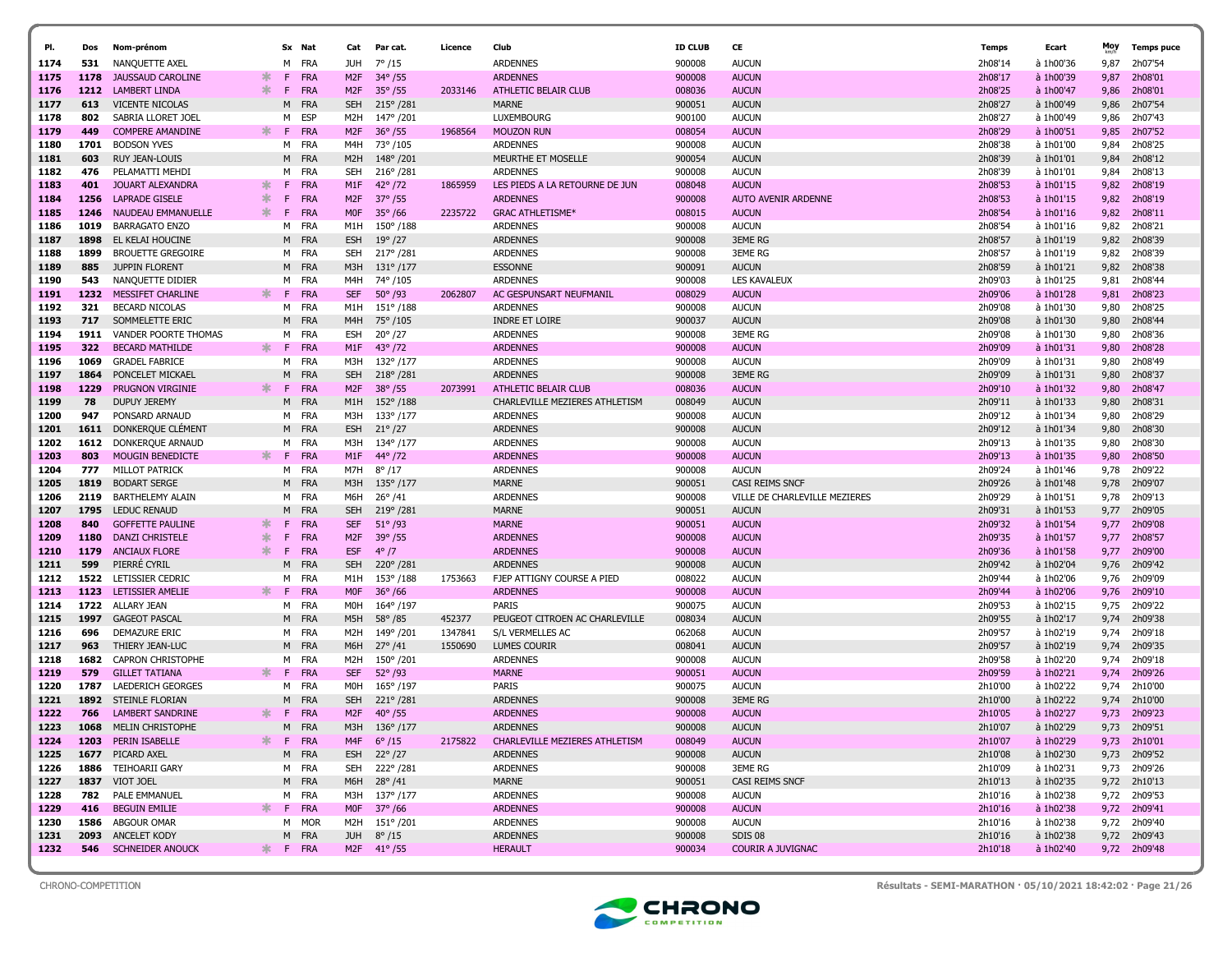| PI.          | Dos        | Nom-prénom                                       |         |         | Sx Nat            | Cat                                  | Par cat.                           | Licence | Club                               | <b>ID CLUB</b>   | CE                               | Temps              | Ecart                  | Moy          | <b>Temps puce</b>  |
|--------------|------------|--------------------------------------------------|---------|---------|-------------------|--------------------------------------|------------------------------------|---------|------------------------------------|------------------|----------------------------------|--------------------|------------------------|--------------|--------------------|
| 1233         | 547        | <b>TOURTE CEDRIC</b>                             |         | M       | <b>FRA</b>        | M <sub>2</sub> H                     | 152°/201                           |         | <b>ARDENNES</b>                    | 900008           | <b>TEAM JP</b>                   | 2h10'18            | à 1h02'40              | 9,72         | 2h09'48            |
| 1234         | 964        | <b>QUETIER SANDRA</b>                            | ∗       | F.      | <b>FRA</b>        | M <sub>1</sub> F                     | $45^{\circ}$ /72                   |         | <b>ARDENNES</b>                    | 900008           | <b>AUCUN</b>                     | 2h10'21            | à 1h02'43              | 9,71         | 2h09'34            |
| 1235         | 295        | <b>GUIMARAES PINTO SANDRA</b>                    | ∗       | F.      | FRA               | <b>SEF</b>                           | $53^{\circ}$ /93                   |         | <b>ARDENNES</b>                    | 900008           | <b>AUCUN</b>                     | 2h10'21            | à 1h02'43              | 9,71         | 2h09'49            |
| 1236         | 320        | <b>LECLERC LUDOVIC</b>                           |         | м       | FRA               | <b>SEH</b>                           | 223°/281                           |         | <b>MARNE</b>                       | 900051           | <b>AUCUN</b>                     | 2h10'25            | à 1h02'47              | 9,71         | 2h10'10            |
| 1237         | 475        | LECLERC SEBASTIEN                                |         |         | M FRA             | <b>SEH</b>                           | 224°/281                           |         | <b>ARDENNES</b>                    | 900008           | <b>AUCUN</b>                     | 2h10'26            | à 1h02'48              | 9,71         | 2h10'10            |
| 1238         | 971        | <b>VANDELER GUY</b>                              |         | M       | <b>FRA</b>        | M7H                                  | $9^{\circ}/17$                     | 504868  | UNION SPORTIVE CHATELET EN BRI     | 077105           | <b>AUCUN</b>                     | 2h10'26            | à 1h02'48              | 9,71         | 2h10'03            |
| 1239         | 928        | LOISELET ELODIE                                  |         | F       | FRA               | <b>SEF</b>                           | 54° /93                            |         | <b>MARNE</b>                       | 900051           | <b>AUCUN</b>                     | 2h10'30            | à 1h02'52              | 9,70         | 2h09'46            |
| 1240         | 424        | <b>GRESSIER VIRGINIE</b>                         | ∗       | F.      | <b>FRA</b>        | <b>MOF</b>                           | $38^{\circ}$ /66                   | 2252658 | US CHEMINOTS NOUVION SUR MEUSE     | 008039           | <b>AUCUN</b>                     | 2h10'30            | à 1h02'52              | 9,70         | 2h09'53            |
| 1241         | 931        | <b>WACHNICKI RUDDY</b>                           |         | м       | <b>FRA</b>        | <b>MOH</b>                           | $166^{\circ}/197$                  |         | <b>MARNE</b>                       | 900051           | <b>AUCUN</b>                     | 2h10'31            | à 1h02'53              | 9,70         | 2h09'46            |
| 1242         | 1187       | <b>CHOISY CELINE</b>                             | ж.      | F.      | <b>FRA</b>        | <b>MOF</b>                           | $39^{\circ}/66$                    |         | <b>ARDENNES</b>                    | 900008           | <b>CTA</b>                       | 2h10'32            | à 1h02'54              | 9,70         | 2h10'06            |
| 1243         | 1853       | <b>MAGIN ALAIN</b>                               |         | м       | <b>FRA</b>        | M <sub>2</sub> H                     | $153^{\circ}/201$                  | 1890805 | ATHLETIC BELAIR CLUB               | 008036           | <b>AUCUN</b>                     | 2h10'34            | à 1h02'56              | 9,70         | 2h10'10            |
| 1244         | 289        | LAINÉ CHRISTINE                                  |         | F.      | <b>FRA</b>        | M3F                                  | $16^{\circ}/37$                    |         | <b>MARNE</b>                       | 900051           | <b>AUCUN</b>                     | 2h10'36            | à 1h02'58              | 9,69         | 2h09'46            |
| 1245         | 2157       | <b>FELOT MICHEL</b>                              |         | м       | <b>FRA</b>        | M8H                                  | $1^{\circ}/1$                      |         | CHARLEVILLE MEZIERES ATHLETISM     | 008049           | <b>AUCUN</b>                     | 2h10'36            | à 1h02'58              | 9,69         | 2h10'24            |
| 1246         | 357        | <b>LECHEIN ISABELLE</b>                          | ж.      | -F      | FRA               | M4F                                  | $7^{\circ}/15$                     |         | <b>ARDENNES</b>                    | 900008           | <b>AUCUN</b>                     | 2h10'37            | à 1h02'59              | 9,69         | 2h10'01            |
| 1247         | 1593       | BUVRY YOANN                                      |         | M       | FRA               | <b>SEH</b>                           | 225°/281                           |         | <b>ARDENNES</b>                    | 900008           | <b>AUCUN</b>                     | 2h10'44            | à 1h03'06              | 9,68         | 2h10'22            |
| 1248         | 1775       | OLIVEIRA JOFFREY                                 |         | м       | <b>FRA</b>        | SEH                                  | 226°/281                           |         | <b>ARDENNES</b>                    | 900008           | <b>AUCUN</b>                     | 2h10'44            | à 1h03'06              | 9,68         | 2h10'44            |
| 1249         | 370        | ROSSBACH THOMAS-OLIVIER                          |         | M       | <b>FRA</b>        | <b>SEH</b>                           | 227° /281                          |         | <b>ARDENNES</b>                    | 900008           | <b>AUCUN</b>                     | 2h10'44            | à 1h03'06              | 9,68         | 2h10'23            |
| 1250         | 1129       | <b>LAURENT MARYLINE</b>                          | ∗       | F.      | FRA               | M4F                                  | $8^{\circ}/15$                     | 2058749 | LOCAL CLUB MONTHERME               | 008019           | <b>AUCUN</b>                     | 2h10'46            | à 1h03'08              | 9,68         | 2h10'30            |
| 1251         | 700        | DAGNICOURT MARIE                                 | ж.      | F.      | <b>FRA</b>        | <b>SEF</b>                           | $55^{\circ}$ /93                   |         | <b>AISNE</b>                       | 900002           | <b>AUCUN</b>                     | 2h10'51            | à 1h03'13              | 9,68         | 2h10'32            |
| 1252         | 328        | SOMVEILLE ANTONY<br><b>MAGNE CHARLES</b>         |         | м       | FRA<br><b>FRA</b> | M2H                                  | 154°/201                           |         | <b>ARDENNES</b><br><b>ARDENNES</b> | 900008           | <b>AUCUN</b>                     | 2h10'51            | à 1h03'13              | 9,68         | 2h10'03            |
| 1253<br>1254 | 948<br>366 | <b>FORGET CELINE</b>                             | $\ast$  | M<br>F  | <b>FRA</b>        | M2H<br>M <sub>1</sub> F              | 155°/201<br>$46^{\circ}$ /72       | 1909705 | <b>MOUZON RUN</b>                  | 900008           | <b>COLF</b><br><b>AUCUN</b>      | 2h10'58<br>2h11'02 | à 1h03'20              | 9,67         | 2h10'32            |
| 1255         | 1117       | <b>GUILLOT CLEMENCE</b>                          | 米       | F       | FRA               | <b>MOF</b>                           | $40^{\circ}/66$                    |         | <b>ARDENNES</b>                    | 008054<br>900008 | <b>AUCUN</b>                     | 2h11'03            | à 1h03'24<br>à 1h03'25 | 9,66<br>9,66 | 2h10'21<br>2h10'28 |
| 1256         | 341        | <b>CHAMBRU CHARLOTTE</b>                         | ж.      | F.      | FRA               | <b>SEF</b>                           | $56^{\circ}$ /93                   |         | <b>SEINE ET MARNE</b>              | 900077           | <b>AUCUN</b>                     | 2h11'10            | à 1h03'32              | 9,65         | 2h10'29            |
| 1257         | 342        | DEFRANCE LAURENT                                 |         | М       | FRA               | M2H                                  | $156^{\circ}/201$                  |         | <b>SEINE ET MARNE</b>              | 900077           | <b>AUCUN</b>                     | 2h11'10            | à 1h03'32              | 9,65         | 2h10'28            |
| 1258         | 1884       | COUSSEAU DAMIEN                                  |         | м       | <b>FRA</b>        | <b>SEH</b>                           | 228°/281                           |         | <b>ARDENNES</b>                    | 900008           | <b>3EME RG</b>                   | 2h11'12            | à 1h03'34              | 9,65         | 2h10'29            |
| 1259         | 455        | <b>BUQUET SANDRINE</b>                           | ∗.      | -F      | FRA               | M <sub>2F</sub>                      | $42^{\circ}$ /55                   |         | <b>ARDENNES</b>                    | 900008           | <b>AUCUN</b>                     | 2h11'20            | à 1h03'42              | 9,64         | 2h10'41            |
| 1260         | 1501       | REMACLY JEAN-MICHEL                              |         | м       | <b>FRA</b>        | M1H                                  | 154°/188                           | 2207255 | <b>RC EPERNAY</b>                  | 051030           | <b>AUCUN</b>                     | 2h11'20            | à 1h03'42              | 9,64         | 2h10'38            |
| 1261         | 1171       | REMACLY STÉPHANIE                                | ж.      | F       | <b>FRA</b>        | M1F                                  | $47^{\circ}$ /72                   |         | <b>RC EPERNAY</b>                  | 051030           | <b>AUCUN</b>                     | 2h11'22            | à 1h03'44              | 9,64         | 2h10'40            |
| 1262         | 1190       | <b>DAUBARD ANITA</b>                             | ж.      | F.      | <b>FRA</b>        | M3F                                  | $17^{\circ}/37$                    | 561968  | <b>VOUZIERS OXYGENE</b>            | 008045           | <b>AUCUN</b>                     | 2h11'23            | à 1h03'45              | 9,64         | 2h10'52            |
| 1263         | 1857       | NONON NICOLAS                                    |         | м       | <b>FRA</b>        | M3H                                  | $138^{\circ}/177$                  | 1083510 | ATHLETIC BELAIR CLUB               | 008036           | <b>AUCUN</b>                     | 2h11'24            | à 1h03'46              | 9,63         | 2h10'46            |
| 1264         | 779        | <b>GELMETTI JEAN MARIE</b>                       |         |         | M FRA             | M4H                                  | 76°/105                            |         | <b>ARDENNES</b>                    | 900008           | <b>AUCUN</b>                     | 2h11'36            | à 1h03'58              | 9,62         | 2h11'12            |
| 1265         | 727        | <b>BRIQUET MAXIME</b>                            |         | м       | <b>FRA</b>        | <b>SEH</b>                           | 229°/281                           |         | <b>MARNE</b>                       | 900051           | <b>AUCUN</b>                     | 2h11'38            | à 1h04'00              | 9,62         | 2h11'38            |
| 1266         | 677        | <b>MATOS JORGE</b>                               |         |         | M FRA             | M1H                                  | 155°/188                           |         | MOSELLE                            | 900057           | <b>AUCUN</b>                     | 2h11'44            | à 1h04'06              | 9,61         | 2h11'10            |
| 1267         | 676        | PORQUET GREGORY                                  |         | M       | <b>FRA</b>        | M1H                                  | $156^{\circ}/188$                  |         | <b>MOSELLE</b>                     | 900057           | <b>AUCUN</b>                     | 2h11'44            | à 1h04'06              | 9,61         | 2h11'11            |
| 1268         | 1946       | THIRY PATRICE                                    |         | M       | <b>FRA</b>        | M5H                                  | 59°/85                             | 365647  | CHARLEVILLE MEZIERES ATHLETISM     | 008049           | <b>AUCUN</b>                     | 2h11'46            | à 1h04'08              | 9,61         | 2h11'02            |
| 1269         | 479        | <b>GONZALEZ FABIEN</b>                           |         | M       | <b>FRA</b>        | M1H                                  | 157°/188                           |         | <b>SEINE MARITIME</b>              | 900076           | <b>CBG</b>                       | 2h11'48            | à 1h04'10              | 9,61         | 2h11'09            |
| 1270         | 561        | <b>GAYRAUD DELPHINE</b>                          | ж.      | -F.     | FRA               | M <sub>2F</sub>                      | $43^{\circ}$ /55                   |         | <b>ARDENNES</b>                    | 900008           | <b>AUCUN</b>                     | 2h11'49            | à 1h04'11              | 9,60         | 2h11'11            |
| 1271         | 573        | <b>GAYRAUD XAVIER</b>                            |         | M       | <b>FRA</b>        | M <sub>2</sub> H                     | 157°/201                           |         | MAINE ET LOIRE                     | 900049           | <b>AUCUN</b>                     | 2h11'50            | à 1h04'12              | 9,60         | 2h11'11            |
| 1272         | 758        | PINGARD JEAN-LUC                                 |         | м       | FRA               | M6H                                  | $29^{\circ}$ /41                   |         | OISE                               | 900060           | <b>AUCUN</b>                     | 2h11'59            | à 1h04'21              | 9,59         | 2h11'32            |
| 1273         | 1661       | <b>COLIN JEAN-PAUL</b>                           |         | M       | <b>FRA</b>        | M5H                                  | $60^{\circ}/85$                    |         | <b>MEUSE</b>                       | 900055           | <b>AUCUN</b>                     | 2h12'02            | à 1h04'24              | 9,59         | 2h11'30            |
| 1274         | 422<br>263 | <b>KALMES HELENE</b><br><b>NAESSENS ISABELLE</b> | ∗<br>ж. | F<br>F. | <b>FRA</b><br>FRA | M <sub>1</sub> F<br>M <sub>1</sub> F | $48^{\circ}/72$<br>$49^{\circ}/72$ |         | <b>ARDENNES</b><br><b>ARDENNES</b> | 900008<br>900008 | <b>AUCUN</b><br><b>AB SPORTS</b> | 2h12'03<br>2h12'04 | à 1h04'25<br>à 1h04'26 | 9,59<br>9,59 | 2h11'31<br>2h11'29 |
| 1275<br>1276 | 251        | <b>SIMON TONY</b>                                |         | м       | FRA               | <b>SEH</b>                           | 230°/281                           |         | <b>ARDENNES</b>                    | 900008           | <b>AUCUN</b>                     | 2h12'04            | à 1h04'26              | 9,59         | 2h11'28            |
| 1277         | 537        | MEIRELES GUILLAUME                               |         |         | M FRA             | M1H                                  | $158^{\circ}/188$                  |         | <b>MARNE</b>                       | 900051           | <b>AUCUN</b>                     | 2h12'06            | à 1h04'28              | 9,58         | 2h11'21            |
| 1278         | 1820       | CAILLEUX LAURENT                                 |         | M       | FRA               | M1H                                  | 159°/188                           |         | <b>MARNE</b>                       | 900051           | CASI REIMS SNCF                  | 2h12'06            | à 1h04'28              | 9,58         | 2h11'19            |
| 1279         | 1126       | LAFFINEUR CATHERINE                              |         | -F      | FRA               | M3F                                  | $18^{\circ}/37$                    |         | <b>ARDENNES</b>                    | 900008           | <b>AUCUN</b>                     | 2h12'07            | à 1h04'29              | 9,58         | 2h11'32            |
| 1280         | 855        | <b>BIDAUX ALEXANDRE</b>                          |         | м       | FRA               | M0H                                  | 167°/197                           |         | <b>AISNE</b>                       | 900002           | <b>AUCUN</b>                     | 2h12'14            | à 1h04'36              | 9.57         | 2h12'14            |
| 1281         | 1044       | <b>RENTIER LAURENT</b>                           |         | м       | <b>FRA</b>        | M3H                                  | 139°/177                           |         | <b>ARDENNES</b>                    | 900008           | <b>AUCUN</b>                     | 2h12'21            | à 1h04'43              |              | 9,57 2h11'54       |
| 1282         | 1045       | <b>RENTIER ANDY</b>                              |         | м       | <b>FRA</b>        | ESH                                  | $23^{\circ}/27$                    |         | <b>ARDENNES</b>                    | 900008           | <b>AUCUN</b>                     | 2h12'21            | à 1h04'43              | 9,57         | 2h12'21            |
| 1283         | 630        | MALICET DOMINIQUE                                |         |         | M FRA             | M6H                                  | $30^{\circ}/41$                    |         | <b>ARDENNES</b>                    | 900008           | <b>AUCUN</b>                     | 2h12'22            | à 1h04'44              |              | 9,56 2h11'55       |
| 1284         | 316        | PONTET CHRISTOPHE                                |         |         | M FRA             | M2H                                  | 158°/201                           |         | <b>ARDENNES</b>                    | 900008           | <b>AUCUN</b>                     | 2h12'23            | à 1h04'45              |              | 9,56 2h11'46       |
| 1285         | 459        | <b>HENRY FABRICE</b>                             |         |         | M FRA             | M3H                                  | 140°/177                           |         | <b>ARDENNES</b>                    | 900008           | CHARLEVILLE MEZIERE TRAIL        | 2h12'23            | à 1h04'45              | 9,56         | 2h11'58            |
| 1286         | 589        | <b>GOOSSE CYNTHIA</b>                            | ∗       |         | F FRA             |                                      | M0F 41°/66                         |         | <b>BELGIQUE</b>                    | 900100           | <b>ACBBS</b>                     | 2h12'28            | à 1h04'50              |              | 9,56 2h11'52       |
| 1287         |            | 1114 PERRIN CHRISTELLE                           | ж.      | F.      | <b>FRA</b>        | M3F                                  | $19^{\circ}/37$                    |         | <b>ARDENNES</b>                    | 900008           | <b>AUCUN</b>                     | 2h12'32            | à 1h04'54              |              | 9,55 2h12'14       |
| 1288         | 2039       | ZAREBA JEREMY                                    |         |         | M FRA             | <b>SEH</b>                           | 231°/281                           |         | <b>ARDENNES</b>                    | 900008           | <b>3EME RG</b>                   | 2h12'38            | à 1h05'00              |              | 9,55 2h12'06       |
| 1289         | 290        | LAINÉ CHRISTOPHE                                 |         |         | M FRA             | M3H                                  | 141° / 177                         |         | MARNE                              | 900051           | <b>AUCUN</b>                     | 2h12'38            | à 1h05'00              |              | 9,55 2h11'47       |
| 1290         |            | 1120 FERNANDES LAURELINE                         | ∗.      |         | F FRA             | <b>SEF</b>                           | $57^{\circ}$ /93                   |         | <b>ARDENNES</b>                    | 900008           | <b>COVEMA</b>                    | 2h12'41            | à 1h05'03              |              | 9,54 2h12'16       |
| 1291         |            | 1119 SOBACO PAULINE                              | ∗.      |         | F FRA             |                                      | SEF 58°/93                         |         | <b>ARDENNES</b>                    | 900008           | <b>COVEMA</b>                    | 2h12'42            | à 1h05'04              |              | 9,54 2h12'16       |



CHRONO-COMPETITION Résultats - SEMI-MARATHON · 05/10/2021 18:42:02 · Page 22/26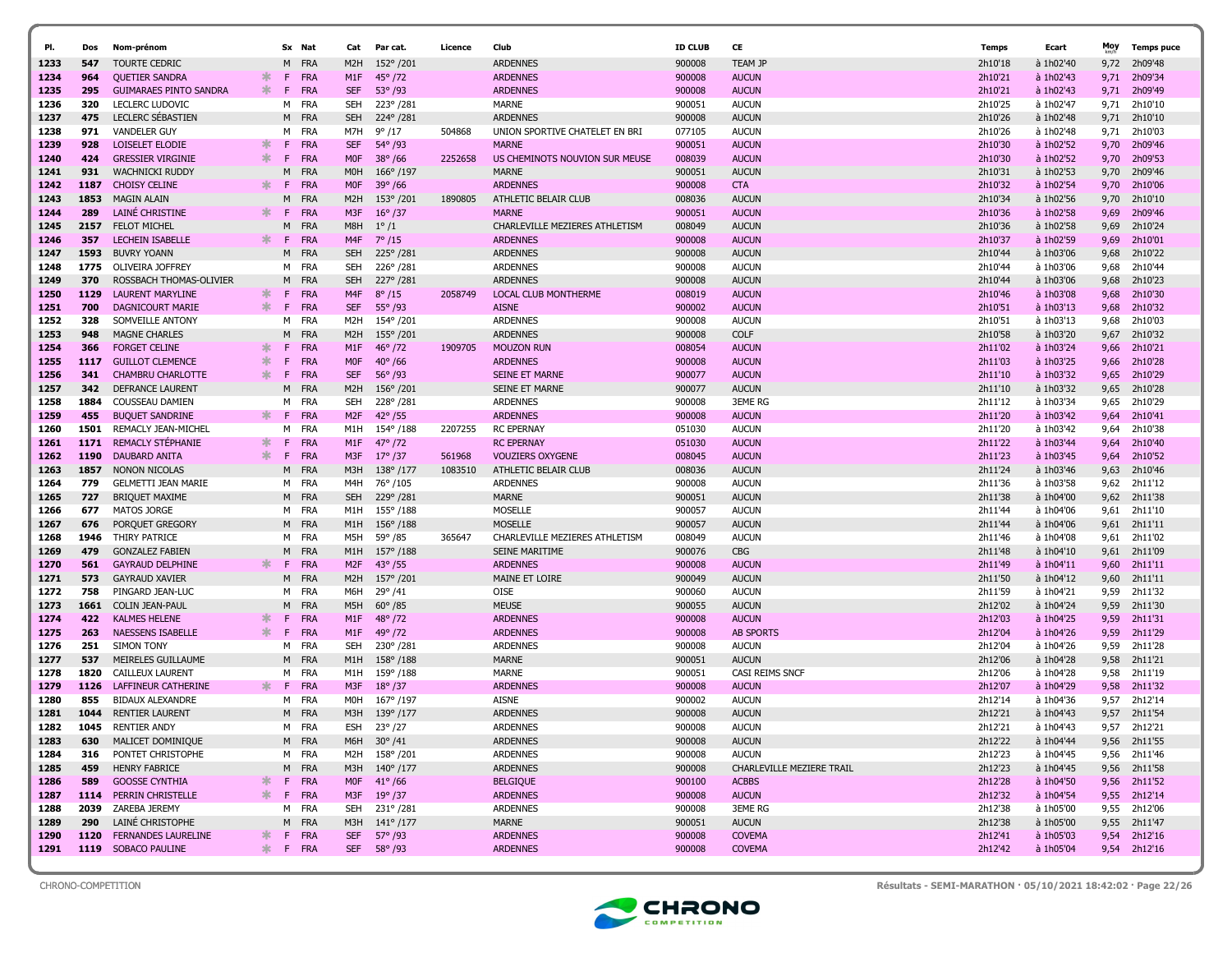| PI.          | Dos          | Nom-prénom                                   |        |         | Sx Nat                   | Cat                            | Par cat.                               | Licence | Club                                       | <b>ID CLUB</b>   | CE                                     | <b>Temps</b>       | Ecart                    | Moy          | <b>Temps puce</b>  |
|--------------|--------------|----------------------------------------------|--------|---------|--------------------------|--------------------------------|----------------------------------------|---------|--------------------------------------------|------------------|----------------------------------------|--------------------|--------------------------|--------------|--------------------|
|              |              |                                              |        |         |                          |                                |                                        |         |                                            |                  |                                        |                    |                          |              |                    |
| 1292<br>1293 | 812<br>871   | <b>DIDOT PIERRE</b><br><b>COLLET FABRICE</b> |        | м<br>м  | FRA<br><b>FRA</b>        | M5H<br>M <sub>2</sub> H        | $61^{\circ}$ /85<br>159°/201           |         | <b>ARDENNES</b><br>MEURTHE ET MOSELLE      | 900008<br>900054 | <b>AUCUN</b><br><b>AUCUN</b>           | 2h12'43<br>2h12'44 | à 1h05'05<br>à 1h05'06   | 9,54<br>9,54 | 2h12'16<br>2h12'17 |
| 1294         | 725          | DEVAUX FREDERIC                              |        | м       | FRA                      | M2H                            | 160°/201                               |         | <b>ARDENNES</b>                            | 900008           | <b>AUCUN</b>                           | 2h12'44            | à 1h05'06                | 9,54         | 2h11'54            |
| 1295         | 726          | <b>DEVAUX EMILIE</b>                         | ж      | F       | <b>FRA</b>               | M <sub>1</sub> F               | $50^{\circ}/72$                        |         | <b>ARDENNES</b>                            | 900008           | <b>AUCUN</b>                           | 2h12'44            | à 1h05'06                | 9,54         | 2h11'54            |
| 1296         | 716          | RAGUET JEAN-SEBASTIEN                        |        | м       | FRA                      | M1H                            | $160^{\circ}/188$                      |         | <b>MARNE</b>                               | 900051           | <b>AUCUN</b>                           | 2h12'45            | à 1h05'07                | 9,54         | 2h11'54            |
| 1297         | 1542         | LEHEUTRE BRUNO                               |        | M       | <b>FRA</b>               | M5H                            | $62^{\circ}/85$                        |         | <b>ARDENNES</b>                            | 900008           | <b>CLUB SPORTIF COVEMA</b>             | 2h12'50            | à 1h05'12                | 9,53         | 2h12'25            |
| 1298         | 2064         | <b>GUENARD JEAN-PHILIPPE</b>                 |        | м       | FRA                      | M4H                            | 77°/105                                | 2070841 | <b>GRAC ATHLETISME*</b>                    | 008015           | <b>AUCUN</b>                           | 2h12'51            | à 1h05'13                | 9,53         | 2h12'39            |
| 1299         | 804          | <b>ROBLIN THIERRY</b>                        |        | M       | <b>FRA</b>               | M2H                            | $161^{\circ}/201$                      |         | <b>ARDENNES</b>                            | 900008           | <b>AUCUN</b>                           | 2h12'51            | à 1h05'13                | 9,53         | 2h12'28            |
| 1300         | 665          | <b>LAURENT YOHANN</b>                        |        | м       | <b>FRA</b>               | M1H                            | $161^{\circ}/188$                      |         | <b>MARNE</b>                               | 900051           | <b>AUCUN</b>                           | 2h12'53            | à 1h05'15                | 9,53         | 2h12'32            |
| 1301         | 643          | PECHART PASCAL                               |        | M       | <b>FRA</b>               | M4H                            | 78°/105                                |         | <b>MARNE</b>                               | 900051           | <b>AUCUN</b>                           | 2h12'56            | à 1h05'18                | 9,52         | 2h12'37            |
| 1302         | 981          | <b>FREROT ELODIE</b>                         | ∗.     | F       | <b>FRA</b>               | M <sub>1</sub> F               | $51^{\circ}$ /72                       |         | <b>ARDENNES</b>                            | 900008           | <b>AUCUN</b>                           | 2h12'57            | à 1h05'19                | 9,52         | 2h12'14            |
| 1303         | 838          | <b>OSWALD CHRISTIAN</b>                      |        | M       | <b>FRA</b>               | M5H                            | $63^{\circ}$ /85                       | 189646  | S/L CLUB ATHLETIQUE VILLERS AL             | 051048           | <b>AUCUN</b>                           | 2h13'01            | à 1h05'23                | 9,52         | 2h12'26            |
| 1304         | 625          | <b>VALLEE MARIEKE</b>                        | ж.     | F       | <b>FRA</b>               | <b>MOF</b>                     | $42^{\circ}/66$                        |         | <b>ARDENNES</b>                            | 900008           | <b>AUCUN</b>                           | 2h13'02            | à 1h05'24                | 9,52         | 2h12'34            |
| 1305         | 787          | <b>MARION VINCENT</b>                        |        | М       | <b>FRA</b>               | M1H                            | $162^{\circ}/188$                      |         | <b>ARDENNES</b>                            | 900008           | <b>AUCUN</b>                           | 2h13'12            | à 1h05'34                | 9,50         | 2h12'54            |
| 1306         | 1534         | <b>FECK CHRISTOPHE</b>                       |        | м       | FRA                      | M3H                            | 142°/177                               |         | <b>ARDENNES</b>                            | 900008           | <b>AUCUN</b>                           | 2h13'24            | à 1h05'46                | 9,49         | 2h13'01            |
| 1307         | 426          | LOISEAU JEAN PAUL                            |        | м       | <b>FRA</b>               | M6H                            | $31^{\circ}/41$                        |         | <b>ARDENNES</b>                            | 900008           | <b>AUCUN</b>                           | 2h13'26            | à 1h05'48                | 9,49         | 2h13'09            |
| 1308         | 1122         | <b>MERNIER GLADYS</b>                        | $\ast$ | F       | <b>FRA</b>               | <b>SEF</b>                     | $59^{\circ}$ /93                       | 2287459 | EFS REIMS A. *                             | 051033           | <b>AUCUN</b>                           | 2h13'30            | à 1h05'52                | 9,48         | 2h12'54            |
| 1309         | 1208         | PARICKMILER LOUISE                           | *      | F       | <b>FRA</b>               | <b>MOF</b>                     | $43^{\circ}/66$                        |         | <b>MARNE</b>                               | 900051           | <b>CASI REIMS SNCF</b>                 | 2h13'31            | à 1h05'53                | 9,48         | 2h12'53            |
| 1310         | 693          | MARTINEZ ISABELLE                            | ∗.     | F.      | <b>FRA</b>               | M <sub>2F</sub>                | $44^{\circ}/55$                        |         | <b>ARDENNES</b>                            | 900008           | <b>AUCUN</b>                           | 2h13'34            | à 1h05'56                | 9,48         | 2h13'14            |
| 1311         | 823          | LHERMITTE VINCENT                            |        | м       | FRA                      | <b>SEH</b>                     | 232°/281                               |         | <b>MARNE</b>                               | 900051           | <b>AUCUN</b>                           | 2h13'40            | à 1h06'02                | 9,47         | 2h13'02            |
| 1312         | 933          | MARTIN JEAN LUC                              |        | м       | FRA                      | M5H                            | $64^{\circ}/85$                        |         | MARNE                                      | 900051           | ASSOCIATION TRANSPORT URBAINS DE REIMS | 2h13'40            | à 1h06'02                | 9,47         | 2h13'00            |
| 1313         | 1121         | <b>BRODIER CLEMENCE</b>                      | ж      | F       | <b>FRA</b>               | <b>SEF</b>                     | $60^{\circ}$ /93                       |         | <b>ARDENNES</b>                            | 900008           | <b>AUCUN</b>                           | 2h13'44            | à 1h06'06                | 9,47         | 2h12'58            |
| 1314         | 551          | SIMIDE LIONEL                                |        | м       | <b>FRA</b>               | M5H                            | $65^{\circ}$ /85                       | 526051  | <b>LUMES COURIR</b>                        | 008041           | <b>AUCUN</b>                           | 2h13'45            | à 1h06'07                | 9,47         | 2h13'21            |
| 1315         | 602          | <b>GAMBIER THOMAS</b>                        |        | м       | <b>FRA</b>               | <b>SEH</b>                     | 233°/281                               |         | <b>ARDENNES</b>                            | 900008           | <b>AUCUN</b>                           | 2h13'45            | à 1h06'07                | 9,47         | 2h12'56            |
| 1316         | 1773         | BOCQUIER VALENTIN                            |        |         | M FRA                    | <b>JUH</b>                     | $9^{\circ}/15$                         |         | <b>ARDENNES</b>                            | 900008           | <b>AUCUN</b>                           | 2h13'46            | à 1h06'08                | 9,46         | 2h13'01            |
| 1317         | 1896         | <b>GIMENEZ MAXIME</b>                        |        | м       | FRA                      | <b>SEH</b>                     | 234°/281                               |         | <b>ARDENNES</b>                            | 900008           | <b>3EME RG</b>                         | 2h13'47            | à 1h06'09                | 9,46         | 2h13'30            |
| 1318         |              | 1772 BOCQUIER ALAIN                          |        | м       | FRA                      | M4H                            | 79°/105                                |         | <b>ARDENNES</b>                            | 900008           | <b>AUCUN</b>                           | 2h13'48            | à 1h06'10                | 9,46         | 2h13'01            |
| 1319         | 390<br>959   | ARBONVILLE ARNAUD                            | ж      | М<br>F  | <b>FRA</b><br><b>FRA</b> | M <sub>0</sub> H<br><b>SEF</b> | $168^{\circ}/197$                      |         | <b>ARDENNES</b><br><b>MOSELLE</b>          | 900008<br>900057 | <b>AUCUN</b><br><b>AUCUN</b>           | 2h13'52            | à 1h06'14                | 9,46         | 2h13'23            |
| 1320<br>1321 | 582          | <b>LAURENT AUDREY</b><br>PERSICHINO CANDICE  | $\ast$ | F.      | <b>FRA</b>               | <b>SEF</b>                     | $61^{\circ}/93$<br>$62^{\circ}/93$     |         | <b>CORSE</b>                               | 900020           | <b>AUCUN</b>                           | 2h14'11<br>2h14'22 | $a$ 1h06'33<br>à 1h06'44 | 9,43<br>9,42 | 2h13'28<br>2h14'04 |
| 1322         | 926          | SINGERY CAMILLE                              |        | м       | <b>FRA</b>               | <b>SEH</b>                     | 235°/281                               |         | <b>ARDENNES</b>                            | 900008           | <b>AUCUN</b>                           | 2h14'30            | à 1h06'52                | 9,41         | 2h13'45            |
| 1323         | 689          | PAGLIA BRUNO                                 |        | м       | FRA                      | M7H                            | $10^{\circ}/17$                        |         | <b>ARDENNES</b>                            | 900008           | <b>AUCUN</b>                           | 2h14'34            | à 1h06'56                | 9,41         | 2h14'09            |
| 1324         | 2029         | <b>BESTEL FREDERIC</b>                       |        | м       | <b>FRA</b>               | M2H                            | 162°/201                               |         | <b>ARDENNES</b>                            | 900008           | <b>PSA</b>                             | 2h14'37            | à 1h06'59                | 9,40         | 2h13'58            |
| 1325         | 1847         | <b>GERARD MARC</b>                           |        | M       | <b>FRA</b>               | M5H                            | $66^{\circ}/85$                        | 1383751 | <b>VOUZIERS OXYGENE</b>                    | 008045           | <b>AUCUN</b>                           | 2h14'42            | à 1h07'04                | 9,40         | 2h14'20            |
| 1326         | 266          | <b>GILLAUX PATRICE</b>                       |        | м       | <b>FRA</b>               | M3H                            | 143°/177                               |         | <b>ARDENNES</b>                            | 900008           | <b>TEAM FROM TRAIL</b>                 | 2h14'44            | à 1h07'06                | 9,40         | 2h14'04            |
| 1327         | 1128         | <b>DECARREAUX JULIE</b>                      |        | F       | <b>FRA</b>               | <b>SEF</b>                     | $63^{\circ}$ /93                       |         | <b>YVELINES</b>                            | 900078           | <b>AUCUN</b>                           | 2h14'47            | à 1h07'09                | 9,39         | 2h14'12            |
| 1328         | 1535         | DECARREAUX PHILIPPE                          |        | M       | <b>FRA</b>               | M4H                            | 80°/105                                |         | YVELINES                                   | 900078           | <b>OXYGENE PSA</b>                     | 2h14'48            | à 1h07'10                | 9,39         | 2h14'14            |
| 1329         | 2162         | <b>FAYE BENOIT</b>                           |        | м       | <b>FRA</b>               | M <sub>0</sub> H               | 169°/197                               |         | <b>ARDENNES</b>                            | 900008           | <b>AUCUN</b>                           | 2h14'54            | à 1h07'16                | 9,38         | 2h14'14            |
| 1330         | 753          | <b>DESTREE FANNY</b>                         | ∗.     | F       | <b>FRA</b>               | <b>SEF</b>                     | $64^{\circ}/93$                        |         | <b>ARDENNES</b>                            | 900008           | <b>AUCUN</b>                           | 2h15'04            | à 1h07'26                | 9,37         | 2h14'16            |
| 1331         | 934          | ROUSSEAUX ANNE                               | *      | F       | <b>FRA</b>               | M3F                            | $20^{\circ}/37$                        |         | <b>MARNE</b>                               | 900051           | <b>WARMERIVILLE SPORT ENDURANCE</b>    | 2h15'08            | à 1h07'30                | 9,37         | 2h14'41            |
| 1332         | 533          | <b>ROSE ADELINE</b>                          | ж      | F.      | <b>FRA</b>               | M1F                            | $52^{\circ}/72$                        |         | <b>ARDENNES</b>                            | 900008           | <b>AUCUN</b>                           | 2h15'22            | à 1h07'44                | 9,35         | 2h14'42            |
| 1333         | 360          | <b>MERCIER CLAUDE</b>                        |        | м       | <b>FRA</b>               | M4H                            | $81^{\circ}/105$                       |         | <b>ARDENNES</b>                            | 900008           | <b>AUCUN</b>                           | 2h15'22            | à 1h07'44                | 9,35         | 2h15'06            |
| 1334         | 271          | PAILLAT VALERIE                              | ж      | F       | <b>FRA</b>               | M4F                            | $9^{\circ}/15$                         |         | <b>ARDENNES</b>                            | 900008           | <b>AUCUN</b>                           | 2h15'23            | à 1h07'45                | 9,35         | 2h15'00            |
| 1335         | 860          | <b>HENNEQUIN CELINE</b>                      | *      | F       | FRA                      | <b>MOF</b>                     | $44^{\circ}/66$                        |         | <b>ARDENNES</b>                            | 900008           | <b>AUCUN</b>                           | 2h15'30            | à 1h07'52                | 9,34         | 2h14'53            |
| 1336         | 991          | <b>RIO SANDRINE</b>                          | ∗      | F       | FRA                      | M3F                            | $21^{\circ}/37$                        |         | <b>ARDENNES</b>                            | 900008           | <b>AUCUN</b>                           | 2h15'51            | $a$ 1h08'13              | 9,32         | 2h15'13            |
| 1337         | 299          | <b>CHARPENTIER LAURENT</b>                   |        | м       | FRA                      | M1H                            | $163^{\circ}/188$                      | 2265959 | <b>MOUZON RUN</b>                          | 008054           | <b>AUCUN</b>                           | 2h15'55            | à 1h08'17                | 9,31         | 2h15'21            |
| 1338         | 608          | <b>COUTUREAU CLAIRE</b>                      | ж      | F       | <b>FRA</b>               | <b>SEF</b>                     | $65^{\circ}$ /93                       |         | <b>MARNE</b>                               | 900051           | <b>AUCUN</b>                           | 2h15'56            | $a$ 1h08'18              | 9,31         | 2h15'09            |
| 1339         | 607          | <b>COUTUREAU YVES</b>                        |        | м       | <b>FRA</b>               | M <sub>4</sub> H               | 82°/105                                |         | <b>MARNE</b>                               | 900051           | <b>AUCUN</b>                           | 2h15'57            | à 1h08'19                | 9,31         | 2h15'11            |
| 1340         | 797          | <b>LUCKEHEIDE YANETT</b>                     | ж.     | F.      | <b>FRA</b>               | M1F                            | $53^{\circ}$ /72                       |         | <b>LUXEMBOURG</b>                          | 900100           | <b>AUCUN</b>                           | 2h16'00            | à 1h08'22                | 9,31         | 2h15'11            |
| 1341         | 796          | TARDIF AUDOUIN                               |        | м       | <b>FRA</b>               | M0H                            | 170°/197                               |         | <b>LUXEMBOURG</b>                          | 900100           | <b>AUCUN</b>                           | 2h16'00            | à 1h08'22                |              | 9,31 2h15'11       |
| 1342         | 283          | <b>COMPERO OPHELIE</b>                       | ∗<br>∗ | F.      | <b>FRA</b>               | <b>SEF</b>                     | $66^{\circ}$ /93                       |         | <b>ARDENNES</b>                            | 900008           | <b>TEAM JOM</b>                        | 2h16'06            | $a$ 1h08'28              | 9,30         | 2h15'49            |
| 1343         | 1146<br>1244 | <b>BOUDRY MARIE-LAURE</b>                    | ∗      | F.<br>F | <b>FRA</b><br><b>FRA</b> |                                | M2F 45°/55                             |         | <b>ARDENNES</b>                            | 900008<br>008015 | <b>AUCUN</b><br><b>AUCUN</b>           | 2h16'11<br>2h16'14 | $a$ 1h08'33              | 9,30         | 2h15'48<br>2h15'36 |
| 1344<br>1345 | 425          | ANSELME GERALDINE<br>HENNECHART CAROLE       | ∗      | F.      | <b>FRA</b>               | M <sub>2</sub> F               | $46^{\circ}$ /55<br>M5F $3^{\circ}/10$ | 2171179 | <b>GRAC ATHLETISME*</b><br><b>ARDENNES</b> | 900008           | <b>AUCUN</b>                           | 2h16'14            | à 1h08'36<br>à 1h08'36   | 9,29<br>9,29 | 2h15'37            |
| 1346         | 288          | PERIGNON NATHALIE                            | ∗      | F.      | <b>FRA</b>               |                                | M1F 54° /72                            |         | <b>MOSELLE</b>                             | 900057           | <b>AUCUN</b>                           | 2h16'14            | à 1h08'36                | 9,29         | 2h15'37            |
| 1347         | 622          | LAMBERT THIBAUT                              |        |         | M FRA                    |                                | M1H 164°/188                           |         | <b>ISERE</b>                               | 900038           | <b>AUCUN</b>                           | 2h16'15            | à 1h08'37                | 9,29         | 2h15'32            |
| 1348         | 470          | <b>VITRY DANIEL</b>                          |        |         | M FRA                    | M5H                            | 67° /85                                |         | MEUSE                                      | 900055           | <b>AUCUN</b>                           | 2h16'42            | à 1h09'04                | 9,26         | 2h16'25            |
| 1349         | 943          | <b>BOUILLON CHRISTOPHE</b>                   |        |         | M FRA                    |                                | M2H 163° /201                          |         | <b>ARDENNES</b>                            | 900008           | <b>AUCUN</b>                           | 2h16'42            | à 1h09'04                | 9,26         | 2h16'19            |
| 1350         |              | 1115 GOMES PATRICIA                          | ∗.     |         | F FRA                    |                                | M5F 4°/10                              |         | <b>ARDENNES</b>                            | 900008           | ROCROY SPORT NATURE                    | 2h16'53            | à 1h09'15                |              | 9,25 2h16'18       |
|              |              |                                              |        |         |                          |                                |                                        |         |                                            |                  |                                        |                    |                          |              |                    |

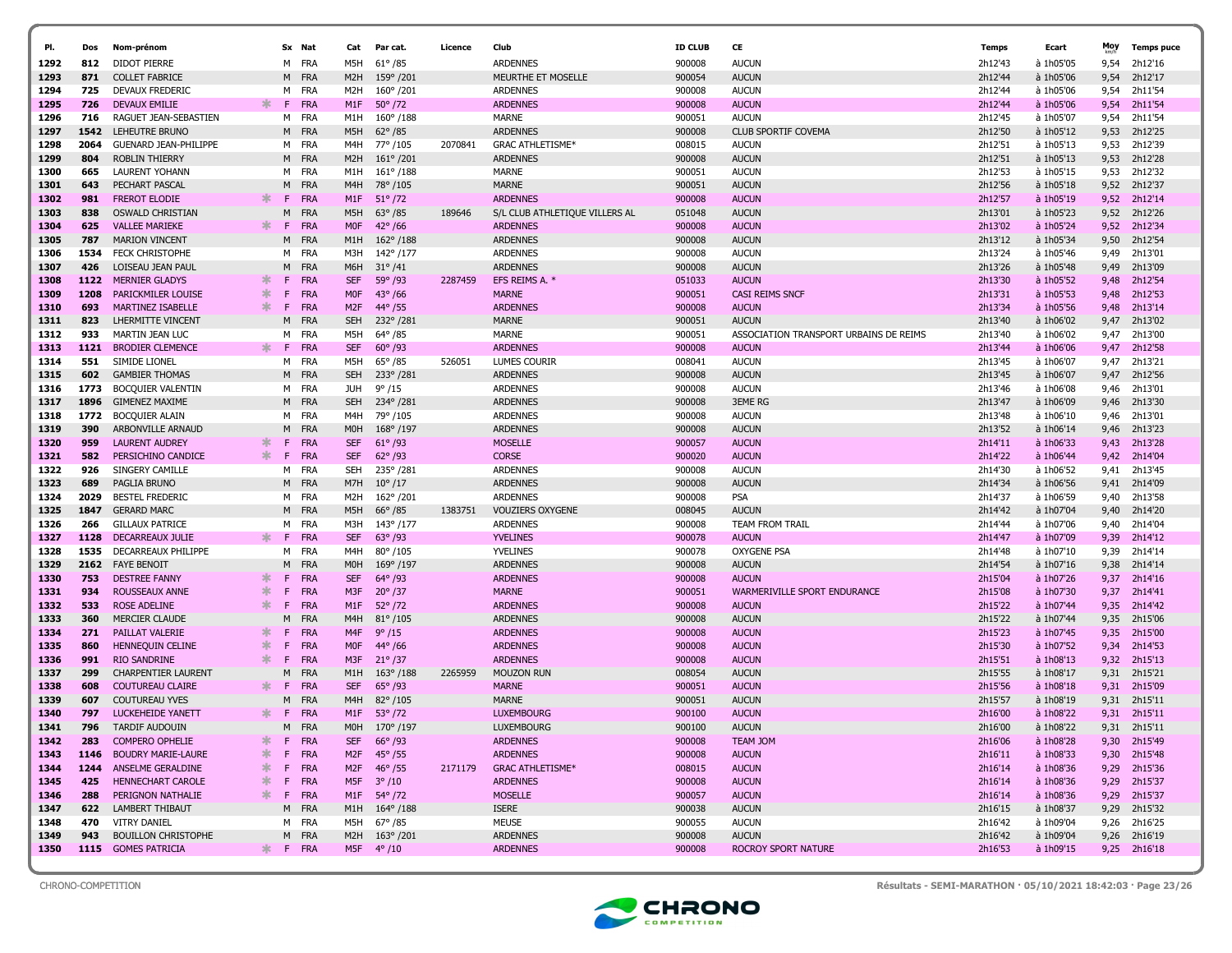| PI.          | Dos          | Nom-prénom                                         |         |    | Sx Nat              | Cat               | Par cat.                           | Licence | Club                               | <b>ID CLUB</b>   | CE                                     | Temps              | Ecart                  | Moy          | <b>Temps puce</b>            |
|--------------|--------------|----------------------------------------------------|---------|----|---------------------|-------------------|------------------------------------|---------|------------------------------------|------------------|----------------------------------------|--------------------|------------------------|--------------|------------------------------|
| 1351         | 1118         | <b>DURAND HELENE</b>                               | ж.      | F. | <b>FRA</b>          | <b>SEF</b>        | $67^{\circ}$ /93                   |         | <b>ARDENNES</b>                    | 900008           | <b>AUCUN</b>                           | 2h16'54            | à 1h09'16              | 9,25         | 2h16'28                      |
| 1352         | 1204         | <b>FONDER ANITA</b>                                | ∗       | F. | <b>FRA</b>          | M4F               | $10^{\circ}/15$                    | 1295182 | CHARLEVILLE MEZIERES ATHLETISM     | 008049           | <b>AUCUN</b>                           | 2h17'01            | à 1h09'23              | 9,24         | 2h16'52                      |
| 1353         | 894          | <b>PIRON LEA</b>                                   | $\ast$  | F. | <b>FRA</b>          | <b>SEF</b>        | $68^{\circ}/93$                    |         | <b>ARDENNES</b>                    | 900008           | <b>UNILIN</b>                          | 2h17'12            | à 1h09'34              | 9,23         | 2h16'35                      |
| 1354         | 1581         | JEAN DAMIEN                                        |         | м  | FRA                 | <b>SEH</b>        | 236°/281                           |         | <b>ARDENNES</b>                    | 900008           | <b>AUCUN</b>                           | 2h17'15            | à 1h09'37              | 9,22         | 2h16'47                      |
| 1355         | 833          | <b>HOPIN ANTHONY</b>                               |         |    | M FRA               | M1H               | $165^{\circ}/188$                  |         | <b>ARDENNES</b>                    | 900008           | <b>AUCUN</b>                           | 2h17'43            | à 1h10'05              | 9,19         | 2h17'16                      |
| 1356         | 1713         | <b>COEURIOT BENJAMIN</b>                           |         | м  | FRA                 | M0H               | 171°/197                           |         | <b>ARDENNES</b>                    | 900008           | <b>AUCUN</b>                           | 2h17'44            | à 1h10'06              | 9,19         | 2h17'14                      |
| 1357         | 1064         | PIERRARD SYLVIE                                    | ∗.      | -F | <b>FRA</b>          | M3F               | $22^{\circ}/37$                    | 378323  | FONTE ARDENNAISE ATHLETISME        | 008044           | <b>AUCUN</b>                           | 2h17'54            | à 1h10'16              | 9,18         | 2h17'17                      |
| 1358         | 1065         | ROUYER JEAN-PHILIPPE                               |         | м  | <b>FRA</b>          | M3H               | 144° /177                          | 126823  | FONTE ARDENNAISE ATHLETISME        | 008044           | <b>AUCUN</b>                           | 2h17'54            | à 1h10'16              | 9,18         | 2h17'17                      |
| 1359         | 1131         | LHAUTE CHLOE                                       | ж.      | F. | FRA                 | <b>SEF</b>        | $69^{\circ}$ /93                   |         | <b>ARDENNES</b>                    | 900008           | <b>AUCUN</b>                           | 2h18'02            | à 1h10'24              | 9,17         | 2h17'36                      |
| 1360         | 586          | <b>SCHENKER STEPHANE</b>                           |         |    | M FRA               | M <sub>2</sub> H  | 164°/201                           |         | SEINE ET MARNE                     | 900077           | <b>RUN ECO TEAM</b>                    | 2h18'08            | à 1h10'30              | 9,17         | 2h17'38                      |
| 1361         | 516          | <b>NERON LOIC</b>                                  |         |    | M FRA               | M <sub>0</sub> H  | 172°/197                           |         | <b>MARNE</b>                       | 900051           | <b>AUCUN</b>                           | 2h18'09            | à 1h10'31              | 9,16         | 2h17'59                      |
| 1362         | 1595         | SAINGERY DONATIEN                                  |         |    | M FRA               | M1H               | $166^{\circ}/188$                  |         | <b>ARDENNES</b>                    | 900008           | <b>AUCUN</b>                           | 2h18'11            | à 1h10'33              | 9,16         | 2h17'47                      |
| 1363         | 1537         | <b>TRUILLARD DAVID</b>                             |         | M  | <b>FRA</b>          | M3H               | 145° /177                          |         | <b>ARDENNES</b>                    | 900008           | <b>AUCUN</b>                           | 2h18'11            | à 1h10'33              | 9,16         | 2h17'47                      |
| 1364         | 532          | <b>RIGAUX CLAUDE</b>                               |         |    | M FRA               | M7H               | $11^{\circ}/17$                    |         | PYRENNEES ORIENTALES               | 900066           | <b>AUCUN</b>                           | 2h18'15            | à 1h10'37              | 9,16         | 2h17'35                      |
| 1365         | 1089         | <b>VARLET BRUNO</b>                                |         | м  | FRA                 | M5H               | $68^{\circ}/85$                    | 126824  | FONTE ARDENNAISE ATHLETISME        | 008044           | <b>AUCUN</b>                           | 2h18'21            | à 1h10'43              | 9,15         | 2h18'12                      |
| 1366         | 2177         | <b>BRECK STEPHANE</b>                              |         |    | M FRA               | M2H               | 165°/201                           |         | <b>ARDENNES</b>                    | 900008           | <b>AUCUN</b>                           | 2h18'29            | à 1h10'51              | 9,14         | 2h18'10                      |
| 1367         | 443          | <b>HOUEL MARGAUX</b>                               | $\ast$  | F  | <b>FRA</b>          | <b>MOF</b>        | $45^{\circ} / 66$                  |         | <b>ARDENNES</b>                    | 900008           | <b>AUCUN</b>                           | 2h18'30            | à 1h10'52              | 9,14         | 2h17'40                      |
| 1368         | 2161         | <b>CORVAISIER MAXIME</b>                           |         | м  | FRA                 | <b>SEH</b>        | 237° /281                          |         | ARDENNES                           | 900008           | <b>AUCUN</b>                           | 2h18'46            | à 1h11'08              | 9,12         | 2h18'06                      |
| 1369         | 499          | <b>COCU PATRICE</b>                                |         | M  | <b>FRA</b>          | M6H               | $32^{\circ}/41$                    |         | <b>ARDENNES</b>                    | 900008           | <b>AUCUN</b>                           | 2h19'00            | à 1h11'22              | 9,11         | 2h18'10                      |
| 1370         | 469          | <b>THIEBEAUX FANNY</b>                             | ∗.      | F. | <b>FRA</b>          | M1F               | $55^{\circ}/72$                    |         | <b>ARDENNES</b>                    | 900008           | <b>AUCUN</b>                           | 2h19'01            | à 1h11'23              |              | 9,11 2h18'11                 |
| 1371         | 2137         | <b>VALENTE BRUNO</b>                               |         |    | M FRA               | M <sub>2</sub> H  | $166^{\circ}/201$                  |         | K RAID ARDENNES                    | 008052           | <b>AUCUN</b>                           | 2h19'08            | à 1h11'30              | 9,10         | 2h18'24                      |
| 1372         | 2136         | <b>CAPITAINE DIDIER</b>                            |         |    | M FRA               | M4H               | 83°/105                            |         | K RAID ARDENNES                    | 008052           | <b>AUCUN</b>                           | 2h19'12            | à 1h11'34              | 9,09         | 2h18'25                      |
| 1373         | 2134         | PELLERIN ERIC                                      |         |    | M FRA               | M <sub>4</sub> H  | $84^{\circ}/105$                   | 1717390 | K RAID ARDENNES                    | 008052           | <b>AUCUN</b>                           | 2h19'14            | à 1h11'36              | 9,09         | 2h18'28                      |
| 1374         | 2138         | <b>BONHENRY OLIVIER</b>                            |         | м  | FRA<br>M FRA        | M4H               | 85°/105                            | 1188804 | K RAID ARDENNES                    | 008052<br>008052 | <b>AUCUN</b><br><b>AUCUN</b>           | 2h19'15            | à 1h11'37              | 9,09         | 2h18'29<br>2h18'30           |
| 1375<br>1376 | 1732<br>2133 | <b>MAQUA FREDERIC</b><br><b>PARIS LUCYE</b>        | ∗       | F. | FRA                 | M3H<br><b>JUF</b> | $146^{\circ}/177$<br>$3^{\circ}/5$ |         | K RAID ARDENNES<br><b>ARDENNES</b> |                  | <b>AUCUN</b>                           | 2h19'15<br>2h19'15 | à 1h11'37<br>à 1h11'37 | 9,09<br>9,09 | 2h18'31                      |
| 1377         | 1738         | MARTIN MICHEL                                      |         |    | M FRA               | M4H               |                                    | 828424  | FJEP ATTIGNY COURSE A PIED         | 900008<br>008022 | <b>AUCUN</b>                           | 2h19'16            | à 1h11'38              | 9,09         | 2h18'32                      |
| 1378         | 2135         | LECLET DAMIEN                                      |         |    | M FRA               | <b>MOH</b>        | $86^{\circ}/105$<br>173°/197       |         | <b>K RAID ARDENNES</b>             | 008052           | <b>AUCUN</b>                           | 2h19'17            | à 1h11'39              | 9,09         | 2h18'34                      |
| 1379         | 1756         | <b>BENARD EMERIC</b>                               |         |    | M FRA               | M1H               | 167°/188                           | 1951112 | K RAID ARDENNES                    | 008052           | <b>AUCUN</b>                           | 2h19'18            | à 1h11'40              | 9,09         | 2h18'33                      |
| 1380         | 1565         | <b>NOBEL REMY</b>                                  |         |    | M FRA               | M3H               | 147°/177                           | 1443247 | K RAID ARDENNES                    | 008052           | <b>AUCUN</b>                           | 2h19'18            | à 1h11'40              | 9,09         | 2h18'32                      |
| 1381         | 884          | PATE THIERRY                                       |         | м  | <b>FRA</b>          | M4H               | 87°/105                            |         | <b>ARDENNES</b>                    | 900008           | <b>CLUB OMNISPORTS CHEMERY</b>         | 2h19'33            | à 1h11'55              | 9,07         | 2h19'11                      |
| 1382         | 1009         | <b>WATHY AUDREY</b>                                | ∗.      | F. | FRA                 | <b>MOF</b>        | $46^{\circ}$ /66                   | 2072415 | <b>MOUZON RUN</b>                  | 008054           | <b>AUCUN</b>                           | 2h19'47            | à 1h12'09              | 9,06         | 2h19'06                      |
| 1383         | 757          | PISSEVIN JEAN-LOUIS                                |         | M  | FRA                 | M7H               | $12^{\circ}/17$                    |         | <b>ARDENNES</b>                    | 900008           | <b>AUCUN</b>                           | 2h19'52            | à 1h12'14              | 9,05         | 2h19'20                      |
| 1384         | 1668         | <b>GAUDE PASCAL</b>                                |         |    | M FRA               | M6H               | $33^{\circ}/41$                    |         | <b>GIRONDE</b>                     | 900033           | <b>AUCUN</b>                           | 2h19'55            | à 1h12'17              | 9,05         | 2h19'16                      |
| 1385         | 1242         | <b>BERNIER AUDE</b>                                | $\ast$  | F. | FRA                 | M1F               | $56^{\circ}/72$                    |         | <b>ARDENNES</b>                    | 900008           | CHARLEVILLE MEZIERES ARDENNE METROPOLE | 2h20'00            | à 1h12'22              | 9,04         | 2h19'45                      |
| 1386         | 349          | SINGERY IRIS                                       | $\ast$  | F  | <b>FRA</b>          | <b>SEF</b>        | 70°/93                             |         | <b>ARDENNES</b>                    | 900008           | <b>AUCUN</b>                           | 2h20'05            | à 1h12'27              | 9,04         | 2h19'21                      |
| 1387         | 778          | <b>BARATTE AUDREY</b>                              | 氺       | F  | <b>FRA</b>          | <b>SEF</b>        | $71^{\circ}$ /93                   |         | <b>ARDENNES</b>                    | 900008           | <b>AUCUN</b>                           | 2h20'05            | à 1h12'27              | 9,04         | 2h19'22                      |
| 1388         | 1023         | ALVES DE PINHO ANNE                                | $\ast$  | F. | <b>FRA</b>          | M <sub>2F</sub>   | $47^{\circ}$ /55                   |         | <b>ARDENNES</b>                    | 900008           | <b>AUCUN</b>                           | 2h20'09            | à 1h12'31              | 9,03         | 2h19'33                      |
| 1389         | 380          | <b>MARSAL SYLVAIN</b>                              |         | м  | FRA                 | <b>SEH</b>        | 238°/281                           |         | <b>MEUSE</b>                       | 900055           | <b>AUCUN</b>                           | 2h20'10            | à 1h12'32              | 9,03         | 2h19'20                      |
| 1390         | 1856         | CHARLOT JEAN-FRANCOIS                              |         | м  | FRA                 | M3H               | 148°/177                           | 1537321 | ATHLETIC BELAIR CLUB               | 008036           | <b>AUCUN</b>                           | 2h20'12            | à 1h12'34              | 9,03         | 2h19'26                      |
| 1391         | 379          | MARSAL BENJAMIN                                    |         |    | M FRA               | <b>SEH</b>        | 239°/281                           |         | <b>HAUTE MARNE</b>                 | 900052           | <b>AUCUN</b>                           | 2h20'14            | à 1h12'36              | 9,03         | 2h19'24                      |
| 1392         | 1871         | LAURENCE SEBASTIEN                                 |         |    | M FRA               | M2H               | 167°/201                           | 1747015 | ATHLETIC BELAIR CLUB               | 008036           | <b>AUCUN</b>                           | 2h20'15            | à 1h12'37              | 9,03         | 2h19'29                      |
| 1393         | 2118         | <b>VERGNE JEAN BAPTISTE</b>                        |         |    | M FRA               | <b>JUH</b>        | $10^{\circ}/15$                    |         | <b>ARDENNES</b>                    | 900008           | <b>AUCUN</b>                           | 2h20'16            | à 1h12'38              | 9,03         | 2h19'27                      |
| 1394         | 1916         | <b>CHARLOT NICOLAS</b>                             |         |    | M FRA               | M0H               | 174°/197                           | 1422857 | ATHLETIC BELAIR CLUB               | 008036           | <b>AUCUN</b>                           | 2h20'16            | à 1h12'38              | 9,03         | 2h19'27                      |
| 1395         | 790          | <b>JEUNIEAUX YOANN</b>                             |         |    | M FRA               | M <sub>0</sub> H  | 175°/197                           |         | <b>ARDENNES</b>                    | 900008           | <b>AUCUN</b>                           | 2h20'18            | à 1h12'40              | 9,02         | 2h20'18                      |
| 1396         | 560          | <b>TAINE RONAN</b>                                 |         | м  | FRA                 | M1H               | $168^{\circ}/188$                  |         | <b>ARDENNES</b>                    | 900008           | <b>AUCUN</b>                           | 2h20'23            | à 1h12'45              | 9,02         | 2h19'56                      |
| 1397         | 389          | <b>ARBONVILLE JULIE</b>                            | ж       | F  | <b>FRA</b>          | <b>MOF</b>        | $47^{\circ} / 66$                  |         | <b>ARDENNES</b>                    | 900008           | <b>AUCUN</b>                           | 2h20'30            | à 1h12'52              | 9,01         | 2h20'02                      |
| 1398         | 1111         | <b>COSSIN AURELIE</b>                              |         | F. | <b>FRA</b>          | M <sub>1</sub> F  | $57^{\circ}$ /72                   |         | <b>ARDENNES</b>                    | 900008           | <b>TEAM FROM TRAIL</b>                 | 2h20'39            | à 1h13'01              | 9.00         | 2h20'19                      |
| 1399         | 765          | PIQUOT GILLES                                      |         |    | M FRA               | M6H               | 34° /41                            |         | <b>ARDENNES</b>                    | 900008           | <b>AUCUN</b>                           | 2h20'39            | à 1h13'01              | 9,00         | 2h19'56                      |
| 1400         | 740          | <b>KHIARI SELIM</b>                                |         | м  | <b>BEL</b>          | M5H               | $69^{\circ}$ /85                   |         | <b>ARDENNES</b>                    | 900008           | <b>AB SPORTS</b>                       | 2h20'41            | à 1h13'03              | 9,00         | 2h20'08                      |
| 1401         | 431          | ROUSSEL YVAN                                       |         |    | M FRA               |                   | M2H 168° /201                      |         | <b>AISNE</b>                       | 900002           | <b>AUCUN</b>                           | 2h20'44            | à 1h13'06              |              | 9,00 2h20'20                 |
| 1402         | 432          | ROUSSEL THIERRY                                    |         |    | M FRA               | M4H               | 88°/105                            |         | AISNE                              | 900002           | <b>AUCUN</b>                           | 2h20'44            | à 1h13'06              | 9,00         | 2h20'22                      |
| 1403         | 1160         | DEBRAY DELPHINE                                    | ∗       |    | F FRA               | M1F               | $58^{\circ}/72$                    |         | <b>ARDENNES</b>                    | 900008           | <b>AUCUN</b>                           | 2h20'52            | à 1h13'14              | 8,99         | 2h20'19                      |
| 1404         | 304          | <b>LARZILLIERE AURORE</b>                          | ∗       |    | F FRA               |                   | M0F 48°/66                         | 2180410 | <b>MOUZON RUN</b>                  | 008054           | <b>AUCUN</b>                           | 2h20'52            | à 1h13'14              | 8,99         | 2h20'10                      |
| 1405         | 434          | NICOLAY CHRISTELLE                                 | ∗.      | F. | <b>FRA</b>          |                   | M0F 49°/66                         | 2058990 | US CHEMINOTS NOUVION SUR MEUSE     | 008039           | <b>AUCUN</b>                           | 2h20'59            | à 1h13'21              | 8,98         | 2h20'22                      |
| 1406         | 590          | <b>VAEREWYCK DENIS</b>                             |         |    | M FRA               | M5H               | 70° /85                            |         | MARNE                              | 900051           | <b>AUCUN</b>                           | 2h21'10            | à 1h13'32              | 8,97         | 2h20'56                      |
| 1407<br>1408 | 1151<br>845  | <b>GAMBIER VIRGINIE</b><br><b>ISABELLE ESTELLE</b> | ∗<br>ж. | F. | <b>FRA</b><br>F FRA | M0F               | $50^{\circ}/66$                    |         | <b>ARDENNES</b><br><b>MARNE</b>    | 900008<br>900051 | <b>AUCUN</b><br><b>ENJOY YOUR RUN</b>  | 2h21'17<br>2h21'27 | à 1h13'39<br>à 1h13'49 | 8,96         | 2h20'27                      |
| 1409         |              | 2097 MANDERRIER ETHAN                              |         |    | M FRA               |                   | SEF 72°/93<br>JUH 11°/15           |         | <b>ARDENNES</b>                    | 900008           | SDIS 08                                | 2h21'28            | à 1h13'50              |              | 8,95 2h20'39<br>8,95 2h21'18 |
|              |              |                                                    |         |    |                     |                   |                                    |         |                                    |                  |                                        |                    |                        |              |                              |



CHRONO-COMPETITION Résultats - SEMI-MARATHON · 05/10/2021 18:42:04 · Page 24/26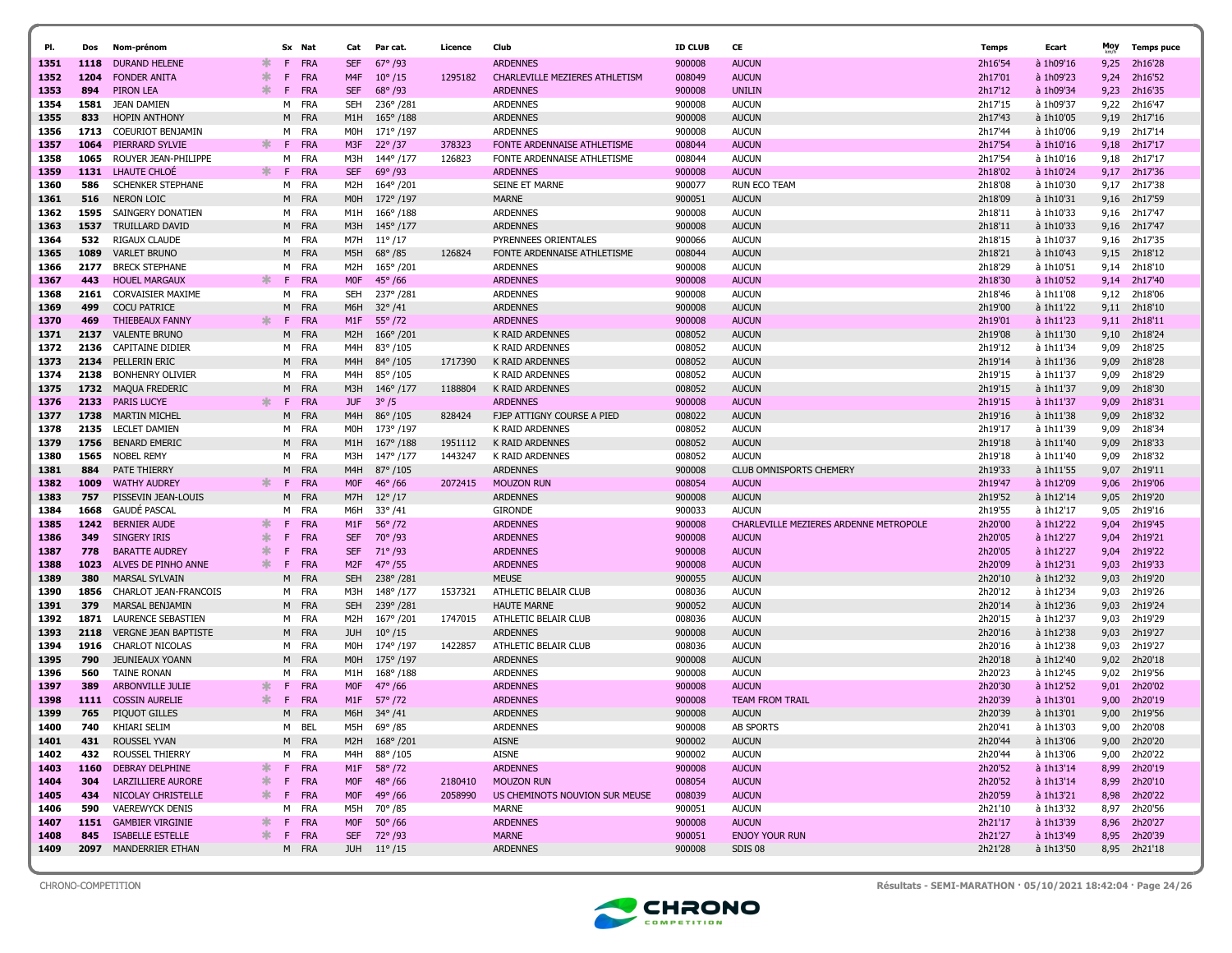|              |             |                                                      |              |         |                   |                   |                            |         | Club                               | <b>ID CLUB</b>   | CE                                         |                    |                        | Moy          |                    |
|--------------|-------------|------------------------------------------------------|--------------|---------|-------------------|-------------------|----------------------------|---------|------------------------------------|------------------|--------------------------------------------|--------------------|------------------------|--------------|--------------------|
| PI.          | Dos         | Nom-prénom                                           |              |         | Sx Nat            | Cat               | Par cat.                   | Licence |                                    |                  |                                            | Temps              | Ecart                  |              | <b>Temps puce</b>  |
| 1410         | 681<br>713  | NOEL JEAN-LUC<br>POUCET CHARLENE                     | ∗.           | M<br>F. | FRA<br><b>FRA</b> | M3H<br><b>SEF</b> | 149°/177                   |         | <b>MARNE</b><br><b>ARDENNES</b>    | 900051           | <b>AUCUN</b><br><b>AUCUN</b>               | 2h21'36<br>2h21'36 | à 1h13'58<br>à 1h13'58 | 8,94         | 2h21'01<br>2h21'09 |
| 1411         | 513         | <b>MEREY ANTOINE</b>                                 |              | м       | FRA               |                   | 73° /93                    |         | MARNE                              | 900008<br>900051 | <b>AUCUN</b>                               | 2h21'42            | à 1h14'04              | 8,94         | 2h20'50            |
| 1412<br>1413 | 1165        | <b>FORGET VORANOUG</b>                               | ж.           | -F      | FRA               | M3H<br><b>SEF</b> | 150°/177<br>74°/93         |         | <b>ARDENNES</b>                    | 900008           | <b>L'FIT</b>                               | 2h21'45            | à 1h14'07              | 8,93<br>8,93 | 2h21'17            |
| 1414         | 1672        | LABANT ROMEO                                         |              | м       | FRA               | M0H               | 176°/197                   |         | <b>ARDENNES</b>                    | 900008           | <b>AUCUN</b>                               | 2h21'48            | à 1h14'10              | 8,93         | 2h21'25            |
| 1415         | 1169        | <b>FRITSCHE ELEA</b>                                 | ж.           | F.      | <b>FRA</b>        | <b>JUF</b>        | $4^{\circ}/5$              |         | <b>ARDENNES</b>                    | 900008           | <b>AUCUN</b>                               | 2h21'48            | à 1h14'10              | 8,93         | 2h21'24            |
| 1416         | 1700        | <b>BRAULT LOUIS</b>                                  |              | м       | FRA               | JUH               | $12^{\circ}/15$            |         | <b>ARDENNES</b>                    | 900008           | <b>AUCUN</b>                               | 2h21'48            | à 1h14'10              | 8,93         | 2h21'48            |
| 1417         | 941         | <b>BOUTEFROY JULIE</b>                               | ж.           | -F      | <b>FRA</b>        | <b>MOF</b>        | $51^{\circ}$ /66           |         | <b>ARDENNES</b>                    | 900008           | <b>AUCUN</b>                               | 2h21'48            | à 1h14'10              | 8,93         | 2h21'27            |
| 1418         | 1686        | THIEBAUT ADRIEN                                      |              | м       | FRA               | SEH               | 240°/281                   |         | <b>ARDENNES</b>                    | 900008           | <b>AUCUN</b>                               | 2h21'59            | à 1h14'21              | 8,92         | 2h21'32            |
| 1419         | 442         | <b>COLAS EVELYNE</b>                                 | ∗.           | -F.     | <b>FRA</b>        | M5F               | $5^{\circ}/10$             |         | <b>TEAM HEUBI</b>                  | 051057           | <b>AUCUN</b>                               | 2h22'11            | à 1h14'33              | 8,90         | 2h21'41            |
| 1420         | 870         | PIZEL VALENTIN                                       |              | м       | FRA               | SEH               | 241°/281                   |         | MEURTHE ET MOSELLE                 | 900054           | <b>AUCUN</b>                               | 2h22'45            | à 1h15'07              | 8,87         | 2h22'17            |
| 1421         | 730         | <b>PAOUET RACHEL</b>                                 | ∗.           | F       | <b>FRA</b>        |                   | M1F 59° /72                |         | <b>ARDENNES</b>                    | 900008           | <b>AUCUN</b>                               | 2h22'48            | à 1h15'10              | 8,87         | 2h22'48            |
| 1422         | 2175        | ***** DOSSARD INCONNU                                |              |         |                   |                   |                            |         |                                    |                  |                                            | 2h22'50            | à 1h15'12              | 8,86         | 2h22'06            |
| 1423         | 428         | <b>HOURRIER TONY</b>                                 |              | M       | FRA               | <b>SEH</b>        | 242°/281                   |         | <b>ARDENNES</b>                    | 900008           | <b>AUCUN</b>                               | 2h22'51            | à 1h15'13              | 8,86         | 2h22'06            |
| 1424         | 764         | DEBROSSE SYLVAIN                                     |              | M       | FRA               | M3H               | $151^{\circ}/177$          |         | <b>ARDENNES</b>                    | 900008           | <b>AUCUN</b>                               | 2h22'59            | à 1h15'21              | 8,85         | 2h22'18            |
| 1425         | 763         | <b>BLANC CHARLES-PHILIPPE</b>                        |              |         | M FRA             | M3H               | 152°/177                   |         | <b>ARDENNES</b>                    | 900008           | <b>AUCUN</b>                               | 2h22'59            | à 1h15'21              | 8,85         | 2h22'17            |
| 1426         | 1066        | SARCELET JEAN-DOMINIQUE                              |              | M       | FRA               | M7H               | $13^{\circ}/17$            |         | MARNE                              | 900051           | <b>AUCUN</b>                               | 2h23'03            | à 1h15'25              | 8.85         | 2h22'30            |
| 1427         | 540         | <b>LOUIS PIERRE</b>                                  |              | M       | <b>FRA</b>        | <b>SEH</b>        | 243° /281                  |         | <b>ARDENNES</b>                    | 900008           | <b>AUCUN</b>                               | 2h23'09            | à 1h15'31              | 8,84         | 2h22'20            |
| 1428         | 571         | <b>ANDRY CINDY</b>                                   | ж.           | F.      | <b>FRA</b>        | <b>MOF</b>        | $52^{\circ}$ /66           |         | <b>ARDENNES</b>                    | 900008           | <b>AUCUN</b>                               | 2h23'13            | à 1h15'35              | 8.84         | 2h22'33            |
| 1429         | 1758        | <b>CHARRONDIERE MATHIEU</b>                          |              | M       | <b>FRA</b>        | <b>SEH</b>        | 244°/281                   |         | <b>ARDENNES</b>                    | 900008           | <b>AUCUN</b>                               | 2h23'17            | à 1h15'39              | 8,84         | 2h22'45            |
| 1430         | 1996        | AIT DAHMANE MOHAND                                   |              | м       | FRA               | M7H               | $14^{\circ}/17$            | 214700  | ASPTT CHARLEVILLE                  | 008002           | <b>AUCUN</b>                               | 2h23'26            | à 1h15'48              | 8,83         | 2h23'07            |
| 1431         | 1905        | <b>FURIER VICTORIEN</b>                              |              | M       | <b>FRA</b>        | <b>SEH</b>        | 245°/281                   |         | <b>ARDENNES</b>                    | 900008           | <b>3EME RG</b>                             | 2h23'30            | à 1h15'52              | 8,82         | 2h22'58            |
| 1432         | 1207        | NOBLET ELODIE                                        | ж.           | F.      | <b>FRA</b>        | M1F               | $60^{\circ}/72$            |         | <b>MARNE</b>                       | 900051           | <b>CASI REIMS SNCF</b>                     | 2h23'31            | à 1h15'53              | 8,82         | 2h22'49            |
| 1433         | 685         | PONSART JESSICA                                      | 米            | F       | <b>FRA</b>        | M <sub>1</sub> F  | $61^{\circ}/72$            |         | <b>ARDENNES</b>                    | 900008           | <b>AUCUN</b>                               | 2h23'43            | à 1h16'05              | 8,81         | 2h22'54            |
| 1434         | 722         | NICOLAS AURELIE                                      | ж            | F       | FRA               | M1F               | $62^{\circ}/72$            |         | <b>ARDENNES</b>                    | 900008           | <b>AUCUN</b>                               | 2h23'43            | à 1h16'05              | 8,81         | 2h22'55            |
| 1435         | 1018        | <b>BOUAKIL MENOUNE</b>                               | ж            | E       | <b>FRA</b>        | M3F               | $23^{\circ}/37$            |         | <b>ARDENNES</b>                    | 900008           | <b>AUCUN</b>                               | 2h23'43            | à 1h16'05              | 8,81         | 2h22'55            |
| 1436         | 1635        | THOREAU DAVID                                        |              | M       | FRA               | M3H               | 153°/177                   |         | <b>ARDENNES</b>                    | 900008           | <b>AUCUN</b>                               | 2h23'43            | à 1h16'05              | 8,81         | 2h22'56            |
| 1437         | 344         | PERRIN HUGO                                          |              | м       | <b>FRA</b>        | <b>SEH</b>        | 246°/281                   |         | <b>ARDENNES</b>                    | 900008           | <b>AUCUN</b>                               | 2h23'51            | à 1h16'13              | 8,80         | 2h23'24            |
| 1438         | 924         | MONTANI JEAN                                         |              | M       | <b>FRA</b>        | M4H               | 89°/105                    |         | <b>ARDENNES</b>                    | 900008           | <b>AUCUN</b>                               | 2h24'35            | à 1h16'57              | 8,76         | 2h24'14            |
| 1439         | 694         | <b>FRANCISCO PASCALE</b>                             | ж.           | F.      | <b>FRA</b>        | M3F               | $24^{\circ}/37$            |         | <b>ARDENNES</b>                    | 900008           | <b>AUCUN</b>                               | 2h24'36            | à 1h16'58              | 8,76         | 2h24'29            |
| 1440         | 273         | CIEZKOWSKA OLGA                                      | ∗            | F       | <b>FRA</b>        | <b>SEF</b>        | 75° /93                    |         | <b>ARDENNES</b>                    | 900008           | <b>AUCUN</b>                               | 2h24'52            | à 1h17'14              | 8,74         | 2h24'11            |
| 1441         | 565         | <b>GIOLAND SEVERINE</b>                              | ж.           | F.      | FRA               | M1F               | $63^{\circ}/72$            | 1829542 | <b>LUMES COURIR</b>                | 008041           | <b>AUCUN</b>                               | 2h25'25            | à 1h17'47              | 8,71         | 2h24'50            |
| 1442         | 1950        | ROSCIGNI JEAN MARC                                   |              | м       | FRA               | M4H               | $90^{\circ}$ /105          |         | <b>ARDENNES</b>                    | 900008           | CHARLEVILLE MEZIERES ARDENNE METROPOLE     | 2h25'55            | à 1h18'17              | 8,68         | 2h25'05            |
| 1443         | 528<br>1142 | <b>LALLEMENT NATHALIE</b><br><b>MUCCILLI JUSTINE</b> | ж.<br>$\ast$ | F<br>F. | FRA<br>FRA        | M3F<br><b>SEF</b> | $25^{\circ}$ /37<br>76°/93 |         | <b>ARDENNES</b><br><b>ARDENNES</b> | 900008<br>900008 | <b>AUCUN</b><br><b>AUCUN</b>               | 2h26'22<br>2h26'50 | à 1h18'44<br>à 1h19'12 | 8,65<br>8,62 | 2h25'40<br>2h26'10 |
| 1444<br>1445 | 1733        | <b>BRUNOIS CYPRIEN</b>                               |              | M       | FRA               | <b>SEH</b>        | 247° / 281                 |         | <b>ARDENNES</b>                    | 900008           | <b>AUCUN</b>                               | 2h26'51            | à 1h19'13              | 8,62         | 2h26'11            |
| 1446         | 534         | STELLA FREDERIC                                      |              | M       | <b>FRA</b>        | M1H               | 169°/188                   |         | <b>MOSELLE</b>                     | 900057           | <b>AUCUN</b>                               | 2h27'07            | à 1h19'29              | 8.61         | 2h26'19            |
| 1447         | 535         | LAFILE AURELIE                                       | ж            | F       | FRA               | <b>MOF</b>        | $53^{\circ}$ /66           |         | <b>MOSELLE</b>                     | 900057           | <b>AUCUN</b>                               | 2h27'07            | à 1h19'29              | 8,61         | 2h26'19            |
| 1448         | 298         | <b>CHARNIGUET NATHALIE</b>                           | ж.           | F.      | FRA               | M3F               | $26^{\circ}/37$            |         | MEURTHE ET MOSELLE                 | 900054           | <b>AUCUN</b>                               | 2h27'09            | à 1h19'31              | 8,60         | 2h26'32            |
| 1449         | 2054        | <b>MONTABONE SERGE</b>                               |              | M       | <b>FRA</b>        | M5H               | $71^{\circ}$ /85           |         | SEINE SAINT DENIS                  | 900093           | FEDERATION SPORTIVE DE LA POLICE NATIONALE | 2h27'23            | à 1h19'45              | 8,59         | 2h27'12            |
| 1450         | 1651        | NEMBRINI BERNARD                                     |              | м       | <b>FRA</b>        | M7H               | $15^{\circ}/17$            |         | <b>MARNE</b>                       | 900051           | <b>AUCUN</b>                               | 2h27'45            | à 1h20'07              | 8,57         | 2h27'06            |
| 1451         | 633         | <b>MARCHAL FANNY</b>                                 | ж.           | F.      | <b>FRA</b>        | <b>SEF</b>        | 77° /93                    |         | <b>MEUSE</b>                       | 900055           | <b>AUCUN</b>                               | 2h27'54            | à 1h20'16              | 8,56         | 2h27'29            |
| 1452         | 460         | LEMARCHAND MICHAEL                                   |              | м       | FRA               | M0H               | 177° /197                  | 2238786 | <b>CA SEDAN</b>                    | 008003           | <b>AUCUN</b>                               | 2h28'10            | à 1h20'32              | 8,54         | 2h27'36            |
| 1453         | 1989        | HAGUETTE JEAN-PAUL                                   |              | м       | FRA               | M <sub>2</sub> H  | 169°/201                   | 797971  | ASPTT CHARLEVILLE                  | 008002           | <b>AUCUN</b>                               | 2h28'11            | à 1h20'33              | 8,54         | 2h27'36            |
| 1454         | 631         | LEFEBVRE DAMIEN                                      |              | м       | FRA               | M2H               | 170°/201                   |         | <b>ARDENNES</b>                    | 900008           | LES GROS QUI COURENT                       | 2h28'25            | à 1h20'47              | 8,53         | 2h27'45            |
| 1455         | 1145        | PLISSON CLAUDINE                                     | $\ast$       | F.      | <b>FRA</b>        | M6F               | $2^{\circ}/4$              | 582789  | <b>LUMES COURIR</b>                | 008041           | <b>AUCUN</b>                               | 2h28'25            | à 1h20'47              | 8,53         | 2h27'49            |
| 1456         | 771         | PATTIER DAMIEN                                       |              | м       | FRA               | M1H               | 170°/188                   |         | <b>MARNE</b>                       | 900051           | <b>AUCUN</b>                               | 2h28'35            | à 1h20'57              | 8,52         | 2h27'52            |
| 1457         | 1583        | <b>HEUBI MICHAEL</b>                                 |              | м       | FRA               | M3H               | 154°/177                   | 2175698 | <b>ARDENNES</b>                    | 900008           | <b>AUCUN</b>                               | 2h30'03            | à 1h22'25              | 8.44         | 2h29'34            |
| 1458         | 864         | <b>BAUDESSON MARION</b>                              | ж            | -F.     | <b>FRA</b>        | <b>MOF</b>        | $54^{\circ}$ /66           |         | <b>MARNE</b>                       | 900051           | <b>AUCUN</b>                               | 2h30'06            | à 1h22'28              | 8,43         | 2h29'38            |
| 1459         | 1103        | <b>COSTABELLI MARINA</b>                             | ∗            | F.      | <b>FRA</b>        | <b>SEF</b>        | 78° /93                    |         | <b>ARDENNES</b>                    | 900008           | <b>TEAM JP</b>                             | 2h30'10            | à 1h22'32              | 8,43         | 2h29'23            |
| 1460         | 849         | <b>RICHARD KAREN</b>                                 | ∗            | F.      | <b>FRA</b>        | M <sub>2</sub> F  | $48^{\circ}$ /55           |         | <b>ARDENNES</b>                    | 900008           | <b>AUCUN</b>                               | 2h30'15            | à 1h22'37              | 8,43         | 2h29'46            |
| 1461         | 848         | <b>CHHAY SOVANY</b>                                  | ∗            | F.      | <b>FRA</b>        | <b>SEF</b>        | 79°/93                     |         | <b>ARDENNES</b>                    | 900008           | <b>AUCUN</b>                               | 2h30'15            | à 1h22'37              | 8,43         | 2h29'47            |
| 1462         | 258         | <b>BRAQUET MANON</b>                                 | ∗            | F       | <b>FRA</b>        | <b>MOF</b>        | $55^{\circ}$ /66           |         | <b>ARDENNES</b>                    | 900008           | <b>AB SPORTS</b>                           | 2h30'46            | à 1h23'08              | 8,40         | 2h30'14            |
| 1463         | 875         | <b>BRIAND LAURA</b>                                  | ∗            | F.      | <b>FRA</b>        | <b>SEF</b>        | $80^{\circ}/93$            |         | <b>AUBE</b>                        | 900010           | <b>AUCUN</b>                               | 2h31'23            | à 1h23'45              | 8,36         | 2h30'34            |
| 1464         | 1259        | <b>TAILFER STEPHANIE</b>                             | ∗            | F.      | <b>FRA</b>        | M <sub>2</sub> F  | $49^{\circ}/55$            |         | <b>AUBE</b>                        | 900010           | <b>AUCUN</b>                               | 2h31'23            | à 1h23'45              | 8,36         | 2h30'34            |
| 1465         | 509         | DJERROUDI IDRISS                                     |              |         | M FRA             | <b>SEH</b>        | 248°/281                   |         | <b>ARDENNES</b>                    | 900008           | <b>AUCUN</b>                               | 2h31'23            | à 1h23'45              | 8,36         | 2h30'48            |
| 1466         | 2083        | <b>FOURCART MARC</b>                                 |              | M       | <b>FRA</b>        | M5H               | 72° / 85                   |         | <b>ARDENNES</b>                    | 900008           | SDIS 08                                    | 2h31'33            | à 1h23'55              | 8,35         | 2h31'00            |
| 1467         | 351         | ETCHEGOINBERRY ADELINE                               | ∗.           |         | F FRA             |                   | M3F 27° /37                |         | <b>ARDENNES</b>                    | 900008           | <b>AUCUN</b>                               | 2h31'44            | à 1h24'06              | 8,34         | 2h31'19            |
| 1468         | 352         | ETCHEGOINBERRY FÉLICIE                               |              |         | * F FRA           |                   | JUF $5^{\circ}/5$          |         | <b>ARDENNES</b>                    | 900008           | <b>AUCUN</b>                               | 2h31'44            | à 1h24'06              |              | 8,34 2h31'18       |



CHRONO-COMPETITION Résultats - SEMI-MARATHON · 05/10/2021 18:42:05 · Page 25/26